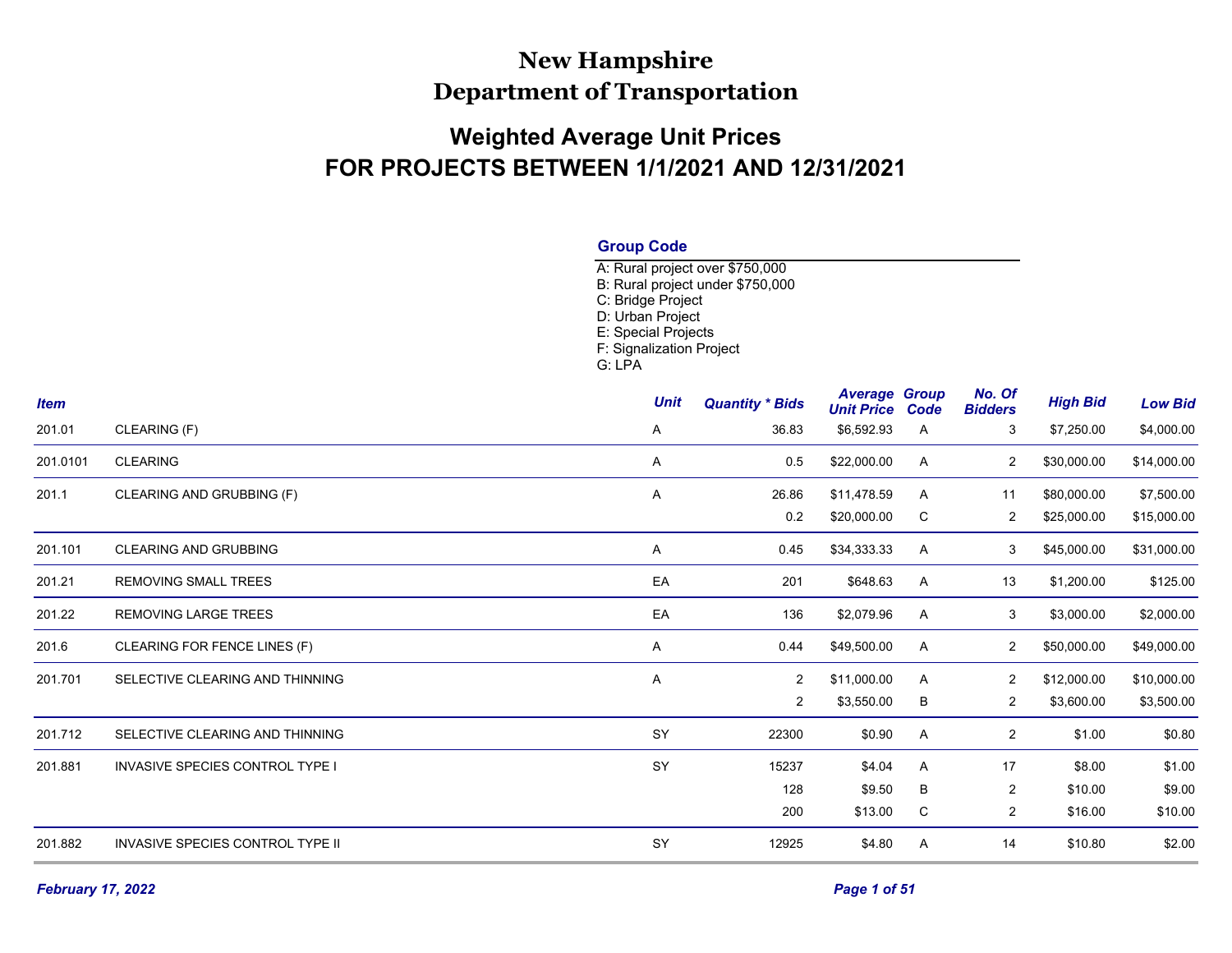| <b>Item</b> |                                                    | <b>Unit</b> | <b>Quantity * Bids</b> | <b>Average Group</b><br><b>Unit Price</b> | Code        | No. Of<br><b>Bidders</b> | <b>High Bid</b> | <b>Low Bid</b> |
|-------------|----------------------------------------------------|-------------|------------------------|-------------------------------------------|-------------|--------------------------|-----------------|----------------|
| 202.201     | <b>DEMOLISHING BUILDINGS</b>                       | U           | 5                      | \$98,300.00                               | A           | 5                        | \$285,000.00    | \$11,500.00    |
| 202.202     | DEMOLISHING BUILDINGS                              | U           | 4                      | \$51,875.00                               | A           | 4                        | \$100,000.00    | \$11,500.00    |
| 202.301     | <b>BUILDING ASBESTOS ABATEMENT</b>                 | U           | 5                      | \$22,100.00                               | A           | 5                        | \$73,000.00     | \$1,000.00     |
| 202.302     | <b>BUILDING ASBESTOS ABATEMENT</b>                 | U           | 3                      | \$11,500.00                               | A           | 3                        | \$16,000.00     | \$8,500.00     |
| 202.31      | FILL ABANDONED PIPE                                | CY          | 122                    | \$466.20                                  | Α           | $\overline{7}$           | \$589.00        | \$300.00       |
|             |                                                    |             | 6                      | \$295.00                                  | B           | $\overline{2}$           | \$350.00        | \$240.00       |
| 202.41      | REMOVAL OF EXISTING PIPE 0-24" DIAMETER            | LF          | 10340                  | \$14.74                                   | A           | 9                        | \$28.00         | \$8.75         |
| 202.42      | REMOVAL OF EXISTING PIPE OVER 24" DIAMETER         | LF          | 290                    | \$84.21                                   | A           | 3                        | \$300.00        | \$53.00        |
| 202.5       | REMOVAL OF CATCH BASINS, DROP INLETS, AND MANHOLES | EA          | 158                    | \$526.96                                  | Α           | 9                        | \$900.00        | \$300.00       |
| 202.6       | CURB REMOVAL FOR SALVAGE                           | LF.         | 3310                   | \$5.54                                    | A           | 3                        | \$6.00          | \$5.00         |
| 202.7       | REMOVAL OF GUARDRAIL                               | LF          | 428126                 | \$2.99                                    | A           | 46                       | \$6.00          | \$1.10         |
|             |                                                    |             | 1458                   | \$3.35                                    | С           | 4                        | \$5.00          | \$2.00         |
|             |                                                    |             | 8600                   | \$6.50                                    | Е           | $\overline{2}$           | \$8.50          | \$4.50         |
| 202.74      | REMOVAL OF CONCRETE BARRIER                        | LF.         | 290                    | \$112.86                                  | A           | 3                        | \$400.00        | \$18.00        |
| 202.8       | REMOVAL OF FENCE                                   | LF.         | 2450                   | \$6.28                                    | A           | 4                        | \$10.00         | \$2.50         |
| 202.843     | REMOVAL OF LIGHT POLE                              | U           | 148                    | \$650.40                                  | A           | 8                        | \$1,500.00      | \$400.00       |
| 202.851     | REMOVAL OF FLASHING BEACON                         | U           | $\overline{4}$         | \$1,575.00                                | A           | $\overline{2}$           | \$1,650.00      | \$1,500.00     |
| 202.852     | REMOVAL OF TRAFFIC SIGNAL                          | U           | $\overline{2}$         | \$5,750.00                                | A           | $\overline{2}$           | \$6,500.00      | \$5,000.00     |
| 202.97      | CONCRETE RUBBLE PROCESSING                         | CY          | 400                    | \$41.50                                   | A           | $\overline{2}$           | \$43.00         | \$40.00        |
| 203.1       | <b>COMMON EXCAVATION</b>                           | ${\sf CY}$  | 204920                 | \$11.46                                   | A           | 23                       | \$60.00         | \$8.00         |
|             |                                                    |             | 450                    | \$29.75                                   | B           | $\overline{4}$           | \$40.00         | \$10.50        |
|             |                                                    |             | 1414                   | \$19.82                                   | С           | 4                        | \$75.00         | \$12.00        |
|             |                                                    |             | 300                    | \$31.00                                   | $\mathsf E$ | $\overline{c}$           | \$50.00         | \$12.00        |
| 203.11      | COMMON EXCAVATION - LRS                            | CY          | 101090                 | \$5.59                                    | Α           | 17                       | \$33.60         | \$1.00         |
|             |                                                    |             | 110                    | \$30.55                                   | B           | $\sqrt{2}$               | \$35.00         | \$26.10        |
|             |                                                    |             | 186                    | \$23.75                                   | C           | $\overline{c}$           | \$25.00         | \$22.50        |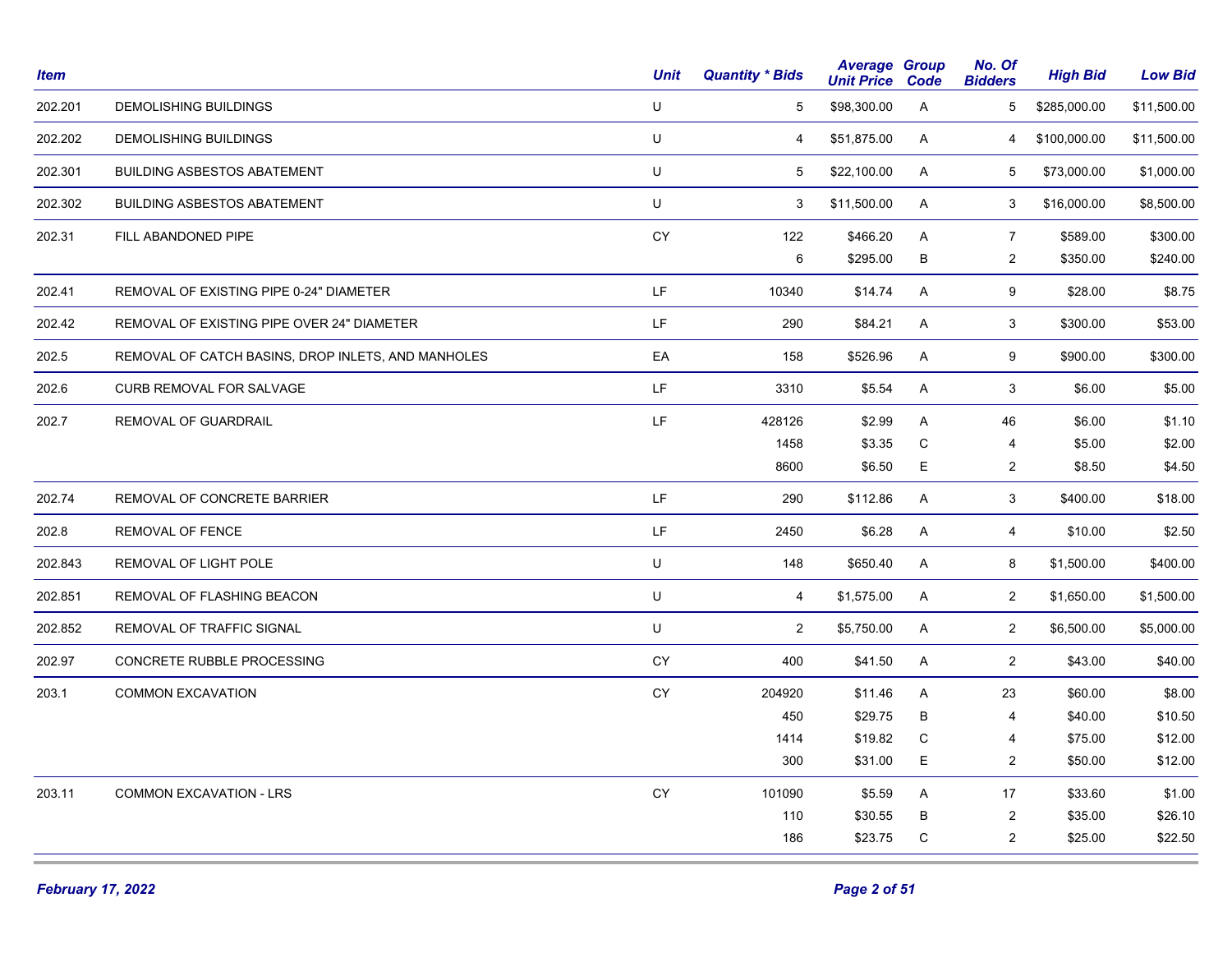| <i><b>Item</b></i> |                                                                                       | <b>Unit</b> | <b>Quantity * Bids</b> | <b>Average Group</b><br><b>Unit Price</b> | Code         | No. Of<br><b>Bidders</b> | <b>High Bid</b> | <b>Low Bid</b> |
|--------------------|---------------------------------------------------------------------------------------|-------------|------------------------|-------------------------------------------|--------------|--------------------------|-----------------|----------------|
| 203.13             | COMMON EXCAVATION - DEVELOPMENT SOILS                                                 | <b>CY</b>   | 5180                   | \$16.50                                   | A            | 2                        | \$19.00         | \$14.00        |
| 203.2              | ROCK EXCAVATION                                                                       | <b>CY</b>   | 8243                   | \$55.27                                   | Α            | 10                       | \$100.00        | \$50.00        |
|                    |                                                                                       |             | 306                    | \$142.50                                  | B            | 2                        | \$150.00        | \$135.00       |
| 203.3              | UNCLASSIFIED EXCAVATION                                                               | <b>CY</b>   | 2150                   | \$14.21                                   | A            | 3                        | \$32.50         | \$10.25        |
| 203.35             | HANDLING EXCAVATED, CONTAMINATED SOILS (DEPARTMENT DISPOSAL)                          | <b>CY</b>   | 2040                   | \$23.00                                   | A            | $\overline{2}$           | \$26.00         | \$20.00        |
| 203.382            | REHANDLING AND TRANSPORTING LRS                                                       | <b>CY</b>   | 25850                  | \$8.88                                    | A            | 3                        | \$22.00         | \$7.50         |
| 203.4              | <b>MUCK EXCAVATION</b>                                                                | <b>CY</b>   | 1620                   | \$17.20                                   | A            | 4                        | \$20.00         | \$12.00        |
| 203.53             | LOW PERMEABILITY FILL (F)                                                             | <b>CY</b>   | 2500                   | \$29.26                                   | $\mathsf{A}$ | $\overline{4}$           | \$43.00         | \$18.00        |
| 203.5301           | LOW PERMEABILITY FILL                                                                 | <b>CY</b>   | 240                    | \$78.00                                   | A            | $\overline{2}$           | \$106.00        | \$50.00        |
| 203.5525           | PORTABLE CHANGEABLE MESSAGE SIGN PLATFORM                                             | U           | 15                     | \$976.67                                  | A            | 4                        | \$1,150.00      | \$750.00       |
| 203.55261          | INSTALLATION AND REMOVAL OF SWZ - PORTABLE QUEUE TRAILER PLATFORM                     | U           | 4                      | \$1,787.50                                | A            | 2                        | \$2,000.00      | \$1,575.00     |
| 203.55262          | INSTALLATION AND REMOVAL OF SWZ - PORTABLE CHANGEABLE MESSAGE SIGN<br><b>PLATFORM</b> | U           | 4                      | \$2,287.50                                | A            | $\overline{2}$           | \$3,000.00      | \$1,575.00     |
| 203.55264          | INSTALLATION AND REMOVAL OF SWZ - MOBILE VIDEO TRAILER PLATFORM                       | U           | $\overline{2}$         | \$2,287.50                                | A            | 2                        | \$3,000.00      | \$1,575.00     |
| 203.5540           | <b>GUARDRAIL TAPERED RAIL PLATFORM</b>                                                | LF          | 710                    | \$59.93                                   | A            | $\overline{7}$           | \$85.00         | \$33.00        |
| 203.55553          | <b>GUARDRAIL EAGRT OFFSET PLATFORM, TL 2</b>                                          | U           | 6                      | \$1,510.00                                | $\mathsf{A}$ | 2                        | \$1,800.00      | \$1,220.00     |
| 203.5561           | <b>EAGRT PLATFORM PREFERRED</b>                                                       | U           | 1036                   | \$1,469.98                                | A            | 36                       | \$1,900.00      | \$1,000.00     |
|                    |                                                                                       |             | 8                      | \$1,520.00                                | C            | 2                        | \$1,590.00      | \$1,450.00     |
|                    |                                                                                       |             | $\overline{2}$         | \$1,400.00                                | Ε            | 2                        | \$1,800.00      | \$1,000.00     |
| 203.55619          | TEMPORARY EAGRT PLATFORM, PREFERRED                                                   | U           | $\overline{2}$         | \$1,087.50                                | A            | $\overline{2}$           | \$1,175.00      | \$1,000.00     |
| 203.5562           | EAGRT PLATFORM ALTERNATE                                                              | U           | 54                     | \$1,619.54                                | A            | 13                       | \$1,890.00      | \$1,350.00     |
| 203.5571           | EAGRT PLATFORM PREFERRED, TL 2 - 25'                                                  | U           | 37                     | \$1,560.27                                | A            | 15                       | \$2,000.00      | \$1,200.00     |
| 203.5572           | EAGRT PLATFORM ALTERNATE, TL 2 - 25'                                                  | U           | 12                     | \$1,150.00                                | A            | $\overline{4}$           | \$1,500.00      | \$900.00       |
|                    |                                                                                       |             | 8                      | \$1,150.00                                | B            | $\overline{2}$           | \$1,300.00      | \$1,000.00     |
|                    |                                                                                       |             | 6                      | \$2,100.00                                | C            | $\overline{2}$           | \$3,000.00      | \$1,200.00     |
| 203.5596           | <b>GUARDRAIL E-2 PLATFORM</b>                                                         | LF          | 4105                   | \$33.48                                   | A            | 8                        | \$40.00         | \$25.00        |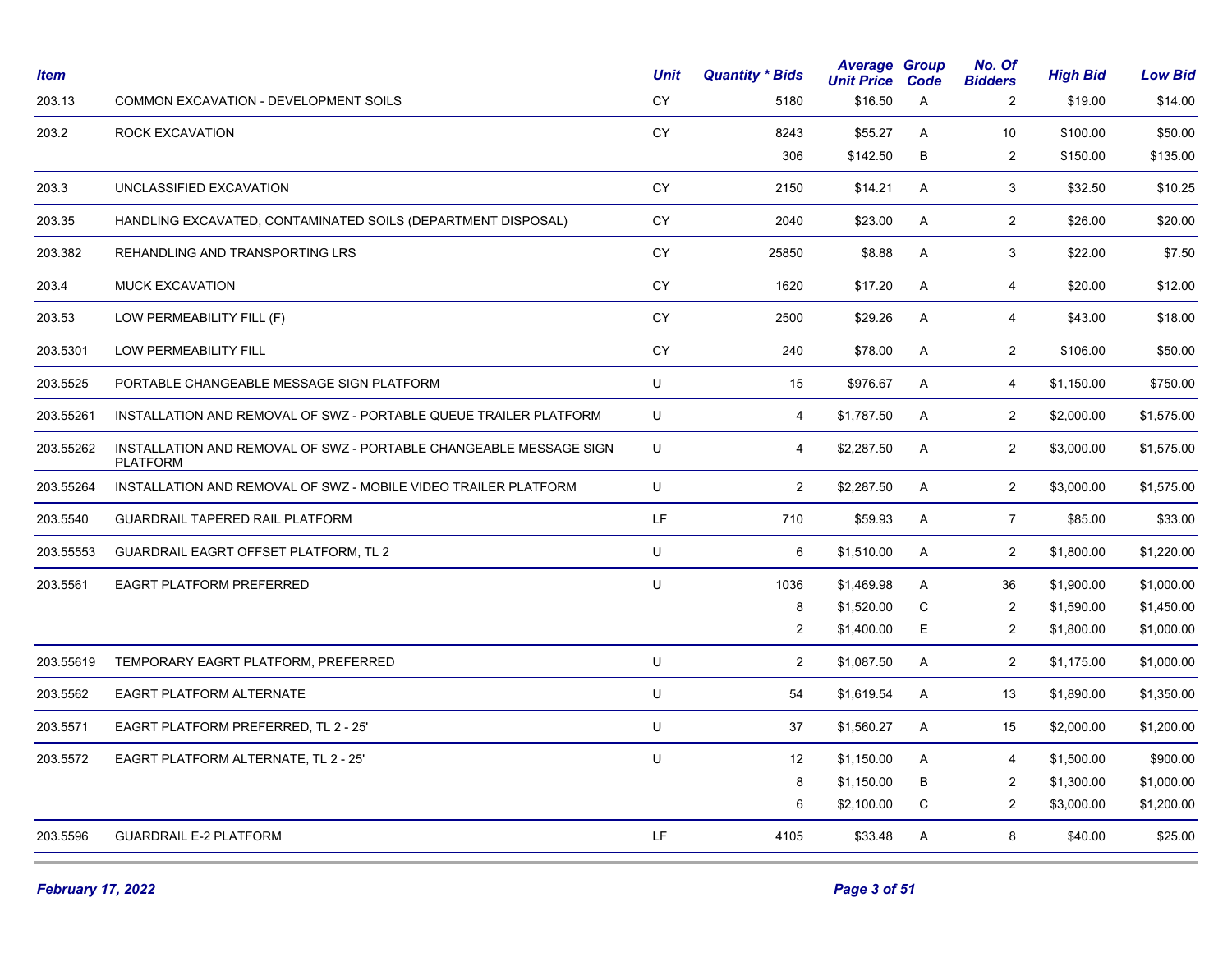| <b>Item</b><br>203.6 | EMBANKMENT-IN-PLACE (F)                                          | <b>Unit</b><br>CY | <b>Quantity * Bids</b><br>220281.8 | <b>Average Group</b><br><b>Unit Price</b><br>\$11.67 | Code<br>A   | No. Of<br><b>Bidders</b><br>13 | <b>High Bid</b><br>\$40.00 | <b>Low Bid</b><br>\$8.80 |
|----------------------|------------------------------------------------------------------|-------------------|------------------------------------|------------------------------------------------------|-------------|--------------------------------|----------------------------|--------------------------|
| 203.601              | EMBANKMENT-IN-PLACE                                              | CY                | 12380                              | \$16.40                                              | A           | 6                              | \$20.00                    | \$14.00                  |
|                      |                                                                  |                   | 350                                | \$17.50                                              | $\mathbf C$ | $\overline{c}$                 | \$20.00                    | \$15.00                  |
|                      |                                                                  |                   | 1010                               | \$29.50                                              | E           | $\overline{c}$                 | \$35.00                    | \$24.00                  |
| 203.661              | GRAVEL BACKFILL FOR MUCK AND UNSUITABLE MATERIAL EXCAVATION      | CY                | 1620                               | \$24.74                                              | A           | 3                              | \$30.00                    | \$15.00                  |
| 203.721              | REHANDLING AND TRANSPORTING OF EXCAVATED RR MATERIAL (STOCKPILE) | CY                | 100                                | \$18.75                                              | A           | $\mathbf{1}$                   | \$18.75                    | \$18.75                  |
| 203.73               | REHANDLING EXCAVATED RR MATERIAL (DEPARTMENT DISPOSAL)           | <b>CY</b>         | 540                                | \$33.00                                              | A           | $\overline{2}$                 | \$46.00                    | \$20.00                  |
| 203.91               | ROCK SCALING - HAND METHOD                                       | <b>HR</b>         | 20                                 | \$1,647.50                                           | A           | $\overline{2}$                 | \$3,000.00                 | \$295.00                 |
| 203.92               | ROCK SCALING - MACHINE METHOD                                    | ${\sf HR}$        | 240                                | \$482.50                                             | A           | $\overline{2}$                 | \$500.00                   | \$465.00                 |
| 203.961              | <b>CLEANING DITCHLINES/SWALES</b>                                | SY                | 200                                | \$45.00                                              | A           | $\overline{2}$                 | \$50.00                    | \$40.00                  |
| 206.1                | COMMON STRUCTURE EXCAVATION                                      | CY                | 11851.9                            | \$49.35                                              | A           | 40                             | \$1,200.00                 | \$12.00                  |
|                      |                                                                  |                   | 300                                | \$18.00                                              | E           | $\overline{2}$                 | \$26.00                    | \$10.00                  |
| 206.19               | COMMON STRUCTURE EXCAVATION EXPLORATORY                          | CY                | 1925                               | \$93.10                                              | A           | 35                             | \$350.00                   | \$10.00                  |
|                      |                                                                  |                   | 60                                 | \$60.00                                              | B           | $\overline{2}$                 | \$65.00                    | \$55.00                  |
|                      |                                                                  |                   | 500                                | \$23.10                                              | E.          | 9                              | \$100.00                   | \$10.00                  |
|                      |                                                                  |                   | 24                                 | \$56.00                                              | F           | $\overline{c}$                 | \$77.00                    | \$35.00                  |
| 206.2                | ROCK STRUCTURE EXCAVATION                                        | <b>CY</b>         | 2189                               | \$109.03                                             | A           | 10                             | \$200.00                   | \$65.00                  |
|                      |                                                                  |                   | 710                                | \$25.77                                              | E.          | 5                              | \$80.00                    | \$10.00                  |
| 206.21               | ROCK STRUCTURE EXCAVATION MECHANICAL METHODS                     | CY                | 20                                 | \$55.00                                              | B           | $\overline{2}$                 | \$60.00                    | \$50.00                  |
| 207.1                | COMMON CHANNEL EXCAVATION                                        | CY                | 400                                | \$26.50                                              | A           | $\overline{2}$                 | \$31.00                    | \$22.00                  |
| 207.3                | UNCLASSIFIED CHANNEL EXCAVATION                                  | CY                | 3640                               | \$28.46                                              | Α           | 6                              | \$82.00                    | \$25.00                  |
| 209.1                | <b>GRANULAR BACKFILL</b>                                         | CY                | 7310                               | \$28.38                                              | A           | 11                             | \$72.00                    | \$23.50                  |
| 209.201              | GRANULAR BACKFILL (BRIDGE) (F)                                   | CY                | 13313                              | \$42.25                                              | Α           | 9                              | \$66.15                    | \$27.00                  |
|                      |                                                                  |                   | 80                                 | \$87.50                                              | C           | $\overline{2}$                 | \$125.00                   | \$50.00                  |
| 209.3                | <b>GRANULAR BACKFILL (SAND)</b>                                  | <b>CY</b>         | 7.2                                | \$112.50                                             | A           | $\overline{2}$                 | \$125.00                   | \$100.00                 |
| 209.5                | <b>GRANULAR BACKFILL FOR MSE WALLS</b>                           | CY                | 7450                               | \$44.17                                              | A           | 3                              | \$50.00                    | \$40.00                  |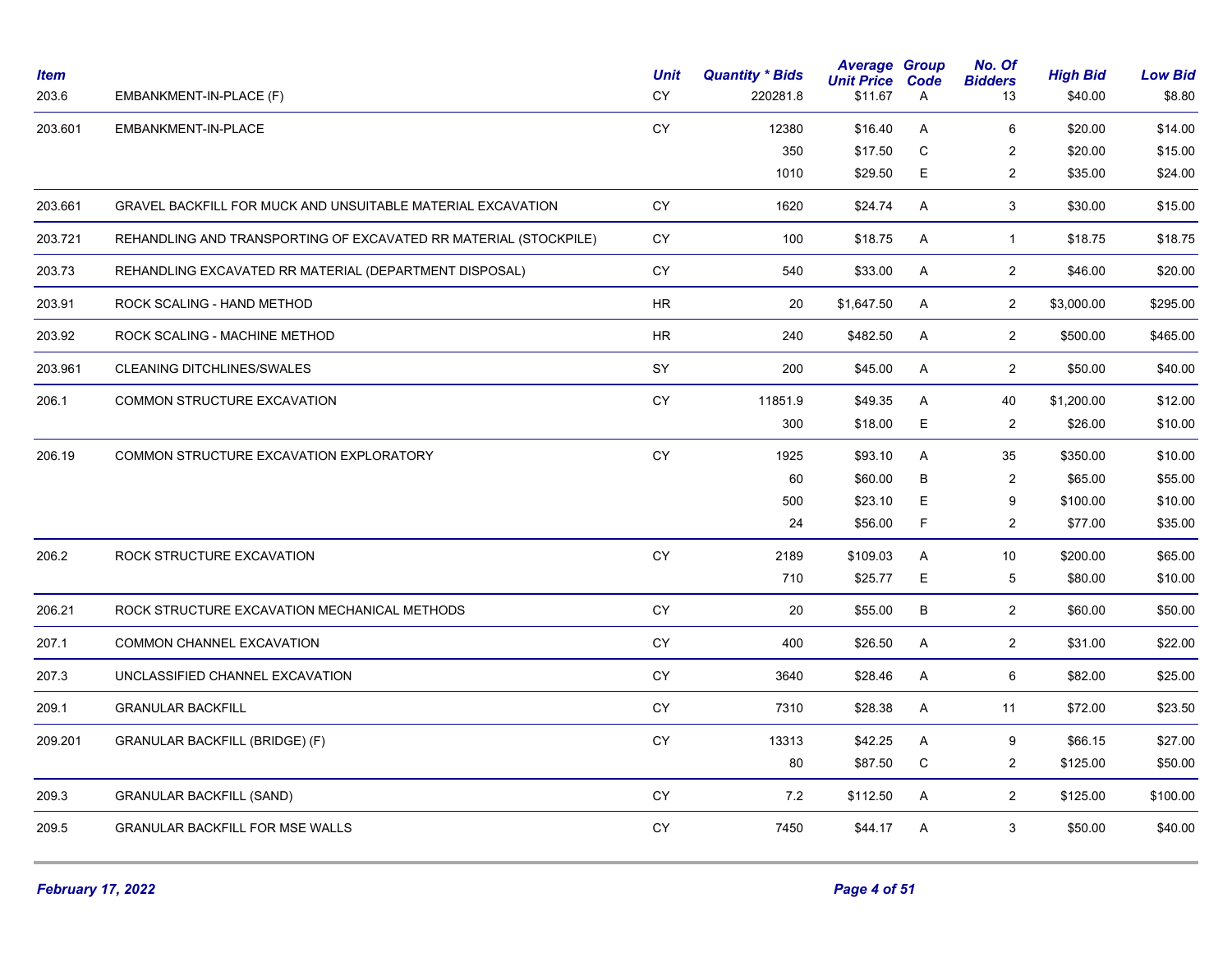| Item    |                                               | <b>Unit</b> | <b>Quantity * Bids</b><br>140 | <b>Average Group</b><br><b>Unit Price</b><br>\$55.00 | Code<br>C | No. Of<br><b>Bidders</b><br>2 | <b>High Bid</b><br>\$80.00 | <b>Low Bid</b><br>\$30.00 |
|---------|-----------------------------------------------|-------------|-------------------------------|------------------------------------------------------|-----------|-------------------------------|----------------------------|---------------------------|
| 210.1   | SETTLEMENT PLATFORM                           | EA          | 10                            | \$925.00                                             | A         | $\overline{2}$                | \$1,100.00                 | \$750.00                  |
| 210.2   | SETTLEMENT PLATFORM MONITORING                | ${\sf HR}$  | 200                           | \$95.00                                              | Α         | $\overline{2}$                | \$105.00                   | \$85.00                   |
| 210.24  | <b>VIBRATING WIRE PIEZOMETER</b>              | EA          | 8                             | \$10,950.00                                          | A         | $\overline{2}$                | \$15,000.00                | \$6,900.00                |
| 210.35  | SOIL NAIL WALL INSTRUMENTATION AND MONITORING | $\sf U$     | $\overline{2}$                | \$112,000.00                                         | A         | $\mathbf{2}$                  | \$115,000.00               | \$109,000.00              |
| 211.11  | VIBRATION MONITORING SERVICES                 | ${\sf HR}$  | 615                           | \$104.07                                             | A         | $\sqrt{3}$                    | \$125.00                   | \$100.00                  |
|         |                                               |             | 64                            | \$102.50                                             | $\sf B$   | $\overline{c}$                | \$130.00                   | \$75.00                   |
| 211.12  | DEFORMATION MONITORING SERVICES               | <b>HR</b>   | 880                           | \$85.85                                              | Α         | 3                             | \$150.00                   | \$20.00                   |
| 211.121 | DEFORMATION MONITORING SERVICES (CONTINUOUS)  | $\sf U$     | $\overline{2}$                | \$131,000.00                                         | A         | $\mathbf{2}$                  | \$160,000.00               | \$102,000.00              |
| 214.    | <b>FINE GRADING</b>                           | U           | 17                            | \$38,392.65                                          | A         | 17                            | \$163,000.00               | \$2,000.00                |
|         |                                               |             | 3                             | \$2,683.33                                           | в         | 3                             | \$4,950.00                 | \$1,100.00                |
|         |                                               |             | $\overline{2}$                | \$5,250.00                                           | C         | 2                             | \$6,000.00                 | \$4,500.00                |
|         |                                               |             | $\overline{7}$                | \$4,128.57                                           | E         | 7                             | \$11,000.00                | \$1,200.00                |
| 223.3   | <b>SOIL NAIL FACING</b>                       | <b>SF</b>   | 8460                          | \$85.50                                              | A         | $\overline{2}$                | \$100.00                   | \$71.00                   |
| 223.31  | SOIL NAIL IN SOIL                             | LF.         | 4700                          | \$192.50                                             | A         | $\overline{2}$                | \$250.00                   | \$135.00                  |
| 223.32  | SOIL NAIL IN ROCK                             | LF          | 7050                          | \$104.50                                             | A         | $\overline{2}$                | \$130.00                   | \$79.00                   |
| 304.1   | SAND (F)                                      | CY          | 42359.8                       | \$24.74                                              | Α         | 10                            | \$40.00                    | \$14.00                   |
| 304.101 | SAND                                          | CY          | 10580                         | \$23.63                                              | A         | $\overline{2}$                | \$30.00                    | \$17.25                   |
| 304.2   | GRAVEL (F)                                    | CY          | 4948                          | \$23.49                                              | A         | 6                             | \$39.00                    | \$20.00                   |
|         |                                               |             | 800                           | \$30.00                                              | C         | $\overline{2}$                | \$30.00                    | \$30.00                   |
| 304.201 | <b>GRAVEL</b>                                 | CY          | 5015                          | \$23.40                                              | A         | 3                             | \$110.00                   | \$20.00                   |
|         |                                               |             | 1280                          | \$57.74                                              | E         | 4                             | \$88.61                    | \$30.00                   |
| 304.3   | CRUSHED GRAVEL (F)                            | CY          | 8224                          | \$28.38                                              | A         | 9                             | \$75.00                    | \$21.00                   |
|         |                                               |             | 800                           | \$39.00                                              | ${\bf C}$ | $\overline{c}$                | \$40.00                    | \$38.00                   |
| 304.301 | <b>CRUSHED GRAVEL</b>                         | CY          | 9344.5                        | \$28.92                                              | Α         | 25                            | \$500.00                   | \$15.00                   |
|         |                                               |             | 70                            | \$41.50                                              | В         | $\overline{c}$                | \$50.00                    | \$33.00                   |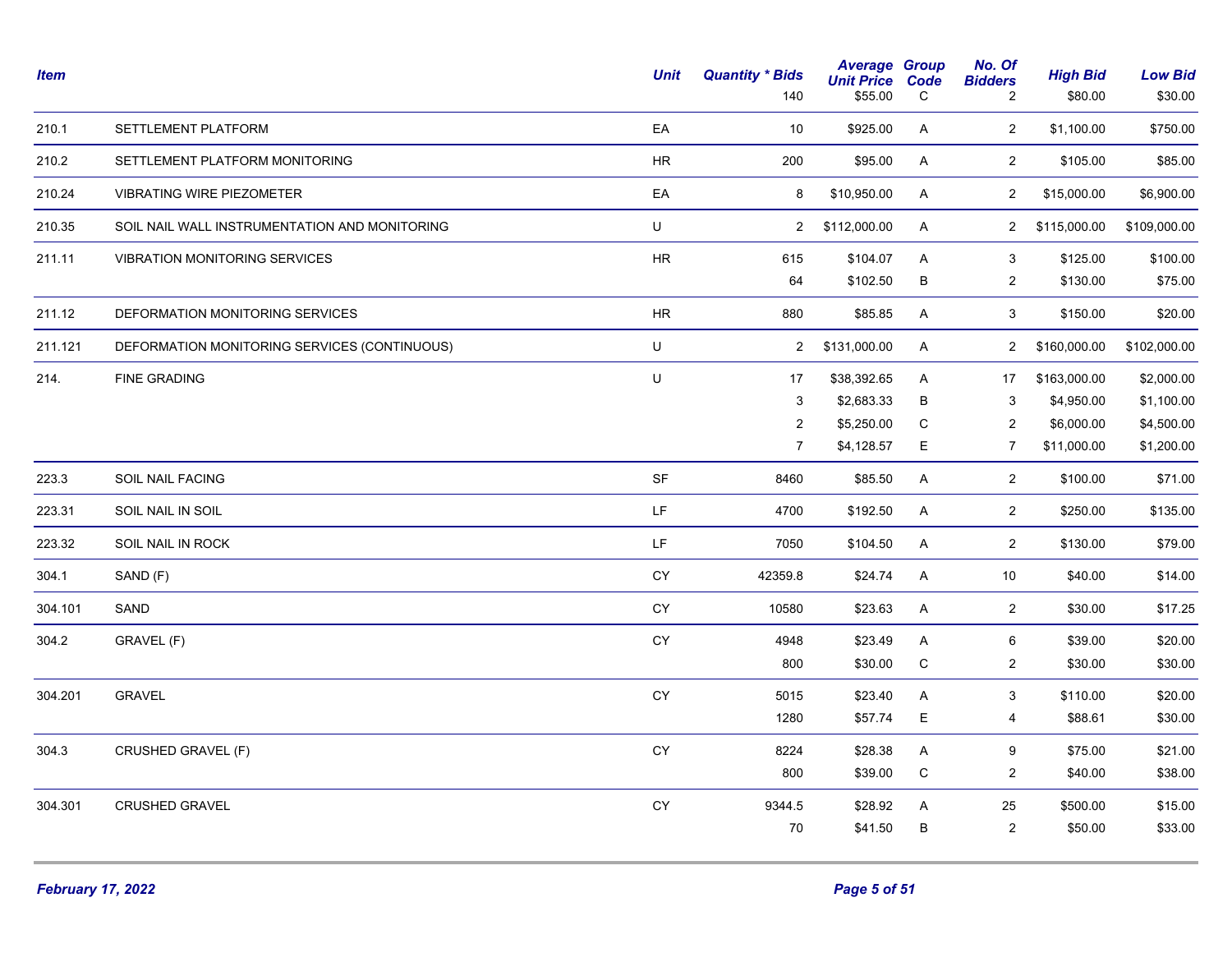| <b>Item</b> |                                                                | Unit       | <b>Quantity * Bids</b><br>56 | <b>Average Group</b><br><b>Unit Price</b><br>\$107.50 | Code<br>C | No. Of<br><b>Bidders</b><br>2 | <b>High Bid</b><br>\$140.00 | <b>Low Bid</b><br>\$75.00 |
|-------------|----------------------------------------------------------------|------------|------------------------------|-------------------------------------------------------|-----------|-------------------------------|-----------------------------|---------------------------|
|             |                                                                |            | 1670                         | \$24.07                                               | Е         | 5                             | \$40.00                     | \$9.30                    |
| 304.31      | CRUSHED GRAVEL FOR SHIMMING                                    | CY         | 10480                        | \$36.83                                               | A         | 8                             | \$65.00                     | \$20.00                   |
|             |                                                                |            | 342                          | \$51.75                                               | B         | $\overline{\mathbf{c}}$       | \$67.00                     | \$36.50                   |
| 304.32      | CRUSHED GRAVEL FOR SHOULDER LEVELING                           | <b>TON</b> | 143666.2                     | \$24.81                                               | A         | 49                            | \$42.00                     | \$13.00                   |
|             |                                                                |            | 20                           | \$132.50                                              | B         | 2                             | \$150.00                    | \$115.00                  |
|             |                                                                |            | 4068                         | \$26.50                                               | E         | $\overline{2}$                | \$30.00                     | \$23.00                   |
| 304.33      | CRUSHED AGGREGATE FOR SHOULDERS                                | CY         | 40                           | \$45.00                                               | A         | $\overline{2}$                | \$50.00                     | \$40.00                   |
|             |                                                                |            | 60                           | \$47.50                                               | C         | 2                             | \$50.00                     | \$45.00                   |
| 304.35      | CRUSHED GRAVEL FOR DRIVES                                      | CY         | 3390                         | \$38.08                                               | A         | 11                            | \$92.00                     | \$30.00                   |
|             |                                                                |            | 32                           | \$42.50                                               | B         | $\overline{2}$                | \$50.00                     | \$35.00                   |
| 304.4       | CRUSHED STONE (FINE GRADATION) (F)                             | CY         | 21883.8                      | \$36.74                                               | A         | 6                             | \$62.50                     | \$25.00                   |
| 304.401     | CRUSHED STONE (FINE GRADATION)                                 | CY         | 2400                         | \$42.66                                               | A         | 3                             | \$50.00                     | \$35.00                   |
|             |                                                                |            | 220                          | \$58.00                                               | Е         | $\overline{2}$                | \$81.00                     | \$35.00                   |
| 304.41      | CRUSHED STONE (FINE GRADATION) FOR SHIM                        | CY         | 60                           | \$50.67                                               | A         | $\overline{2}$                | \$82.00                     | \$35.00                   |
| 304.46      | <b>STONE BALLAST</b>                                           | CY         | 110                          | \$93.75                                               | A         | $\mathbf{1}$                  | \$93.75                     | \$93.75                   |
| 304.5       | CRUSHED STONE (COARSE GRADATION) (F)                           | CY         | 13825.8                      | \$39.24                                               | A         | 4                             | \$44.00                     | \$34.00                   |
| 304.754     | 4" STONE DUST WEARING SURFACE FOR TRAILS                       | CY         | 100                          | \$54.25                                               | A         | $\overline{2}$                | \$73.50                     | \$35.00                   |
| 304.81      | POROUS MEDIA CHOKER COURSE                                     | CY         | 250                          | \$65.20                                               | A         | 3                             | \$69.00                     | \$62.00                   |
| 304.83      | POROUS MEDIA FILTER BLANKET                                    | CY         | 60                           | \$112.50                                              | A         | $\overline{2}$                | \$115.00                    | \$110.00                  |
| 304.84      | POROUS MEDIA RESERVOIR COURSE                                  | CY         | 540                          | \$68.00                                               | A         | $\overline{2}$                | \$86.00                     | \$50.00                   |
| 306.112     | RECLAIMED STABILIZED BASE PROCESSED IN PLACE, 12 IN DEEP (F)   | SY         | 8152                         | \$2.50                                                | A         | $\mathbf{1}$                  | \$2.50                      | \$2.50                    |
| 306.212     | RECLAIMED STABILIZED BASE REMOVED AND REHANDLED 12 IN DEEP (F) | <b>SY</b>  | 639000                       | \$3.18                                                | A         | $\overline{2}$                | \$3.36                      | \$3.00                    |
| 403.11011   | HBP-1" BASE MIX, MACHINE METHOD, QC/QA TIER 1                  | <b>TON</b> | 10440                        | \$78.00                                               | A         | $\overline{2}$                | \$88.00                     | \$68.00                   |
| 403.11021   | HBP-3/4" BINDER MIX, MACHINE METHOD, QC/QA TIER 1              | <b>TON</b> | 85000                        | \$63.20                                               | A         | $\overline{2}$                | \$64.40                     | \$62.00                   |
| 403.11022   | HBP-BINDER, MM, QC/QA TIER 2                                   | <b>TON</b> | 26030.6                      | \$75.10                                               | A         | $10$                          | \$85.00                     | \$64.40                   |
|             |                                                                |            |                              |                                                       |           |                               |                             |                           |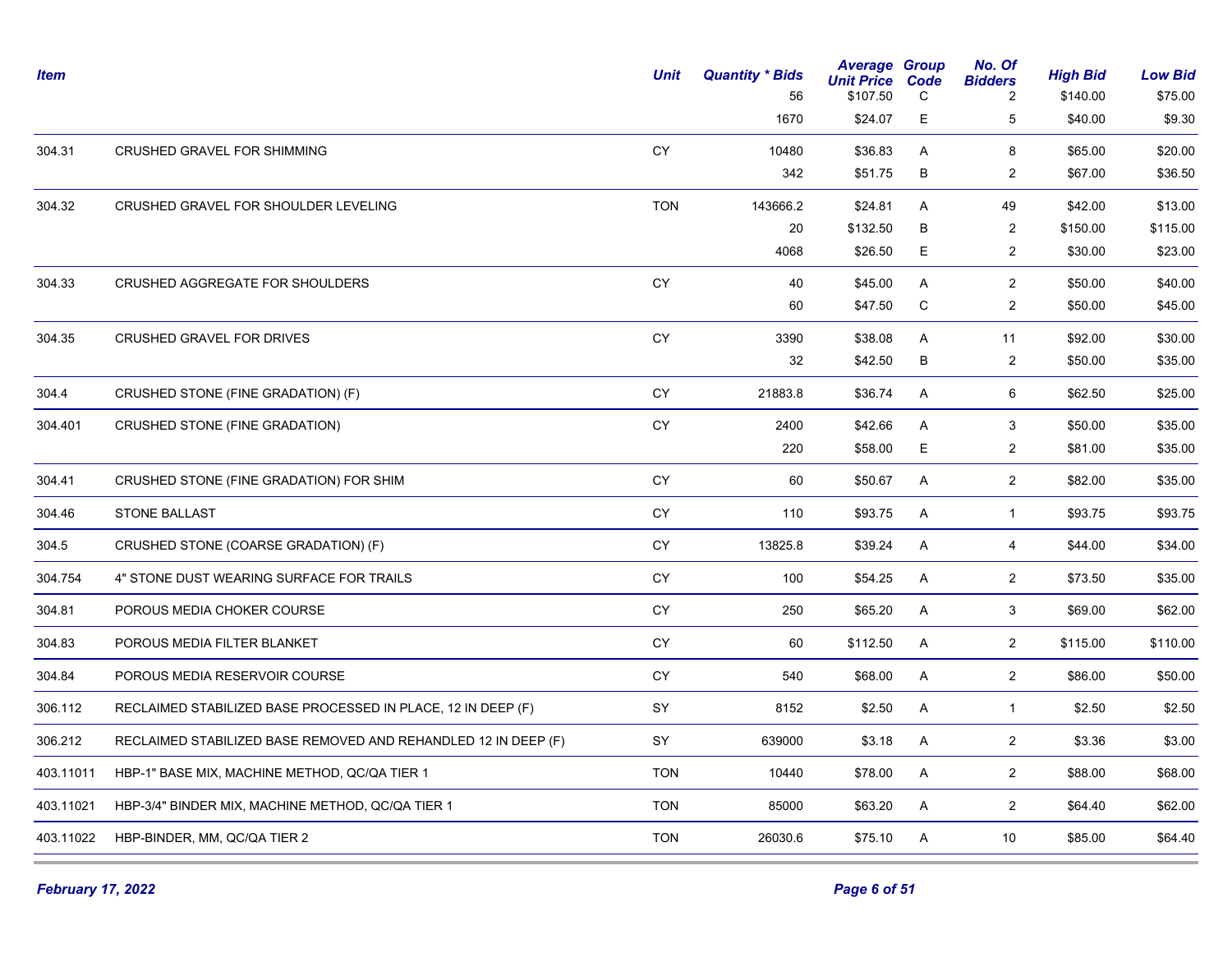| <b>Item</b> |                                                                   | <b>Unit</b> | <b>Quantity * Bids</b> | <b>Average Group</b><br><b>Unit Price</b> | Code | No. Of<br><b>Bidders</b> | <b>High Bid</b> | <b>Low Bid</b> |
|-------------|-------------------------------------------------------------------|-------------|------------------------|-------------------------------------------|------|--------------------------|-----------------|----------------|
| 403.11023   | HBP-BINDER, MM                                                    | <b>TON</b>  | 25606.86               | \$77.07                                   | A    | 23                       | \$140.00        | \$65.40        |
|             |                                                                   |             | 136                    | \$180.00                                  | в    | $\overline{2}$           | \$185.00        | \$175.00       |
|             |                                                                   |             | 638                    | \$119.18                                  | C    | 4                        | \$132.00        | \$100.00       |
|             |                                                                   |             | 1000                   | \$172.50                                  | E.   | 4                        | \$300.00        | \$100.00       |
| 403.11031   | HBP-3/4" WINTER BINDER MIX, MACHINE METHOD, QC/QA TIER 1          | <b>TON</b>  | 113400                 | \$63.70                                   | A    | $\overline{2}$           | \$65.40         | \$62.00        |
| 403.11032   | HBP-WINTER BINDER, MM, QC/QA TIER 2                               | <b>TON</b>  | 12750                  | \$70.97                                   | Α    | 4                        | \$80.00         | \$65.40        |
| 403.11033   | HBP-WINTER BINDER, MM                                             | <b>TON</b>  | 7777.8                 | \$83.09                                   | A    | 5                        | \$95.00         | \$75.00        |
|             |                                                                   |             | 3734                   | \$75.88                                   | В    | $\overline{2}$           | \$78.00         | \$73.75        |
| 403.11041   | HBP-1/2" SURFACE MIX, MACHINE METHOD, QC/QA TIER 1                | <b>TON</b>  | 17560                  | \$87.50                                   | A    | $\overline{2}$           | \$90.00         | \$85.00        |
| 403.11042   | HBP-1/2" WEARING, MM, QC/QA TIER 2                                | <b>TON</b>  | 40613.4                | \$80.49                                   | A    | 9                        | \$86.96         | \$70.00        |
| 403.11043   | HBP-1/2" WEARING, MM                                              | <b>TON</b>  | 29239.5                | \$74.90                                   | A    | 17                       | \$150.00        | \$70.00        |
|             |                                                                   |             | 74                     | \$180.00                                  | B    | $\overline{c}$           | \$185.00        | \$175.00       |
|             |                                                                   |             | 2425.3                 | \$114.25                                  | C    | 5                        | \$220.00        | \$105.00       |
|             |                                                                   |             | 390                    | \$127.50                                  | E    | $\overline{c}$           | \$130.00        | \$125.00       |
| 403.11051   | HBP-3/8" SURFACE MIX, MACHINE METHOD, QC/QA TIER 1                | <b>TON</b>  | 36080                  | \$83.52                                   | Α    | 6                        | \$90.00         | \$75.00        |
| 403.11052   | HBP-3/8" WEARING, MM, QC/QA TIER 2                                | <b>TON</b>  | 8333.2                 | \$71.00                                   | A    | $\overline{2}$           | \$72.00         | \$70.00        |
| 403.11053   | HBP-3/8" WEARING, MM                                              | <b>TON</b>  | 8641.48                | \$67.81                                   | A    | $\overline{4}$           | \$70.00         | \$65.00        |
| 403.11823   | HBP-POLYMER MODIFIED BINDER, MM                                   | <b>TON</b>  | 1825.84                | \$72.50                                   | A    | $\overline{2}$           | \$75.00         | \$70.00        |
| 403.11833   | HBP - POLYMER MODIFIED WINTER BINDER, MACHINE METHOD              | <b>TON</b>  | 5200                   | \$94.00                                   | A    | $\overline{2}$           | \$100.00        | \$88.00        |
| 403.11841   | HBP-1/2" POLYMER MODIFIED WEARING, MM, QC/QA TIER 1               | <b>TON</b>  | 139680                 | \$94.73                                   | A    | 6                        | \$120.00        | \$79.00        |
| 403.11842   | HPB-1/2" POLYMER MODIFIED WEARING, MM, QC/QA TIER 2               | <b>TON</b>  | 48488.8                | \$90.56                                   | Α    | $\overline{7}$           | \$125.00        | \$68.00        |
| 403.11843   | HPB-1/2" POLYMER MODIFIED WEARING, MM                             | <b>TON</b>  | 30                     | \$277.88                                  | A    | $\overline{2}$           | \$300.00        | \$255.75       |
| 403.11852   | HBP-3/8" POLYMER MODIFIED WEARING, MM, QC/QA TIER 2               | <b>TON</b>  | 140                    | \$187.50                                  | Α    | $\overline{2}$           | \$250.00        | \$125.00       |
| 403.11921   | HBP-BINDER, MM, HIGH STRENGTH, QC/QA TIER 1                       | <b>TON</b>  | 11400.4                | \$94.89                                   | Α    | 3                        | \$100.00        | \$85.00        |
| 403.11923   | HBP-BINDER, MM, HIGH STRENGTH                                     | <b>TON</b>  | 960                    | \$128.50                                  | A    | $\overline{2}$           | \$132.00        | \$125.00       |
| 403.11941   | HBP-1/2" SURFACE MIX, MACHINE METHOD, HIGH STRENGTH, QC/QA TIER 1 | <b>TON</b>  | 10405                  | \$102.97                                  | A    | 3                        | \$105.00        | \$95.00        |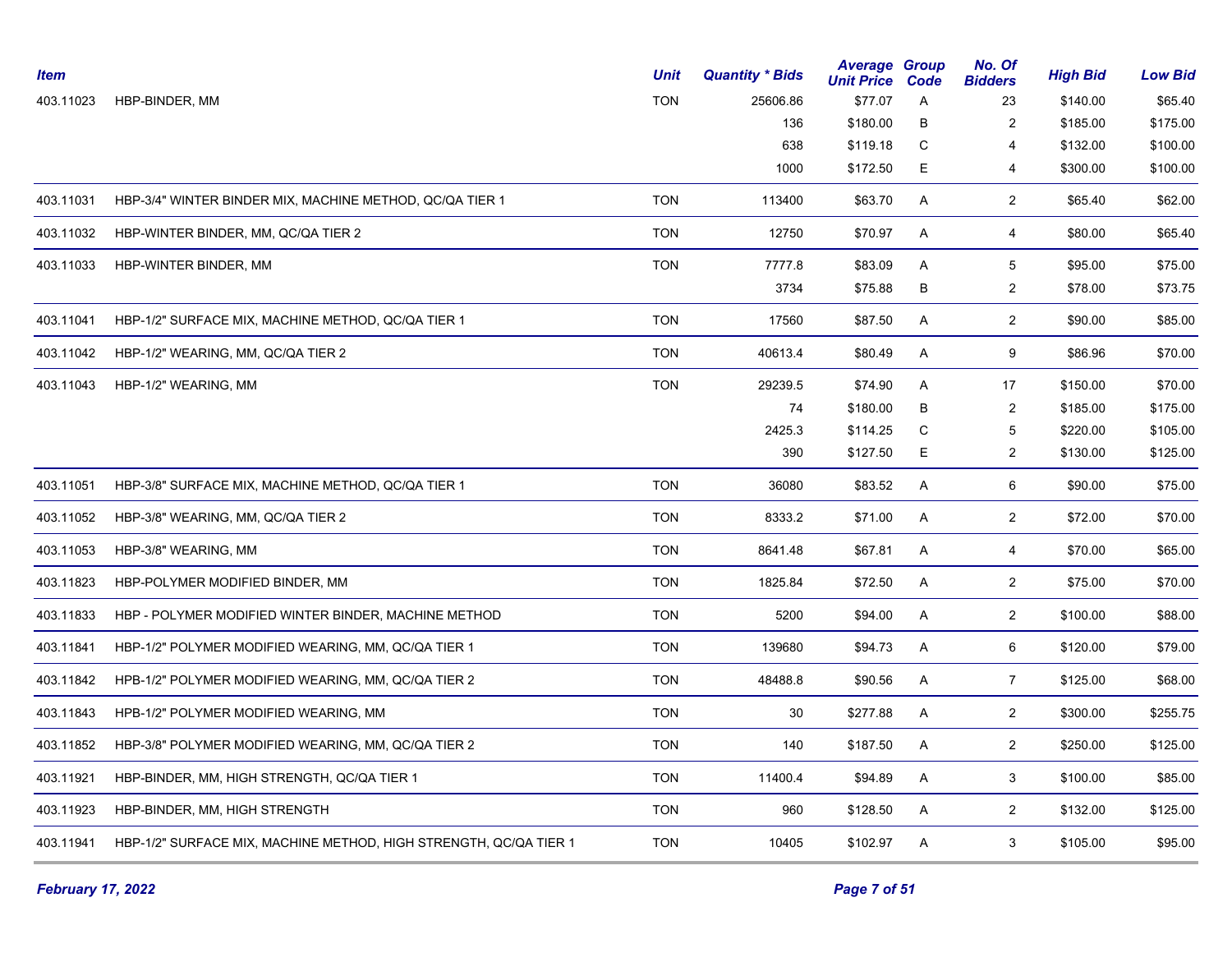| <b>Item</b> |                                                       | <b>Unit</b> | <b>Quantity * Bids</b><br>32576 | <b>Average Group</b><br><b>Unit Price</b><br>\$92.50 | Code<br>Е   | No. Of<br><b>Bidders</b><br>2 | <b>High Bid</b><br>\$95.00 | <b>Low Bid</b><br>\$90.00 |
|-------------|-------------------------------------------------------|-------------|---------------------------------|------------------------------------------------------|-------------|-------------------------------|----------------------------|---------------------------|
| 403.11942   | HBP-1/2" WEARING, MM, HIGH STRENGTH, QC/QA TIER 2     | <b>TON</b>  | 43721.5                         | \$94.20                                              | A           | 11                            | \$105.00                   | \$82.00                   |
|             |                                                       |             | 11170                           | \$94.00                                              | E           | $\overline{c}$                | \$98.00                    | \$90.00                   |
| 403.11943   | HBP-1/2" WEARING, MM, HIGH STRENGTH                   | <b>TON</b>  | 37355.72                        | \$81.97                                              | Α           | 19                            | \$160.00                   | \$67.00                   |
|             |                                                       |             | 450                             | \$182.44                                             | E           | 4                             | \$300.00                   | \$110.00                  |
| 403.11951   | HBP-3/8" WEARING, MM, HIGH STRENGTH, QC/QA TIER 1     | <b>TON</b>  | 44352.6                         | \$85.00                                              | A           | $\overline{2}$                | \$90.00                    | \$80.00                   |
| 403.11952   | HBP-3/8" WEARING, MM, HIGH STRENGTH, QC/QA TIER 2     | <b>TON</b>  | 6488.6                          | \$92.90                                              | A           | $\sqrt{5}$                    | \$150.00                   | \$90.00                   |
| 403.11953   | HBP-3/8" WEARING, MM, HIGH STRENGTH                   | <b>TON</b>  | 10433.8                         | \$79.88                                              | A           | $\overline{7}$                | \$100.00                   | \$78.00                   |
| 403.12      | HOT BITUMINOUS PAVEMENT, HAND METHOD                  | <b>TON</b>  | 8587.24                         | \$168.64                                             | A           | 62                            | \$425.00                   | \$80.00                   |
|             |                                                       |             | 20                              | \$165.00                                             | В           | $\sqrt{2}$                    | \$175.00                   | \$155.00                  |
|             |                                                       |             | 8.5                             | \$210.59                                             | C           | 3                             | \$300.00                   | \$200.00                  |
|             |                                                       |             | 334                             | \$226.41                                             | E           | 9                             | \$300.00                   | \$170.00                  |
|             |                                                       |             | $\overline{4}$                  | \$325.00                                             | F.          | $\overline{\mathbf{c}}$       | \$450.00                   | \$200.00                  |
| 403.129     | HOT BITUMINOUS PAVEMENT HAND METHOD, HIGH STRENGTH    | <b>TON</b>  | 105.56                          | \$316.41                                             | A           | 6                             | \$500.00                   | \$200.00                  |
| 403.16      | PAVEMENT JOINT ADHESIVE                               | LF.         | 4671408.2                       | \$0.27                                               | A           | 51                            | \$1.40                     | \$0.20                    |
|             |                                                       |             | 36080                           | \$0.43                                               | В           | 4                             | \$5.00                     | \$0.28                    |
|             |                                                       |             | 20536                           | \$0.77                                               | $\mathbf C$ | 6                             | \$5.00                     | \$0.30                    |
|             |                                                       |             | 237500                          | \$0.34                                               | E.          | $\overline{7}$                | \$2.19                     | \$0.25                    |
| 403.18      | HBP-LEVELING COURSE                                   | <b>TON</b>  | 30                              | \$312.50                                             | A           | $\mathbf{1}$                  | \$312.50                   | \$312.50                  |
| 403.18023   | HBP-LEVELING, 3/4" BINDER MIX, MACHINE METHOD         | <b>TON</b>  | 6900                            | \$80.00                                              | A           | $\overline{2}$                | \$90.00                    | \$70.00                   |
| 403.19      | <b>HBP-TEMPORARY</b>                                  | <b>TON</b>  | 7550                            | \$89.44                                              | A           | $\overline{7}$                | \$120.00                   | \$80.00                   |
|             |                                                       |             | 129.7                           | \$143.64                                             | $\mathbf C$ | 3                             | \$300.00                   | \$130.00                  |
| 403.21053   | HBP-3/8", MACHINE METHOD (BRIDGE BASE)                | <b>TON</b>  | 586                             | \$169.63                                             | A           | 12                            | \$250.00                   | \$125.00                  |
|             |                                                       |             | 231.1                           | \$174.62                                             | С           | 5                             | \$270.00                   | \$150.00                  |
| 403.21953   | HBP-3/8", MACHINE METHOD, HIGH STRENGTH (BRIDGE BASE) | <b>TON</b>  | 732                             | \$128.50                                             | Α           | $\overline{2}$                | \$132.00                   | \$125.00                  |
| 403.26      | PAVEMENT JOINT ADHESIVE (BRIDGE BASE)                 | LF.         | 27951                           | \$0.84                                               | A           | 16                            | \$3.00                     | \$0.25                    |
|             |                                                       |             | 4574                            | \$1.52                                               | $\mathsf C$ | $\,$ 5 $\,$                   | \$5.00                     | \$1.05                    |
|             |                                                       |             | 1100                            | \$1.50                                               | E           | $\overline{c}$                | \$2.00                     | \$1.00                    |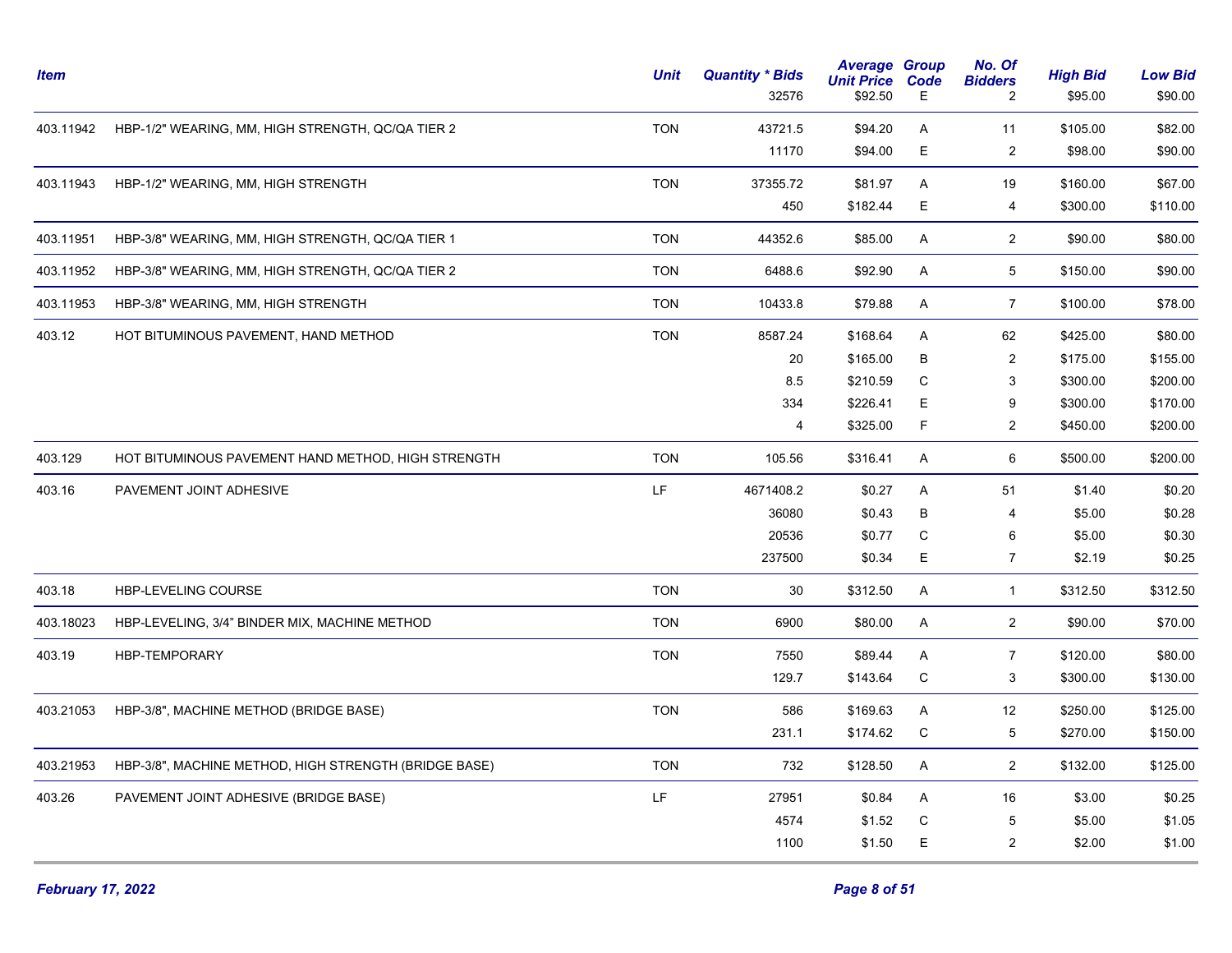| <b>Item</b> |                                                          | <b>Unit</b> | <b>Quantity * Bids</b> | <b>Average Group</b><br><b>Unit Price</b> | Code    | No. Of<br><b>Bidders</b> | <b>High Bid</b> | <b>Low Bid</b> |
|-------------|----------------------------------------------------------|-------------|------------------------|-------------------------------------------|---------|--------------------------|-----------------|----------------|
| 403.29      | HBP-TEMPORARY (BRIDGE)                                   | <b>TON</b>  | 722                    | \$94.66                                   | Α       | $\overline{4}$           | \$157.50        | \$80.00        |
| 403.4       | MATERIAL TRANSFER VEHICLE (MTV)                          | <b>TON</b>  | 585005.2               | \$2.68                                    | A       | 37                       | \$5.30          | \$1.50         |
|             |                                                          |             | 994                    | \$3.50                                    | B       | 2                        | \$4.00          | \$3.00         |
|             |                                                          |             | 42832                  | \$3.02                                    | E       | 4                        | \$5.50          | \$3.00         |
| 410.22      | ASPHALT EMULSION FOR TACK COAT                           | GAL         | 747853.2               | \$4.07                                    | A       | 62                       | \$27.00         | \$2.00         |
|             |                                                          |             | 1368                   | \$5.59                                    | B       | 3                        | \$15.00         | \$3.75         |
|             |                                                          |             | 1579                   | \$9.70                                    | C       | 5                        | \$50.00         | \$6.30         |
|             |                                                          |             | 25246                  | \$4.82                                    | Е       | $\overline{7}$           | \$11.00         | \$4.50         |
| 410.752     | EMULSIFIED ASPHALT FOG SEAL                              | GAL         | 106050                 | \$4.63                                    | A       | 9                        | \$9.00          | \$2.80         |
|             |                                                          |             | 31546                  | \$4.60                                    | Е       | $\overline{c}$           | \$4.70          | \$4.50         |
| 410.753     | <b>COVER AGGREGATE</b>                                   | <b>TON</b>  | 163                    | \$1,350.31                                | A       | 8                        | \$1,650.00      | \$500.00       |
|             |                                                          |             | 80                     | \$1,400.00                                | Е       | $\overline{2}$           | \$1,500.00      | \$1,300.00     |
| 411.1       | HOT BITUMINOUS CONCRETE LEVELING COURSE                  | <b>TON</b>  | 31435.28               | \$80.57                                   | A       | 11                       | \$98.00         | \$64.00        |
|             |                                                          |             | 100                    | \$150.00                                  | Е       | $\overline{c}$           | \$200.00        | \$100.00       |
| 411.3       | PLANT MIX SURFACE TREATMENT (ASPHALT CEMENT), PAVER SHIM | <b>TON</b>  | 401408.64              | \$70.30                                   | A       | 29                       | \$90.00         | \$63.20        |
| 411.43      | PLANT MIX SURFACE TREATMENT (ASPHALT CEMENT), 3/8 INCH   | <b>TON</b>  | 10                     | \$202.50                                  | A       | $\overline{2}$           | \$250.00        | \$155.00       |
| 411.51      | PLANT MIX SURFACE TREATMENT, PAVER SPOT DRAG SHIM        | <b>TON</b>  | 15205                  | \$73.37                                   | A       | 11                       | \$81.00         | \$70.00        |
| 413.1       | HOT-POURED CRACK SEALANT                                 | LB          | 218751.12              | \$2.01                                    | Α       | 2                        | \$2.35          | \$1.66         |
|             |                                                          |             | 146085.8               | \$2.33                                    | $\sf B$ | $\overline{c}$           | \$2.75          | \$1.90         |
| 413.6       | CRACK FILL PRIOR TO THIN LIFT OVERLAY                    | LB          | 103225.3               | \$2.01                                    | A       | $\overline{7}$           | \$3.50          | \$1.45         |
|             |                                                          |             | 12156                  | \$3.75                                    | Е       | $\overline{2}$           | \$4.00          | \$3.50         |
| 417.        | COLD PLANING BITUMINOUS SURFACES                         | SY          | 3677182                | \$2.46                                    | Α       | 60                       | \$30.00         | \$1.50         |
|             |                                                          |             | 26682                  | \$3.39                                    | В       | 4                        | \$20.00         | \$2.90         |
|             |                                                          |             | 26060                  | \$3.61                                    | C       | 5                        | \$15.00         | \$3.15         |
|             |                                                          |             | 487540                 | \$2.23                                    | E       | 4                        | \$5.50          | \$1.90         |
| 417.118     | COLD PLANING BITUMINOUS SURFACES, 18" WIDE X 0.5" DEEP   | LF          | 14900                  | \$6.96                                    | A       | $\overline{7}$           | \$13.00         | \$1.50         |
| 417.1181    | COLD PLANING BITUMINOUS SURFACES, 18" WIDE X 1" DEEP     | LF          | 156989                 | \$2.34                                    | A       | 28                       | \$4.15          | \$0.60         |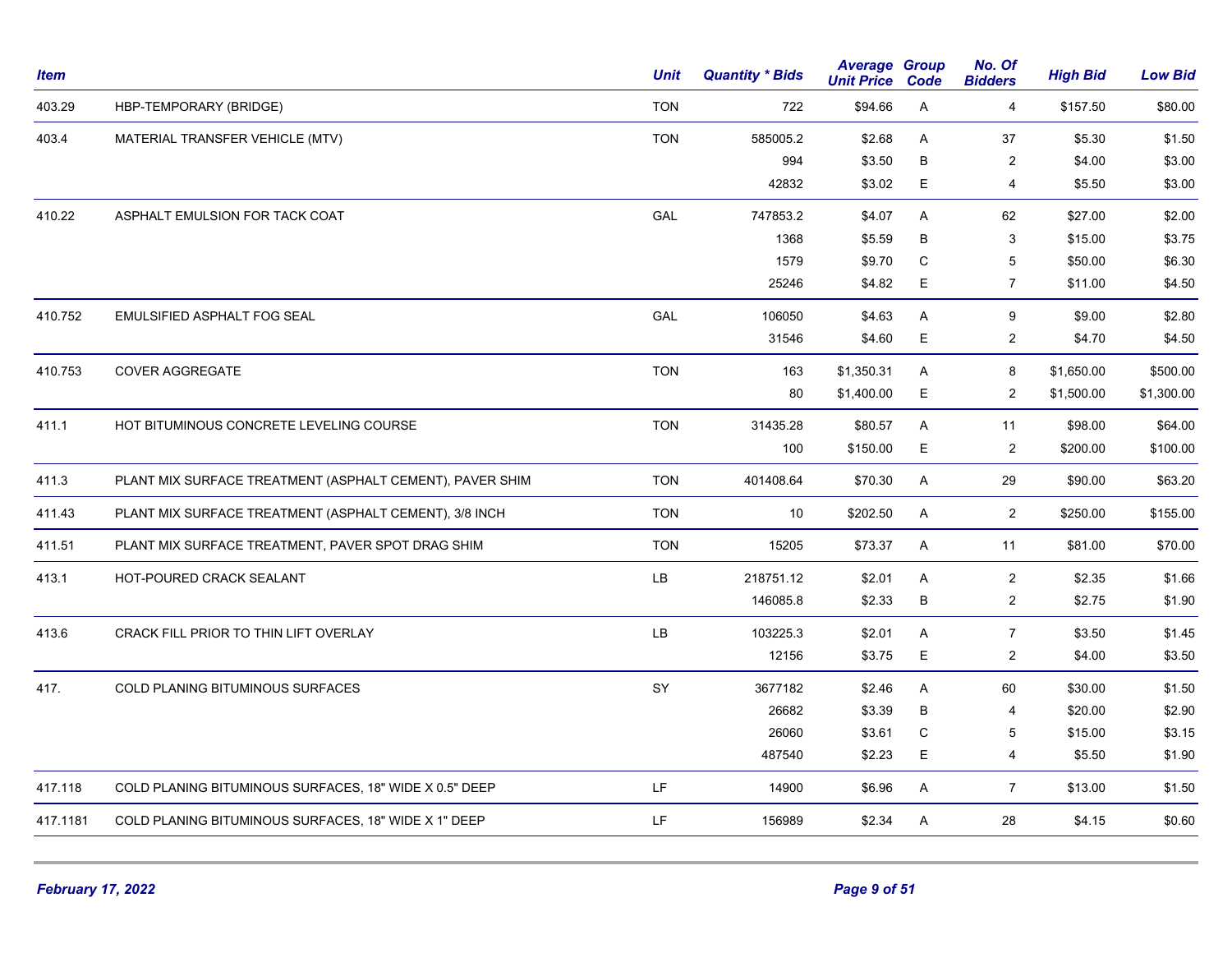| <b>Item</b><br>417.1242 | COLD PLANING BITUMINOUS SURFACES, 24" WIDE X 2" DEEP                                                | <b>Unit</b><br>LF. | <b>Quantity * Bids</b><br>51148 | <b>Average Group</b><br><b>Unit Price</b><br>\$2.88 | Code<br>A | No. Of<br><b>Bidders</b><br>$\overline{2}$ | <b>High Bid</b><br>\$3.00 | <b>Low Bid</b><br>\$2.75 |
|-------------------------|-----------------------------------------------------------------------------------------------------|--------------------|---------------------------------|-----------------------------------------------------|-----------|--------------------------------------------|---------------------------|--------------------------|
| 417.21                  | MICRO-MILLING BITUMINOUS SURFACES                                                                   | SY                 | 473476                          | \$1.20                                              | A         | 8                                          | \$1.65                    | \$0.95                   |
| 417.412                 | RUMBLE STRIPS, 12" WIDE                                                                             | LF                 | 245796                          | \$0.41                                              | A         | 10                                         | \$0.60                    | \$0.20                   |
| 417.4122                | RUMBLE STRIPS, 12" WIDE (SINUSOIDAL)                                                                | LF.                | 211640                          | \$0.55                                              | A         | 9                                          | \$0.70                    | \$0.40                   |
| 417.416                 | RUMBLE STRIPS, 16" WIDE                                                                             | LF                 | 430660                          | \$0.37                                              | Α         | $\overline{7}$                             | \$1.00                    | \$0.10                   |
|                         |                                                                                                     |                    | 5190                            | \$6.50                                              | Е         | $\overline{2}$                             | \$7.50                    | \$5.50                   |
| 417.53                  | REMOVE AND INLAY EXISTING RUMBLE STRIPS                                                             | LF.                | 456852                          | \$2.42                                              | A         | 15                                         | \$5.25                    | \$1.80                   |
| 417.54                  | REMOVE AND INLAY LONGITUDINAL CRACKS                                                                | LF                 | 37100                           | \$8.71                                              | Α         | 3                                          | \$10.00                   | \$8.00                   |
| 419.13                  | BONDED WEARING COURSE, TYPE C                                                                       | <b>TON</b>         | 46300                           | \$130.27                                            | A         | $\overline{7}$                             | \$138.38                  | \$124.00                 |
| 419.3                   | POLYMER MODIFIED EMULSION FOR BWC                                                                   | GAL                | 286700                          | \$2.55                                              | A         | $\overline{7}$                             | \$3.00                    | \$2.15                   |
| 500.02                  | ACCESS FOR BRIDGE CONSTRUCTION                                                                      | U                  |                                 | 4 \$4,500,000.00                                    | A         |                                            | 4 \$11,000,000.0          | \$100,000.00             |
|                         |                                                                                                     |                    | $\overline{2}$                  | \$33,750.00                                         | C         | 2                                          | \$42,500.00               | \$25,000.00              |
| 500.0201                | <b>ACCESS FOR BRIDGE CONSTRUCTION</b>                                                               | U                  | 3                               | \$60,000.00                                         | A         | 3                                          | \$75,000.00               | \$45,000.00              |
| 500.0202                | ACCESS FOR BRIDGE CONSTRUCTION                                                                      | U                  | 3                               | \$23,333.33                                         | A         | 3                                          | \$30,000.00               | \$15,000.00              |
| 500.021                 | PREPARATION FOR FATIGUE CRACK INSPECTION - COVER PLATE                                              | U                  | 24                              | \$900.00                                            | A         | $\overline{1}$                             | \$900.00                  | \$900.00                 |
| 500.032                 | PREPARATION FOR FATIGUE CRACK INSPECTION - TIE STRAP PLATE WITH LEAD PAINT EA<br>POLLUTION CONTROLS |                    | 192                             | \$1,101.25                                          | A         | 2                                          | \$1,102.50                | \$1,100.00               |
| 502.                    | REMOVAL OF EXISTING BRIDGE STRUCTURE                                                                | U                  | 9                               | \$143,888.89                                        | A         | 9                                          | \$300,000.00              | \$10,000.00              |
|                         |                                                                                                     |                    | 2                               | \$40,000.00                                         | С         | $\overline{c}$                             | \$50,000.00               | \$30,000.00              |
| 502.101                 | REMOVAL OF EXISTING BRIDGE STRUCTURE                                                                | U                  | 4                               | \$94,085.38                                         | A         | 4                                          | \$132,341.50              | \$55,000.00              |
| 502.102                 | REMOVAL OF EXISTING BRIDGE STRUCTURE                                                                | U                  | 4                               | \$82,960.38                                         | A         | 4                                          | \$132,341.50              | \$34,500.00              |
|                         |                                                                                                     |                    | $\overline{2}$                  | \$68,175.00                                         | C         | $\overline{2}$                             | \$85,000.00               | \$51,350.00              |
| 502.103                 | REMOVAL OF EXISTING BRIDGE STRUCTURE                                                                | U                  | $\overline{2}$                  | \$46,000.00                                         | Α         | $\overline{2}$                             | \$50,000.00               | \$42,000.00              |
| 502.104                 | REMOVAL OF EXISTING BRIDGE STRUCTURE                                                                | U                  | $\overline{2}$                  | \$33,250.00                                         | Α         | $\overline{2}$                             | \$35,000.00               | \$31,500.00              |
| 502.105                 | REMOVAL OF EXISTING BRIDGE STRUCTURE                                                                | U                  | $\overline{2}$                  | \$41,000.00                                         | A         | $\overline{2}$                             | \$42,000.00               | \$40,000.00              |
|                         |                                                                                                     |                    |                                 |                                                     |           |                                            |                           |                          |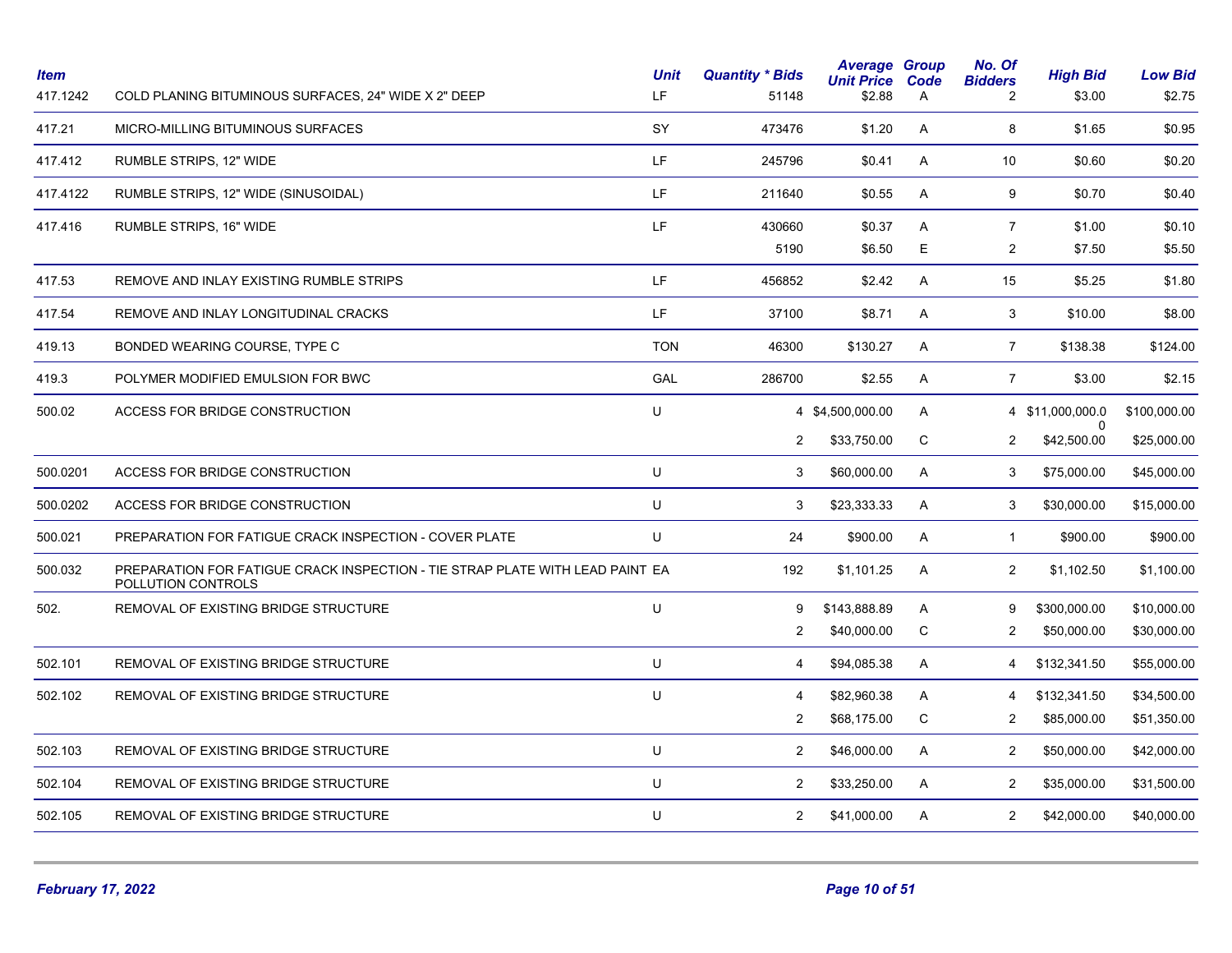| <b>Item</b><br>502.106 | REMOVAL OF EXISTING BRIDGE STRUCTURE | <b>Unit</b><br>U | <b>Quantity * Bids</b><br>2 | <b>Average Group</b><br><b>Unit Price</b><br>\$41,000.00 | Code<br>A    | No. Of<br><b>Bidders</b><br>$\overline{c}$ | <b>High Bid</b><br>\$42,000.00 | <b>Low Bid</b><br>\$40,000.00 |
|------------------------|--------------------------------------|------------------|-----------------------------|----------------------------------------------------------|--------------|--------------------------------------------|--------------------------------|-------------------------------|
| 503.1                  | WATER DIVERSION STRUCTURES           | U                | $\overline{c}$              | \$16,250.00                                              | C            | $\overline{2}$                             | \$25,000.00                    | \$7,500.00                    |
| 503.101                | <b>WATER DIVERSION STRUCTURE</b>     | U                | 10                          | \$25,365.00                                              | Α            | 10                                         | \$50,000.00                    | \$5,000.00                    |
|                        |                                      |                  | $\overline{2}$              | \$22,500.00                                              | в            | $\overline{2}$                             | \$25,000.00                    | \$20,000.00                   |
|                        |                                      |                  | 2                           | \$42,500.00                                              | C            | $\overline{2}$                             | \$60,000.00                    | \$25,000.00                   |
|                        |                                      |                  | 2                           | \$18,750.00                                              | Е            | 2                                          | \$22,500.00                    | \$15,000.00                   |
| 503.102                | <b>WATER DIVERSION STRUCTURE</b>     | U                | 4                           | \$10,000.00                                              | A            | $\overline{4}$                             | \$25,000.00                    | \$1,500.00                    |
|                        |                                      |                  | 2                           | \$10,000.00                                              | Ε            | $\overline{2}$                             | \$15,000.00                    | \$5,000.00                    |
| 503.103                | <b>WATER DIVERSION STRUCTURE</b>     | U                | 3                           | \$9,333.33                                               | A            | 3                                          | \$25,000.00                    | \$1,500.00                    |
| 503.104                | WATER DIVERSION STRUCTURE            | U                | 3                           | \$22,166.67                                              | A            | 3                                          | \$40,000.00                    | \$1,500.00                    |
| 503.105                | <b>WATER DIVERSION STRUCTURE</b>     | $\sf U$          | $\mathbf{1}$                | \$25,000.00                                              | A            | $\overline{1}$                             | \$25,000.00                    | \$25,000.00                   |
| 503.106                | WATER DIVERSION STRUCTURE            | U                | $\mathbf{1}$                | \$25,000.00                                              | $\mathsf{A}$ | $\overline{1}$                             | \$25,000.00                    | \$25,000.00                   |
| 503.201                | <b>COFFERDAMS</b>                    | U                | 13                          | \$73,315.38                                              | A            | 11                                         | \$225,000.00                   | \$1,500.00                    |
|                        |                                      |                  | $\overline{2}$              | \$25,000.00                                              | В            | $\overline{2}$                             | \$30,000.00                    | \$20,000.00                   |
|                        |                                      |                  | 2                           | \$29,500.00                                              | C            | 2                                          | \$34,000.00                    | \$25,000.00                   |
|                        |                                      |                  | 2                           | \$10,750.00                                              | Е            | $\overline{2}$                             | \$11,500.00                    | \$10,000.00                   |
| 503.202                | <b>COFFERDAMS</b>                    | U                | 8                           | \$78,250.00                                              | A            | 6                                          | \$400,000.00                   | \$1,500.00                    |
|                        |                                      |                  | 2                           | \$10,000.00                                              | Е            | 2                                          | \$10,000.00                    | \$10,000.00                   |
| 503.203                | <b>COFFERDAMS</b>                    | U                | 4                           | \$117,500.00                                             | A            | 4                                          | \$400,000.00                   | \$2,500.00                    |
| 503.204                | <b>COFFERDAMS</b>                    | U                | 4                           | \$119,375.00                                             | A            | 4                                          | \$375,000.00                   | \$2,500.00                    |
| 503.205                | <b>COFFERDAMS</b>                    | U                | 3                           | \$292,500.00                                             | A            | 3                                          | \$475,000.00                   | \$52,500.00                   |
| 503.206                | <b>COFFERDAMS</b>                    | $\sf U$          | 3                           | \$317,500.00                                             | A            | 3                                          | \$500,000.00                   | \$52,500.00                   |
| 503.207                | <b>COFFERDAMS</b>                    | U                | 3                           | \$272,500.00                                             | A            | 3                                          | \$475,000.00                   | \$42,500.00                   |
| 503.208                | <b>COFFERDAMS</b>                    | $\sf U$          | 3                           | \$105,833.67                                             | A            | 3                                          | \$275,000.00                   | \$1.00                        |
| 503.209                | <b>COFFERDAMS</b>                    | U                | $\overline{2}$              | \$237,500.00                                             | A            | $\overline{2}$                             | \$310,000.00                   | \$165,000.00                  |
| 503.211                | <b>COFFERDAMS</b>                    | U                | $\overline{2}$              | \$78,500.00                                              | A            | $\overline{2}$                             | \$87,000.00                    | \$70,000.00                   |
|                        |                                      |                  |                             |                                                          |              |                                            |                                |                               |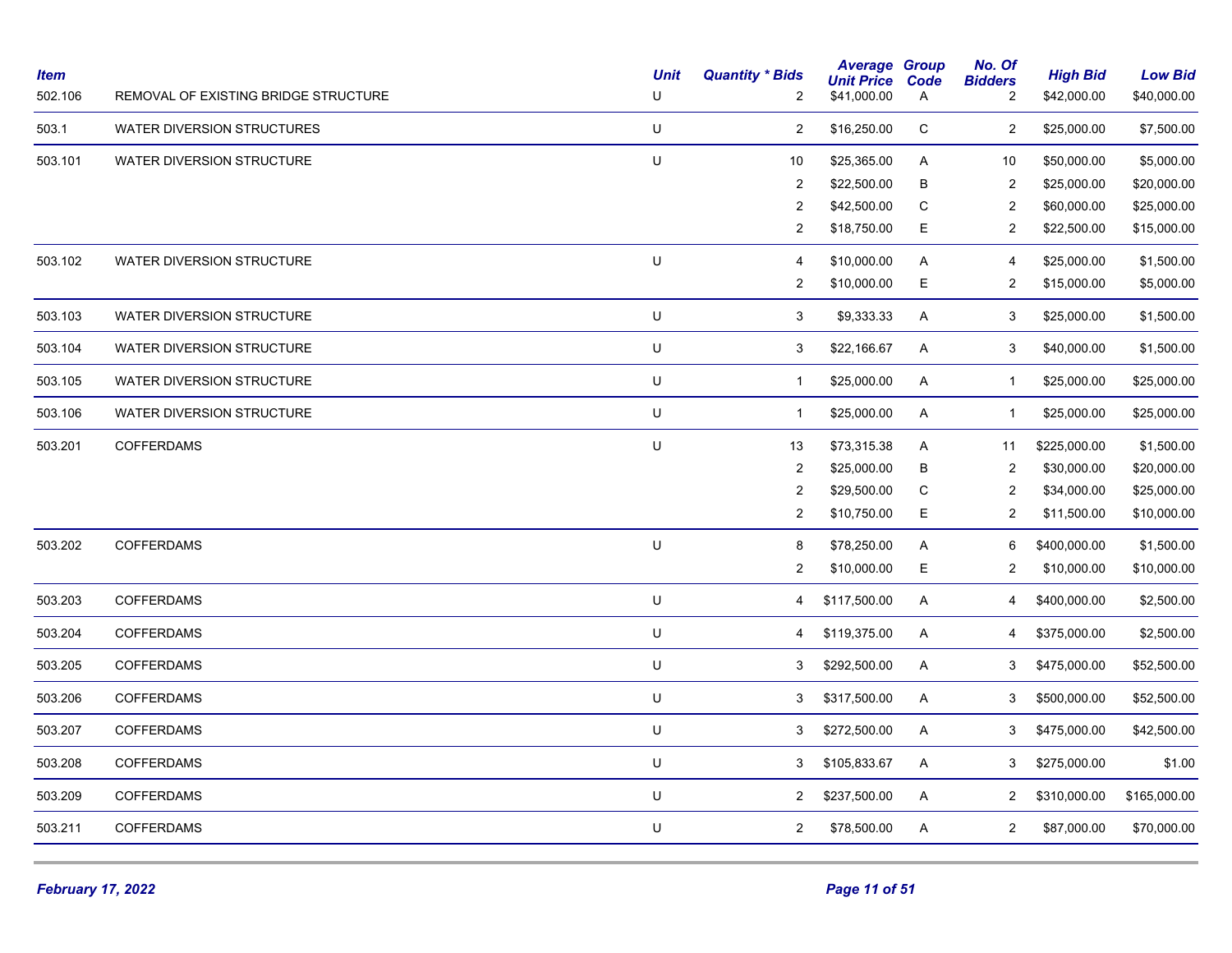| Item<br>503.212 | <b>COFFERDAMS</b>                                                   | <b>Unit</b><br>U | <b>Quantity * Bids</b><br>$\overline{2}$ | <b>Average Group</b><br><b>Unit Price</b><br>\$58,000.00 | Code<br>A    | No. Of<br><b>Bidders</b><br>2 | <b>High Bid</b><br>\$70,000.00 | <b>Low Bid</b><br>\$46,000.00 |
|-----------------|---------------------------------------------------------------------|------------------|------------------------------------------|----------------------------------------------------------|--------------|-------------------------------|--------------------------------|-------------------------------|
| 503.213         | <b>COFFERDAMS</b>                                                   | U                | $\overline{2}$                           | \$50,000.50                                              | A            | 2                             | \$100,000.00                   | \$1.00                        |
| 503.301         | COFFERDAMS WITH SHEETING LEFT-IN-PLACE                              | U                | $\overline{7}$                           | \$102,785.71                                             | A            | $\overline{7}$                | \$156,000.00                   | \$33,500.00                   |
| 503.302         | COFFERDAMS WITH SHEETING LEFT-IN-PLACE                              | U                | 3                                        | \$66,333.33                                              | A            | 3                             | \$100,000.00                   | \$49,000.00                   |
| 503.303         | COFFERDAMS WITH SHEETING LEFT-IN-PLACE                              | U                | $\overline{2}$                           | \$42,750.00                                              | A            | 2                             | \$80,000.00                    | \$5,500.00                    |
| 503.304         | COFFERDAMS WITH SHEETING LEFT-IN-PLACE                              | U                | $\overline{2}$                           | \$74,650.00                                              | A            | 2                             | \$80,000.00                    | \$69,300.00                   |
| 503.305         | COFFERDAMS WITH SHEETING LEFT-IN-PLACE                              | U                | $\overline{2}$                           | \$56,750.00                                              | A            | $\overline{2}$                | \$60,000.00                    | \$53,500.00                   |
| 504.1           | COMMON BRIDGE EXCAVATION (F)                                        | CY               | 26531                                    | \$42.54                                                  | A            | 15                            | \$65.00                        | \$16.50                       |
|                 |                                                                     |                  | 326                                      | \$30.04                                                  | C            | 4                             | \$75.00                        | \$15.00                       |
| 504.101         | <b>COMMON BRIDGE EXCAVATION</b>                                     | <b>CY</b>        | 1800                                     | \$23.63                                                  | A            | $\sqrt{2}$                    | \$27.25                        | \$20.00                       |
| 504.113         | COMMON BRIDGE EXCAVATION - DEVELOPMENT SOILS (F)                    | CY               | 2240                                     | \$18.75                                                  | A            | $\overline{2}$                | \$22.50                        | \$15.00                       |
| 504.2           | ROCK BRIDGE EXCAVATION                                              | CY               | 130                                      | \$125.00                                                 | A            | $\overline{4}$                | \$200.00                       | \$50.00                       |
|                 |                                                                     |                  | 130                                      | \$75.00                                                  | ${\bf C}$    | $\overline{2}$                | \$100.00                       | \$50.00                       |
| 508.            | STRUCTURAL FILL                                                     | CY               | 14949                                    | \$40.55                                                  | A            | 14                            | \$77.70                        | \$35.00                       |
|                 |                                                                     |                  | 20                                       | \$50.00                                                  | C            | $\overline{2}$                | \$50.00                        | \$50.00                       |
| 509.1           | MOBILIZATION AND DEMOBILIZ. OF DRILLED SHAFT DRILLING EQUIPMENT     | U                | 4                                        | \$52,000.00                                              | A            | 2                             | \$60,000.00                    | \$44,000.00                   |
| 509.101         | MOBILIZATION AND DEMOBILIZATION OF DRILLED SHAFT DRILLING EQUIPMENT | U                | $\overline{2}$                           | \$290,000.00                                             | A            | $\overline{2}$                | \$450,000.00                   | \$130,000.00                  |
| 509.102         | MOBILIZATION AND DEMOBILIZATION OF DRILLED SHAFT DRILLING EQUIPMENT | U                | $\overline{2}$                           | \$265,000.00                                             | A            | $\overline{2}$                | \$400,000.00                   | \$130,000.00                  |
| 509.2           | <b>DRILLED SHAFT</b>                                                | LF               | 9100                                     | \$365.00                                                 | A            | 2                             | \$370.00                       | \$360.00                      |
| 509.201         | <b>DRILLED SHAFTS</b>                                               | LF               | 364                                      | \$487.50                                                 | A            | $\overline{2}$                | \$925.00                       | \$50.00                       |
| 509.202         | <b>DRILLED SHAFTS</b>                                               | LF               | 702                                      | \$237.50                                                 | A            | $\overline{2}$                | \$425.00                       | \$50.00                       |
| 509.3           | OBSTRUCTION REMOVAL                                                 | LF               | 60                                       | \$225.50                                                 | $\mathsf{A}$ | $\overline{2}$                | \$450.00                       | \$1.00                        |
| 509.301         | OBSTRUCTION REMOVAL                                                 | LF               | 30                                       | \$1,050.00                                               | A            | 2                             | \$2,000.00                     | \$100.00                      |
| 509.302         | OBSTRUCTION REMOVAL                                                 | LF.              | 150                                      | \$550.00                                                 | $\mathsf{A}$ | $\overline{2}$                | \$1,000.00                     | \$100.00                      |
| 509.4           | ROCK SOCKET EXCAVATION                                              | LF               | 922.5                                    | \$1,463.96                                               | Α            | 3                             | \$2,000.00                     | \$1,125.00                    |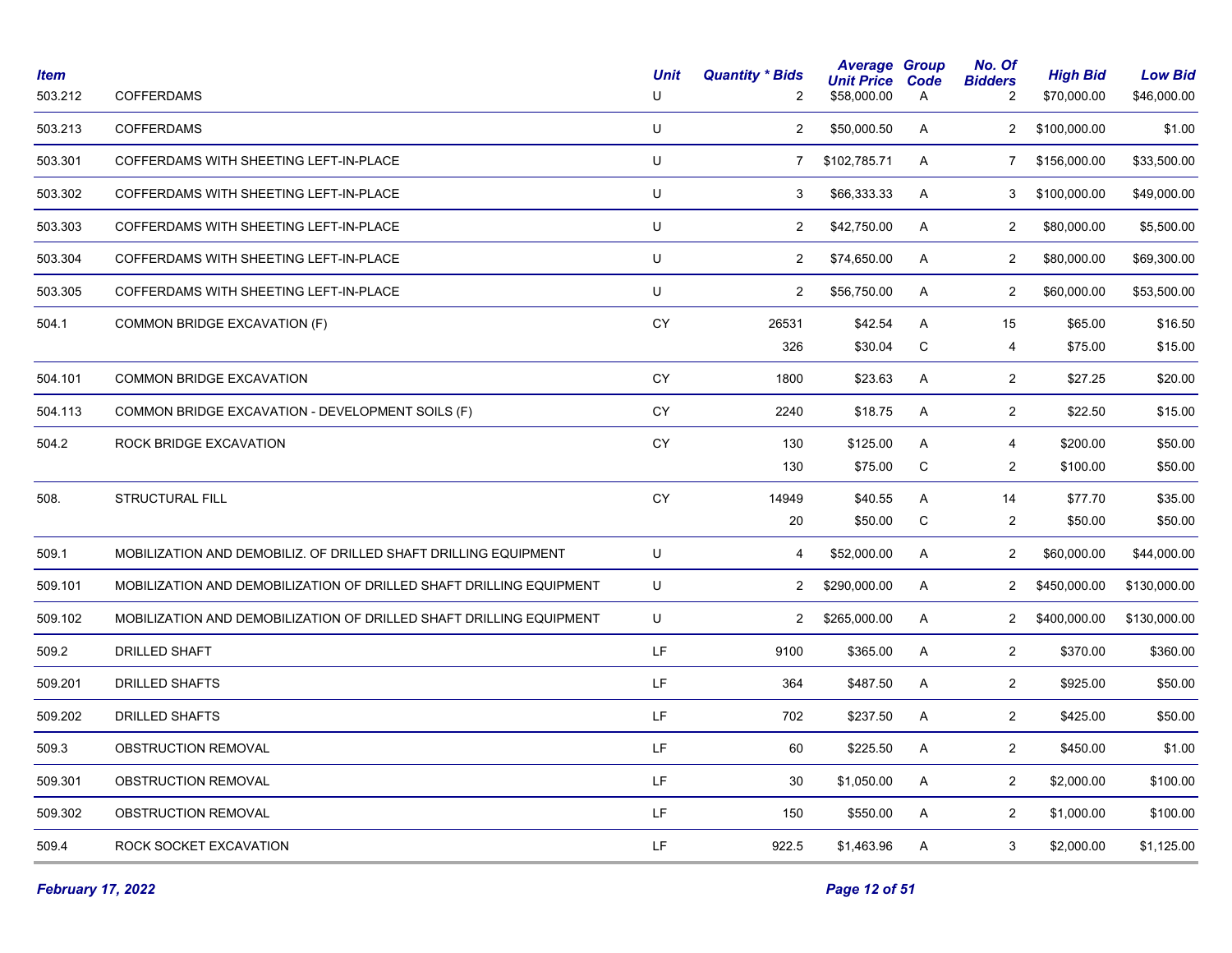| <b>Item</b> |                                                              | <b>Unit</b> | <b>Quantity * Bids</b> | <b>Average Group</b><br><b>Unit Price Code</b> |             | No. Of<br><b>Bidders</b> | <b>High Bid</b> | <b>Low Bid</b> |
|-------------|--------------------------------------------------------------|-------------|------------------------|------------------------------------------------|-------------|--------------------------|-----------------|----------------|
| 509.401     | ROCK SOCKET EXCAVATION                                       | LF.         | 120                    | \$4,050.00                                     | A           | $\overline{c}$           | \$5,500.00      | \$2,600.00     |
| 509.402     | ROCK SOCKET EXCAVATION                                       | LF.         | 180                    | \$3,300.00                                     | A           | $\overline{2}$           | \$4,000.00      | \$2,600.00     |
| 509.5101    | CROSSHOLE SONIC LOGGING (CSL) TEST                           | EA          | 8                      | \$3,625.00                                     | Α           | $\overline{2}$           | \$5,000.00      | \$2,250.00     |
| 509.5102    | CROSSHOLE SONIC LOGGING (CSL) TEST                           | EA          | 18                     | \$3,500.00                                     | Α           | $\overline{2}$           | \$5,000.00      | \$2,000.00     |
| 509.6201    | DRILLED SHAFT REINFORCING STEEL                              | LB          | 95388                  | \$1.63                                         | A           | $\mathbf{2}$             | \$1.75          | \$1.50         |
| 509.6202    | DRILLED SHAFT REINFORCING STEEL                              | LB          | 142718                 | \$1.63                                         | A           | $\mathbf{2}$             | \$1.75          | \$1.50         |
| 510.1       | PILE DRIVING EQUIPMENT                                       | U           | 6                      | \$114,300.00                                   | A           | 6                        | \$285,000.00    | \$50,000.00    |
| 510.22      | HIGH-STRAIN DYNAMIC TESTING                                  | EA          | 32                     | \$5,840.94                                     | A           | 6                        | \$7,500.00      | \$3,630.00     |
| 510.61      | FURNISHING & DRIVING STEEL BEARING PILES                     | LB          | 574560                 | \$1.04                                         | A           | $\overline{4}$           | \$1.20          | \$0.95         |
| 510.6230    | FURNISH, INSTALL, AND BACKFILL STEEL PIPE PILES (30" DIA.)   | <b>LB</b>   | 7804916                | \$1.94                                         | A           | $\overline{2}$           | \$2.10          | \$1.78         |
| 510.65      | DRIVING-POINTS FOR STEEL BEARING PILES                       | EA          | 106                    | \$408.49                                       | A           | $\overline{4}$           | \$1,100.00      | \$125.00       |
| 510.6630    | DRIVING-POINTS FOR STEEL PIPE PILES (30" DIA.)               | EA          | 174                    | \$1,100.00                                     | A           | $\overline{2}$           | \$1,200.00      | \$1,000.00     |
| 510.9       | PILE SPLICES                                                 | EA          | 76                     | \$2.55                                         | A           | 4                        | \$10.00         | \$1.00         |
| 510.9230    | PILE SPLICES FOR STEEL PIPE PILES (30" DIA.)                 | EA          | 324                    | \$500.50                                       | A           | $\overline{2}$           | \$1,000.00      | \$1.00         |
| 511.00      | CONCRETE BRIDGE DECK PAVEMENT REMOVAL (F)                    | SY          | 3362                   | \$16.50                                        | $\mathsf C$ | $\overline{2}$           | \$18.00         | \$15.00        |
| 511.0001    | CONCRETE BRIDGE DECK PAVEMENT REMOVAL (F)                    | SY          | 1286                   | \$28.29                                        | A           | 4                        | \$55.00         | \$20.00        |
|             |                                                              |             | 166                    | \$65.00                                        | C           | $\overline{\mathbf{c}}$  | \$100.00        | \$30.00        |
| 511.00012   | CONCRETE BRIDGE DECK PAVEMENT REMOVAL AND DISPOSAL (ACM) (F) | SY          | 195                    | \$377.00                                       | A           | $\overline{2}$           | \$391.00        | \$300.00       |
| 511.0002    | CONCRETE BRIDGE DECK PAVEMENT REMOVAL (F)                    | SY          | 445                    | \$27.09                                        | A           | $\overline{4}$           | \$55.00         | \$20.00        |
|             |                                                              |             | 646                    | \$65.00                                        | C           | $\overline{c}$           | \$100.00        | \$30.00        |
| 511.00022   | CONCRETE BRIDGE DECK PAVEMENT REMOVAL AND DISPOSAL (ACM) (F) | SY          | 60                     | \$300.00                                       | Α           | $\mathbf{1}$             | \$300.00        | \$300.00       |
| 511.0003    | CONCRETE BRIDGE DECK PAVEMENT REMOVAL (F)                    | SY          | 282                    | \$28.53                                        | A           | $\overline{4}$           | \$75.00         | \$20.00        |
| 511.00032   | CONCRETE BRIDGE DECK PAVEMENT REMOVAL AND DISPOSAL (ACM) (F) | SY          | 318                    | \$240.00                                       | Α           | $\mathbf{1}$             | \$240.00        | \$240.00       |
| 511.0004    | CONCRETE BRIDGE DECK PAVEMENT REMOVAL (F)                    | SY          | 40                     | \$65.00                                        | A           | $\overline{2}$           | \$75.00         | \$55.00        |
|             |                                                              |             |                        |                                                |             |                          |                 |                |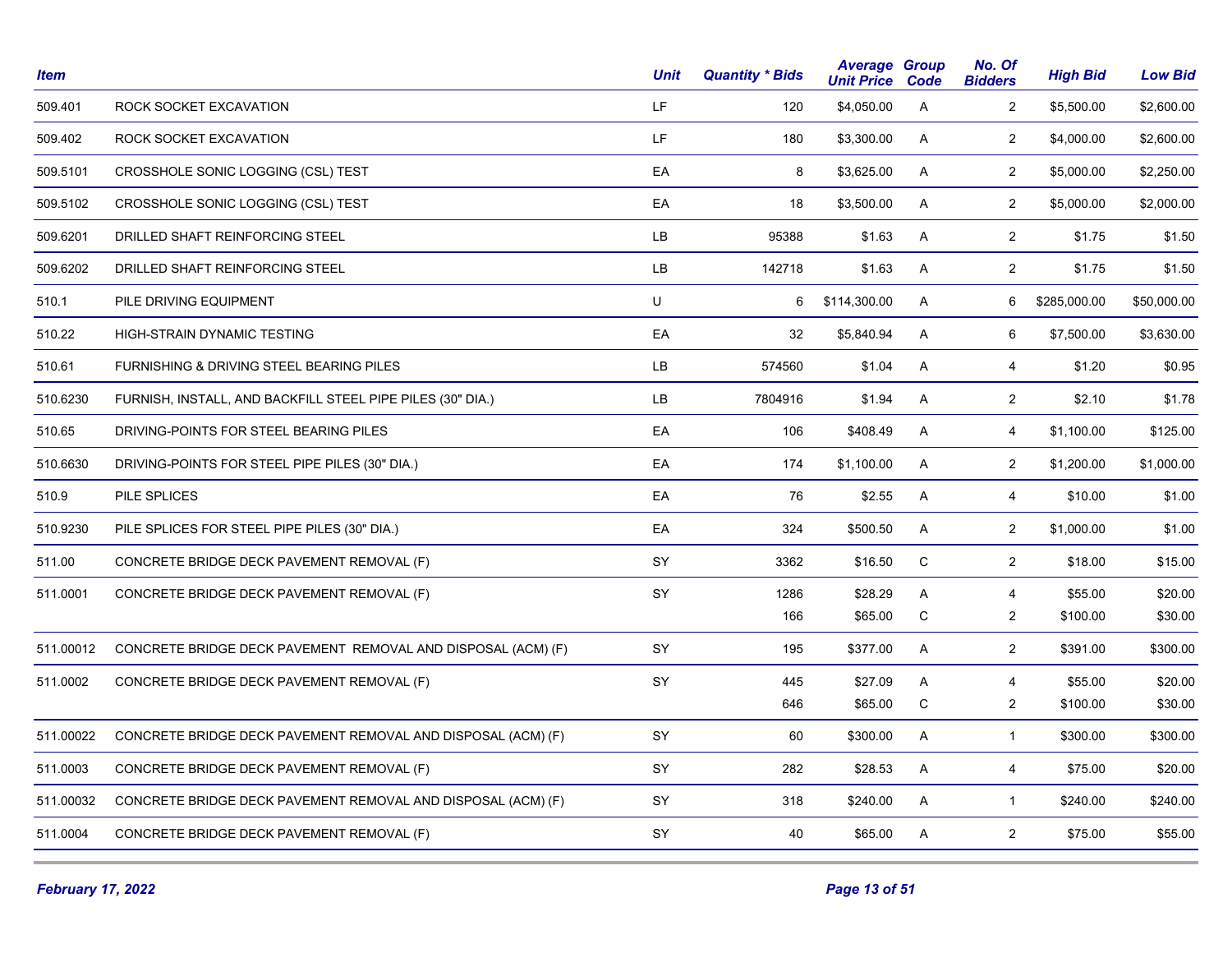| <b>Item</b><br>511.02 | PREPARATION FOR PARTIAL DEPTH CONCRETE BRIDGE DECK REPAIRS                         | <b>Unit</b><br>SY | <b>Quantity * Bids</b><br>155 | <b>Average Group</b><br><b>Unit Price Code</b><br>\$396.77 | Α              | No. Of<br><b>Bidders</b><br>3 | <b>High Bid</b><br>\$500.00 | <b>Low Bid</b><br>\$300.00 |
|-----------------------|------------------------------------------------------------------------------------|-------------------|-------------------------------|------------------------------------------------------------|----------------|-------------------------------|-----------------------------|----------------------------|
|                       |                                                                                    |                   | 358.1                         | \$376.40                                                   | C              | 3                             | \$425.00                    | \$325.00                   |
| 511.021               | PREPARATION FOR PARTIAL DEPTH CONCRETE BRIDGE DECK REPAIRS (OVERHEAD               | <b>SY</b>         | 16                            | \$1,000.00                                                 | A              | 2                             | \$1,200.00                  | \$800.00                   |
|                       | WORK)                                                                              |                   | 34.2                          | \$1,025.00                                                 | C              | $\overline{2}$                | \$1,300.00                  | \$750.00                   |
| 511.03                | PREPARATION FOR FULL DEPTH CONCRETE BRIDGE DECK REPAIRS                            | SY                | 96                            | \$630.21                                                   | A              | 3                             | \$1,450.00                  | \$500.00                   |
|                       |                                                                                    |                   | 50                            | \$675.00                                                   | $\mathsf C$    | $\overline{2}$                | \$750.00                    | \$600.00                   |
| 511.031               | PREPARATION FOR FULL DEPTH CONCRETE BRIDGE DECK REPAIRS (SELF-SPANNING SY<br>DECK) |                   | 30                            | \$975.00                                                   | A              | $\overline{2}$                | \$1,150.00                  | \$800.00                   |
|                       |                                                                                    |                   | 48.4                          | \$1,050.00                                                 | C              | 2                             | \$1,200.00                  | \$900.00                   |
| 511.05012             | BARRIER MEMBRANE REMOVAL AND DISPOSAL (ACM) (F)                                    | SY                | 120                           | \$357.00                                                   | C              | $\overline{2}$                | \$450.00                    | \$264.00                   |
| 512.02                | PREPARATION FOR CONCRETE REPAIRS, CLASS II                                         | SY                | 12                            | \$833.33                                                   | A              | $\overline{4}$                | \$1,250.00                  | \$700.00                   |
|                       |                                                                                    |                   | 162                           | \$685.00                                                   | $\mathsf C$    | $\overline{2}$                | \$700.00                    | \$670.00                   |
| 512.0201              | PREPARATION FOR CONCRETE REPAIRS, CLASS II                                         | SY                | 128                           | \$567.66                                                   | $\mathsf{A}$   | 5                             | \$1,000.00                  | \$400.00                   |
|                       |                                                                                    |                   | 1.4                           | \$4,000.00                                                 | ${\bf C}$      | $\overline{2}$                | \$6,500.00                  | \$1,500.00                 |
| 512.0202              | PREPARATION FOR CONCRETE REPAIRS, CLASS II                                         | SY                | 8                             | \$665.00                                                   | A              | 2                             | \$680.00                    | \$650.00                   |
|                       |                                                                                    |                   | 2.4                           | \$4,000.00                                                 | $\mathsf C$    | $\overline{2}$                | \$6,500.00                  | \$1,500.00                 |
| 512.0203              | PREPARATION FOR CONCRETE REPAIRS, CLASS II                                         | <b>SY</b>         | 8                             | \$665.00                                                   | $\mathsf{A}$   | $\overline{2}$                | \$680.00                    | \$650.00                   |
| 520.01                | CONCRETE CLASS AA                                                                  | <b>CY</b>         | 16                            | \$1,037.50                                                 | A              | 4                             | \$2,000.00                  | \$525.00                   |
|                       |                                                                                    |                   | 49                            | \$673.47                                                   | C              | 4                             | \$1,200.00                  | \$450.00                   |
| 520.0102              | CONCRETE CLASS AA (QC/QA) (F)                                                      | CY                | 42                            | \$1,350.00                                                 | $\mathsf C$    | $\overline{2}$                | \$1,500.00                  | \$1,200.00                 |
| 520.0106              | CONCRETE CLASS AA, HIGH EARLY STRENGTH                                             | CY                | 202                           | \$1,238.95                                                 | A              | 3                             | \$1,500.00                  | \$1,200.00                 |
| 520.01069             | CONCRETE CLASS AA, HIGH EARLY STRENGTH (SELF-CONSOLIDATING)                        | CY                | 152                           | \$1,640.00                                                 | A              | $\overline{2}$                | \$1,680.00                  | \$1,600.00                 |
| 520.02                | CONCRETE CLASS AA, ABOVE FOOTINGS (F)                                              | CY                | 214                           | \$1,250.00                                                 | A              | 2                             | \$1,300.00                  | \$1,200.00                 |
| 520.0201              | CONCRETE CLASS AA, ABOVE FOOTINGS                                                  | <b>CY</b>         | 130                           | \$1,725.00                                                 | $\overline{A}$ | 5                             | \$3,500.00                  | \$1,200.00                 |
|                       |                                                                                    |                   | 37                            | \$1,400.00                                                 | C              | $\overline{2}$                | \$1,600.00                  | \$1,200.00                 |
| 520.02012             | CONCRETE CLASS AA, ABOVE FOOTINGS (ABUT/WALL/PIER REPAIR)                          | <b>CY</b>         | 88                            | \$2,341.53                                                 | A              | 6                             | \$3,500.00                  | \$1,200.00                 |
|                       |                                                                                    |                   | 20.3                          | \$1,504.93                                                 | C              | 3                             | \$3,500.00                  | \$1,200.00                 |
|                       |                                                                                    |                   |                               |                                                            |                |                               |                             |                            |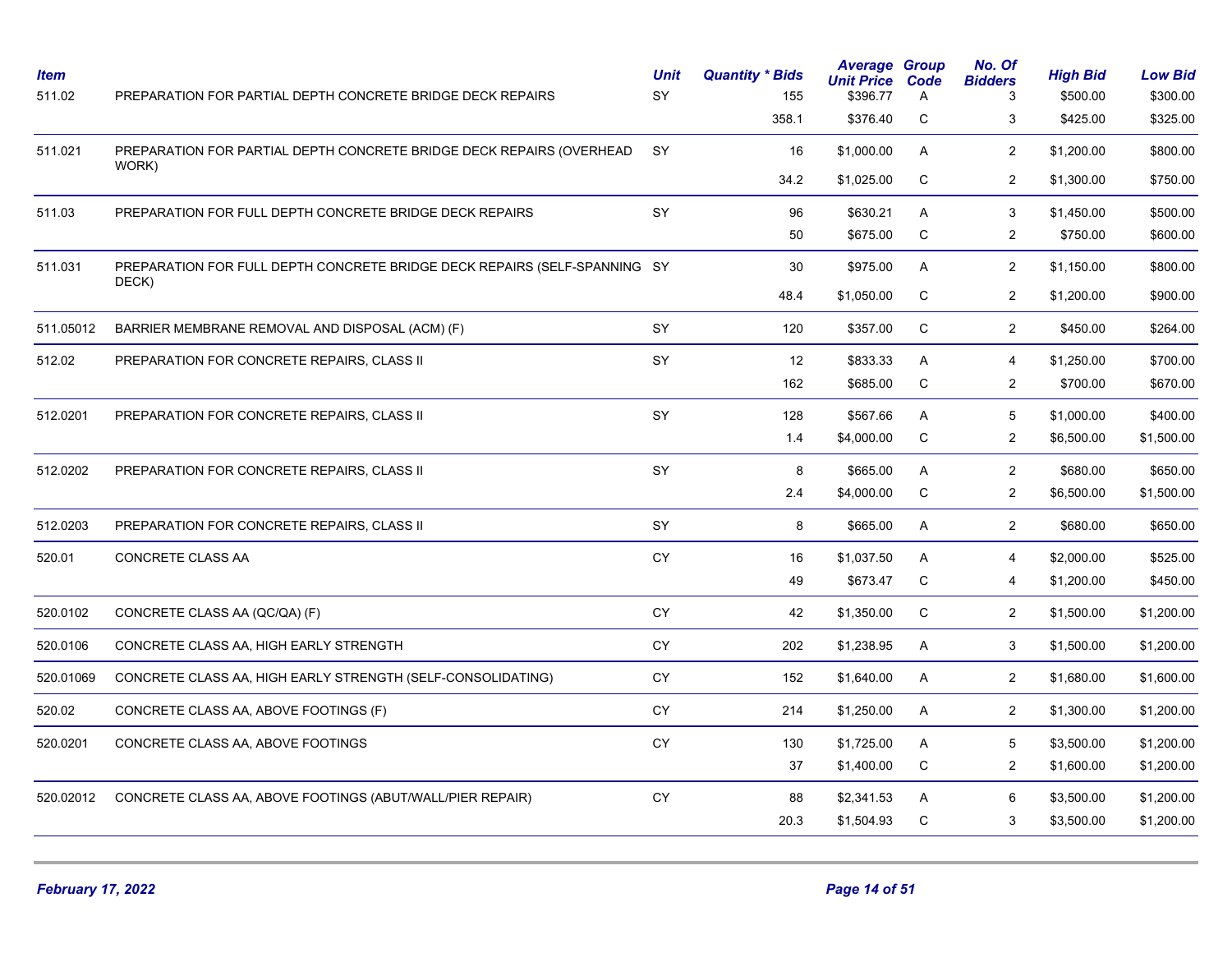| <b>Item</b><br>520.02013 | CONCRETE CLASS AA, ABOVE FOOTINGS (FULL DECK REPAIR)      | <b>Unit</b><br>CY                 | <b>Quantity * Bids</b><br>49 | <b>Average Group</b><br><b>Unit Price</b><br>\$1,202.04 | Code<br>A   | No. Of<br><b>Bidders</b> | <b>High Bid</b><br>\$1,500.00 | <b>Low Bid</b><br>\$1,100.00 |
|--------------------------|-----------------------------------------------------------|-----------------------------------|------------------------------|---------------------------------------------------------|-------------|--------------------------|-------------------------------|------------------------------|
|                          |                                                           |                                   | 24.2                         | \$1,279.34                                              | С           | 3                        | \$1,400.00                    | \$1,200.00                   |
| 520.02021                | CONCRETE CLASS AA, RAIL SUPPORT SLAB (QC/QA) (F)          | CY                                | 510                          | \$900.00                                                | A           | $\overline{2}$           | \$1,200.00                    | \$600.00                     |
| 520.0302                 | CONCRETE CLASS AA APPROACH SLABS (QC/QA) (F)              | CY                                | 1042                         | \$556.00                                                | A           | 8                        | \$650.00                      | \$400.00                     |
|                          |                                                           |                                   | 70                           | \$680.00                                                | C           | $\overline{2}$           | \$800.00                      | \$560.00                     |
| 520.1                    | <b>CONCRETE CLASS A</b>                                   | CY                                | 358                          | \$1,167.32                                              | A           | 9                        | \$1,300.00                    | \$600.00                     |
| 520.12                   | CONCRETE CLASS A, ABOVE FOOTINGS (F)                      | CY                                | 9542                         | \$1,192.96                                              | A           | 8                        | \$1,600.00                    | \$525.00                     |
|                          |                                                           |                                   | 40                           | \$1,400.00                                              | C           | $\overline{2}$           | \$1,600.00                    | \$1,200.00                   |
| 520.2                    | <b>CONCRETE CLASS B</b>                                   | CY                                | 318                          | \$685.00                                                | A           | $\overline{2}$           | \$850.00                      | \$520.00                     |
| 520.21                   | CONCRETE CLASS B, FOOTINGS (F)                            | CY                                | 262                          | \$450.00                                                | A           | $\mathbf{2}$             | \$450.00                      | \$450.00                     |
| 520.213                  | CONCRETE CLASS B, FOOTINGS (ON SOIL) (F)                  | <b>CY</b>                         | 5377                         | \$495.85                                                | A           | 5                        | \$650.00                      | \$340.00                     |
|                          |                                                           |                                   | 30                           | \$1,025.00                                              | $\mathbf C$ | $\overline{2}$           | \$1,250.00                    | \$800.00                     |
| 520.32                   | <b>GROUTING VOIDS IN BACKFILL MATERIAL</b>                | <b>CY</b>                         | 70                           | \$583.93                                                | A           | $\overline{4}$           | \$685.00                      | \$350.00                     |
|                          |                                                           |                                   | 40                           | \$725.00                                                | E.          | $\overline{2}$           | \$1,000.00                    | \$450.00                     |
| 520.421                  | CONCRETE CLASS F, FLOWABLE FILL, EXCAVATABLE              | <b>CY</b>                         | 167                          | \$209.58                                                | A           | $\mathbf{3}$             | \$250.00                      | \$170.00                     |
| 520.6                    | CONCRETE CLASS T, FOUNDATION SEAL                         | CY                                | 4920                         | \$412.50                                                | A           | $\overline{2}$           | \$500.00                      | \$325.00                     |
| 520.7002                 | CONCRETE BRIDGE DECK (QC/QA) (F)                          | CY                                | 5966                         | \$1,235.65                                              | A           | 5                        | \$1,350.00                    | \$1,040.00                   |
| 520.70026                | CONCRETE BRIDGE DECK (QC/QA)(PANEL OPTION)(F)             | CY                                | 1085                         | \$1,044.24                                              | A           | 3                        | \$1,150.00                    | \$1,000.00                   |
| 521.1                    | SHOTCRETE LINER (F)                                       | SF                                | 16058                        | \$48.80                                                 | A           | $\overline{2}$           | \$55.00                       | \$42.60                      |
| 521.22                   | FAST-SET CONCRETE PATCHING MORTAR (VERTICAL AND OVERHEAD) | $\mathsf{C}\mathsf{F}$            | 50                           | \$500.00                                                | A           | $\overline{2}$           | \$550.00                      | \$450.00                     |
|                          |                                                           |                                   | 86.2                         | \$462.50                                                | C           | $\overline{2}$           | \$600.00                      | \$325.00                     |
| 526.2                    | EPOXY FOR NON-MOVING CRACKS                               | LF.                               | 40                           | \$97.50                                                 | A           | $\overline{2}$           | \$120.00                      | \$75.00                      |
| 526.3                    | HIGH MOLECULAR WEIGHT METHACRYLATE CRACK SEALER           | GAL                               | 112                          | \$415.00                                                | С           | $\overline{2}$           | \$600.00                      | \$230.00                     |
| 528.3118                 | PRESTRESSED CONCRETE BRIDGE DECK, BUTTED DECK BEAMS (F)   | $\ensuremath{\mathsf{SF}}\xspace$ | 1364                         | \$130.00                                                | $\mathbf C$ | $\mathbf{2}$             | \$140.00                      | \$120.00                     |
| 528.3224                 | PRESTRESSED CONCRETE BRIDGE DECK, BUTTED BOX BEAMS (F)    | <b>SF</b>                         | 2860                         | \$138.00                                                | A           | $\mathbf{1}$             | \$138.00                      | \$138.00                     |
|                          |                                                           |                                   |                              |                                                         |             |                          |                               |                              |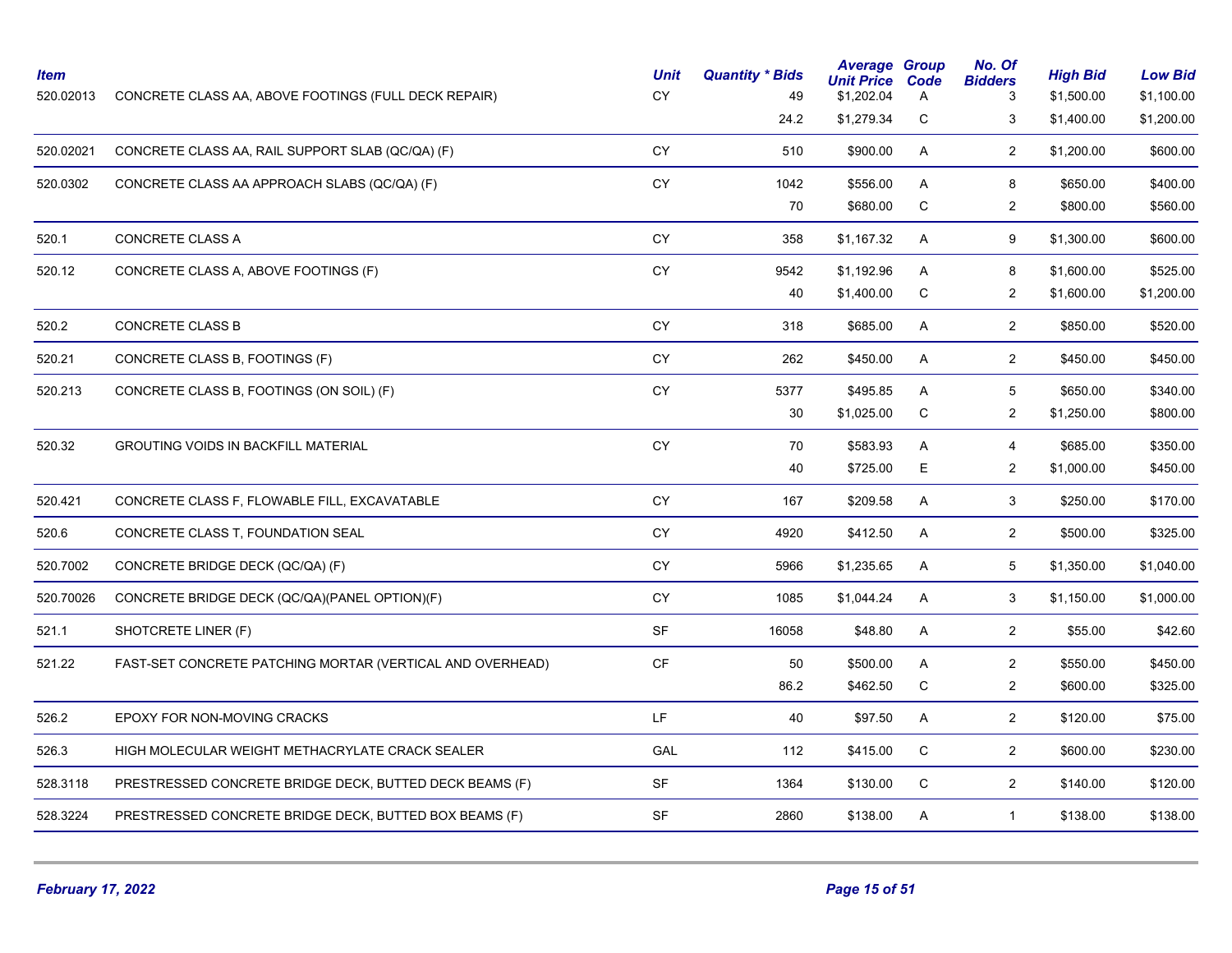| Item<br>528.51 | PRESTRESSED CONCRETE DECK PANELS (F)                             | <b>Unit</b><br><b>SF</b> | <b>Quantity * Bids</b><br>122958 | <b>Average Group</b><br><b>Unit Price</b><br>\$20.38 | Code<br>Α   | No. Of<br><b>Bidders</b><br>5 | <b>High Bid</b><br>\$28.10 | <b>Low Bid</b><br>\$19.00 |
|----------------|------------------------------------------------------------------|--------------------------|----------------------------------|------------------------------------------------------|-------------|-------------------------------|----------------------------|---------------------------|
| 529.001        | PRECAST CONCRETE BOX CULVERT                                     | U                        | $\overline{2}$                   | \$162,000.00                                         | B           | $\overline{2}$                | \$163,000.00               | \$161,000.00              |
| 529.002        | PRECAST CONCRETE BOX CULVERT (BRIDGE)                            | U                        | $\mathbf{2}$                     | \$241,000.00                                         | A           | $\overline{2}$                | \$290,000.00               | \$192,000.00              |
| 529.4          | PRECAST CONCRETE FULL-DEPTH DECK PANELS (F)                      | <b>CY</b>                | 448                              | \$2,367.50                                           | A           | $\overline{2}$                | \$2,425.00                 | \$2,310.00                |
| 534.3          | WATER REPELLENT (SILANE/SILOXANE)                                | GAL                      | 2392                             | \$99.59                                              | A           | 16                            | \$150.00                   | \$75.00                   |
|                |                                                                  |                          | 208                              | \$92.62                                              | $\mathsf C$ | 6                             | \$100.00                   | \$75.00                   |
| 538.2          | BARRIER MEMBRANE, PEEL AND STICK - VERTICAL SURFACES (F)         | <b>SY</b>                | 709                              | \$54.88                                              | A           | 14                            | \$80.00                    | \$40.00                   |
|                |                                                                  |                          | 42                               | \$45.00                                              | C           | $\overline{2}$                | \$50.00                    | \$40.00                   |
| 538.5          | BARRIER MEMBRANE, HEAT WELDED (F)                                | SY                       | 2024                             | \$31.50                                              | A           | $\overline{7}$                | \$37.80                    | \$27.00                   |
|                |                                                                  |                          | 1828                             | \$34.95                                              | С           | 5                             | \$40.00                    | \$32.00                   |
| 538.6          | BARRIER MEMBRANE, HEAT WELDED - MACHINE METHOD (F)               | SY                       | 20979                            | \$18.67                                              | A           | 10                            | \$30.00                    | \$15.00                   |
|                |                                                                  |                          | 1906                             | \$21.75                                              | C           | $\overline{2}$                | \$25.00                    | \$18.50                   |
| 540.42         | SCUPPER (FRP)                                                    | EA                       | 46                               | \$4,721.74                                           | A           | 3                             | \$5,200.00                 | \$4,400.00                |
| 540.43         | CLOSED DRAINAGE SYSTEM (FRP) (BRIDGE)                            | U                        | $\overline{2}$                   | \$160,000.00                                         | A           | $\overline{2}$                | \$175,000.00               | \$145,000.00              |
| 540.511        | <b>GALVANIC CORROSION PROTECTION SYSTEM (DISTRIBUTED ANODES)</b> | LF                       | 726                              | \$47.11                                              | A           | 4                             | \$50.00                    | \$45.00                   |
|                |                                                                  |                          | 334                              | \$48.00                                              | $\mathsf C$ | $\overline{c}$                | \$50.00                    | \$46.00                   |
| 540.512        | GALVANIC CORROSION PROTECTION SYSTEM (DISCRETE ANODES)           | EA                       | 1480                             | \$24.39                                              | A           | $\overline{4}$                | \$30.00                    | \$22.00                   |
|                |                                                                  |                          | 2552                             | \$29.48                                              | С           | 4                             | \$40.00                    | \$22.00                   |
| 541.1          | PVC WATERSTOPS, NH TYPE 1 (F)                                    | LF                       | 174                              | \$24.00                                              | A           | $\overline{2}$                | \$38.00                    | \$10.00                   |
| 541.2          | PVC WATERSTOPS, NH TYPE 2 (F)                                    | LF                       | 458                              | \$12.38                                              | A           | 5                             | \$15.60                    | \$9.00                    |
| 541.4          | PVC WATERSTOPS, NH TYPE 4 (F)                                    | LF                       | 624                              | \$16.72                                              | A           | $\overline{7}$                | \$45.00                    | \$7.50                    |
| 541.5          | PVC WATERSTOPS, NH TYPE 5 (F)                                    | LF.                      | 1367                             | \$9.71                                               | A           | 6                             | \$15.60                    | \$8.00                    |
|                |                                                                  |                          | 128                              | \$10.00                                              | С           | $\overline{c}$                | \$10.00                    | \$10.00                   |
| 544.           | REINFORCING STEEL (F)                                            | LB                       | 2577161                          | \$1.35                                               | Α           | 8                             | \$2.00                     | \$1.30                    |
|                |                                                                  |                          | 7178                             | \$2.20                                               | С           | 4                             | \$5.00                     | \$1.50                    |
| 544.1          | REINFORCING STEEL (ROADWAY)                                      | LB.                      | 40960                            | \$1.90                                               | A           | $\boldsymbol{9}$              | \$2.50                     | \$1.20                    |
|                |                                                                  |                          |                                  |                                                      |             |                               |                            |                           |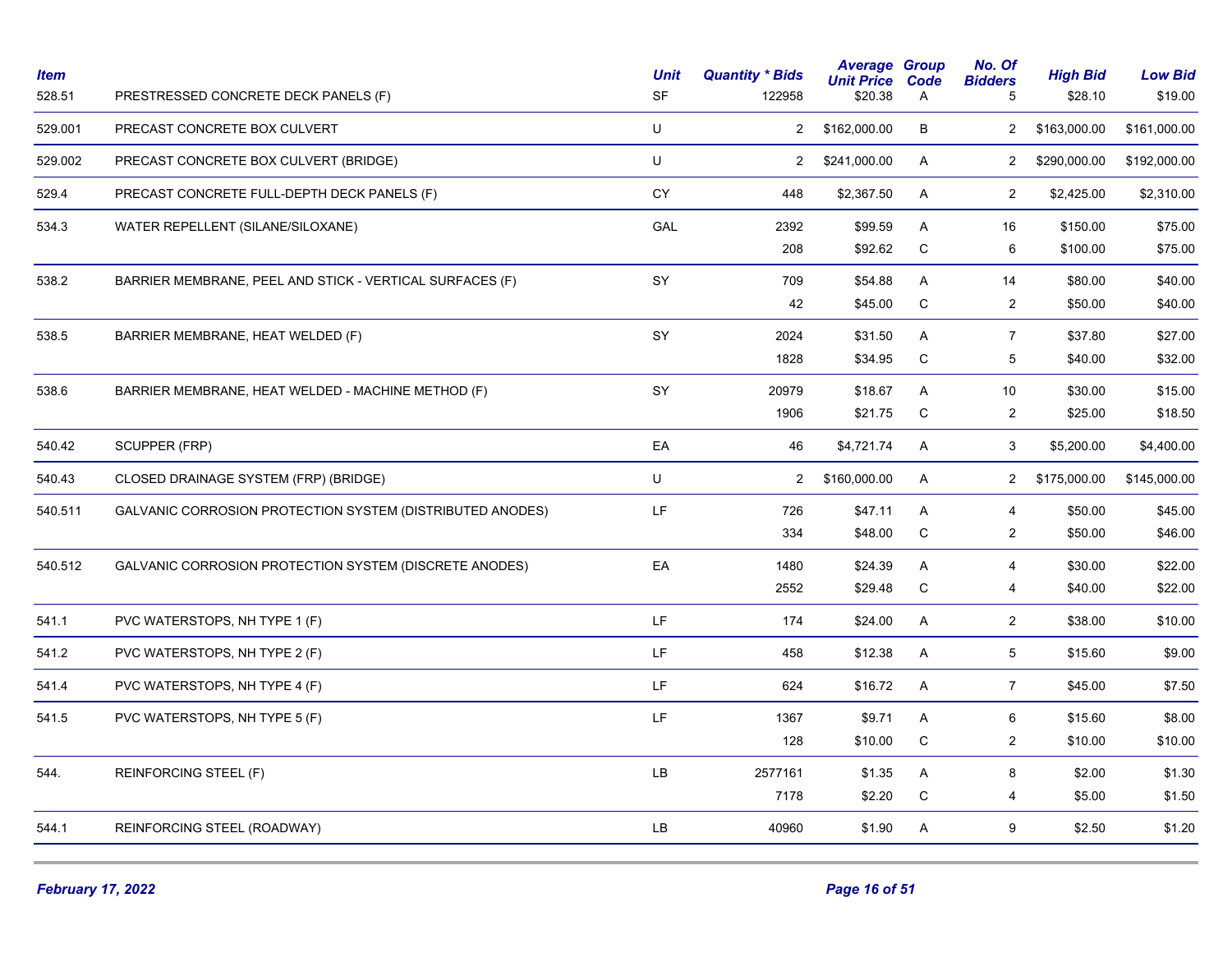| <b>Item</b><br>544.11 | REINFORCING STEEL- MECHANICAL CONNECTORS (F)               | <b>Unit</b><br>LB. | <b>Quantity * Bids</b><br>6318 | <b>Average Group</b><br><b>Unit Price</b><br>\$4.92 | Code<br>A | No. Of<br><b>Bidders</b><br>$\overline{4}$ | <b>High Bid</b><br>\$6.00 | <b>Low Bid</b><br>\$4.50 |
|-----------------------|------------------------------------------------------------|--------------------|--------------------------------|-----------------------------------------------------|-----------|--------------------------------------------|---------------------------|--------------------------|
| 544.12                | REINFORCING STEEL - COUPLERS                               | EA                 | 6116                           | \$87.00                                             | A         | $\overline{2}$                             | \$88.00                   | \$86.00                  |
| 544.2                 | REINFORCING STEEL, EPOXY COATED (F)                        | LB                 | 753470                         | \$1.63                                              | Α         | 10                                         | \$2.08                    | \$1.35                   |
|                       |                                                            |                    | 17433                          | \$2.17                                              | ${\bf C}$ | 3                                          | \$3.00                    | \$1.75                   |
| 544.21                | REINFORCING STEEL, EPOXY COATED, MECHANICAL CONNECTORS (F) | LB                 | 32560                          | \$4.80                                              | A         | $\boldsymbol{7}$                           | \$7.00                    | \$3.25                   |
|                       |                                                            |                    | 98                             | \$6.65                                              | C         | $\overline{2}$                             | \$8.30                    | \$5.00                   |
| 544.51                | REINFORCING STEEL - STAINLESS STEEL (F)                    | LB.                | 1488978                        | \$3.05                                              | A         | $\overline{2}$                             | \$3.10                    | \$3.00                   |
| 544.7                 | SYNTHETIC FIBER REINFORCEMENT (F)                          | <b>LB</b>          | 6978                           | \$8.70                                              | A         | 5                                          | \$10.00                   | \$7.50                   |
| 547.                  | SHEAR CONNECTORS (F)                                       | EA                 | 65552                          | \$7.95                                              | A         | 10                                         | \$10.50                   | \$5.50                   |
| 548.11                | ELASTOMERIC BEARING PADS (F)                               | EA                 | 60                             | \$450.00                                            | A         | $\mathbf{1}$                               | \$450.00                  | \$450.00                 |
|                       |                                                            |                    | 28                             | \$700.00                                            | C         | $\overline{2}$                             | \$800.00                  | \$600.00                 |
| 548.21                | ELASTOMERIC BEARING ASSEMBLIES (F)                         | EA                 | 138                            | \$3,175.80                                          | A         | $\overline{7}$                             | \$3,600.00                | \$2,500.00               |
| 550.1                 | STRUCTURAL STEEL (F)                                       | LB                 | 1379870                        | \$2.33                                              | A         | 6                                          | \$3.12                    | \$1.90                   |
|                       |                                                            |                    | 3840                           | \$9.75                                              | ${\rm C}$ | $\overline{c}$                             | \$10.00                   | \$9.50                   |
| 550.101               | STRUCTURAL STEEL (F)                                       | LB.                | 11729680                       | \$2.20                                              | A         | $\overline{2}$                             | \$2.25                    | \$2.15                   |
| 550.191               | TEMPORARY GIRDER SUPPORT SYSTEM                            | U                  | $\overline{2}$                 | \$13,750.00                                         | A         | $\overline{2}$                             | \$15,000.00               | \$12,500.00              |
| 550.19101             | TEMPORARY GIRDER SUPPORT SYSTEM                            | U                  | $\overline{2}$                 | \$9,225.00                                          | A         | $\overline{2}$                             | \$9,450.00                | \$9,000.00               |
| 550.19102             | TEMPORARY GIRDER SUPPORT SYSTEM                            | U                  | $\overline{2}$                 | \$9,225.00                                          | A         | $\overline{2}$                             | \$9,450.00                | \$9,000.00               |
| 550.19103             | TEMPORARY GIRDER SUPPORT SYSTEM                            | U                  | $\overline{2}$                 | \$14,587.50                                         | A         | $\overline{2}$                             | \$15,000.00               | \$14,175.00              |
| 550.19104             | TEMPORARY GIRDER SUPPORT SYSTEM                            | U                  | $\overline{2}$                 | \$14,587.50                                         | A         | $\overline{2}$                             | \$15,000.00               | \$14,175.00              |
| 550.2101              | <b>BRIDGE SHOES - HLMR</b>                                 | EA                 | 92                             | \$15,500.00                                         | A         | $\overline{2}$                             | \$18,000.00               | \$13,000.00              |
| 550.3                 | STEEL BOLLARD (REMOVABLE)                                  | EA                 | 16                             | \$1,800.00                                          | A         | $\overline{2}$                             | \$2,000.00                | \$1,600.00               |
| 550.4                 | STRUCTURAL STEEL REPAIR                                    | U                  | $\overline{2}$                 | \$39,490.63                                         | A         | $\overline{2}$                             | \$40,000.00               | \$38,981.25              |
| 556.01                | PAINTING EXISTING STRUCTURAL STEEL                         | U                  | 5                              | \$186,695.40                                        | A         | 5                                          | \$337,977.00              | \$80,000.00              |
|                       |                                                            |                    | $\overline{c}$                 | \$98,502.50                                         | С         | 2                                          | \$105,000.00              | \$92,005.00              |
|                       |                                                            |                    |                                |                                                     |           |                                            |                           |                          |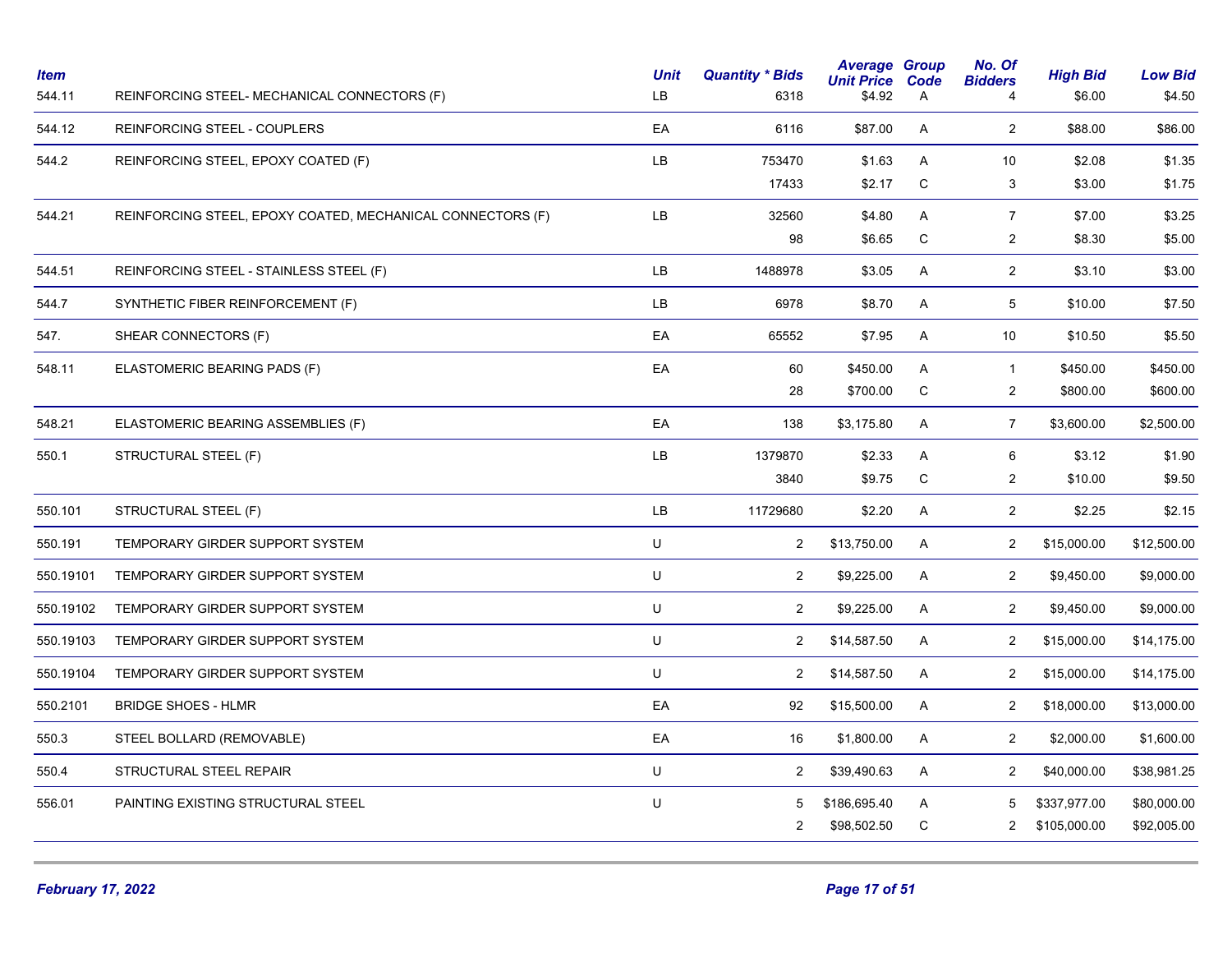| ltem<br>556.02 | PAINTING EXISTING STRUCTURAL STEEL                          | <b>Unit</b><br>U | <b>Quantity * Bids</b><br>5 | <b>Average Group</b><br><b>Unit Price</b><br>\$159,399.20 | Code<br>A   | No. Of<br><b>Bidders</b><br>5 | <b>High Bid</b><br>\$190,000.00 | <b>Low Bid</b><br>\$132,000.00 |
|----------------|-------------------------------------------------------------|------------------|-----------------------------|-----------------------------------------------------------|-------------|-------------------------------|---------------------------------|--------------------------------|
| 556.03         | PAINTING EXISTING STRUCTURAL STEEL                          | U                | 6                           | \$507,232.67                                              | A           |                               | 6 \$1,110,000.00                | \$162,996.00                   |
| 556.04         | PAINTING EXISTING STRUCTURAL STEEL                          | U                | 5                           | \$616,540.00                                              | A           |                               | 5 \$1,280,000.00                | \$397,700.00                   |
| 556.05         | PAINTING EXISTING STRUCTURAL STEEL                          | U                | $\overline{2}$              | \$307,415.50                                              | A           | $\overline{2}$                | \$320,000.00                    | \$294,831.00                   |
| 556.1          | PAINTING EXISTING STRUCTURAL STEEL                          | U                | 3                           | \$90,833.33                                               | A           | 3                             | \$150,000.00                    | \$57,500.00                    |
| 556.901        | PRE-EXISTING PAINT CHIP CLEANUP                             | U                | 5                           | \$1,300.00                                                | A           | 5                             | \$2,000.00                      | \$500.00                       |
| 556.902        | PRE-EXISTING PAINT CHIP CLEANUP                             | U                | 5                           | \$1,100.00                                                | A           | 5                             | \$2,000.00                      | \$500.00                       |
| 556.903        | PRE-EXISTING PAINT CHIP CLEANUP                             | U                | $\overline{7}$              | \$1,285.71                                                | A           | $\sqrt{5}$                    | \$2,000.00                      | \$1,000.00                     |
| 556.904        | PRE-EXISTING PAINT CHIP CLEANUP                             | U                | 3                           | \$1,000.00                                                | A           | 3                             | \$1,000.00                      | \$1,000.00                     |
| 556.905        | PRE-EXISTING PAINT CHIP CLEANUP                             | U                | $\overline{2}$              | \$1,000.00                                                | A           | $\overline{2}$                | \$1,000.00                      | \$1,000.00                     |
| 559.4          | ASPHALTIC PLUG EXPANSION JOINT (F)                          | LF               | 38                          | \$172.50                                                  | C           | $\overline{2}$                | \$195.00                        | \$150.00                       |
|                |                                                             |                  | 352                         | \$115.38                                                  | E           | $\overline{c}$                | \$120.75                        | \$110.00                       |
| 559.41         | ASPHALTIC PLUG FOR CRACK CONTROL (F)                        | LF               | 5176                        | \$112.83                                                  | Α           | 22                            | \$130.00                        | \$100.00                       |
|                |                                                             |                  | 879                         | \$117.14                                                  | $\mathsf C$ | 5                             | \$140.00                        | \$110.00                       |
| 559.412        | REPAIR ASPHALTIC PLUG EXPANSION JOINT (F)                   | LF               | 2275                        | \$141.32                                                  | A           | 13                            | \$150.00                        | \$130.00                       |
|                |                                                             |                  | 188                         | \$132.50                                                  | C           | $\overline{2}$                | \$135.00                        | \$130.00                       |
| 559.6          | PREFORMED CLOSED CELL EXPANSION JOINT SYSTEM (F)            | LF               | 114                         | \$190.00                                                  | A           | $\mathbf{1}$                  | \$190.00                        | \$190.00                       |
| 560.1001       | PREFABRICATED COMPRESSION SEAL EXPANSION JOINT (F)          | LF               | 133                         | \$592.81                                                  | A           | 3                             | \$603.75                        | \$575.00                       |
| 560.1002       | PREFABRICATED COMPRESSION SEAL EXPANSION JOINT (F)          | LF               | 88                          | \$589.38                                                  | A           | $\overline{c}$                | \$603.75                        | \$575.00                       |
| 561.1001       | PREFABRICATED STRIP SEAL EXPANSION JOINT (F)                | LF               | 617                         | \$661.48                                                  | Α           | $\bf 8$                       | \$825.00                        | \$600.00                       |
|                |                                                             |                  | 128                         | \$800.00                                                  | ${\bf C}$   | $\overline{c}$                | \$825.00                        | \$775.00                       |
| 561.1002       | PREFABRICATED STRIP SEAL EXPANSION JOINT (F)                | LF               | 54                          | \$800.00                                                  | A           | $\mathbf{1}$                  | \$800.00                        | \$800.00                       |
| 561.1201       | PREFABRICATED STRIP SEAL EXPANSION JOINT W/ PLOW PLATES (F) | LF               | 108                         | \$1,435.00                                                | A           | $\overline{c}$                | \$1,470.00                      | \$1,400.00                     |
| 561.1202       | PREFABRICATED STRIP SEAL EXPANSION JOINT W/ PLOW PLATES (F) | LF               | 108                         | \$1,435.00                                                | A           | $\overline{2}$                | \$1,470.00                      | \$1,400.00                     |
| 561.1203       | PREFABRICATED STRIP SEAL EXPANSION JOINT W/ PLOW PLATES (F) | LF               | 102                         | \$1,435.00                                                | A           | $\overline{2}$                | \$1,470.00                      | \$1,400.00                     |
|                |                                                             |                  |                             |                                                           |             |                               |                                 |                                |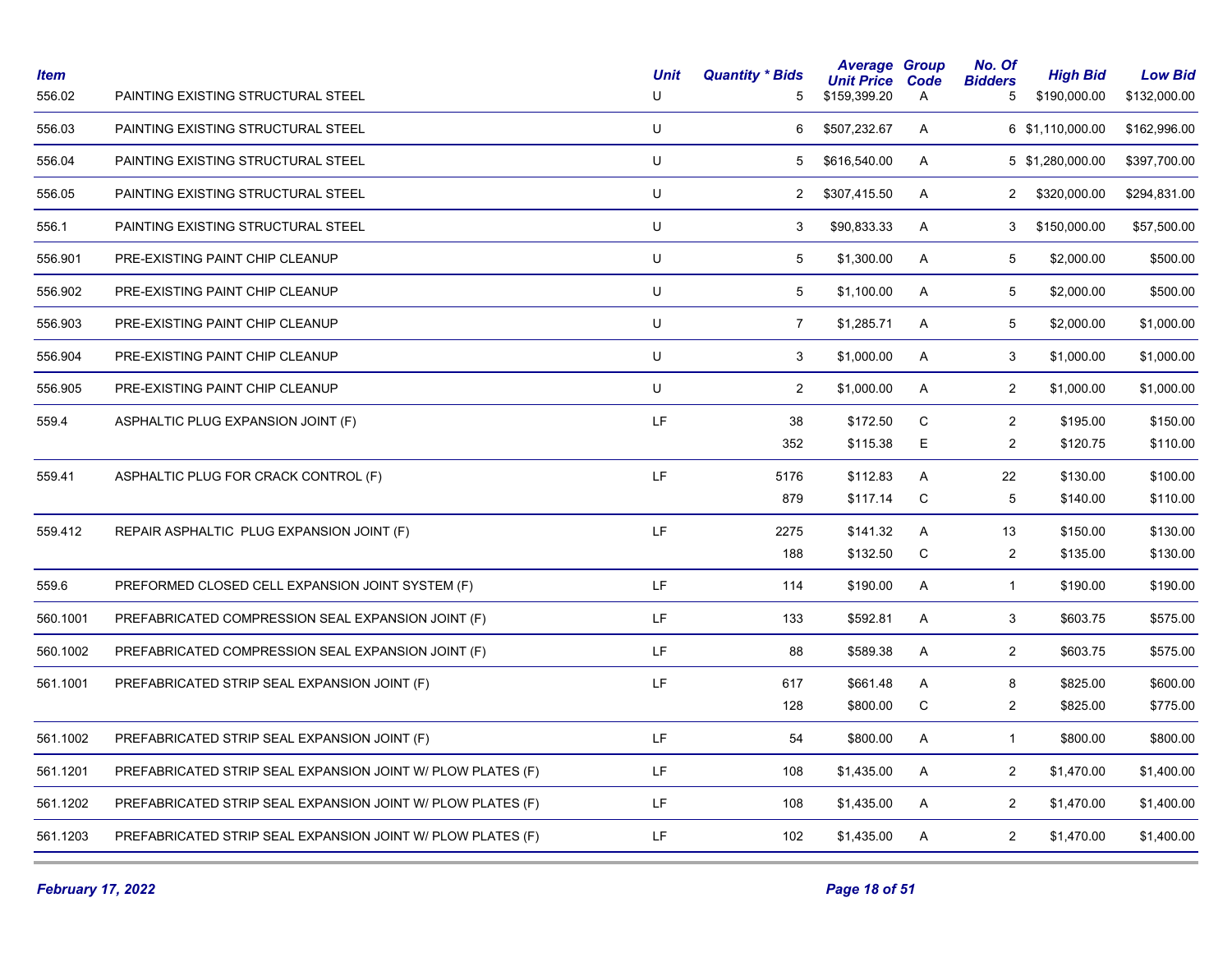| <b>Item</b><br>561.1204 | PREFABRICATED STRIP SEAL EXPANSION JOINT W/ PLOW PLATES (F) | <b>Unit</b><br>LF | <b>Quantity * Bids</b><br>102 | <b>Average Group</b><br><b>Unit Price</b><br>\$1,435.00 | Code<br>Α   | No. Of<br><b>Bidders</b><br>2 | <b>High Bid</b><br>\$1,470.00 | <b>Low Bid</b><br>\$1,400.00 |
|-------------------------|-------------------------------------------------------------|-------------------|-------------------------------|---------------------------------------------------------|-------------|-------------------------------|-------------------------------|------------------------------|
| 561.2001                | PREFABRICATED MODULAR BRIDGE JOINT SYSTEM (F)               | LF.               | 118                           | \$4,980.00                                              | A           | $\overline{2}$                | \$5,160.00                    | \$4,800.00                   |
| 561.2002                | PREFABRICATED MODULAR BRIDGE JOINT SYSTEM (F)               | LF.               | 104                           | \$5,485.00                                              | A           | $\overline{a}$                | \$5,800.00                    | \$5,170.00                   |
| 562.1                   | SILICONE JOINT SEALANT (F)                                  | LF.               | 1064                          | \$21.82                                                 | A           | 12                            | \$35.00                       | \$12.48                      |
|                         |                                                             |                   | 188                           | \$20.27                                                 | ${\bf C}$   | 3                             | \$25.00                       | \$20.00                      |
| 563.0015                | STEEL RAIL POST ANCHORAGE                                   | EA                | 8                             | \$387.50                                                | A           | $\overline{2}$                | \$500.00                      | \$275.00                     |
| 563.015                 | STEEL POST ASSEMBLY FOR BEAM GUARDRAIL                      | EA                | 8                             | \$1,587.50                                              | A           | $\overline{2}$                | \$1,700.00                    | \$1,475.00                   |
| 563.02                  | STEEL POST ASSEMBLY FOR T2 RAIL                             | EA                | 8                             | \$717.50                                                | A           | $\overline{2}$                | \$735.00                      | \$700.00                     |
| 563.072                 | ALUMINUM POST ASSEMBLY FOR F RAIL (2-BAR)                   | EA                | $\overline{4}$                | \$775.00                                                | $\mathsf C$ | $\overline{2}$                | \$1,100.00                    | \$450.00                     |
| 563.073                 | ALUMINUM POST ASSEMBLY FOR F RAIL (3-BAR)                   | EA                | 8                             | \$462.50                                                | A           | $\overline{2}$                | \$525.00                      | \$400.00                     |
| 563.22                  | <b>BRIDGE RAIL T2</b>                                       | LF.               | 98                            | \$226.00                                                | A           | $\overline{2}$                | \$235.00                      | \$217.00                     |
| 563.23                  | <b>BRIDGE RAIL T3</b>                                       | LF.               | 5782                          | \$207.15                                                | A           | 11                            | \$261.45                      | \$175.00                     |
| 563.231                 | BRIDGE RAIL T3 WITH PROTECTIVE SCREENING                    | LF.               | 496                           | \$277.50                                                | A           | $\overline{2}$                | \$285.00                      | \$270.00                     |
| 563.233                 | BRIDGE RAIL T3 WITH SNOW SCREENING                          | LF.               | 747                           | \$323.60                                                | A           | 5                             | \$336.00                      | \$260.00                     |
| 563.24                  | <b>BRIDGE RAIL T4</b>                                       | LF.               | 3466                          | \$248.16                                                | A           | $\overline{4}$                | \$260.00                      | \$210.00                     |
| 563.241                 | BRIDGE RAIL T4 WITH PROTECTIVE SCREENING                    | LF.               | 1093                          | \$389.83                                                | A           | 3                             | \$425.00                      | \$345.00                     |
| 563.243                 | BRIDGE RAIL T4 WITH SNOW SCREENING                          | LF.               | 846                           | \$395.00                                                | A           | $\overline{2}$                | \$400.00                      | \$390.00                     |
| 563.3                   | <b>BRIDGE RAIL T101</b>                                     | LF.               | 244                           | \$215.00                                                | C           | $\overline{2}$                | \$220.00                      | \$210.00                     |
| 563.307                 | BRIDGE RAIL T101 (RETROFIT)                                 | LF.               | 880.5                         | \$219.78                                                | A           | 11                            | \$300.00                      | \$145.00                     |
| 563.8                   | RESETTING BRIDGE RAIL                                       | LF                | 12                            | \$501.54                                                | A           | 4                             | \$824.25                      | \$350.00                     |
|                         |                                                             |                   | 196                           | \$60.00                                                 | C           | $\overline{2}$                | \$100.00                      | \$20.00                      |
| 565.22                  | <b>BRIDGE APPROACH RAIL T2</b>                              | U                 | 8                             | \$7,912.50                                              | A           | $\overline{2}$                | \$8,325.00                    | \$7,500.00                   |
| 565.232                 | BRIDGE APPROACH RAIL T3 (STEEL POSTS)                       | U                 | 38                            | \$8,980.00                                              | A           | 8                             | \$9,880.00                    | \$6,750.00                   |
| 565.2329                | BRIDGE APPROACH RAIL T3 (STEEL POSTS) (MODIFIED)            | U                 | 8                             | \$8,978.06                                              | A           | 4                             | \$10,967.25                   | \$7,000.00                   |
|                         |                                                             |                   |                               |                                                         |             |                               |                               |                              |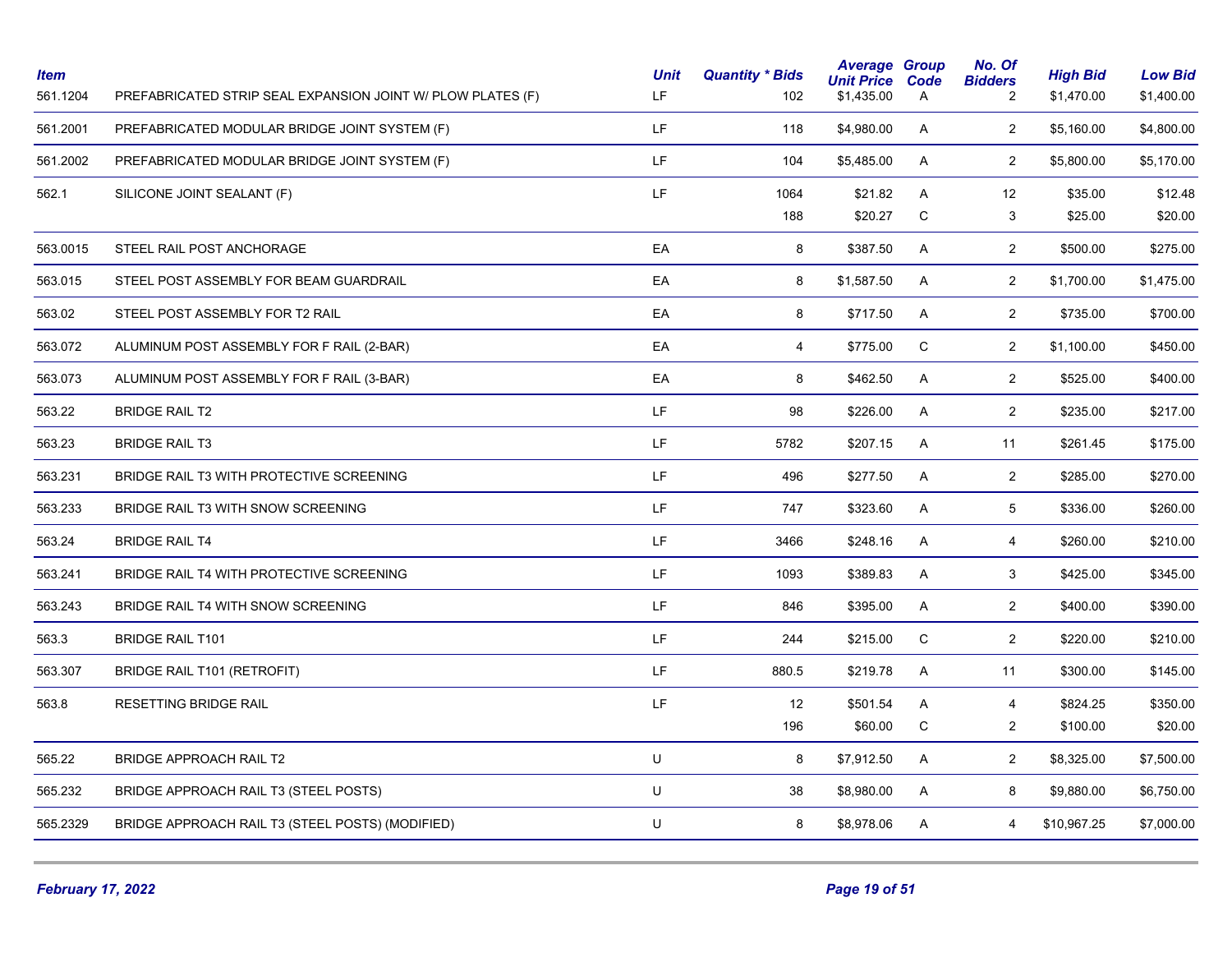| <b>Item</b><br>565.2401 | BRIDGE APPROACH RAIL T4 (FULL HEIGHT)                                  | <b>Unit</b><br>LF | <b>Quantity * Bids</b><br>110 | <b>Average Group</b><br><b>Unit Price</b><br>\$517.50 | Code<br>Α | No. Of<br><b>Bidders</b><br>2 | <b>High Bid</b><br>\$535.00 | <b>Low Bid</b><br>\$500.00 |
|-------------------------|------------------------------------------------------------------------|-------------------|-------------------------------|-------------------------------------------------------|-----------|-------------------------------|-----------------------------|----------------------------|
| 565.242                 | BRIDGE APPROACH RAIL T4 (STEEL POSTS)                                  | U                 | 8                             | \$10,096.25                                           | A         | 3                             | \$12,500.00                 | \$7,685.00                 |
| 565.2429                | BRIDGE APPROACH RAIL T4 (STEEL POSTS) (MODIFIED)                       | U                 | $\overline{2}$                | \$9,300.00                                            | A         | $\overline{2}$                | \$9,600.00                  | \$9,000.00                 |
| 565.802                 | ADJUSTING BRIDGE APPROACH RAIL                                         | U                 | 16                            | \$3,087.50                                            | A         | $\overline{4}$                | \$4,800.00                  | \$250.00                   |
| 565.81                  | REHABILITATION OF BRIDGE APPROACH RAIL                                 | U                 | $\overline{4}$                | \$3,975.00                                            | A         | $\overline{2}$                | \$4,050.00                  | \$3,900.00                 |
|                         |                                                                        |                   | 8                             | \$440.00                                              | ${\bf C}$ | $\overline{c}$                | \$500.00                    | \$380.00                   |
| 565.92                  | BRIDGE APPROACH RAIL, ASYMMETRICAL THRIE BEAM TRANSITION (STEEL POSTS) | U                 | 16                            | \$4,347.50                                            | A         | $\overline{2}$                | \$4,375.00                  | \$4,320.00                 |
| 570.401                 | <b>MORTAR RUBBLE MASONRY</b>                                           | <b>CY</b>         | 10                            | \$950.00                                              | E         | $\overline{2}$                | \$1,000.00                  | \$900.00                   |
| 570.5                   | DRY RUBBLE MASONRY (F)                                                 | CY                | 16                            | \$850.00                                              | C         | $\overline{2}$                | \$1,250.00                  | \$450.00                   |
| 570.9                   | RESETTING MASONRY WALL                                                 | <b>CY</b>         | 140                           | \$425.00                                              | ${\bf C}$ | $\overline{2}$                | \$700.00                    | \$150.00                   |
| 570.93                  | RECONSTRUCTING MRM HEADALL                                             | CY                | 60                            | \$615.00                                              | Α         | $\overline{2}$                | \$650.00                    | \$580.00                   |
| 571.1                   | REPAIRING AND POINTING STONE MASONRY                                   | SY                | 870                           | \$420.17                                              | A         | 3                             | \$440.00                    | \$400.00                   |
|                         |                                                                        |                   | 240                           | \$359.00                                              | C         | $\overline{2}$                | \$518.00                    | \$200.00                   |
|                         |                                                                        |                   | 10                            | \$670.00                                              | E.        | $\overline{2}$                | \$700.00                    | \$640.00                   |
| 571.91                  | STONE MASONRY (HIGH PRESSURE WASH)                                     | U                 | $\overline{2}$                | \$10,855.00                                           | C         | $\overline{2}$                | \$15,500.00                 | \$6,210.00                 |
| 572.1                   | RECONSTRUCTING STONE WALL ONE STONE WIDE                               | LF.               | 180                           | \$45.00                                               | Α         | $\overline{2}$                | \$55.00                     | \$35.00                    |
| 582.1                   | SLOPE PAVING WITH CONCRETE (F)                                         | SY                | 318                           | \$82.77                                               | A         | $\overline{4}$                | \$500.00                    | \$75.00                    |
| 583.002                 | RESET EXISTING RIPRAP                                                  | SY                | 20                            | \$78.00                                               | A         | $\overline{c}$                | \$100.00                    | \$56.00                    |
|                         |                                                                        |                   | 230                           | \$22.00                                               | B         | $\overline{2}$                | \$36.00                     | \$8.00                     |
|                         |                                                                        |                   | 90                            | \$45.00                                               | E         | $\overline{2}$                | \$70.00                     | \$20.00                    |
| 583.3                   | RIPRAP, CLASS III                                                      | CY                | 590                           | \$49.53                                               | A         | 3 <sup>1</sup>                | \$55.00                     | \$41.00                    |
| 583.32                  | RIPRAP, CLASS III, INTERMIXED WITH HUMUS                               | CY                | 40                            | \$87.50                                               | A         | $\overline{2}$                | \$120.00                    | \$55.00                    |
| 583.5                   | RIPRAP, CLASS V                                                        | CY                | 2136                          | \$56.54                                               | A         | 4                             | \$78.75                     | \$54.00                    |
| 585.2                   | STONE FILL, CLASS B                                                    | CY                | 12187                         | \$49.70                                               | A         | 11                            | \$60.50                     | \$38.00                    |
| 585.3                   | STONE FILL, CLASS C                                                    | CY                | 12827                         | \$57.69                                               | Α         | 22                            | \$225.00                    | \$40.00                    |
|                         |                                                                        |                   |                               |                                                       |           |                               |                             |                            |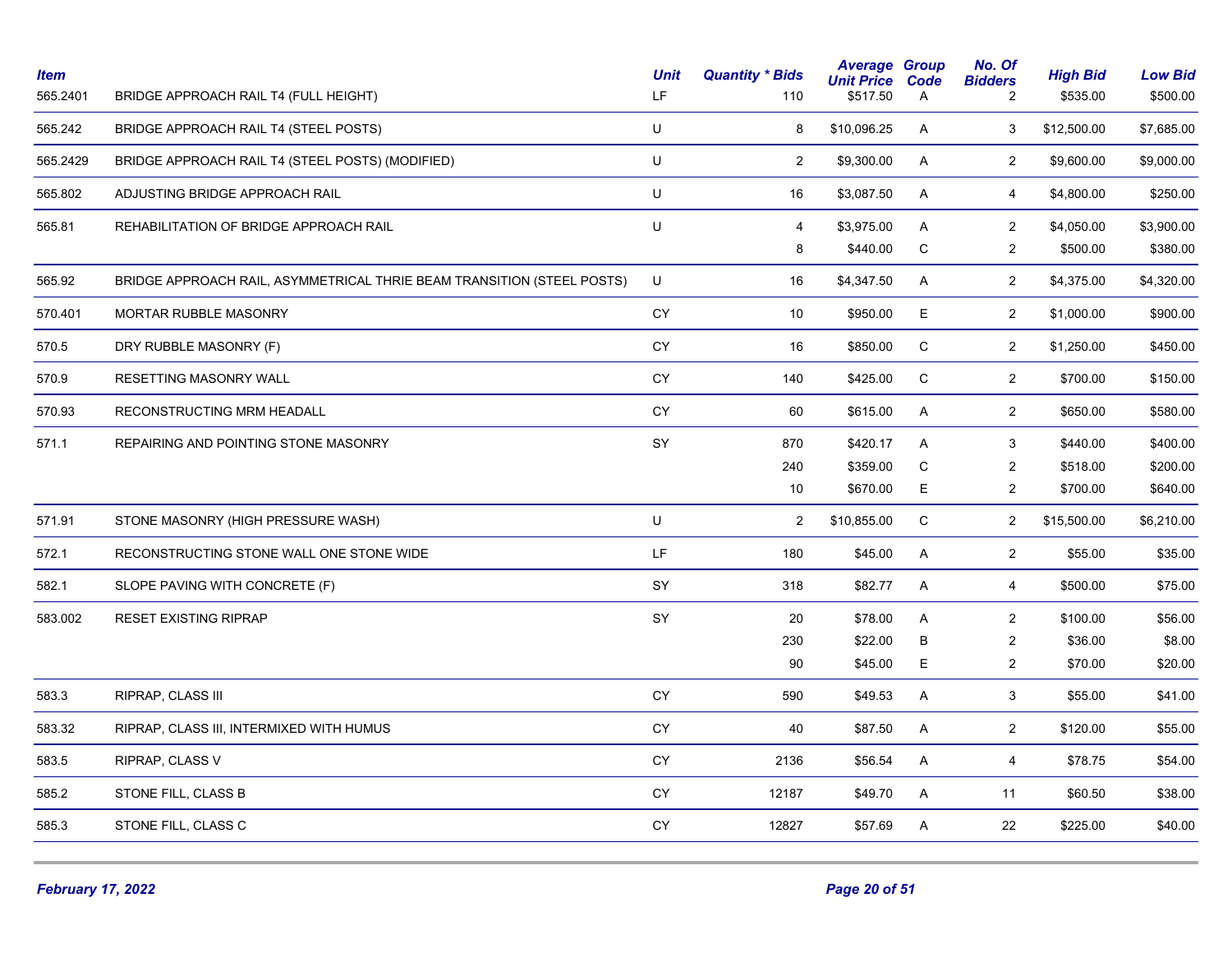| <b>Item</b><br>585.33 | <b>GROUTED STONE FILL, CLASS C</b>                | <b>Unit</b><br><b>CY</b> | <b>Quantity * Bids</b><br>10 | <b>Average Group</b><br><b>Unit Price</b><br>\$279.50 | Code<br>A | No. Of<br><b>Bidders</b><br>2 | <b>High Bid</b><br>\$339.00 | <b>Low Bid</b><br>\$220.00 |
|-----------------------|---------------------------------------------------|--------------------------|------------------------------|-------------------------------------------------------|-----------|-------------------------------|-----------------------------|----------------------------|
| 585.3401              | SIMULATED STREAMBED MATERIAL                      | CY                       | 468                          | \$66.34                                               | A         | 6                             | \$100.00                    | \$47.25                    |
|                       |                                                   |                          | 70                           | \$42.00                                               | B         | $\overline{c}$                | \$49.00                     | \$35.00                    |
| 585.5                 | STONE FILL, CLASS E                               | <b>CY</b>                | 2130                         | \$58.25                                               | A         | $\overline{4}$                | \$61.00                     | \$56.50                    |
| 585.7                 | STONE FILL, CLASS G                               | CY                       | 91                           | \$100.05                                              | A         | $\overline{4}$                | \$116.00                    | \$75.00                    |
| 592.1                 | MECHANICALLY STABILIZED EARTH RETAINING WALL      | SF                       | 15330                        | \$56.26                                               | A         | 4                             | \$71.00                     | \$42.00                    |
| 593.121               | GEOTEXTILE; SUBSUR DRAIN CL.2, NON-WOVEN          | SY                       | 9640                         | \$2.30                                                | A         | 4                             | \$3.00                      | \$1.50                     |
| 593.202               | GEOTEXTILE; SEPARATION CL.0, MONOFILAMENT, WOVEN  | SY                       | 420                          | \$6.00                                                | A         | $\overline{2}$                | \$8.00                      | \$4.00                     |
| 593.213               | GEOTEXTILE; SEPARATION CL.1, SLIT FILAMENT, WOVEN | SY                       | 270                          | \$4.69                                                | A         | $\mathbf{1}$                  | \$4.69                      | \$4.69                     |
| 593.321               | GEOTEXTILE; STABILIZATION CL.2, NON-WOVEN         | SY                       | 8430                         | \$2.92                                                | A         | $\overline{4}$                | \$5.00                      | \$1.60                     |
| 593.411               | GEOTEXTILE; PERM CONTROL CL.1, NON-WOVEN          | SY                       | 18280                        | \$3.52                                                | A         | 10                            | \$5.00                      | \$2.00                     |
|                       |                                                   |                          | 140                          | \$6.75                                                | В         | $\sqrt{2}$                    | \$10.00                     | \$3.50                     |
|                       |                                                   |                          | 140                          | \$4.50                                                | С         | $\overline{c}$                | \$5.00                      | \$4.00                     |
| 593.421               | GEOTEXTILE; PERM CONTROL CL.2, NON-WOVEN          | SY                       | 12534                        | \$3.97                                                | A         | 18                            | \$29.00                     | \$1.60                     |
| 593.521               | PVC GEOMEMBRANE LINER (40 MIL)                    | SY                       | 1600                         | \$14.50                                               | A         | $\overline{2}$                | \$21.00                     | \$8.00                     |
| 594.2                 | WOOD PANEL SOUND ABATEMENT WALL                   | <b>SF</b>                | 170000                       | \$24.00                                               | A         | $\overline{2}$                | \$28.00                     | \$20.00                    |
| 595.3                 | PRIMARY GEOGRID                                   | SY                       | 15000                        | \$3.20                                                | A         | $\overline{2}$                | \$4.00                      | \$2.40                     |
|                       |                                                   |                          | 600                          | \$15.00                                               | C         | 2                             | \$25.00                     | \$5.00                     |
| 595.4                 | SECONDARY GEOGRID                                 | SY                       | 3000                         | \$4.10                                                | Α         | $\overline{2}$                | \$6.00                      | \$2.20                     |
| 595.624               | VEGETATED GEOCELL CONFINEMENT SYSTEM, 4"          | SY                       | 100                          | \$72.50                                               | A         | $\overline{2}$                | \$100.00                    | \$45.00                    |
| 602.011               | FILL MATERIAL FOR ANNULAR SPACE                   | CY                       | 2310                         | \$27.38                                               | A         | $\overline{4}$                | \$450.00                    | \$10.00                    |
|                       |                                                   |                          | 20                           | \$276.50                                              | E         | $\overline{c}$                | \$303.00                    | \$250.00                   |
| 602.11015             | PE SOLID WALL LINER FOR 15" PIPE                  | LF.                      | 1312                         | \$168.50                                              | A         | $\overline{2}$                | \$177.00                    | \$160.00                   |
| 602.11018             | PE SOLID WALL LINER FOR 18" PIPE                  | LF.                      | 180                          | \$169.50                                              | A         | 2                             | \$178.00                    | \$161.00                   |
|                       |                                                   |                          | 446                          | \$157.00                                              | E.        | $\overline{2}$                | \$235.00                    | \$79.00                    |
|                       |                                                   |                          |                              |                                                       |           |                               |                             |                            |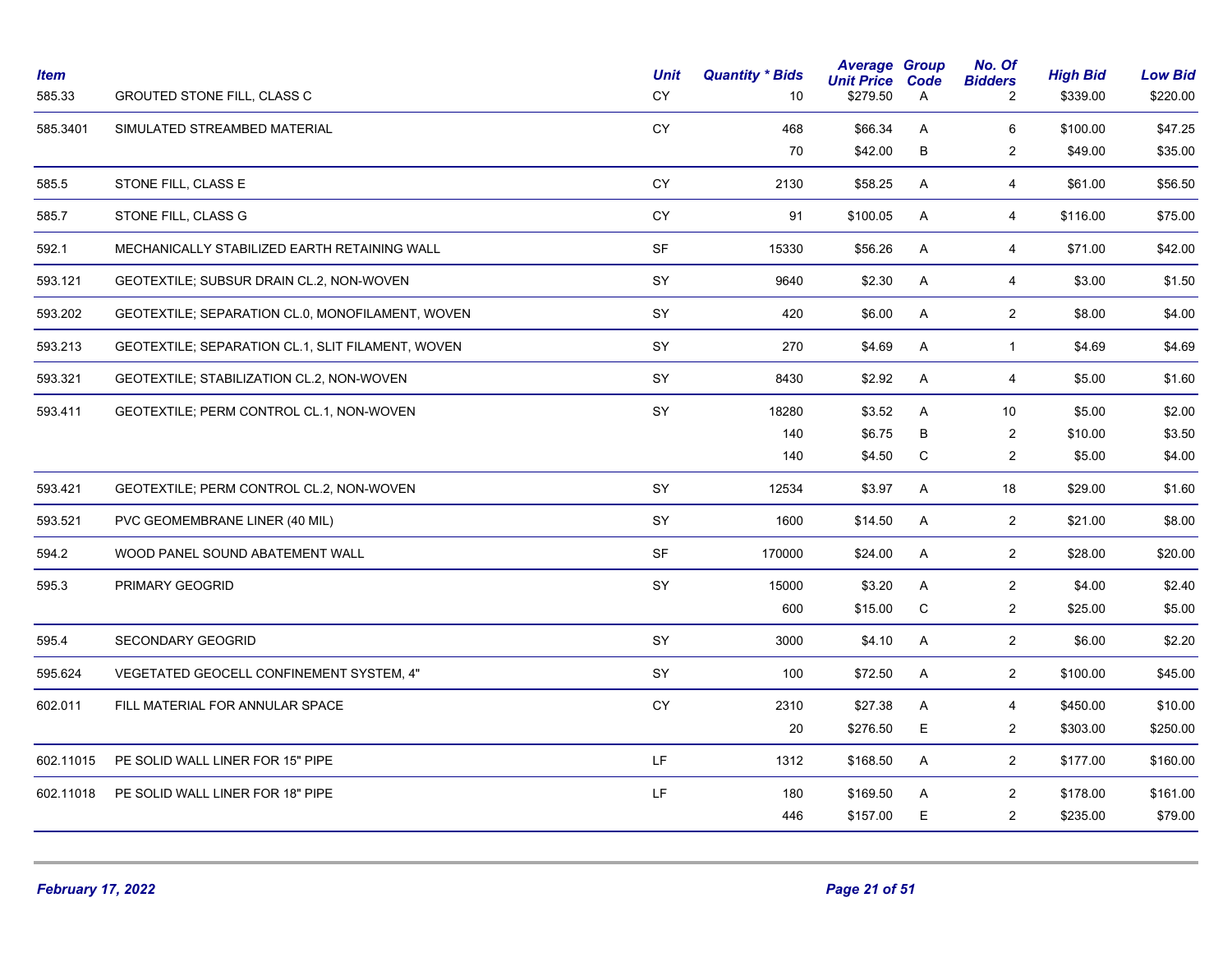| <b>Item</b><br>602.11024 | PE SOLID WALL LINER FOR 24" PIPE           | <b>Unit</b><br>LF. | <b>Quantity * Bids</b><br>5640 | <b>Average Group</b><br><b>Unit Price</b><br>\$217.50 | Code<br>A                 | No. Of<br><b>Bidders</b><br>$\overline{2}$ | <b>High Bid</b><br>\$225.00 | <b>Low Bid</b><br>\$210.00 |
|--------------------------|--------------------------------------------|--------------------|--------------------------------|-------------------------------------------------------|---------------------------|--------------------------------------------|-----------------------------|----------------------------|
| 602.11030                | PE SOLID WALL LINER FOR 30" PIPE           | LF.                | 1330                           | \$249.00                                              | A                         | $\overline{2}$                             | \$258.00                    | \$240.00                   |
| 602.11036                | PE SOLID WALL LINER FOR 36" PIPE           | LF.                | 500                            | \$311.00                                              | A                         | $\overline{2}$                             | \$322.00                    | \$300.00                   |
| 602.24290                | CORRUGATED METAL TUNNEL LINER FOR 90" PIPE | LF.                | 356                            | \$1,350.00                                            | A                         | $\overline{2}$                             | \$1,700.00                  | \$1,000.00                 |
| 602.63515                | UV CURED-IN-PLACE LINER FOR 15" PIPE       | LF.                | 1940                           | \$190.50                                              | A                         | $\overline{2}$                             | \$230.00                    | \$151.00                   |
| 602.63524                | UV CURED-IN-PLACE LINER FOR 24" PIPE       | LF.                | 450                            | \$205.00                                              | A                         | $\overline{2}$                             | \$210.00                    | \$200.00                   |
| 602.63548                | UV CURED-IN-PLACE LINER FOR 48" PIPE       | LF.                | 584                            | \$565.83                                              | E                         | $\overline{2}$                             | \$695.00                    | \$436.66                   |
| 603.0001                 | <b>VIDEO INSPECTION</b>                    | LF.                | 92870<br>200                   | \$2.35<br>\$7.50                                      | A<br>В                    | 9<br>$\overline{2}$                        | \$4.00<br>\$10.00           | \$1.15<br>\$5.00           |
| 603.00212                | 12" R.C. PIPE, 2000D                       | LF                 | 5764<br>50                     | \$66.87<br>\$150.00                                   | A<br>Е                    | 8<br>$\overline{2}$                        | \$150.00<br>\$200.00        | \$50.00<br>\$100.00        |
| 603.00215                | 15" R.C. PIPE, 2000D                       | LF.                | 18615                          | \$72.44                                               | A                         | 9                                          | \$120.00                    | \$50.00                    |
| 603.00218                | 18" R.C. PIPE, 2000D                       | LF.                | 7690                           | \$94.43                                               | A                         | 11                                         | \$127.00                    | \$55.00                    |
| 603.00224                | 24" R.C. PIPE, 2000D                       | LF.                | 6800                           | \$94.99                                               | A                         | $\overline{7}$                             | \$163.00                    | \$75.00                    |
| 603.00230                | 30" R.C. PIPE, 2000D                       | LF.                | 2478                           | \$157.38                                              | A                         | 6                                          | \$215.00                    | \$100.00                   |
| 603.00236                | 36" R.C. PIPE, 2000D                       | LF.                | 366                            | \$211.15                                              | A                         | $\overline{4}$                             | \$275.00                    | \$140.00                   |
| 603.00248                | 48" R.C. PIPE, 2000D                       | LF.                | 16                             | \$365.00                                              | A                         | $\overline{2}$                             | \$530.00                    | \$200.00                   |
| 603.00254                | 54" R.C. PIPE, 2000D                       | LF.                | 16                             | \$450.00                                              | A                         | $\overline{2}$                             | \$600.00                    | \$300.00                   |
| 603.00312                | 12" R.C. PIPE, 3000D                       | LF.                | 240                            | \$155.73                                              | A                         | 3                                          | \$187.50                    | \$110.00                   |
| 603.00315                | 15" R.C. PIPE, 3000D                       | LF.                | 340                            | \$102.50                                              | $\boldsymbol{\mathsf{A}}$ | $\overline{2}$                             | \$135.00                    | \$70.00                    |
| 603.00318                | 18" R.C. PIPE, 3000D                       | LF.                | 422                            | \$140.66                                              | A                         | 3                                          | \$155.00                    | \$130.00                   |
| 603.11215                | 15" CORR. STEEL PIPE, .079"                | LF.                | 12                             | \$197.50                                              | A                         | $\overline{2}$                             | \$230.00                    | \$165.00                   |
| 603.11248                | 48" CORR. STEEL PIPE, .079"                | LF.                | 90                             | \$255.00                                              | A                         | $\overline{2}$                             | \$265.00                    | \$245.00                   |
| 603.30112                | 12" R.C. END SECTIONS                      | EA                 | 3                              | \$716.67                                              | A                         | $\mathbf{3}$                               | \$850.00                    | \$650.00                   |
|                          |                                            |                    |                                |                                                       |                           |                                            |                             |                            |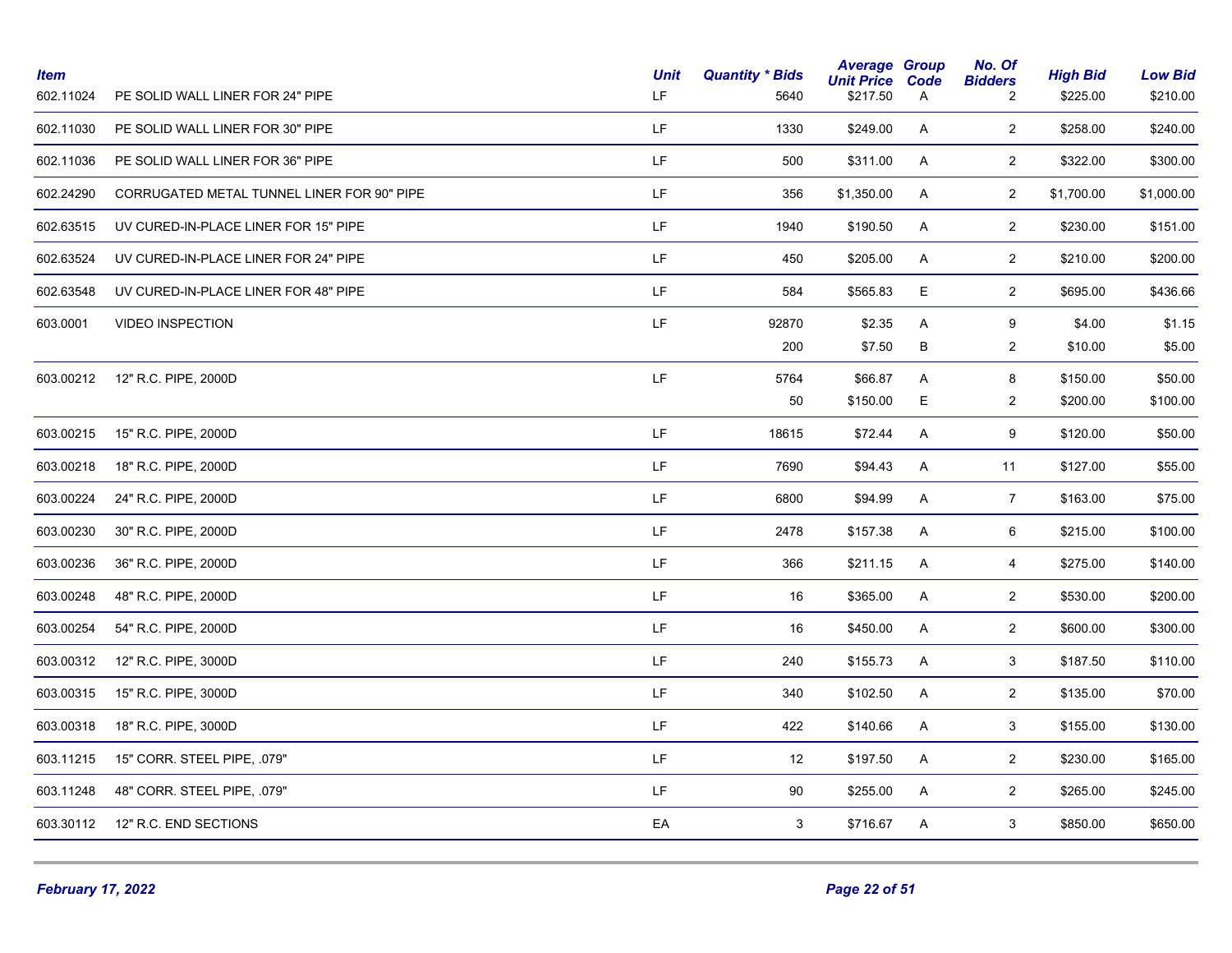| <b>Item</b><br>603.30115 | 15" R.C. END SECTIONS                           | <b>Unit</b><br>EA                                                                           | <b>Quantity * Bids</b><br>15 | <b>Average Group</b><br><b>Unit Price</b><br>\$818.67 | Code<br>$\mathsf{A}$ | No. Of<br><b>Bidders</b><br>5 | <b>High Bid</b><br>\$1,015.00 | <b>Low Bid</b><br>\$700.00 |
|--------------------------|-------------------------------------------------|---------------------------------------------------------------------------------------------|------------------------------|-------------------------------------------------------|----------------------|-------------------------------|-------------------------------|----------------------------|
| 603.30118                | 18" R.C. END SECTIONS                           | EA                                                                                          | 15                           | \$883.33                                              | A                    | 6                             | \$1,100.00                    | \$750.00                   |
| 603.30124                | 24" R.C. END SECTIONS                           | EA                                                                                          | 10                           | \$1,170.00                                            | A                    | 6                             | \$1,450.00                    | \$900.00                   |
| 603.30130                | 30" R.C. END SECTIONS                           | EA                                                                                          | $\overline{2}$               | \$1,225.00                                            | A                    | $\overline{2}$                | \$1,350.00                    | \$1,100.00                 |
| 603.33212                | 12" CORR. POLYETHYLENE END SECTION              | EA                                                                                          | 89                           | \$392.13                                              | $\mathsf{A}$         | $\overline{7}$                | \$600.00                      | \$300.00                   |
| 603.33215                | 15" CORR. POLYETHYLENE END SECTION              | EA                                                                                          | 15                           | \$370.00                                              | A                    | $5\phantom{.0}$               | \$450.00                      | \$325.00                   |
| 603.33218                | 18" CORR. POLYETHYLENE END SECTION              | EA                                                                                          | 14                           | \$500.00                                              | A                    | $\overline{2}$                | \$550.00                      | \$450.00                   |
| 603.33224                | 24" CORR. POLYETHYLENE END SECTION              | EA                                                                                          | 10                           | \$586.00                                              | $\mathsf{A}$         | $\overline{4}$                | \$630.00                      | \$550.00                   |
| 603.34112                | 12" STEEL END SECTIONS                          | EA                                                                                          | $\overline{1}$               | \$340.00                                              | $\mathsf{A}$         | $\mathbf{1}$                  | \$340.00                      | \$340.00                   |
| 603.34124                | 24" STEEL END SECTIONS                          | EA                                                                                          | 8                            | \$907.50                                              | A                    | $\overline{2}$                | \$1,000.00                    | \$815.00                   |
| 603.36112                | 12" ALUMINIZED STEEL END SECTION                | EA                                                                                          | 124                          | \$237.50                                              | A                    | $\overline{2}$                | \$250.00                      | \$225.00                   |
| 603.36115                | 15" ALUMINIZED STEEL END SECTION                | EA                                                                                          | 8                            | \$298.13                                              | $\mathsf{A}$         | 3                             | \$325.00                      | \$270.00                   |
| 603.36118                | 18" ALUMINIZED STEEL END SECTION                | EA                                                                                          | 14                           | \$349.29                                              | $\mathsf{A}$         | 5                             | \$395.00                      | \$250.00                   |
| 603.36124                | 24" ALUMINIZED STEEL END SECTION                | EA                                                                                          | 8                            | \$462.50                                              | A                    | $\overline{2}$                | \$525.00                      | \$400.00                   |
| 603.36130                | 30" ALUMINIZED STEEL END SECTION                | EA                                                                                          | 12                           | \$842.08                                              | A                    | 3                             | \$850.00                      | \$815.00                   |
| 603.40012                | 12" PIPE FOR SLOPE DRAINAGE                     | LF                                                                                          | 25                           | \$50.00                                               | $\mathsf{A}$         | $\mathbf{1}$                  | \$50.00                       | \$50.00                    |
| 603.44212                | 12" CORR. POLYETHYLENE PIPE FOR SLOPE DRAINAGE  | LF.                                                                                         | 7710                         | \$53.46                                               | $\mathsf{A}$         | $\overline{4}$                | \$105.00                      | \$42.00                    |
| 603.44215                | 15" CORR. POLYETHYLENE PIPE FOR SLOPE DRAINAGE  | $\mathsf{LF}% _{0}\left( \mathcal{N}\right) \equiv\mathsf{LF}_{0}\left( \mathcal{N}\right)$ | 404                          | \$64.26                                               | A                    | $\overline{4}$                | \$100.00                      | \$45.00                    |
| 603.60015                | LAYING/RELAYING 15" DRAINAGE PIPE               | LF                                                                                          | 16                           | \$80.00                                               | A                    | $\mathbf{1}$                  | \$80.00                       | \$80.00                    |
| 603.60048                | LAYING/RELAYING 48" DRAINAGE PIPE               | LF                                                                                          | 32                           | \$600.00                                              | A                    | $\overline{2}$                | \$900.00                      | \$300.00                   |
| 603.73248                | 48" STEEL SLEEVE (0.688") JACKED UNDER RAILROAD | U                                                                                           | 160                          | \$3,000.00                                            | A                    | $\overline{2}$                | \$4,100.00                    | \$1,900.00                 |
| 603.80015                | 15" PLASTIC PIPE                                | LF                                                                                          | 180                          | \$67.00                                               | A                    | $\overline{2}$                | \$82.00                       | \$52.00                    |
| 603.80212                | 12" PLASTIC PIPE (SMOOTH INTERIOR)              | LF                                                                                          | 48                           | \$110.00                                              | A                    | $\overline{2}$                | \$120.00                      | \$100.00                   |
| 603.82124                | 24" PE PIPE (TYPE C)                            | LF                                                                                          | 90                           | \$91.00                                               | A                    | $\overline{2}$                | \$92.00                       | \$90.00                    |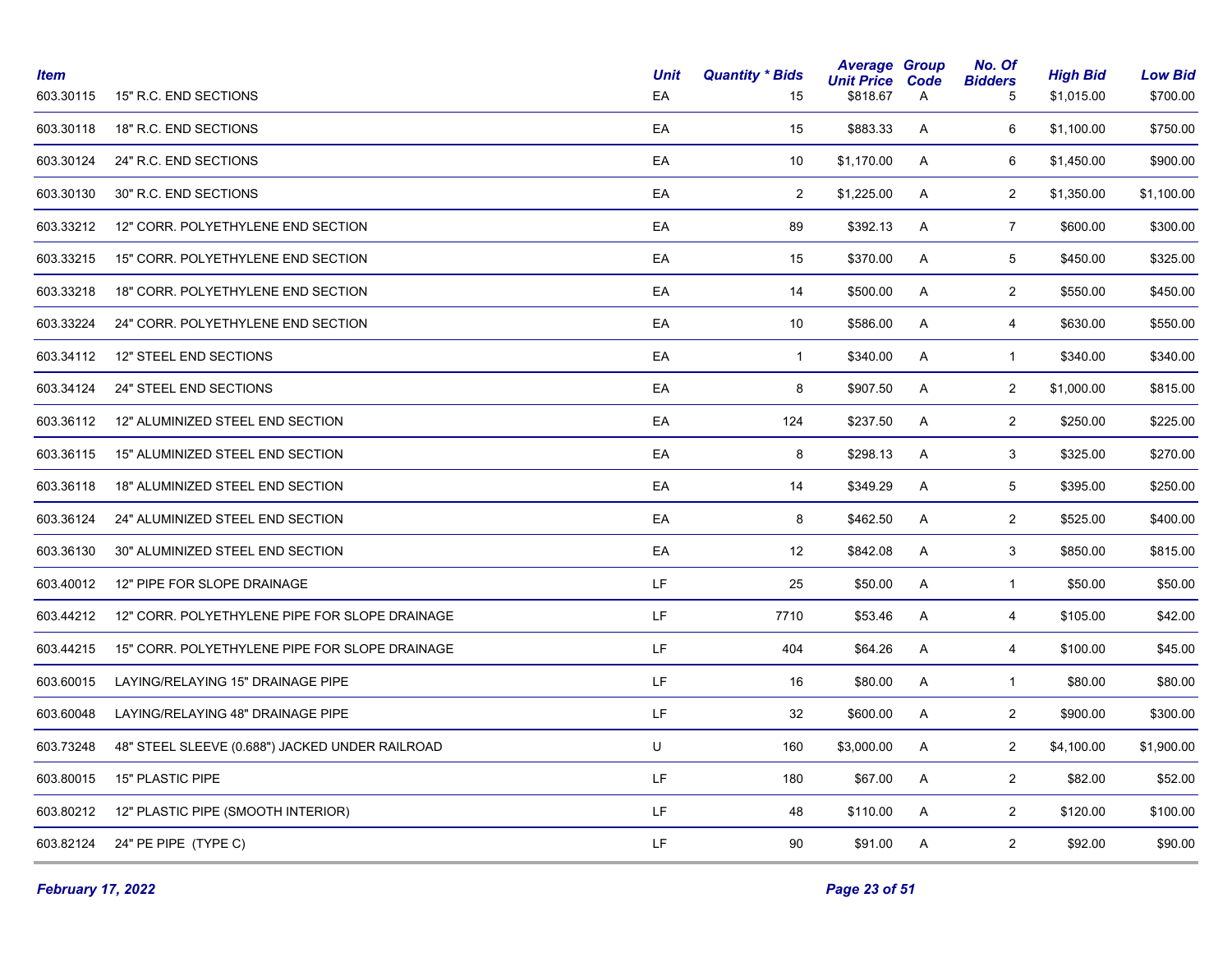| <b>Item</b> |                                      | <b>Unit</b> | <b>Quantity * Bids</b> | <b>Average Group</b><br><b>Unit Price</b> | Code        | No. Of<br><b>Bidders</b> | <b>High Bid</b> | <b>Low Bid</b> |
|-------------|--------------------------------------|-------------|------------------------|-------------------------------------------|-------------|--------------------------|-----------------|----------------|
| 603.82206   | 6" PE PIPE (TYPE S)                  | LF          | 300                    | \$33.00                                   | A           | $\overline{2}$           | \$40.00         | \$26.00        |
| 603.82212   | 12" PE PIPE (TYPE S)                 | LF          | 3600                   | \$60.00                                   | A           | $\overline{2}$           | \$60.00         | \$60.00        |
| 603.82215   | 15" PE PIPE (TYPE S)                 | LF          | 3000                   | \$64.58                                   | A           | 3                        | \$67.00         | \$63.00        |
|             |                                      |             | 200                    | \$46.50                                   | В           | $\mathbf{2}$             | \$53.00         | \$40.00        |
| 603.82218   | 18" PE PIPE (TYPE S)                 | LF.         | 1270                   | \$80.23                                   | A           | $\overline{4}$           | \$85.00         | \$72.00        |
| 603.82224   | 24" PE PIPE (TYPE S)                 | LF.         | 40                     | \$155.50                                  | A           | $\overline{2}$           | \$181.00        | \$130.00       |
| 603.99012   | 12" TEMPORARY DRAINAGE PIPE          | LF.         | 122                    | \$47.79                                   | Α           | 3                        | \$65.00         | \$40.00        |
| 603.99018   | <b>18" TEMPORARY DRAINAGE PIPE</b>   | LF.         | 170                    | \$60.65                                   | A           | $\mathbf{3}$             | \$62.00         | \$60.00        |
| 603.99024   | 24" TEMPORARY DRAINAGE PIPE          | LF.         | 50                     | \$102.00                                  | Α           | $\overline{c}$           | \$124.00        | \$80.00        |
| 603.99060   | 60" TEMPORARY DRAINAGE PIPE          | LF.         | 90                     | \$400.00                                  | Α           | $\mathbf{1}$             | \$400.00        | \$400.00       |
| 604.0007    | POLYETHYLENE LINER                   | EA          | 2809                   | \$147.60                                  | A           | 52                       | \$260.00        | \$115.00       |
|             |                                      |             | $\overline{2}$         | \$157.50                                  | В           | $\sqrt{2}$               | \$165.00        | \$150.00       |
|             |                                      |             | $\overline{4}$         | \$250.00                                  | $\mathsf C$ | $\sqrt{2}$               | \$250.00        | \$250.00       |
|             |                                      |             | 92                     | \$178.04                                  | E           | 4                        | \$275.00        | \$150.00       |
| 604.114     | CATCH BASINS TYPE A, 4-FOOT DIAMETER | $\sf U$     | 114                    | \$3,575.00                                | A           | $\overline{a}$           | \$4,300.00      | \$2,850.00     |
| 604.116     | CATCH BASINS TYPE A, 6-FOOT DIAMETER | $\sf U$     | 36                     | \$5,575.00                                | A           | $\overline{a}$           | \$6,800.00      | \$4,350.00     |
| 604.124     | CATCH BASINS TYPE B, 4-FOOT DIAMETER | $\sf U$     | 211.4                  | \$2,874.39                                | A           | 11                       | \$3,750.00      | \$2,325.00     |
|             |                                      |             | $\overline{2}$         | \$2,660.00                                | $\sf B$     | $\mathbf{2}$             | \$2,700.00      | \$2,620.00     |
| 604.125     | CATCH BASINS TYPE B, 5-FOOT DIAMETER | $\sf U$     | 15                     | \$3,720.00                                | Α           | $\,$ 5 $\,$              | \$4,100.00      | \$3,050.00     |
| 604.126     | CATCH BASINS TYPE B, 6-FOOT DIAMETER | $\sf U$     | 15                     | \$5,000.00                                | Α           | 4                        | \$6,000.00      | \$4,000.00     |
| 604.154     | CATCH BASINS TYPE E, 4-FOOT DIAMETER | $\sf U$     | 219.2                  | \$2,873.75                                | Α           | $\overline{7}$           | \$3,750.00      | \$2,700.00     |
| 604.155     | CATCH BASINS TYPE E, 5-FOOT DIAMETER | $\sf U$     | 4                      | \$3,850.00                                | A           | $\overline{2}$           | \$4,300.00      | \$3,400.00     |
| 604.156     | CATCH BASINS TYPE E, 6-FOOT DIAMETER | $\sf U$     | 78                     | \$4,410.26                                | A           | $\mathbf{3}$             | \$4,800.00      | \$4,300.00     |
| 604.158     | CATCH BASINS TYPE E, 8-FOOT DIAMETER | $\sf U$     | 8                      | \$8,675.00                                | A           | $\overline{2}$           | \$8,850.00      | \$8,500.00     |
| 604.164     | CATCH BASINS TYPE F, 4-FOOT DIAMETER | U           | 44                     | \$3,197.05                                | A           | 6                        | \$3,500.00      | \$3,050.00     |
|             |                                      |             |                        |                                           |             |                          |                 |                |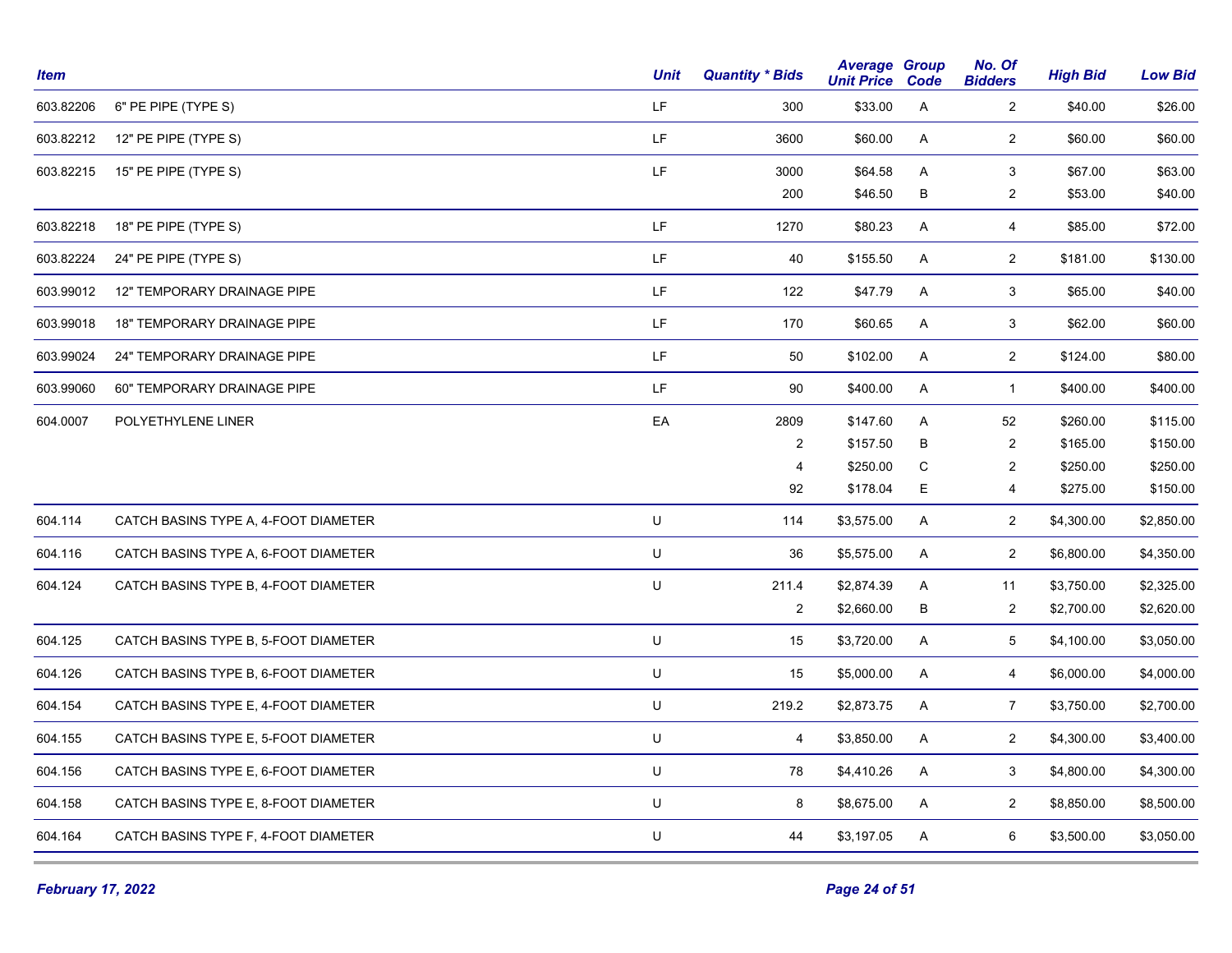| <b>Item</b><br>604.165 | CATCH BASINS TYPE F, 5-FOOT DIAMETER                       | <b>Unit</b><br>U | <b>Quantity * Bids</b><br>12 | <b>Average Group</b><br><b>Unit Price</b><br>\$3,925.00 | Code<br>A | No. Of<br><b>Bidders</b><br>2 | <b>High Bid</b><br>\$4,000.00 | <b>Low Bid</b><br>\$3,850.00 |
|------------------------|------------------------------------------------------------|------------------|------------------------------|---------------------------------------------------------|-----------|-------------------------------|-------------------------------|------------------------------|
| 604.166                | CATCH BASINS TYPE F, 6-FOOT DIAMETER                       | U                | $\overline{7}$               | \$5,200.00                                              | A         | $\overline{2}$                | \$5,600.00                    | \$4,800.00                   |
| 604.168                | CATCH BASINS TYPE F, 8-FOOT DIAMETER                       | $\sf U$          | 4                            | \$9,800.00                                              | A         | $\overline{2}$                | \$10,000.00                   | \$9,600.00                   |
| 604.224                | DROP INLETS TYPE B, 4-FOOT DIAMETER                        | U                | 46                           | \$2,250.00                                              | Α         | $\overline{2}$                | \$2,400.00                    | \$2,100.00                   |
| 604.2249               | TEMPORARY DROP INLET TYPE B, 4-FOOT DIAMETER               | $\sf U$          | $\mathbf{1}$                 | \$2,100.00                                              | A         | $\mathbf{1}$                  | \$2,100.00                    | \$2,100.00                   |
| 604.242                | DROP INLETS TYPE D-B                                       | U                | 90                           | \$1,898.89                                              | A         | $\overline{4}$                | \$2,000.00                    | \$1,700.00                   |
| 604.246                | DROP INLETS TYPE D-F                                       | U                | 68                           | \$2,250.00                                              | A         | $\overline{2}$                | \$2,500.00                    | \$2,000.00                   |
| 604.2912               | SPECIAL DROP INLET, DOUBLE GRATE                           | $\sf U$          | 6                            | \$6,350.00                                              | A         | $\overline{2}$                | \$7,000.00                    | \$5,700.00                   |
| 604.324                | DRAINAGE MANHOLES, 4-FOOT DIAMETER                         | $\sf U$          | 37.5                         | \$2,935.33                                              | A         | $\overline{7}$                | \$3,400.00                    | \$2,750.00                   |
| 604.325                | DRAINAGE MANHOLES, 5-FOOT DIAMETER                         | U                | 8                            | \$4,187.50                                              | A         | 4                             | \$4,200.00                    | \$4,100.00                   |
| 604.326                | DRAINAGE MANHOLES, 6-FOOT DIAMETER                         | U                | 18                           | \$4,416.67                                              | Α         | 3                             | \$4,600.00                    | \$4,250.00                   |
| 604.328                | DRAINAGE MANHOLES, 8-FOOT DIAMETER                         | U                | 3                            | \$7,500.00                                              | A         | $\overline{2}$                | \$10,000.00                   | \$5,000.00                   |
| 604.4                  | RECONSTRUCTING/ADJUSTING CATCH BASIN & DROP INLET          | LF               | 2498                         | \$500.14                                                | A         | 45                            | \$750.00                      | \$325.00                     |
|                        |                                                            |                  | 6                            | \$650.00                                                | C         | 3                             | \$1,000.00                    | \$450.00                     |
|                        |                                                            |                  | 74                           | \$650.00                                                | E         | $\overline{2}$                | \$750.00                      | \$550.00                     |
| 604.40091              | MODIFY AND REHABILITATE EXISTING BARREL BLOCK CATCH BASINS | U                | 8                            | \$4,675.00                                              | E         | $\overline{2}$                | \$6,600.00                    | \$2,750.00                   |
| 604.51                 | RECONSTRUCTING/ADJUSTING SEWER MANHOLES                    | LF.              | 9                            | \$662.78                                                | Α         | $\overline{4}$                | \$785.00                      | \$415.00                     |
| 604.52                 | RECONSTRUCTING/ADJUSTING DRAINAGE MANHOLES                 | LF.              | 204                          | \$483.77                                                | A         | 32                            | \$650.00                      | \$375.00                     |
| 604.618                | SEWER MANHOLE COVERS AND FRAMES (SUPPLIED BY OTHERS)       | EA               | $\mathbf{1}$                 | \$625.00                                                | Α         | $\mathbf{1}$                  | \$625.00                      | \$625.00                     |
| 604.62                 | DRAINAGE MANHOLE COVERS AND FRAMES                         | EA               | 8                            | \$822.50                                                | A         | 3                             | \$850.00                      | \$750.00                     |
| 604.71                 | <b>GRATES &amp; FRAMES, TYPE A</b>                         | EA               | $\overline{2}$               | \$775.00                                                | A         | $\overline{2}$                | \$850.00                      | \$700.00                     |
|                        |                                                            |                  | $\overline{2}$               | \$750.00                                                | E         | $\overline{c}$                | \$750.00                      | \$750.00                     |
| 604.72                 | <b>GRATES &amp; FRAMES, TYPE B</b>                         | EA               | 364                          | \$690.85                                                | A         | 29                            | \$850.00                      | \$500.00                     |
|                        |                                                            |                  | 8                            | \$900.00                                                | E         | $\overline{2}$                | \$1,000.00                    | \$800.00                     |
| 604.75                 | <b>GRATES &amp; FRAMES, TYPE E</b>                         | EA               | 17                           | \$876.47                                                | A         | 3                             | \$900.00                      | \$850.00                     |
|                        |                                                            |                  |                              |                                                         |           |                               |                               |                              |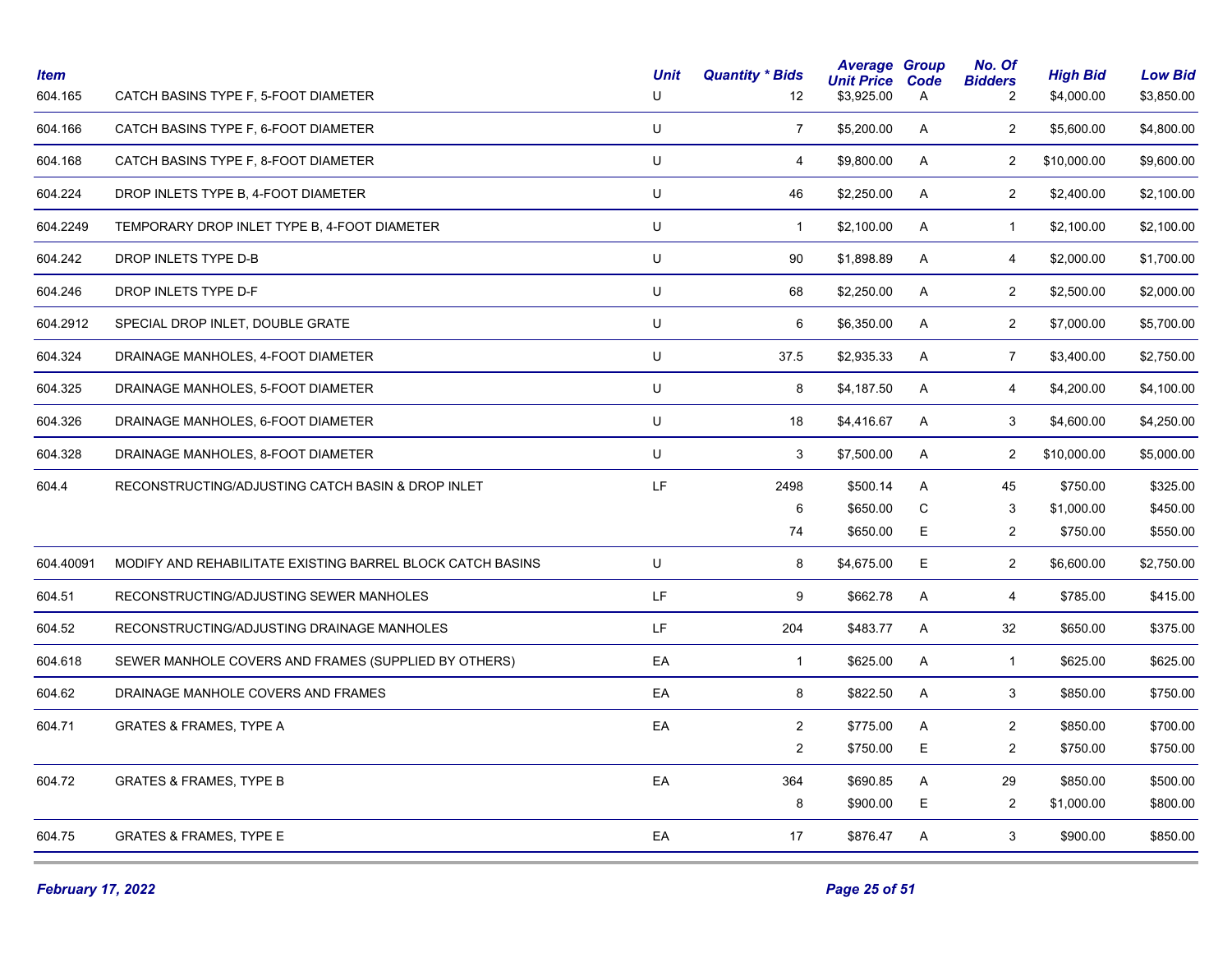| <b>GRATES &amp; FRAMES SPECIAL ADA COMPLIANT</b><br>EA<br>3<br>$\overline{7}$<br>\$803.57<br>A<br>\$1,000.00<br>\$725.00<br>U<br>OUTLET CONTROL STRUCTURE<br>\$12,150.00<br>A<br>\$21,000.00<br>\$4,000.00<br>4<br>4<br>OUTLET CONTROL STRUCTURE<br>U<br>\$7,000.00<br>A<br>\$10,200.00<br>\$4,000.00<br>4<br>4<br>U<br>OUTLET CONTROL STRUCTURE<br>$\overline{2}$<br>\$8,000.00<br>$\overline{2}$<br>\$6,800.00<br>A<br>\$9,200.00<br>OUTLET CONTROL STRUCTURE<br>U<br>$\overline{2}$<br>$\overline{2}$<br>\$8,000.00<br>A<br>\$9,200.00<br>\$6,800.00<br>U<br>LEACHING CHAMBER TYPE I<br>10<br>\$2,380.00<br>A<br>3<br>\$2,600.00<br>\$1,500.00<br>U<br>LEACHING CHAMBER TYPE II<br>8<br>\$2,325.00<br>A<br>3<br>\$2,600.00<br>\$1,500.00<br>LF.<br>\$50.00<br>A<br>\$50.00<br>6" PERF. PVC PIPE UND., SDR 13.5<br>320<br>$\overline{1}$<br>\$50.00<br>LF.<br>$\overline{7}$<br>\$21.25<br>85700<br>\$23.18<br>A<br>\$32.00<br>6" PERF. CORR. POLYETHYLENE PIPE UNDERDRAIN<br>$\mathsf{C}$<br>296<br>\$45.00<br>$\overline{c}$<br>\$50.00<br>\$40.00<br>LF.<br>$\overline{2}$<br>6" PERF. CORR. POLYETHYLENE PIPE UNDERDRAIN - SPECIAL<br>660<br>\$18.50<br>A<br>\$21.00<br>\$16.00<br>LF.<br>3<br>\$29.00<br>8" PERF. CORR. POLYETHYLENE PIPE UNDERDRAIN<br>1670<br>\$39.59<br>A<br>\$49.00<br>12" PERF. CORR. POLYETHYLENE PIPE UNDERDRAIN<br>LF.<br>3<br>21820<br>\$34.07<br>A<br>\$60.00<br>\$34.00<br>LF.<br>$\overline{2}$<br>15" PERF. CORR. POLYETHYLENE PIPE UNDERDRAIN<br>12200<br>\$42.00<br>A<br>\$43.00<br>\$41.00<br>$\overline{2}$<br>LF.<br>18" PERF. CORR. POLYETHYLENE PIPE UNDERDRAIN<br>3460<br>\$54.50<br>A<br>\$59.00<br>\$50.00<br>UNDERDRAIN FLUSHING BASINS<br>EA<br>91<br>\$519.12<br>A<br>$\overline{7}$<br>\$650.00<br>\$350.00<br>LF.<br>\$64.50<br>$\overline{2}$<br>36" AGGREGATE UNDERDRAIN TYPE 2, WITH 12" PERF. CORR. POLYETHYLENE PIPE<br>820<br>A<br>\$70.00<br>\$59.00<br>LF.<br>$\mathbf{3}$<br>\$42.30<br>A<br>\$60.00<br>\$31.50<br>6" PIPE UNDERDRAIN (CONTRACTORS OPTION)<br>256<br>LF.<br>STEEL BEAM FOR BEAM GUARDRAIL<br>4025<br>\$20.87<br>A<br>$\overline{7}$<br>\$22.50<br>\$20.00<br>LF<br>STEEL BEAM FOR BEAM GUARDRAIL, INCLUDING HARDWARE<br>1360<br>\$20.86<br>A<br>$\overline{7}$<br>\$25.00<br>\$15.50<br>LF.<br>$\overline{2}$<br>STEEL BEAM (THRIE BEAM) FOR BEAM GUARDRAIL, INCLUDING HARDWARE<br>\$53.25<br>A<br>\$54.00<br>\$52.50<br>200<br>EA<br>\$148.50<br>\$60.00<br>W6X9 STEEL POST REPLACEMENTS FOR BEAM GUARDRAIL POSTS<br>750<br>\$115.77<br>A<br>15<br>8<br>\$85.00<br>B<br>2<br>\$75.00<br>\$95.00 | <b>Item</b><br>604.76 | <b>GRATES &amp; FRAMES, TYPE F</b> | <b>Unit</b><br>EA | <b>Quantity * Bids</b><br>24 | <b>Average Group</b><br><b>Unit Price</b><br>\$900.00 | Code<br>A | No. Of<br><b>Bidders</b><br>$\overline{2}$ | <b>High Bid</b><br>\$900.00 | <b>Low Bid</b><br>\$900.00 |
|------------------------------------------------------------------------------------------------------------------------------------------------------------------------------------------------------------------------------------------------------------------------------------------------------------------------------------------------------------------------------------------------------------------------------------------------------------------------------------------------------------------------------------------------------------------------------------------------------------------------------------------------------------------------------------------------------------------------------------------------------------------------------------------------------------------------------------------------------------------------------------------------------------------------------------------------------------------------------------------------------------------------------------------------------------------------------------------------------------------------------------------------------------------------------------------------------------------------------------------------------------------------------------------------------------------------------------------------------------------------------------------------------------------------------------------------------------------------------------------------------------------------------------------------------------------------------------------------------------------------------------------------------------------------------------------------------------------------------------------------------------------------------------------------------------------------------------------------------------------------------------------------------------------------------------------------------------------------------------------------------------------------------------------------------------------------------------------------------------------------------------------------------------------------------------------------------------------------------------------------------------------------------------------------------------------------------------------------------------------------------------------------------------------------------------------------------------------------------------------------------------------------------------------------------------------------------|-----------------------|------------------------------------|-------------------|------------------------------|-------------------------------------------------------|-----------|--------------------------------------------|-----------------------------|----------------------------|
|                                                                                                                                                                                                                                                                                                                                                                                                                                                                                                                                                                                                                                                                                                                                                                                                                                                                                                                                                                                                                                                                                                                                                                                                                                                                                                                                                                                                                                                                                                                                                                                                                                                                                                                                                                                                                                                                                                                                                                                                                                                                                                                                                                                                                                                                                                                                                                                                                                                                                                                                                                              | 604.783               |                                    |                   |                              |                                                       |           |                                            |                             |                            |
|                                                                                                                                                                                                                                                                                                                                                                                                                                                                                                                                                                                                                                                                                                                                                                                                                                                                                                                                                                                                                                                                                                                                                                                                                                                                                                                                                                                                                                                                                                                                                                                                                                                                                                                                                                                                                                                                                                                                                                                                                                                                                                                                                                                                                                                                                                                                                                                                                                                                                                                                                                              | 604.9101              |                                    |                   |                              |                                                       |           |                                            |                             |                            |
|                                                                                                                                                                                                                                                                                                                                                                                                                                                                                                                                                                                                                                                                                                                                                                                                                                                                                                                                                                                                                                                                                                                                                                                                                                                                                                                                                                                                                                                                                                                                                                                                                                                                                                                                                                                                                                                                                                                                                                                                                                                                                                                                                                                                                                                                                                                                                                                                                                                                                                                                                                              | 604.9102              |                                    |                   |                              |                                                       |           |                                            |                             |                            |
|                                                                                                                                                                                                                                                                                                                                                                                                                                                                                                                                                                                                                                                                                                                                                                                                                                                                                                                                                                                                                                                                                                                                                                                                                                                                                                                                                                                                                                                                                                                                                                                                                                                                                                                                                                                                                                                                                                                                                                                                                                                                                                                                                                                                                                                                                                                                                                                                                                                                                                                                                                              | 604.9103              |                                    |                   |                              |                                                       |           |                                            |                             |                            |
|                                                                                                                                                                                                                                                                                                                                                                                                                                                                                                                                                                                                                                                                                                                                                                                                                                                                                                                                                                                                                                                                                                                                                                                                                                                                                                                                                                                                                                                                                                                                                                                                                                                                                                                                                                                                                                                                                                                                                                                                                                                                                                                                                                                                                                                                                                                                                                                                                                                                                                                                                                              | 604.9104              |                                    |                   |                              |                                                       |           |                                            |                             |                            |
|                                                                                                                                                                                                                                                                                                                                                                                                                                                                                                                                                                                                                                                                                                                                                                                                                                                                                                                                                                                                                                                                                                                                                                                                                                                                                                                                                                                                                                                                                                                                                                                                                                                                                                                                                                                                                                                                                                                                                                                                                                                                                                                                                                                                                                                                                                                                                                                                                                                                                                                                                                              | 604.921               |                                    |                   |                              |                                                       |           |                                            |                             |                            |
|                                                                                                                                                                                                                                                                                                                                                                                                                                                                                                                                                                                                                                                                                                                                                                                                                                                                                                                                                                                                                                                                                                                                                                                                                                                                                                                                                                                                                                                                                                                                                                                                                                                                                                                                                                                                                                                                                                                                                                                                                                                                                                                                                                                                                                                                                                                                                                                                                                                                                                                                                                              | 604.922               |                                    |                   |                              |                                                       |           |                                            |                             |                            |
|                                                                                                                                                                                                                                                                                                                                                                                                                                                                                                                                                                                                                                                                                                                                                                                                                                                                                                                                                                                                                                                                                                                                                                                                                                                                                                                                                                                                                                                                                                                                                                                                                                                                                                                                                                                                                                                                                                                                                                                                                                                                                                                                                                                                                                                                                                                                                                                                                                                                                                                                                                              | 605.4061              |                                    |                   |                              |                                                       |           |                                            |                             |                            |
|                                                                                                                                                                                                                                                                                                                                                                                                                                                                                                                                                                                                                                                                                                                                                                                                                                                                                                                                                                                                                                                                                                                                                                                                                                                                                                                                                                                                                                                                                                                                                                                                                                                                                                                                                                                                                                                                                                                                                                                                                                                                                                                                                                                                                                                                                                                                                                                                                                                                                                                                                                              | 605.506               |                                    |                   |                              |                                                       |           |                                            |                             |                            |
|                                                                                                                                                                                                                                                                                                                                                                                                                                                                                                                                                                                                                                                                                                                                                                                                                                                                                                                                                                                                                                                                                                                                                                                                                                                                                                                                                                                                                                                                                                                                                                                                                                                                                                                                                                                                                                                                                                                                                                                                                                                                                                                                                                                                                                                                                                                                                                                                                                                                                                                                                                              |                       |                                    |                   |                              |                                                       |           |                                            |                             |                            |
|                                                                                                                                                                                                                                                                                                                                                                                                                                                                                                                                                                                                                                                                                                                                                                                                                                                                                                                                                                                                                                                                                                                                                                                                                                                                                                                                                                                                                                                                                                                                                                                                                                                                                                                                                                                                                                                                                                                                                                                                                                                                                                                                                                                                                                                                                                                                                                                                                                                                                                                                                                              | 605.5068              |                                    |                   |                              |                                                       |           |                                            |                             |                            |
|                                                                                                                                                                                                                                                                                                                                                                                                                                                                                                                                                                                                                                                                                                                                                                                                                                                                                                                                                                                                                                                                                                                                                                                                                                                                                                                                                                                                                                                                                                                                                                                                                                                                                                                                                                                                                                                                                                                                                                                                                                                                                                                                                                                                                                                                                                                                                                                                                                                                                                                                                                              | 605.508               |                                    |                   |                              |                                                       |           |                                            |                             |                            |
|                                                                                                                                                                                                                                                                                                                                                                                                                                                                                                                                                                                                                                                                                                                                                                                                                                                                                                                                                                                                                                                                                                                                                                                                                                                                                                                                                                                                                                                                                                                                                                                                                                                                                                                                                                                                                                                                                                                                                                                                                                                                                                                                                                                                                                                                                                                                                                                                                                                                                                                                                                              | 605.512               |                                    |                   |                              |                                                       |           |                                            |                             |                            |
|                                                                                                                                                                                                                                                                                                                                                                                                                                                                                                                                                                                                                                                                                                                                                                                                                                                                                                                                                                                                                                                                                                                                                                                                                                                                                                                                                                                                                                                                                                                                                                                                                                                                                                                                                                                                                                                                                                                                                                                                                                                                                                                                                                                                                                                                                                                                                                                                                                                                                                                                                                              | 605.515               |                                    |                   |                              |                                                       |           |                                            |                             |                            |
|                                                                                                                                                                                                                                                                                                                                                                                                                                                                                                                                                                                                                                                                                                                                                                                                                                                                                                                                                                                                                                                                                                                                                                                                                                                                                                                                                                                                                                                                                                                                                                                                                                                                                                                                                                                                                                                                                                                                                                                                                                                                                                                                                                                                                                                                                                                                                                                                                                                                                                                                                                              | 605.518               |                                    |                   |                              |                                                       |           |                                            |                             |                            |
|                                                                                                                                                                                                                                                                                                                                                                                                                                                                                                                                                                                                                                                                                                                                                                                                                                                                                                                                                                                                                                                                                                                                                                                                                                                                                                                                                                                                                                                                                                                                                                                                                                                                                                                                                                                                                                                                                                                                                                                                                                                                                                                                                                                                                                                                                                                                                                                                                                                                                                                                                                              | 605.79                |                                    |                   |                              |                                                       |           |                                            |                             |                            |
|                                                                                                                                                                                                                                                                                                                                                                                                                                                                                                                                                                                                                                                                                                                                                                                                                                                                                                                                                                                                                                                                                                                                                                                                                                                                                                                                                                                                                                                                                                                                                                                                                                                                                                                                                                                                                                                                                                                                                                                                                                                                                                                                                                                                                                                                                                                                                                                                                                                                                                                                                                              | 605.82452             |                                    |                   |                              |                                                       |           |                                            |                             |                            |
|                                                                                                                                                                                                                                                                                                                                                                                                                                                                                                                                                                                                                                                                                                                                                                                                                                                                                                                                                                                                                                                                                                                                                                                                                                                                                                                                                                                                                                                                                                                                                                                                                                                                                                                                                                                                                                                                                                                                                                                                                                                                                                                                                                                                                                                                                                                                                                                                                                                                                                                                                                              | 605.906               |                                    |                   |                              |                                                       |           |                                            |                             |                            |
|                                                                                                                                                                                                                                                                                                                                                                                                                                                                                                                                                                                                                                                                                                                                                                                                                                                                                                                                                                                                                                                                                                                                                                                                                                                                                                                                                                                                                                                                                                                                                                                                                                                                                                                                                                                                                                                                                                                                                                                                                                                                                                                                                                                                                                                                                                                                                                                                                                                                                                                                                                              | 606.000               |                                    |                   |                              |                                                       |           |                                            |                             |                            |
|                                                                                                                                                                                                                                                                                                                                                                                                                                                                                                                                                                                                                                                                                                                                                                                                                                                                                                                                                                                                                                                                                                                                                                                                                                                                                                                                                                                                                                                                                                                                                                                                                                                                                                                                                                                                                                                                                                                                                                                                                                                                                                                                                                                                                                                                                                                                                                                                                                                                                                                                                                              | 606.0001              |                                    |                   |                              |                                                       |           |                                            |                             |                            |
|                                                                                                                                                                                                                                                                                                                                                                                                                                                                                                                                                                                                                                                                                                                                                                                                                                                                                                                                                                                                                                                                                                                                                                                                                                                                                                                                                                                                                                                                                                                                                                                                                                                                                                                                                                                                                                                                                                                                                                                                                                                                                                                                                                                                                                                                                                                                                                                                                                                                                                                                                                              | 606.0031              |                                    |                   |                              |                                                       |           |                                            |                             |                            |
|                                                                                                                                                                                                                                                                                                                                                                                                                                                                                                                                                                                                                                                                                                                                                                                                                                                                                                                                                                                                                                                                                                                                                                                                                                                                                                                                                                                                                                                                                                                                                                                                                                                                                                                                                                                                                                                                                                                                                                                                                                                                                                                                                                                                                                                                                                                                                                                                                                                                                                                                                                              | 606.012               |                                    |                   |                              |                                                       |           |                                            |                             |                            |
|                                                                                                                                                                                                                                                                                                                                                                                                                                                                                                                                                                                                                                                                                                                                                                                                                                                                                                                                                                                                                                                                                                                                                                                                                                                                                                                                                                                                                                                                                                                                                                                                                                                                                                                                                                                                                                                                                                                                                                                                                                                                                                                                                                                                                                                                                                                                                                                                                                                                                                                                                                              |                       |                                    |                   |                              |                                                       |           |                                            |                             |                            |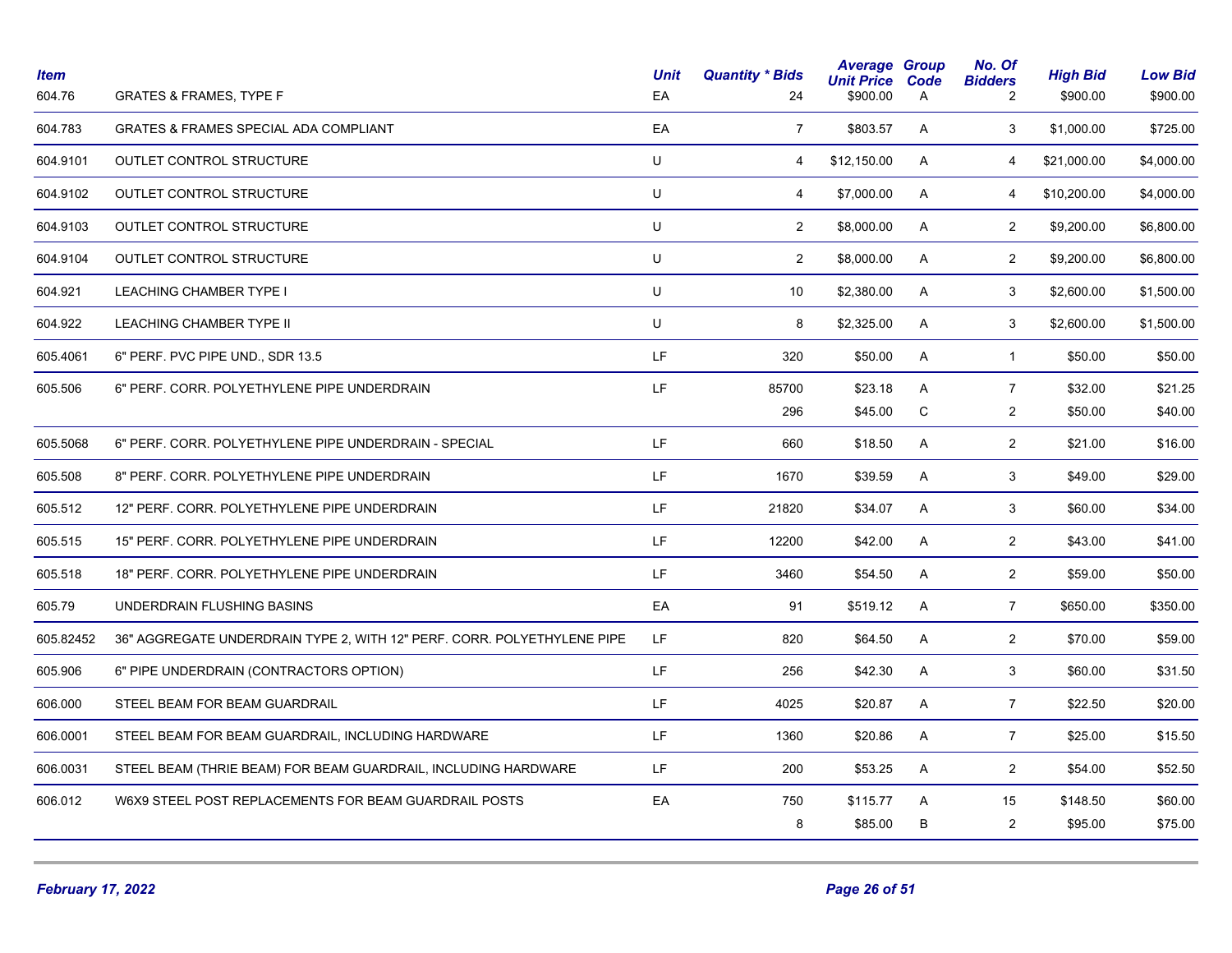| <b>Item</b><br>606.0122 | W6X9 STEEL POST ASSEMBLIES FOR BEAM GUARDRAIL POSTS                | <b>Unit</b><br>EA | <b>Quantity * Bids</b><br>826 | <b>Average Group</b><br><b>Unit Price</b><br>\$21.39 | Code<br>A      | No. Of<br><b>Bidders</b><br>17 | <b>High Bid</b><br>\$30.00 | <b>Low Bid</b><br>\$10.00 |
|-------------------------|--------------------------------------------------------------------|-------------------|-------------------------------|------------------------------------------------------|----------------|--------------------------------|----------------------------|---------------------------|
| 606.014                 | 6"X8" WOOD POST REPLACEMENTS FOR BEAM GUARDRAIL POSTS              | EA                | 122                           | \$119.02                                             | $\mathsf{A}$   | 3                              | \$175.00                   | \$110.00                  |
| 606.0142                | 6"X8" WOOD POST ASSEMBLIES FOR BEAM GUARDRAIL POSTS                | EA                | 260                           | \$73.91                                              | A              | 6                              | \$150.00                   | \$20.00                   |
| 606.1253                | BEAM GUARDRAIL (TERMINAL UNIT TYPE MFLEAT, TL 3)                   | U                 | 2                             | \$4,620.00                                           | $\overline{A}$ | $\overline{a}$                 | \$4,840.00                 | \$4,400.00                |
| 606.1254                | BEAM GUARDRAIL (TERMINAL UNIT TYPE EAGRT, TL 3) (STEEL POST)       | U                 | 781                           | \$4,002.12                                           | A              | 32                             | \$5,100.00                 | \$3,185.00                |
|                         |                                                                    |                   | 8                             | \$3,562.00                                           | ${\bf C}$      | $\overline{2}$                 | \$3,624.00                 | \$3,500.00                |
| 606.1255                | BEAM GUARDRAIL (TERMINAL UNIT TYPE EAGRT, TL 2) (STEEL POST)       | U                 | 216                           | \$3,985.28                                           | A              | 27                             | \$4,900.00                 | \$3,000.00                |
| 606.12551               | BEAM GUARDRAIL (TERMINAL UNIT TYPE EAGRT, TL 2 - 25') (STEEL POST) | U                 | 44                            | \$3,281.86                                           | A              | 18                             | \$4,545.00                 | \$2,500.00                |
|                         |                                                                    |                   | 6                             | \$3,400.00                                           | C              | $\overline{2}$                 | \$3,500.00                 | \$3,300.00                |
| 606.1257                | MEDIAN GUARDRAIL TERMINAL UNIT                                     | U                 | 2                             | \$16,250.00                                          | E              | $\overline{2}$                 | \$17,000.00                | \$15,500.00               |
| 606.12579               | MEDIAN GUARDRAIL TERMINAL (POWDER COATED)                          | U                 | 8                             | \$14,632.50                                          | A              | $\overline{c}$                 | \$15,750.00                | \$13,515.00               |
| 606.12589               | NU-GUARD TRANSITION SEGMENT (POWDER COATED)                        | LF                | 200                           | \$112.50                                             | A              | $\overline{2}$                 | \$115.00                   | \$110.00                  |
| 606.127                 | BEAM GUARDRAIL (TERMINAL UNIT TYPE G-2) (STEEL POST)               | U                 | 190                           | \$1,230.94                                           | A              | 27                             | \$1,585.00                 | \$850.00                  |
|                         |                                                                    |                   | 2                             | \$1,300.00                                           | $\mathsf C$    | 2                              | \$1,300.00                 | \$1,300.00                |
| 606.1285                | BEAM GUARDRAIL (BRIDGE APPROACH UNIT)                              | U                 | 68                            | \$6,047.24                                           | A              | 12                             | \$6,750.00                 | \$4,900.00                |
|                         |                                                                    |                   | 8                             | \$6,125.00                                           | $\mathsf C$    | $\overline{2}$                 | \$6,250.00                 | \$6,000.00                |
| 606.1296                | BEAM GUARDRAIL (TERMINAL UNIT TYPE E-2) (STEEL POST)               | LF                | 2629                          | \$49.26                                              | A              | $\overline{7}$                 | \$75.00                    | \$35.00                   |
| 606.1297                | BEAM GUARDRAIL (TERMINAL UNIT TYPE E-2 MODIFIED) (STEEL POST)      | LF                | 100                           | \$82.40                                              | A              | $\overline{2}$                 | \$85.80                    | \$79.00                   |
| 606.141                 | BEAM GUARDRAIL (CURVED W/CRT POSTS)                                | LF                | 1389                          | \$39.68                                              | A              | 18                             | \$57.85                    | \$26.00                   |
| 606.18001               | 31" W-BEAM GUARDRAIL WITH 8" OFFSET BLOCK (STEEL POST)             | LF                | 250495                        | \$32.74                                              | A              | 36                             | \$37.50                    | \$23.00                   |
|                         |                                                                    |                   | 590                           | \$29.34                                              | C              | 4                              | \$33.00                    | \$26.50                   |
| 606.18011               | 31" W-BEAM GUARDRAIL WITH 8" OFFSET BLOCK (8' STEEL POST)          | LF                | 4125                          | \$37.97                                              | A              | $\overline{7}$                 | \$45.30                    | \$25.00                   |
| 606.182                 | 31" W-BEAM GUARDRAIL LONG SPAN (18'-9") (STEEL POST)               | U                 | $\overline{4}$                | \$5,387.50                                           | A              | $\overline{2}$                 | \$5,900.00                 | \$4,875.00                |
| 606.183                 | 31" W-BEAM GUARDRAIL LONG SPAN (25') (STEEL POST)                  | U                 | $\overline{2}$                | \$6,137.50                                           | Α              | $\overline{2}$                 | \$6,900.00                 | \$5,375.00                |
| 606.21203               | DOUBLE-FACED BEAM GUARDRAIL (THRIE BEAM) (STEEL POST)              | LF                | 2700                          | \$71.00                                              | E              | $\overline{2}$                 | \$74.00                    | \$68.00                   |
|                         |                                                                    |                   |                               |                                                      |                |                                |                            |                           |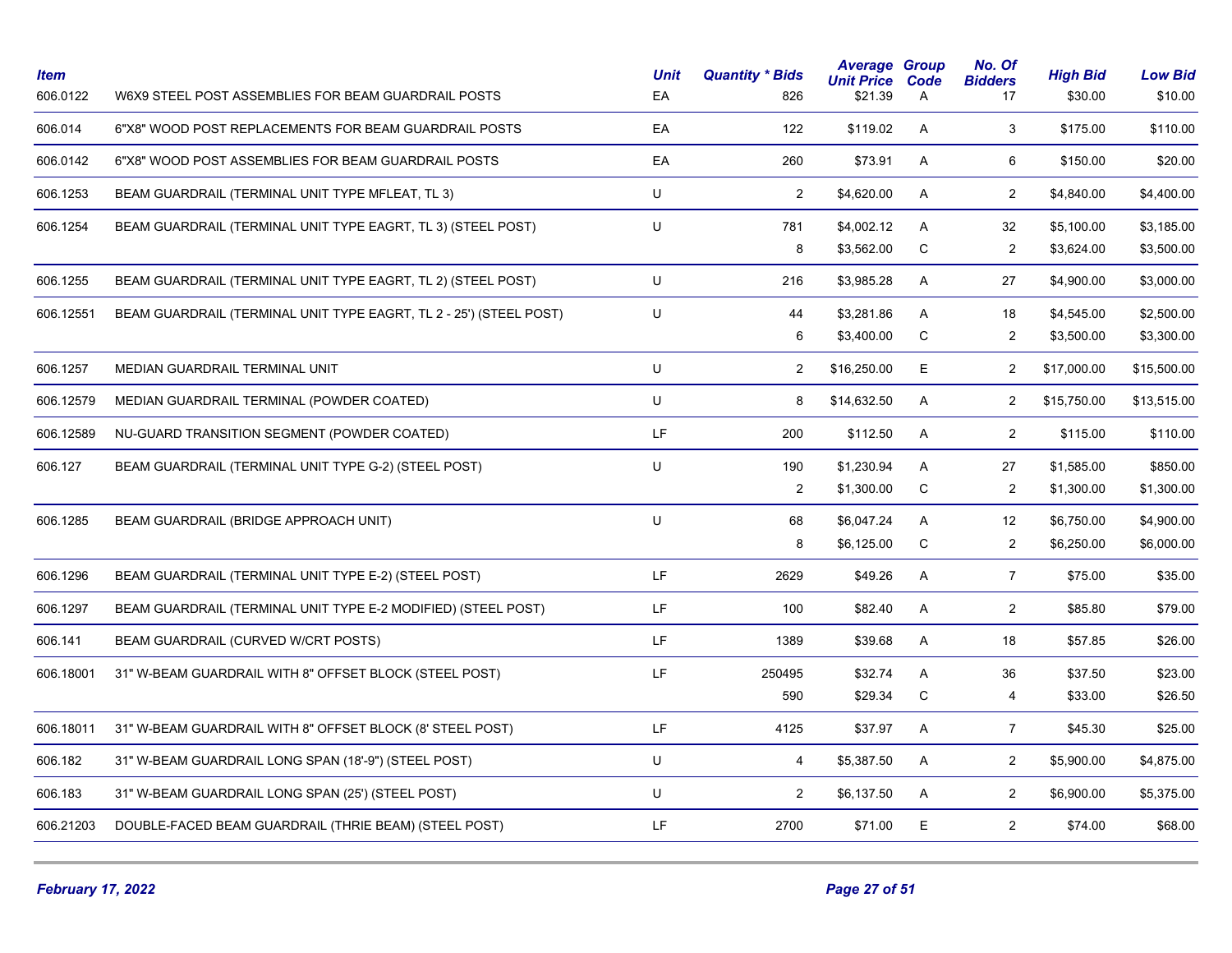| <b>Item</b><br>606.25908 | DOUBLE-FACED GUARDRAIL (NU-GUARD 31) (POWDER COATED)                       | <b>Unit</b><br>LF. | <b>Quantity * Bids</b><br>4878 | <b>Average Group</b><br><b>Unit Price</b><br>\$86.25 | Code<br>$\mathsf{A}$ | No. Of<br><b>Bidders</b><br>$\overline{2}$ | <b>High Bid</b><br>\$90.00 | <b>Low Bid</b><br>\$82.50 |
|--------------------------|----------------------------------------------------------------------------|--------------------|--------------------------------|------------------------------------------------------|----------------------|--------------------------------------------|----------------------------|---------------------------|
| 606.25948                | DOUBLE-FACED GUARDRAIL (NU-GUARD 31) (3'-11/2" SPACING) (POWDER COATED)    | LF.                | 1000                           | \$122.50                                             | A                    | $\overline{2}$                             | \$130.00                   | \$115.00                  |
| 606.28001                | 31" DOUBLE FACED W-BEAM GUARDRAIL WITH 8" OFFSET BLOCK (STEEL POST)        | LF.                | 425                            | \$38.59                                              | A                    | $\overline{4}$                             | \$50.00                    | \$28.00                   |
| 606.312                  | SINGLE FACED TRANSITION RAIL, STEEL POST                                   | U                  | 26                             | \$4,748.27                                           | $\mathsf{A}$         | 8                                          | \$5,670.00                 | \$2,875.00                |
| 606.3123                 | SINGLE FACED TRANSITION RAIL TO SINGLE SLOPE, STEEL POST                   | U                  | $\overline{4}$                 | \$5,000.00                                           | $\mathsf{A}$         | $\mathbf{1}$                               | \$5,000.00                 | \$5,000.00                |
| 606.322                  | DOUBLE FACED TRANSITION RAIL, STEEL POST                                   | U                  | 4                              | \$7,250.00                                           | A                    | $\overline{2}$                             | \$7,500.00                 | \$7,000.00                |
|                          |                                                                            |                    | 2                              | \$7,625.00                                           | E                    | $\overline{2}$                             | \$8,000.00                 | \$7,250.00                |
| 606.34201                | SINGLE FACED ASYMMETRICAL TRANSITION RAIL, LEFT (STEEL POST)               | U                  | 40                             | \$968.00                                             | A                    | 5                                          | \$1,400.00                 | \$750.00                  |
| 606.34202                | SINGLE FACED ASYMMETRICAL TRANSITION RAIL, RIGHT (STEEL POST)              | U                  | 41                             | \$964.88                                             | A                    | $\overline{7}$                             | \$1,400.00                 | \$750.00                  |
| 606.41211                | TRANSITION MEDIAN CONCRETE BARRIER, PRECAST                                | U                  | $\overline{4}$                 | \$4,925.00                                           | A                    | $\overline{2}$                             | \$6,000.00                 | \$3,850.00                |
| 606.41231                | TRANSITION SINGLE SLOPE CONCRETE BARRIER, PRECAST                          | U                  | 11                             | \$4,018.18                                           | A                    | 3                                          | \$4,500.00                 | \$3,540.00                |
| 606.41251                | 54" TO 45" TRANSITION SINGLE SLOPE CONCRETE BARRIER, PRECAST               | U                  | $\mathbf{1}$                   | \$6,000.00                                           | A                    | $\mathbf{1}$                               | \$6,000.00                 | \$6,000.00                |
| 606.41252                | 54" SINGLE SLOPE CONCRETE BARRIER (PRECAST) TRANSITION TO BEAM GUARDRAIL U |                    | 3                              | \$5,000.00                                           | A                    | $\mathbf{1}$                               | \$5,000.00                 | \$5,000.00                |
| 606.413                  | SINGLE SLOPE CONCRETE MEDIAN BARRIER, PRECAST                              | LF.                | 400                            | \$142.00                                             | A                    | 3                                          | \$165.00                   | \$115.00                  |
|                          |                                                                            |                    | 2480                           | \$135.00                                             | E                    | $\overline{c}$                             | \$145.00                   | \$125.00                  |
| 606.4131                 | SINGLE SLOPE CONCRETE MEDIAN BARRIER, PRECAST (DEPARTMENT SUPPLIED)        | LF.                | 6360                           | \$23.50                                              | A                    | $\overline{2}$                             | \$35.00                    | \$12.00                   |
| 606.4135                 | 54" SINGLE SLOPE CONCRETE BARRIER, PRECAST                                 | LF                 | 160                            | \$200.00                                             | A                    | $\mathbf{1}$                               | \$200.00                   | \$200.00                  |
| 606.4139                 | SINGLE SLOPE CONCRETE MEDIAN BARRIER (MODIFIED), PRECAST                   | LF                 | 4560                           | \$155.00                                             | A                    | $\overline{2}$                             | \$160.00                   | \$150.00                  |
| 606.416                  | REMOVE AND RESET CONCRETE BARRIER                                          | LF.                | 560                            | \$32.50                                              | A                    | $\overline{2}$                             | \$50.00                    | \$15.00                   |
|                          |                                                                            |                    | 40                             | \$75.00                                              | E                    | $\overline{2}$                             | \$100.00                   | \$50.00                   |
| 606.417                  | PORTABLE CONCRETE BARRIER FOR TRAFFIC CONTROL                              | LF.                | 46640                          | \$27.68                                              | Α                    | 20                                         | \$50.00                    | \$12.00                   |
|                          |                                                                            |                    | 500                            | \$32.00                                              | B                    | $\overline{2}$                             | \$34.00                    | \$30.00                   |
|                          |                                                                            |                    | 2635                           | \$23.03                                              | C                    | 3                                          | \$25.00                    | \$20.00                   |
|                          |                                                                            |                    | 5920                           | \$18.50                                              | E                    | 2                                          | \$19.00                    | \$18.00                   |
|                          |                                                                            |                    | 200                            | \$48.50                                              | F                    | $\overline{2}$                             | \$55.00                    | \$42.00                   |
| 606.41741                | PORTABLE CONCRETE BARRIER FOR TRAFFIC CONTROL - BRIDGE                     | LF                 | 9370                           | \$52.54                                              | A                    | 14                                         | \$80.00                    | \$28.27                   |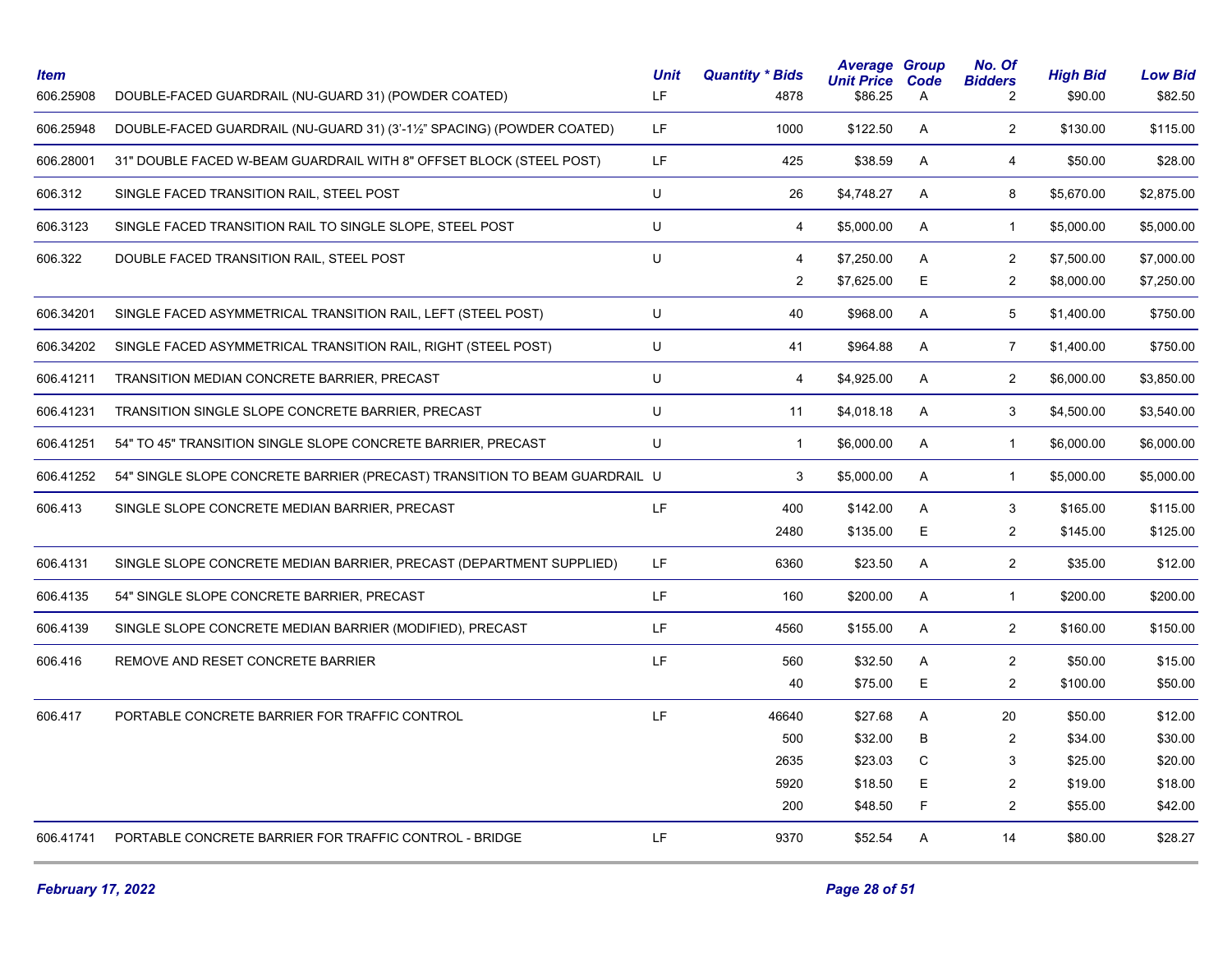| <b>Item</b> |                                                                    | Unit | <b>Quantity * Bids</b><br>2030 | <b>Average Group</b><br><b>Unit Price</b><br>\$40.81 | Code<br>C | No. Of<br><b>Bidders</b><br>3 | <b>High Bid</b><br>\$44.00 | <b>Low Bid</b><br>\$40.00 |
|-------------|--------------------------------------------------------------------|------|--------------------------------|------------------------------------------------------|-----------|-------------------------------|----------------------------|---------------------------|
| 606.49291   | TRANSITION MODIFIED CONCRETE BARRIER, TYPE 1 CONTRACTOR'S OPTION   | U    | $\overline{2}$                 | \$4,175.00                                           | A         | $\overline{2}$                | \$4,500.00                 | \$3,850.00                |
| 606.84      | ANCHOR FOR CURVED GUARDRAIL W/CRT POSTS                            | U    | 25                             | \$2,730.00                                           | A         | 13                            | \$3,900.00                 | \$1,975.00                |
| 606.91      | RESETTING OR SETTING GUARDRAIL                                     | LF.  | 5665                           | \$17.63                                              | A         | 12                            | \$22.00                    | \$10.00                   |
|             |                                                                    |      | 132                            | \$22.50                                              | B         | $\overline{2}$                | \$25.00                    | \$20.00                   |
|             |                                                                    |      | 200                            | \$45.00                                              | E.        | $\overline{2}$                | \$60.00                    | \$30.00                   |
| 606.91254   | RESETTING TERMINAL UNIT (TYPE TL 3 EAGRT) (STEEL POST)             | U    | 10                             | \$1,867.50                                           | A         | 6                             | \$2,625.00                 | \$1,250.00                |
| 606.91255   | RESETTING TERMINAL UNIT (TYPE TL 2 EAGRT) (STEEL POST)             | U    | 8                              | \$1,650.00                                           | B         | $\overline{2}$                | \$2,000.00                 | \$1,300.00                |
| 606.9127    | RESETTING TERMINAL UNIT (TYPE G-2)(STEEL POST)                     | U    | 6                              | \$650.00                                             | A         | $\overline{2}$                | \$650.00                   | \$650.00                  |
| 606.914     | RESETTING TERMINAL UNIT                                            | U    | 8                              | \$1,076.75                                           | Α         | 3                             | \$1,185.00                 | \$937.00                  |
| 606.91452   | RESETTING TERMINAL UNIT (TYPE ELT)                                 | U    | 10                             | \$1,250.00                                           | A         | $\overline{c}$                | \$1,250.00                 | \$1,250.00                |
| 606.91455   | RESETTING TERMINAL UNIT (TYPE EAGRT, TL 2)                         | U    | $\overline{2}$                 | \$1,125.00                                           | A         | $\overline{2}$                | \$1,200.00                 | \$1,050.00                |
| 606.9147    | RESETTING TERMINAL UNIT (TYPE G-2)                                 | U    | $\overline{4}$                 | \$762.50                                             | A         | $\overline{2}$                | \$800.00                   | \$725.00                  |
| 606.915     | RESETTING GUARDRAIL, BLOCK AND RAIL ONLY                           | LF.  | 64325                          | \$11.60                                              | A         | 11                            | \$13.75                    | \$8.50                    |
| 606.92      | <b>RESETTING ANCHORAGES</b>                                        | EA   | $\overline{4}$                 | \$1,475.00                                           | A         | $\overline{2}$                | \$2,000.00                 | \$950.00                  |
| 606.93      | TEMPORARY BEAM GUARDRAIL                                           | LF.  | 600                            | \$25.67                                              | A         | $\overline{4}$                | \$31.50                    | \$15.00                   |
| 606.9313    | TEMPORARY TRANSITION RAIL, DOUBLE FACED (STEEL POST)               | U    | 12                             | \$2,625.00                                           | A         | $\overline{c}$                | \$2,750.00                 | \$2,500.00                |
| 606.93254   | TEMPORARY BEAM GUARDRAIL (TERMINAL UNIT EAGRT, TL-3) (STEEL POSTS) | U    | $\overline{2}$                 | \$2,900.00                                           | A         | $\overline{2}$                | \$2,900.00                 | \$2,900.00                |
| 606.9513    | TEMP. IMPACT ATTENUATION DEVICE (REDIRECTIVE), TEST LEVEL 3        | U    | 16                             | \$17,807.50                                          | A         | 4                             | \$21,750.00                | \$4,500.00                |
| 606.9522    | TEMP. IMPACT ATTENUATION DEVICE (NON-REDIRECTIVE) TEST LEVEL 2     | U    | 19                             | \$3,486.84                                           | A         | $\overline{7}$                | \$4,500.00                 | \$2,500.00                |
|             |                                                                    |      | 8                              | \$1,400.00                                           | В         | 2                             | \$1,500.00                 | \$1,300.00                |
|             |                                                                    |      | 12                             | \$2,900.00                                           | C         | $\overline{2}$                | \$3,800.00                 | \$2,000.00                |
|             |                                                                    |      | 4                              | \$3,250.00                                           | F         | $\overline{c}$                | \$4,900.00                 | \$1,600.00                |
| 606.9523    | TEMP. IMPACT ATTENUATION DEVICE (NON-REDIRECTIVE) TEST LEVEL 3     | U    | 40                             | \$3,545.00                                           | A         | 12                            | \$5,200.00                 | \$2,000.00                |
|             |                                                                    |      | 8                              | \$3,000.00                                           | C         | $\overline{c}$                | \$4,000.00                 | \$2,000.00                |
|             |                                                                    |      | $\overline{4}$                 | \$5,500.00                                           | E         | $\overline{c}$                | \$6,000.00                 | \$5,000.00                |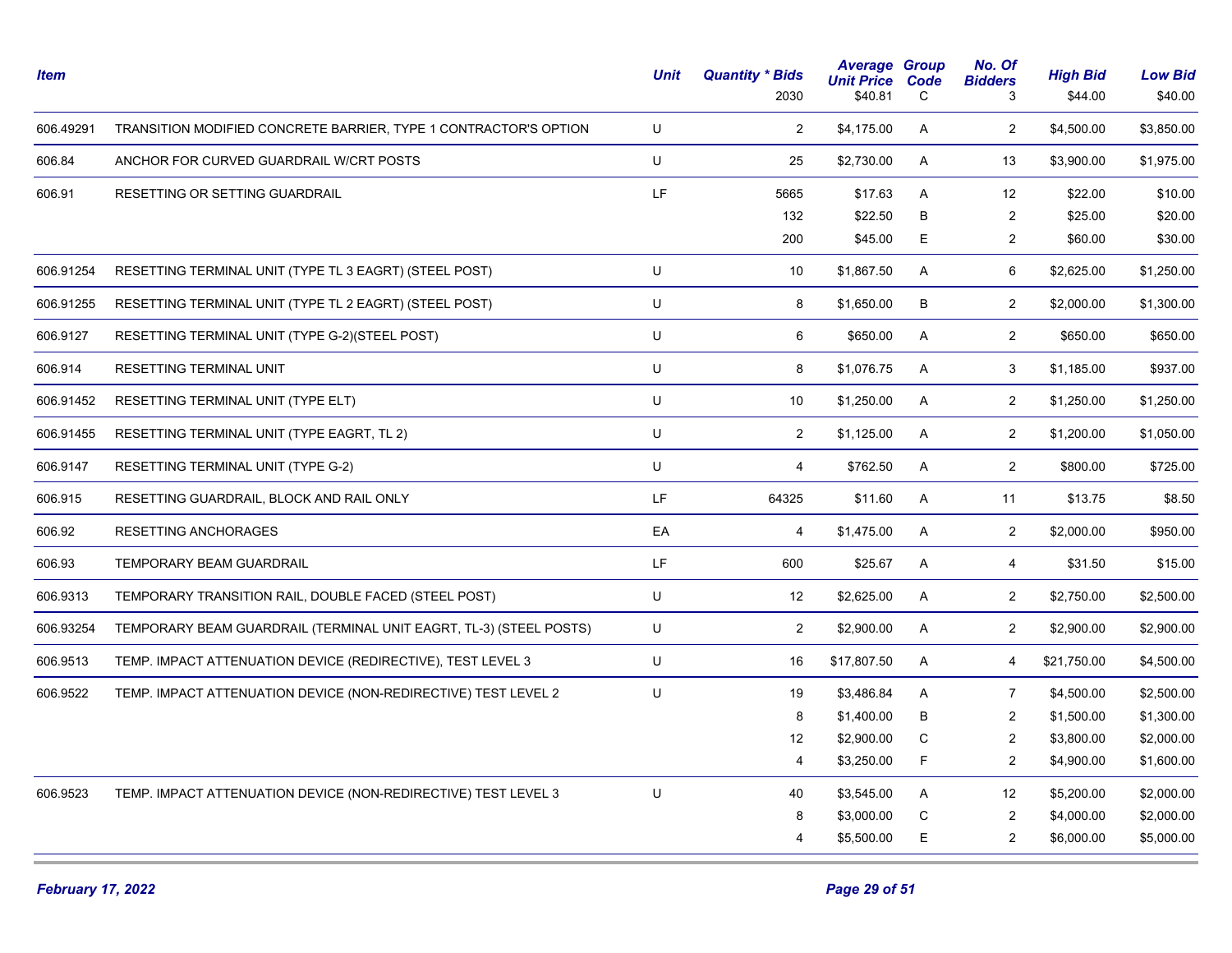| <b>Item</b> |                                                                         | <b>Unit</b> | <b>Quantity * Bids</b> | <b>Average Group</b><br><b>Unit Price</b> | Code | No. Of<br><b>Bidders</b> | <b>High Bid</b> | <b>Low Bid</b> |
|-------------|-------------------------------------------------------------------------|-------------|------------------------|-------------------------------------------|------|--------------------------|-----------------|----------------|
| 607.140     | WOVEN WIRE FENCE, 4'-0" HIGH                                            | LF.         | 725                    | \$21.03                                   | A    | 3                        | \$35.00         | \$12.50        |
| 607.250     | CHAIN LINK FENCE WITH ALUMINUM COATED STEEL FABRIC, 5' HIGH             | LF.         | 3020                   | \$51.00                                   | A    | $\overline{2}$           | \$56.00         | \$46.00        |
| 607.260     | CHAIN LINK FENCE WITH ALUMINUM COATED STEEL FABRIC, 6' HIGH             | LF.         | 6075                   | \$52.48                                   | A    | 3                        | \$53.57         | \$50.00        |
| 607.350     | CHAIN LINK FENCE WITH VINYL COATED STEEL FABRIC, 5' HIGH                | LF.         | 250                    | \$60.00                                   | E    | $\overline{2}$           | \$80.00         | \$40.00        |
| 607.360     | CHAIN LINK FENCE WITH VINYL COATED STEEL FABRIC, 6' HIGH                | LF.         | 1000                   | \$40.50                                   | A    | $\overline{2}$           | \$43.00         | \$38.00        |
| 607.4140    | POST ASSEMBLIES FOR WOVEN WIRE FENCE, 4'-0" HIGH                        | EA          | 8                      | \$225.00                                  | A    | $\mathbf{1}$             | \$225.00        | \$225.00       |
| 607.4250    | POST ASSEMBLIES FOR CHAIN LINK FENCE, 5' HIGH                           | EA          | 64                     | \$242.50                                  | A    | $\overline{2}$           | \$300.00        | \$185.00       |
| 607.4260    | POST ASSEMBLIES FOR CHAIN LINK FENCE, 6' HIGH                           | EA          | 124                    | \$182.44                                  | A    | 3                        | \$200.00        | \$90.00        |
| 607.4360    | POST ASSEMBLIES FOR CHAIN LINK FENCE WITH VINYL CTD STL FABRIC, 6' HIGH | EA          | 16                     | \$224.00                                  | A    | $\overline{2}$           | \$238.00        | \$210.00       |
| 607.5346    | WOOD FENCE (SPLIT RAIL) 4'-6" HIGH                                      | LF.         | 60                     | \$42.50                                   | C    | $\overline{2}$           | \$60.00         | \$25.00        |
| 607.64310   | BAR WAY, 10 FT.                                                         | U           | $\overline{2}$         | \$2,775.00                                | A    | $\overline{2}$           | \$3,100.00      | \$2,450.00     |
| 607.64316   | BAR WAY, 16 FT.                                                         | U           | 3                      | \$9,704.00                                | A    | 3                        | \$15,250.00     | \$3,800.00     |
| 607.72518   | 18' OPENING DOUBLE GATE, CHAIN LINK ALUM. COATED STEEL FABRIC, 5' HIGH  | U           | 4                      | \$2,362.50                                | A    | $\overline{2}$           | \$3,000.00      | \$1,725.00     |
| 607.9360    | RESET CHAIN LINK FENCE WITH VINYL COATED FABRIC, 6' HIGH                | LF.         | 30                     | \$55.00                                   | A    | $\mathbf{1}$             | \$55.00         | \$55.00        |
| 607.9710    | RESETTING WOOD FENCE, 10' HIGH                                          | LF.         | 10                     | \$70.00                                   | A    | $\mathbf{1}$             | \$70.00         | \$70.00        |
| 607.9740    | RESETTING WOOD FENCE, 4' HIGH                                           | LF.         | 380                    | \$47.50                                   | A    | $\overline{2}$           | \$60.00         | \$35.00        |
| 607.98      | <b>RESETTING GATE</b>                                                   | U           | 4                      | \$1,175.00                                | A    | 4                        | \$1,200.00      | \$1,100.00     |
| 607.9830    | RESETTING MISCELLANEOUS FENCE TYPES, 3' HIGH                            | LF.         | 160                    | \$45.00                                   | A    | $\overline{2}$           | \$50.00         | \$40.00        |
| 607.9839    | <b>RESET GRANITE POST</b>                                               | EA          | $\mathbf{1}$           | \$1,100.00                                | A    | $\mathbf{1}$             | \$1,100.00      | \$1,100.00     |
| 607.9840    | RESETTING MISCELLANEOUS FENCE TYPES, 4' HIGH                            | LF.         | 17                     | \$70.00                                   | A    | $\mathbf{1}$             | \$70.00         | \$70.00        |
| 607.996     | TEMPORARY CHAIN LINK FENCE, 6' HIGH                                     | LF.         | 2850                   | \$7.50                                    | A    | $\overline{2}$           | \$10.00         | \$5.00         |
| 608.1007    | <b>IMPRINTED TEXTURED ASPHALT</b>                                       | <b>SF</b>   | 7540                   | \$9.00                                    | A    | $\overline{2}$           | \$9.00          | \$9.00         |
| 608.12      | 2" BITUMINOUS SIDEWALK (F)                                              | SY          | 2288                   | \$18.90                                   | A    | $\overline{7}$           | \$26.50         | \$10.00        |
|             |                                                                         |             |                        |                                           |      |                          |                 |                |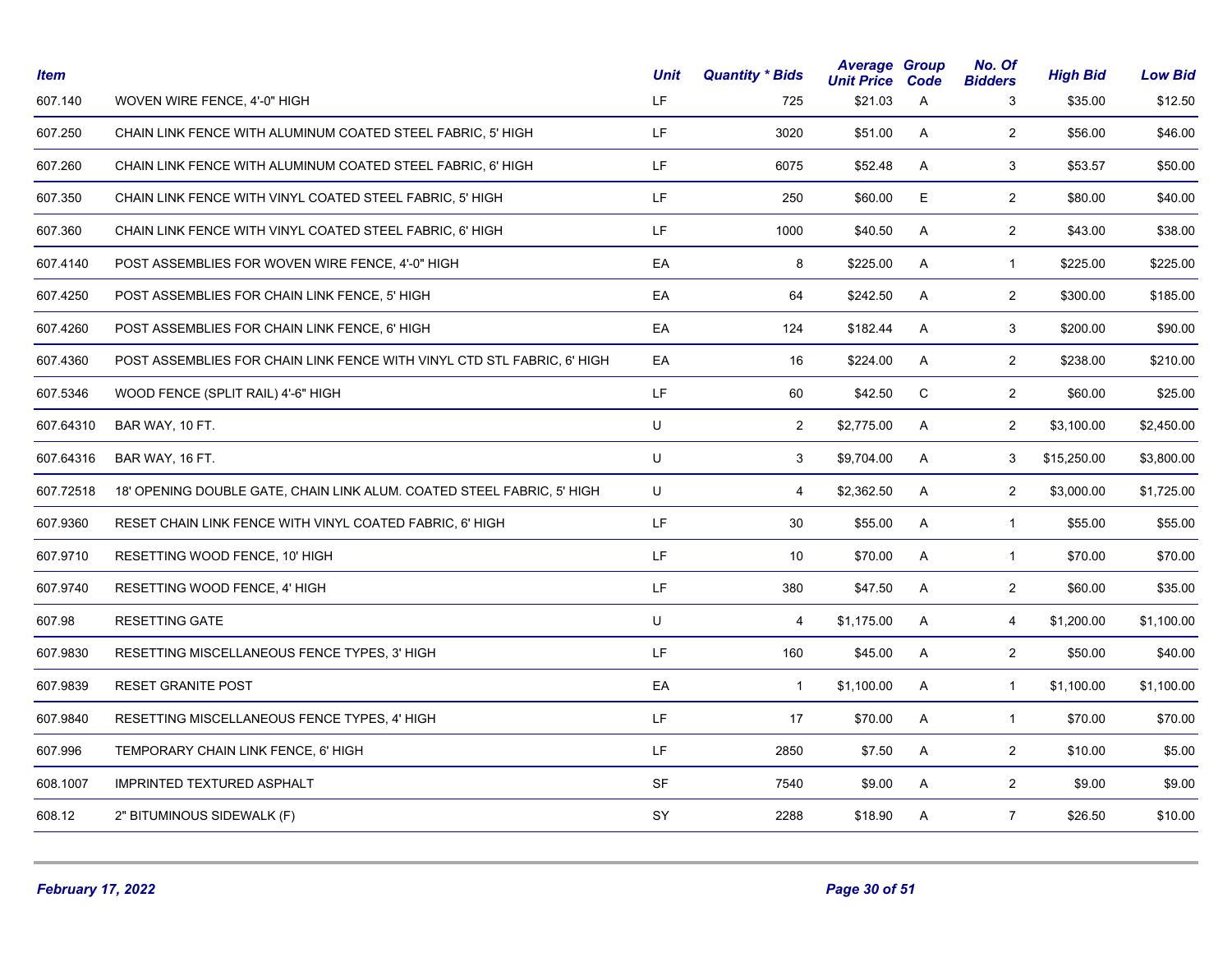| 608.24<br>SY<br>5<br>4" CONCRETE SIDEWALK (F)<br>1460<br>\$55.16<br>A<br>\$93.75<br>SY<br>608.2401<br>4" CONCRETE SIDEWALK<br>2654.36<br>\$91.33<br>A<br>27<br>\$135.00<br>SY<br>E<br>$\overline{2}$<br>608.2601<br>6" CONCRETE SIDEWALK<br>200<br>\$80.00<br>\$100.00<br>SY<br>608.28<br>8" CONCRETE SIDEWALK (F)<br>\$81.00<br>$\overline{2}$<br>\$87.00<br>138<br>A<br>8" CONCRETE SIDEWALK<br>SY<br>3<br>608.2801<br>1404<br>\$77.07<br>A<br>\$80.00<br>SY<br>\$162.50<br>608.385<br>8" TEXTURED REINFORCED CONCRETE SIDEWALK<br>44<br>A<br>$\mathbf{1}$<br>\$162.50<br><b>SY</b><br>608.54<br>DETECTABLE WARNING DEVICES, CAST IRON<br>546.62<br>\$475.68<br>A<br>33<br>\$550.00<br>SY<br>$\overline{2}$<br>608.62<br>POROUS CONCRETE GRID PAVER<br>1600<br>\$65.00<br>A<br>\$100.00<br>LF.<br>STRAIGHT GRANITE CURB<br>17144.4<br>\$33.93<br>Α<br>36<br>\$100.00<br>609.01<br>\$45.00<br>C<br>80<br>$\overline{2}$<br>\$50.00<br>LF.<br>609.02<br><b>CURVED GRANITE CURB</b><br>229<br>\$41.21<br>A<br>5<br>\$50.00<br>LF.<br>609.21<br>STRAIGHT GRANITE SLOPE CURB<br>\$50.00<br>1500<br>\$25.14<br>A<br>4<br>LF.<br>609.214<br>STRAIGHT GRANITE SLOPE CURB, 4" HIGH<br>29300<br>\$23.18<br>A<br>$\overline{2}$<br>\$24.85<br>LF.<br>609.216<br>STRAIGHT GRANITE SLOPE CURB 6" HIGH<br>530<br>\$50.83<br>A<br>5<br>\$80.00<br>E.<br>\$40.00<br>$\overline{2}$<br>1000<br>\$50.00<br>$\overline{2}$<br>LF.<br>609.224<br>STRAIGHT GRANITE SLOPE CURB WITH RADIAL JOINTS, 4" HIGH<br>320<br>\$23.25<br>A<br>\$25.00<br>LF.<br>$\overline{2}$<br>609.226<br>STRAIGHT GRANITE SLOPE CURB WITH RADIAL JOINTS, 6" HIGH<br>86<br>\$26.50<br>A<br>\$30.00<br>LF.<br>609.23<br><b>CURVED GRANITE SLOPE CURB</b><br>10<br>\$118.75<br>A<br>$\mathbf{1}$<br>\$118.75<br>LF<br>$\overline{2}$<br>609.234<br><b>CURVED GRANITE SLOPE CURB 4" HIGH</b><br>50<br>\$96.00<br>A<br>\$100.00<br>LF.<br>37817.4<br>39<br>\$75.00<br>609.5<br><b>RESET GRANITE CURB</b><br>\$21.13<br>A<br>\$30.00<br>C<br>$\overline{2}$<br>\$35.00<br>128<br>E<br>12000<br>\$20.00<br>$\overline{2}$<br>\$25.00<br>LF<br>609.55<br><b>RESET GRANITE CURB (BRIDGE)</b><br>36<br>\$97.38<br>$\overline{c}$<br>\$99.75<br>A<br>\$87.50<br>C<br>$\overline{2}$<br>\$95.00<br>88 | <b>Item</b><br>608.1201 | 2" BITUMINOUS SIDEWALK | <b>Unit</b><br>SY | <b>Quantity * Bids</b><br>239.4 | <b>Average Group</b><br><b>Unit Price</b><br>\$58.93 | Code<br>A | No. Of<br><b>Bidders</b><br>$\overline{7}$ | <b>High Bid</b><br>\$200.00 | <b>Low Bid</b><br>\$18.00 |
|--------------------------------------------------------------------------------------------------------------------------------------------------------------------------------------------------------------------------------------------------------------------------------------------------------------------------------------------------------------------------------------------------------------------------------------------------------------------------------------------------------------------------------------------------------------------------------------------------------------------------------------------------------------------------------------------------------------------------------------------------------------------------------------------------------------------------------------------------------------------------------------------------------------------------------------------------------------------------------------------------------------------------------------------------------------------------------------------------------------------------------------------------------------------------------------------------------------------------------------------------------------------------------------------------------------------------------------------------------------------------------------------------------------------------------------------------------------------------------------------------------------------------------------------------------------------------------------------------------------------------------------------------------------------------------------------------------------------------------------------------------------------------------------------------------------------------------------------------------------------------------------------------------------------------------------------------------------------------------------------------------------------------------------------------------------------------------------------------------------------------------------------------------------------------------------------------------------------------------------------------|-------------------------|------------------------|-------------------|---------------------------------|------------------------------------------------------|-----------|--------------------------------------------|-----------------------------|---------------------------|
|                                                                                                                                                                                                                                                                                                                                                                                                                                                                                                                                                                                                                                                                                                                                                                                                                                                                                                                                                                                                                                                                                                                                                                                                                                                                                                                                                                                                                                                                                                                                                                                                                                                                                                                                                                                                                                                                                                                                                                                                                                                                                                                                                                                                                                                  |                         |                        |                   |                                 |                                                      |           |                                            |                             | \$44.00                   |
|                                                                                                                                                                                                                                                                                                                                                                                                                                                                                                                                                                                                                                                                                                                                                                                                                                                                                                                                                                                                                                                                                                                                                                                                                                                                                                                                                                                                                                                                                                                                                                                                                                                                                                                                                                                                                                                                                                                                                                                                                                                                                                                                                                                                                                                  |                         |                        |                   |                                 |                                                      |           |                                            |                             | \$75.00                   |
|                                                                                                                                                                                                                                                                                                                                                                                                                                                                                                                                                                                                                                                                                                                                                                                                                                                                                                                                                                                                                                                                                                                                                                                                                                                                                                                                                                                                                                                                                                                                                                                                                                                                                                                                                                                                                                                                                                                                                                                                                                                                                                                                                                                                                                                  |                         |                        |                   |                                 |                                                      |           |                                            |                             | \$60.00                   |
|                                                                                                                                                                                                                                                                                                                                                                                                                                                                                                                                                                                                                                                                                                                                                                                                                                                                                                                                                                                                                                                                                                                                                                                                                                                                                                                                                                                                                                                                                                                                                                                                                                                                                                                                                                                                                                                                                                                                                                                                                                                                                                                                                                                                                                                  |                         |                        |                   |                                 |                                                      |           |                                            |                             | \$75.00                   |
|                                                                                                                                                                                                                                                                                                                                                                                                                                                                                                                                                                                                                                                                                                                                                                                                                                                                                                                                                                                                                                                                                                                                                                                                                                                                                                                                                                                                                                                                                                                                                                                                                                                                                                                                                                                                                                                                                                                                                                                                                                                                                                                                                                                                                                                  |                         |                        |                   |                                 |                                                      |           |                                            |                             | \$75.00                   |
|                                                                                                                                                                                                                                                                                                                                                                                                                                                                                                                                                                                                                                                                                                                                                                                                                                                                                                                                                                                                                                                                                                                                                                                                                                                                                                                                                                                                                                                                                                                                                                                                                                                                                                                                                                                                                                                                                                                                                                                                                                                                                                                                                                                                                                                  |                         |                        |                   |                                 |                                                      |           |                                            |                             | \$162.50                  |
|                                                                                                                                                                                                                                                                                                                                                                                                                                                                                                                                                                                                                                                                                                                                                                                                                                                                                                                                                                                                                                                                                                                                                                                                                                                                                                                                                                                                                                                                                                                                                                                                                                                                                                                                                                                                                                                                                                                                                                                                                                                                                                                                                                                                                                                  |                         |                        |                   |                                 |                                                      |           |                                            |                             | \$400.00                  |
|                                                                                                                                                                                                                                                                                                                                                                                                                                                                                                                                                                                                                                                                                                                                                                                                                                                                                                                                                                                                                                                                                                                                                                                                                                                                                                                                                                                                                                                                                                                                                                                                                                                                                                                                                                                                                                                                                                                                                                                                                                                                                                                                                                                                                                                  |                         |                        |                   |                                 |                                                      |           |                                            |                             | \$30.00                   |
|                                                                                                                                                                                                                                                                                                                                                                                                                                                                                                                                                                                                                                                                                                                                                                                                                                                                                                                                                                                                                                                                                                                                                                                                                                                                                                                                                                                                                                                                                                                                                                                                                                                                                                                                                                                                                                                                                                                                                                                                                                                                                                                                                                                                                                                  |                         |                        |                   |                                 |                                                      |           |                                            |                             | \$25.00                   |
|                                                                                                                                                                                                                                                                                                                                                                                                                                                                                                                                                                                                                                                                                                                                                                                                                                                                                                                                                                                                                                                                                                                                                                                                                                                                                                                                                                                                                                                                                                                                                                                                                                                                                                                                                                                                                                                                                                                                                                                                                                                                                                                                                                                                                                                  |                         |                        |                   |                                 |                                                      |           |                                            |                             | \$40.00                   |
|                                                                                                                                                                                                                                                                                                                                                                                                                                                                                                                                                                                                                                                                                                                                                                                                                                                                                                                                                                                                                                                                                                                                                                                                                                                                                                                                                                                                                                                                                                                                                                                                                                                                                                                                                                                                                                                                                                                                                                                                                                                                                                                                                                                                                                                  |                         |                        |                   |                                 |                                                      |           |                                            |                             | \$34.00                   |
|                                                                                                                                                                                                                                                                                                                                                                                                                                                                                                                                                                                                                                                                                                                                                                                                                                                                                                                                                                                                                                                                                                                                                                                                                                                                                                                                                                                                                                                                                                                                                                                                                                                                                                                                                                                                                                                                                                                                                                                                                                                                                                                                                                                                                                                  |                         |                        |                   |                                 |                                                      |           |                                            |                             | \$18.00                   |
|                                                                                                                                                                                                                                                                                                                                                                                                                                                                                                                                                                                                                                                                                                                                                                                                                                                                                                                                                                                                                                                                                                                                                                                                                                                                                                                                                                                                                                                                                                                                                                                                                                                                                                                                                                                                                                                                                                                                                                                                                                                                                                                                                                                                                                                  |                         |                        |                   |                                 |                                                      |           |                                            |                             | \$21.50                   |
|                                                                                                                                                                                                                                                                                                                                                                                                                                                                                                                                                                                                                                                                                                                                                                                                                                                                                                                                                                                                                                                                                                                                                                                                                                                                                                                                                                                                                                                                                                                                                                                                                                                                                                                                                                                                                                                                                                                                                                                                                                                                                                                                                                                                                                                  |                         |                        |                   |                                 |                                                      |           |                                            |                             | \$23.00                   |
|                                                                                                                                                                                                                                                                                                                                                                                                                                                                                                                                                                                                                                                                                                                                                                                                                                                                                                                                                                                                                                                                                                                                                                                                                                                                                                                                                                                                                                                                                                                                                                                                                                                                                                                                                                                                                                                                                                                                                                                                                                                                                                                                                                                                                                                  |                         |                        |                   |                                 |                                                      |           |                                            |                             | \$30.00                   |
|                                                                                                                                                                                                                                                                                                                                                                                                                                                                                                                                                                                                                                                                                                                                                                                                                                                                                                                                                                                                                                                                                                                                                                                                                                                                                                                                                                                                                                                                                                                                                                                                                                                                                                                                                                                                                                                                                                                                                                                                                                                                                                                                                                                                                                                  |                         |                        |                   |                                 |                                                      |           |                                            |                             | \$21.50                   |
|                                                                                                                                                                                                                                                                                                                                                                                                                                                                                                                                                                                                                                                                                                                                                                                                                                                                                                                                                                                                                                                                                                                                                                                                                                                                                                                                                                                                                                                                                                                                                                                                                                                                                                                                                                                                                                                                                                                                                                                                                                                                                                                                                                                                                                                  |                         |                        |                   |                                 |                                                      |           |                                            |                             | \$23.00                   |
|                                                                                                                                                                                                                                                                                                                                                                                                                                                                                                                                                                                                                                                                                                                                                                                                                                                                                                                                                                                                                                                                                                                                                                                                                                                                                                                                                                                                                                                                                                                                                                                                                                                                                                                                                                                                                                                                                                                                                                                                                                                                                                                                                                                                                                                  |                         |                        |                   |                                 |                                                      |           |                                            |                             | \$118.75                  |
|                                                                                                                                                                                                                                                                                                                                                                                                                                                                                                                                                                                                                                                                                                                                                                                                                                                                                                                                                                                                                                                                                                                                                                                                                                                                                                                                                                                                                                                                                                                                                                                                                                                                                                                                                                                                                                                                                                                                                                                                                                                                                                                                                                                                                                                  |                         |                        |                   |                                 |                                                      |           |                                            |                             | \$92.00                   |
|                                                                                                                                                                                                                                                                                                                                                                                                                                                                                                                                                                                                                                                                                                                                                                                                                                                                                                                                                                                                                                                                                                                                                                                                                                                                                                                                                                                                                                                                                                                                                                                                                                                                                                                                                                                                                                                                                                                                                                                                                                                                                                                                                                                                                                                  |                         |                        |                   |                                 |                                                      |           |                                            |                             | \$9.00                    |
|                                                                                                                                                                                                                                                                                                                                                                                                                                                                                                                                                                                                                                                                                                                                                                                                                                                                                                                                                                                                                                                                                                                                                                                                                                                                                                                                                                                                                                                                                                                                                                                                                                                                                                                                                                                                                                                                                                                                                                                                                                                                                                                                                                                                                                                  |                         |                        |                   |                                 |                                                      |           |                                            |                             | \$25.00                   |
|                                                                                                                                                                                                                                                                                                                                                                                                                                                                                                                                                                                                                                                                                                                                                                                                                                                                                                                                                                                                                                                                                                                                                                                                                                                                                                                                                                                                                                                                                                                                                                                                                                                                                                                                                                                                                                                                                                                                                                                                                                                                                                                                                                                                                                                  |                         |                        |                   |                                 |                                                      |           |                                            |                             | \$15.00                   |
|                                                                                                                                                                                                                                                                                                                                                                                                                                                                                                                                                                                                                                                                                                                                                                                                                                                                                                                                                                                                                                                                                                                                                                                                                                                                                                                                                                                                                                                                                                                                                                                                                                                                                                                                                                                                                                                                                                                                                                                                                                                                                                                                                                                                                                                  |                         |                        |                   |                                 |                                                      |           |                                            |                             | \$95.00                   |
|                                                                                                                                                                                                                                                                                                                                                                                                                                                                                                                                                                                                                                                                                                                                                                                                                                                                                                                                                                                                                                                                                                                                                                                                                                                                                                                                                                                                                                                                                                                                                                                                                                                                                                                                                                                                                                                                                                                                                                                                                                                                                                                                                                                                                                                  |                         |                        |                   |                                 |                                                      |           |                                            |                             | \$80.00                   |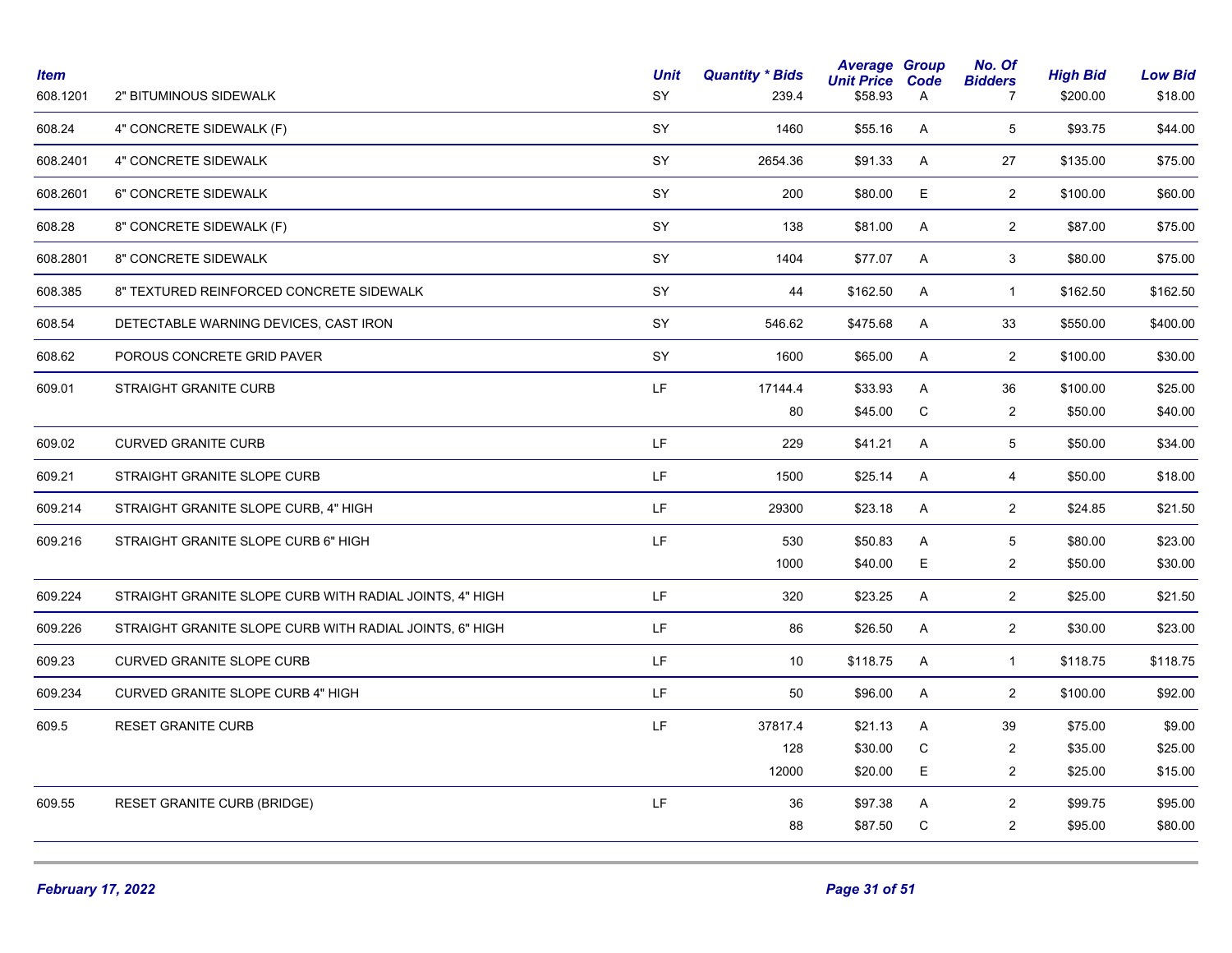| <b>Item</b><br>609.811 | BITUMINOUS CURB, TYPE B (4" REVEAL)                         | <b>Unit</b><br>LF. | <b>Quantity * Bids</b><br>125730 | <b>Average Group</b><br><b>Unit Price</b><br>\$6.76 | Code<br>A | No. Of<br><b>Bidders</b><br>27 | <b>High Bid</b><br>\$21.00 | <b>Low Bid</b><br>\$4.50 |
|------------------------|-------------------------------------------------------------|--------------------|----------------------------------|-----------------------------------------------------|-----------|--------------------------------|----------------------------|--------------------------|
| 611.05206              | 6" CEMENT LINED DUCTILE IRON WATER PIPE, CL 52              | LF.                | 160                              | \$132.00                                            | A         | $\overline{2}$                 | \$204.00                   | \$60.00                  |
| 611.05208              | 8" CEMENT LINED DUCTILE IRON WATER PIPE, CL 52              | LF.                | 60                               | \$174.50                                            | Α         | $\overline{2}$                 | \$264.00                   | \$85.00                  |
| 611.05212              | 12" CEMENT LINED DUCTILE IRON WATER PIPE, CL 52             | LF.                | 5356                             | \$109.39                                            | A         | $\overline{4}$                 | \$142.00                   | \$85.00                  |
| 611.43914              | 12" SUPPORTED CEMENT LINED DI WATER PIPE (DI-MJ), INSULATED | LF.                | 468                              | \$245.00                                            | A         | $\overline{2}$                 | \$290.00                   | \$200.00                 |
| 611.50007              | 3/4" COPPER SERVICE PIPE                                    | LF.                | 100                              | \$41.00                                             | A         | $\overline{2}$                 | \$42.00                    | \$40.00                  |
| 611.50010              | 1" SERVICE CONNECTION                                       | LF.                | 150                              | \$44.50                                             | A         | $\overline{2}$                 | \$45.00                    | \$44.00                  |
| 611.51010              | 1" CORPORATION STOP                                         | EA                 | 10                               | \$310.00                                            | Α         | $\mathbf{2}$                   | \$320.00                   | \$300.00                 |
| 611.52010              | 1" CURB STOP WITH BOX                                       | EA                 | 10                               | \$422.50                                            | A         | $\overline{2}$                 | \$445.00                   | \$400.00                 |
| 611.70006              | 6" FITTING                                                  | EA                 | 16                               | \$646.88                                            | A         | 4                              | \$900.00                   | \$350.00                 |
| 611.70008              | 8" FITTING                                                  | EA                 | 22                               | \$723.18                                            | A         | 4                              | \$850.00                   | \$500.00                 |
| 611.70012              | 12" FITTING                                                 | EA                 | 100                              | \$1,333.75                                          | A         | 4                              | \$1,500.00                 | \$1,150.00               |
| 611.71006              | 6" GATE VALVE WITH BOX                                      | EA                 | $\overline{7}$                   | \$1,310.71                                          | A         | 3                              | \$1,675.00                 | \$1,000.00               |
| 611.71008              | 8" GATE VALVE WITH BOX                                      | EA                 | $\overline{2}$                   | \$2,250.00                                          | A         | $\overline{2}$                 | \$2,500.00                 | \$2,000.00               |
| 611.71012              | 12" GATE VALVE WITH BOX                                     | EA                 | 17                               | \$3,432.35                                          | A         | 3                              | \$3,800.00                 | \$3,250.00               |
| 611.73012              | 12" COUPLING                                                | EA                 | 10                               | \$660.00                                            | A         | $\overline{2}$                 | \$1,000.00                 | \$320.00                 |
| 611.75012              | 12" AIR RELEASE VALVE W/VAULT                               | $\sf U$            | $\overline{2}$                   | \$1,912.50                                          | A         | $\overline{2}$                 | \$2,000.00                 | \$1,825.00               |
| 611.76002              | 2" BLOW-OFF VALVE ASSEMBLY                                  | EA                 | $\overline{2}$                   | \$3,075.00                                          | A         | $\overline{2}$                 | \$3,400.00                 | \$2,750.00               |
| 611.76075              | 3/4" BLOW-OFF VALVE ASSEMBLY                                | EA                 | $\overline{2}$                   | \$1,462.50                                          | A         | $\overline{2}$                 | \$1,525.00                 | \$1,400.00               |
| 611.77                 | CHLORINE INJECTION TAP                                      | EA                 | 4                                | \$1,650.00                                          | A         | $\overline{2}$                 | \$1,700.00                 | \$1,600.00               |
| 611.81                 | <b>HYDRANT</b>                                              | EA                 | 6                                | \$4,350.00                                          | A         | $\overline{2}$                 | \$4,600.00                 | \$4,100.00               |
| 611.811                | ADJUST/RELOCATE HYDRANTS                                    | EA                 | 6                                | \$1,850.00                                          | A         | $\overline{2}$                 | \$2,400.00                 | \$1,300.00               |
| 611.814                | REMOVE HYDRANT                                              | EA                 | 4                                | \$1,187.50                                          | A         | $\overline{2}$                 | \$1,725.00                 | \$650.00                 |
| 611.849                | <b>HYDRANT (SUPPLIED BY OTHERS)</b>                         | EA                 | $\overline{2}$                   | \$3,500.00                                          | Α         | $\overline{a}$                 | \$3,750.00                 | \$3,250.00               |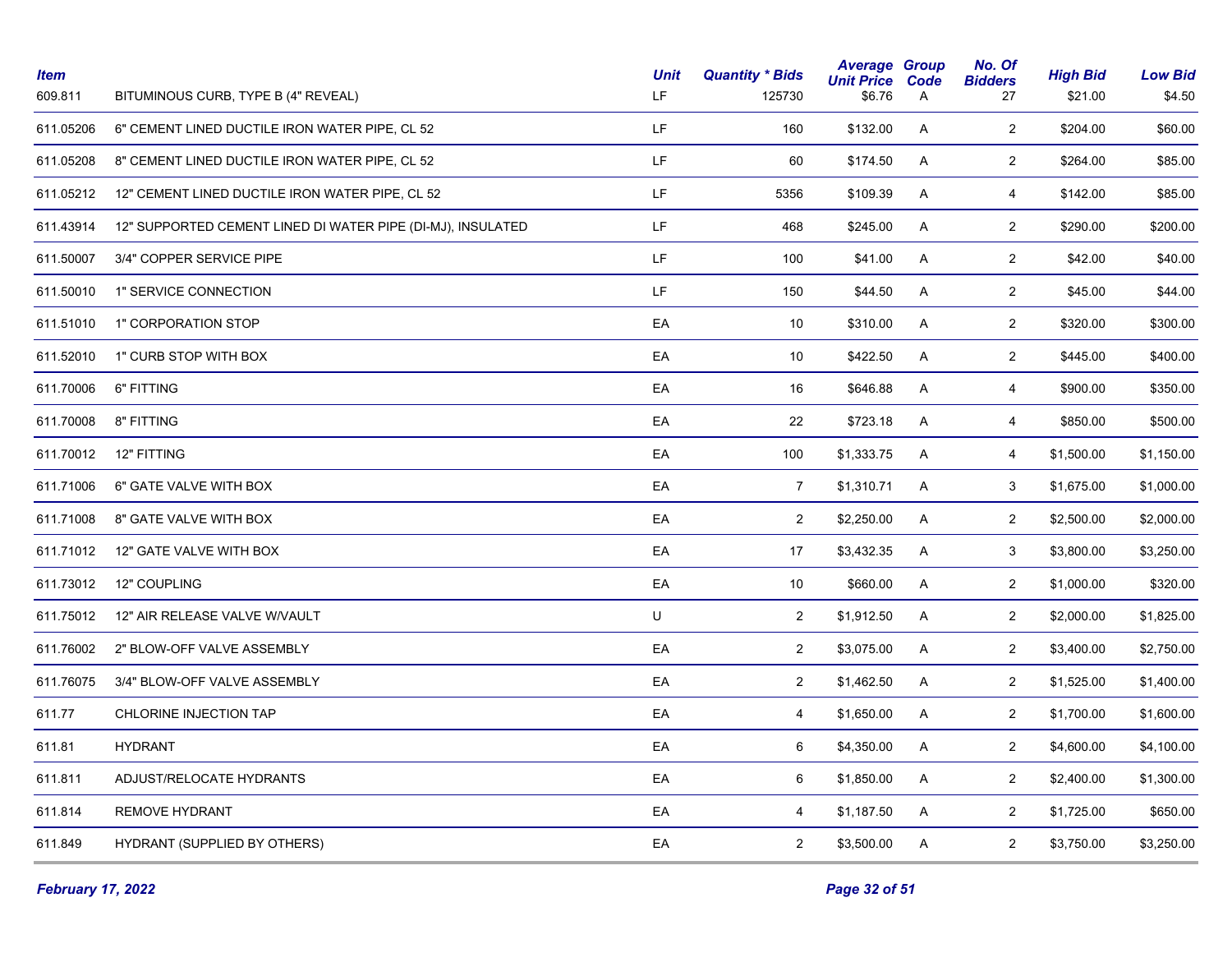| <b>Item</b> |                                                                    | <b>Unit</b> | <b>Quantity * Bids</b> | <b>Average Group</b><br><b>Unit Price Code</b> |   | No. Of<br><b>Bidders</b> | <b>High Bid</b> | <b>Low Bid</b> |
|-------------|--------------------------------------------------------------------|-------------|------------------------|------------------------------------------------|---|--------------------------|-----------------|----------------|
| 611.90001   | ADJUSTING WATER GATES AND SHUTOFFS SET BY OTHERS                   | EA          | 4                      | \$237.50                                       | A | $\overline{2}$           | \$250.00        | \$225.00       |
| 611.90002   | ADJUSTING WATER GATES AND SHUTOFFS (MATERIALS FURNISHED BY OTHERS) | EA          | $\mathbf{1}$           | \$93.75                                        | A | $\mathbf{1}$             | \$93.75         | \$93.75        |
| 611.9514    | <b>BOARD INSULATION, 4" THICK</b>                                  | SY          | 144                    | \$37.42                                        | A | $\overline{4}$           | \$46.00         | \$30.00        |
| 611.992     | <b>TEMPORARY WATER SERVICE</b>                                     | U           | $\overline{2}$         | \$4,250.00                                     | A | $\overline{2}$           | \$5,000.00      | \$3,500.00     |
| 614.141     | 4" CONDUIT, CONC. ENCASED                                          | LF.         | 1120                   | \$70.00                                        | A | $\overline{2}$           | \$125.00        | \$15.00        |
| 614.148     | 4" 8-DUCT CONDUIT, CONCRETE ENCASED                                | LF.         | 1480                   | \$204.00                                       | A | $\overline{2}$           | \$310.00        | \$98.00        |
| 614.162     | 6" 2-DUCT CONDUIT, CONCRETE ENCASED                                | LF.         | 1000                   | \$130.00                                       | A | $\overline{2}$           | \$215.00        | \$45.00        |
| 614.164     | 6" 4-DUCT CONDUIT, CONCRETE ENCASED                                | LF.         | 520                    | \$178.00                                       | A | $\overline{2}$           | \$280.00        | \$76.00        |
| 614.166     | 6" 6-DUCT CONDUIT, CONCRETE ENCASED                                | LF.         | 600                    | \$196.50                                       | Α | $\overline{2}$           | \$305.00        | \$88.00        |
| 614.2429    | 4" 2-DUCT FIBERGLASS CONDUIT (BRIDGE)                              | LF.         | 3630                   | \$65.00                                        | A | $\overline{2}$           | \$70.00         | \$60.00        |
| 614.321     | 2" STEEL CONDUIT                                                   | LF.         | 40                     | \$30.00                                        | A | $\overline{2}$           | \$30.00         | \$30.00        |
| 614.331     | 3" STEEL CONDUIT                                                   | LF.         | 242                    | \$35.84                                        | A | 7 <sup>7</sup>           | \$46.35         | \$30.00        |
| 614.511     | CONCRETE PULL BOX 14"                                              | EA          | 17                     | \$771.76                                       | A | $\mathbf{3}$             | \$800.00        | \$750.00       |
| 614.512     | <b>CONCRETE PULL BOX 18"</b>                                       | EA          | 30                     | \$877.70                                       | A | $5\phantom{.0}$          | \$927.00        | \$825.00       |
| 614.51823   | CONCRETE FIBER OPTIC SPLICE VAULT 48"X96"X48"                      | U           | 6                      | \$6,750.00                                     | A | $\overline{c}$           | \$7,500.00      | \$6,000.00     |
| 614.522     | MOLDED PULL BOX 13"X24"                                            | EA          | $\overline{2}$         | \$1,125.00                                     | A | $\overline{2}$           | \$1,250.00      | \$1,000.00     |
| 614.523     | MOLDED PULL BOX 17"X30"                                            | EA          | 22                     | \$651.95                                       | A | 5                        | \$798.25        | \$550.00       |
| 614.5918    | ELECTRIC VAULT WITH CABINET (SUPPLIED BY OTHERS)                   | U           | 4                      | \$14,150.00                                    | A | $\overline{2}$           | \$24,500.00     | \$3,800.00     |
| 614.598     | ELECTRIC VAULT (SUPPLIED BY OTHERS)                                | U           | $\overline{2}$         | \$14,150.00                                    | A | $\overline{2}$           | \$24,500.00     | \$3,800.00     |
| 614.71118   | 1" PVC PLASTIC CONDUIT, SCHEDULE 80                                | LF.         | 20                     | \$62.50                                        | A | $\overline{2}$           | \$75.00         | \$50.00        |
| 614.71321   | 1" 3-DUCT HDPE CONDUIT, SDR 13.5                                   | LF.         | 10520                  | \$6.88                                         | A | $\mathbf{2}$             | \$9.75          | \$4.00         |
| 614.72114   | 2" PVC CONDUIT, SCHEDULE 40                                        | LF.         | 190                    | \$23.78                                        | A | $\overline{4}$           | \$30.00         | \$15.00        |
| 614.73114   | 3" PVC CONDUIT, SCHEDULE 40                                        | LF.         | 3515                   | \$29.44                                        | A | 9                        | \$30.90         | \$25.00        |
|             |                                                                    |             |                        |                                                |   |                          |                 |                |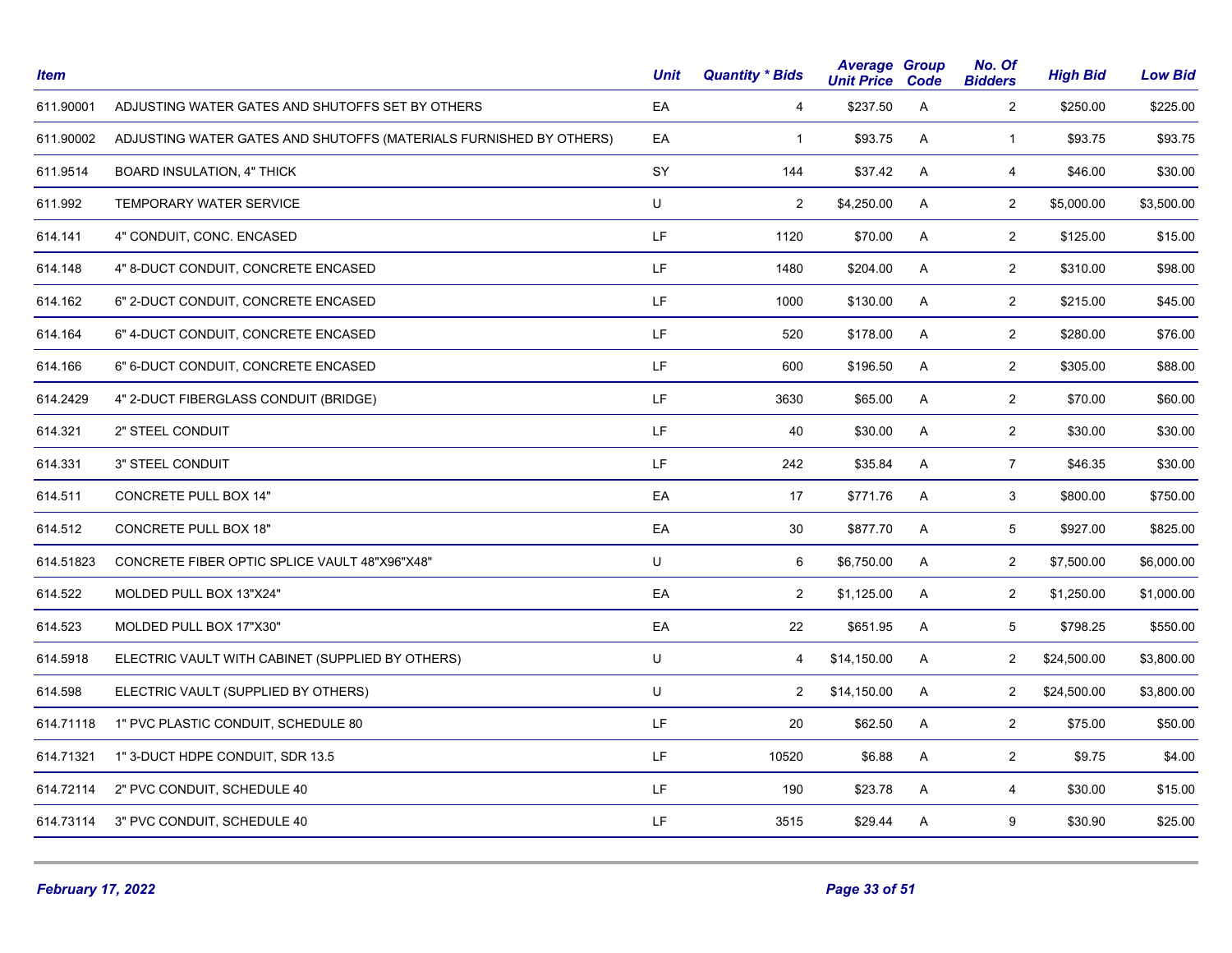| <b>Item</b><br>614.73118 | 3" PVC CONDUIT, SCHEDULE 80                 | <b>Unit</b><br>LF. | <b>Quantity * Bids</b><br>1440 | <b>Average Group</b><br><b>Unit Price</b><br>\$25.63 | Code<br>A      | No. Of<br><b>Bidders</b><br>4 | <b>High Bid</b><br>\$35.00 | <b>Low Bid</b><br>\$17.00 |
|--------------------------|---------------------------------------------|--------------------|--------------------------------|------------------------------------------------------|----------------|-------------------------------|----------------------------|---------------------------|
| 614.73218                | 3" 2-DUCT PVC CONDUIT, SCHEDULE 80          | LF.                | 16                             | \$40.00                                              | A              | $\overline{2}$                | \$41.00                    | \$39.00                   |
| 614.74218                | 4" 2-DUCT PVC CONDUIT, SCHEDULE 80          | LF.                | 310                            | \$100.00                                             | A              | $\mathbf{1}$                  | \$100.00                   | \$100.00                  |
| 614.74221                | 4" 2-DUCT HDPE CONDUIT, SDR 13.5            | LF.                | 1540                           | \$31.50                                              | $\mathsf{A}$   | $\overline{2}$                | \$38.00                    | \$25.00                   |
| 615.0081                 | TOLL PLAZA SUPPORT SYSTEM - AET TOLL GANTRY | U                  | $\mathbf{2}$                   | \$329,250.00                                         | A              | $\overline{2}$                | \$395,000.00               | \$263,500.00              |
| 615.0082                 | TOLL PLAZA SUPPORT SYSTEM - AET TOLL GANTRY | U                  | $\overline{2}$                 | \$329,250.00                                         | $\mathsf{A}$   | $2^{\circ}$                   | \$395,000.00               | \$263,500.00              |
| 615.0101                 | TRAFFIC SIGN TYPE A                         | <b>SF</b>          | 540                            | \$64.50                                              | $\overline{A}$ | $\overline{2}$                | \$95.00                    | \$34.00                   |
| 615.01201                | TRAFFIC SIGN TYPE A, BREAKAWAY MOUNTS       | SF                 | 2790                           | \$88.86                                              | A              | $5\phantom{.0}$               | \$115.00                   | \$85.00                   |
| 615.013                  | REMOVING TRAFFIC SIGN TYPE A                | U                  | 30<br>$\overline{c}$           | \$930.00<br>\$1,550.00                               | A<br>B         | 3<br>$\overline{2}$           | \$1,000.00<br>\$1,600.00   | \$900.00<br>\$1,500.00    |
| 615.014                  | RELOCATING TRAFFIC SIGN TYPE A              | U                  | 10                             | \$4,700.00                                           | A              | $\overline{2}$                | \$7,000.00                 | \$2,400.00                |
| 615.0201                 | TRAFFIC SIGN TYPE B                         | SF                 | 1003.82                        | \$74.01                                              | A              | 21                            | \$157.50                   | \$30.00                   |
|                          |                                             |                    | 193                            | \$87.37                                              | В              | 2                             | \$126.73                   | \$48.00                   |
|                          |                                             |                    | 6.66                           | \$85.00                                              | ${\bf C}$      | $\overline{2}$                | \$100.00                   | \$70.00                   |
| 615.02201                | TRAFFIC SIGN TYPE B, BREAKAWAY MOUNTS       | <b>SF</b>          | 1643.5                         | \$184.57                                             | A              | 18                            | \$350.00                   | \$110.00                  |
|                          |                                             |                    | 717.5                          | \$137.95                                             | B              | $\overline{2}$                | \$155.90                   | \$120.00                  |
| 615.023                  | REMOVING TRAFFIC SIGN TYPE B                | U                  | 159                            | \$140.40                                             | A              | 19                            | \$560.00                   | \$40.00                   |
|                          |                                             |                    | 46                             | \$191.50                                             | B              | 2                             | \$350.00                   | \$33.00                   |
|                          |                                             |                    | $\overline{2}$                 | \$92.50                                              | C              | $\overline{2}$                | \$110.00                   | \$75.00                   |
| 615.024                  | RELOCATING TRAFFIC SIGN TYPE B              | U                  | $\overline{2}$                 | \$535.00                                             | A              | $\overline{2}$                | \$550.00                   | \$520.00                  |
| 615.0301                 | TRAFFIC SIGN TYPE C                         | SF                 | 2334                           | \$55.25                                              | A              | 27                            | \$113.00                   | \$13.00                   |
|                          |                                             |                    | 343                            | \$88.12                                              | B              | $\sqrt{2}$                    | \$116.23                   | \$60.00                   |
|                          |                                             |                    | 40                             | \$85.00                                              | C              | $\sqrt{2}$                    | \$115.00                   | \$55.00                   |
| 615.03201                | TRAFFIC SIGN TYPE C, BREAKAWAY MOUNTS       | SF                 | 233.34                         | \$135.53                                             | Α              | $\,$ 5 $\,$                   | \$150.00                   | \$121.00                  |
|                          |                                             |                    | 1311.5                         | \$179.52                                             | $\sf B$        | $\overline{2}$                | \$203.03                   | \$156.00                  |
| 615.033                  | REMOVING TRAFFIC SIGN, TYPE C               | U                  | 251                            | \$65.09                                              | Α              | 22                            | \$250.00                   | \$15.00                   |
|                          |                                             |                    | 132                            | \$24.00                                              | B              | 2                             | \$33.00                    | \$15.00                   |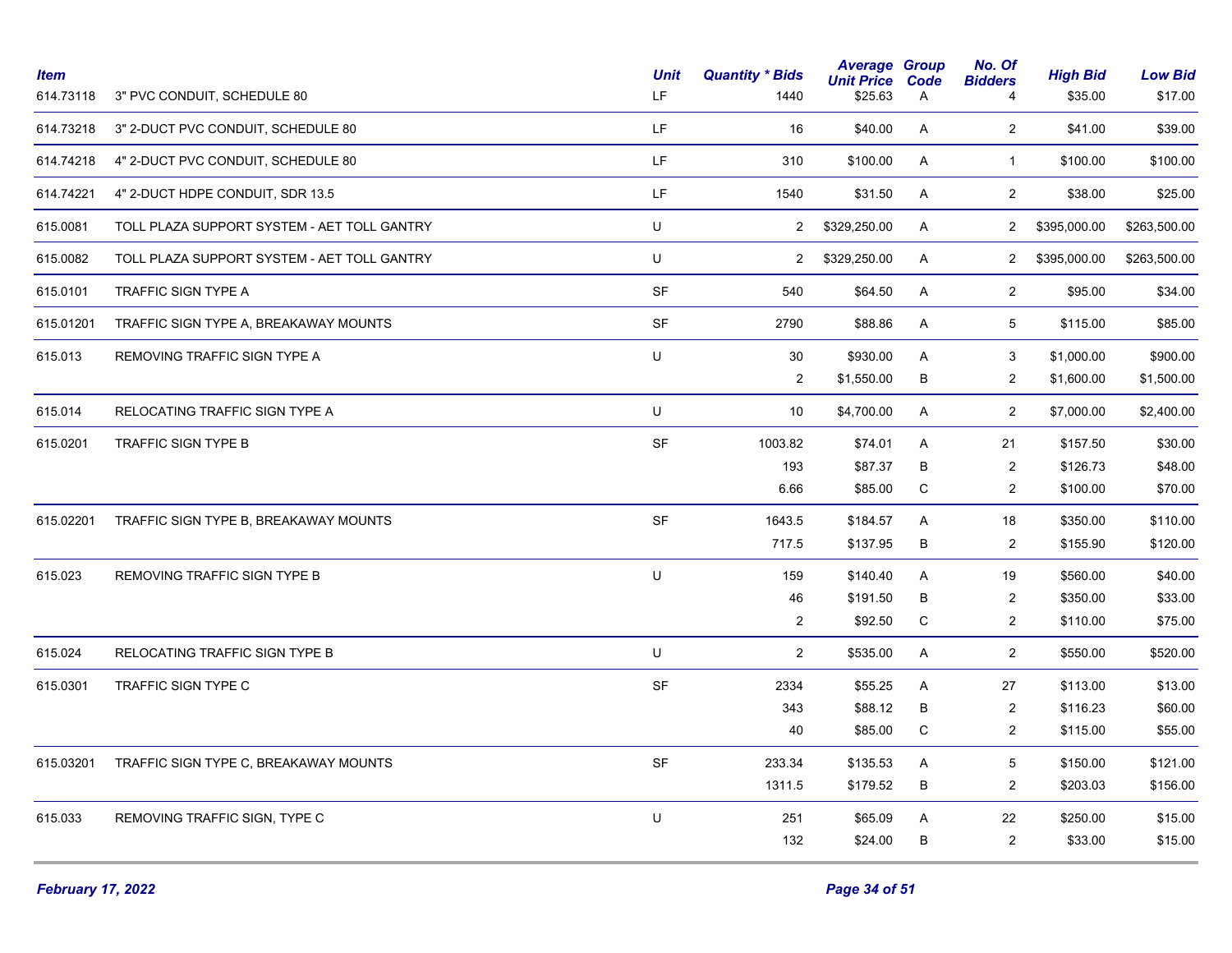| <b>Item</b> |                                            | <b>Unit</b> | <b>Quantity * Bids</b><br>8 | <b>Average Group</b><br><b>Unit Price</b><br>\$65.00 | Code<br>C | No. Of<br><b>Bidders</b><br>$\overline{2}$ | <b>High Bid</b><br>\$80.00 | <b>Low Bid</b><br>\$50.00 |
|-------------|--------------------------------------------|-------------|-----------------------------|------------------------------------------------------|-----------|--------------------------------------------|----------------------------|---------------------------|
| 615.034     | RELOCATING TRAFFIC SIGN, TYPE C            | U           | 25                          | \$159.36                                             | A         | 5                                          | \$200.00                   | \$100.00                  |
| 615.0401    | TRAFFIC SIGN TYPE AA                       | SF          | 9732                        | \$30.17                                              | A         | 8                                          | \$45.00                    | \$26.00                   |
|             |                                            |             | 7878.5                      | \$30.35                                              | В         | $\overline{2}$                             | \$32.00                    | \$28.70                   |
| 615.043     | REMOVING TRAFFIC SIGN TYPE AA              | U           | 98                          | \$732.26                                             | A         | 8                                          | \$1,250.00                 | \$263.00                  |
|             |                                            |             | 72                          | \$287.50                                             | В         | $\overline{2}$                             | \$500.00                   | \$75.00                   |
| 615.044     | RELOCATING TRAFFIC SIGN TYPE AA            | U           | 2                           | \$2,407.50                                           | A         | $\overline{2}$                             | \$3,500.00                 | \$1,315.00                |
| 615.04501   | TRAFFIC SIGN TYPE AA (SIGN POSTS)          | SF          | 5633                        | \$27.75                                              | A         | $\overline{2}$                             | \$31.50                    | \$24.00                   |
| 615.0501    | TRAFFIC SIGN TYPE BB                       | <b>SF</b>   | 2525.38                     | \$26.08                                              | A         | 22                                         | \$60.00                    | \$14.00                   |
|             |                                            |             | 240.96                      | \$16.38                                              | B         | $\overline{c}$                             | \$18.00                    | \$14.75                   |
|             |                                            |             | 6.66                        | \$87.50                                              | C         | $\overline{2}$                             | \$120.00                   | \$55.00                   |
| 615.053     | REMOVING TRAFFIC SIGN TYPE BB              | U           | 43                          | \$181.05                                             | A         | 9                                          | \$500.00                   | \$10.00                   |
|             |                                            |             | 8                           | \$112.50                                             | B         | $\overline{2}$                             | \$200.00                   | \$25.00                   |
| 615.054     | RELOCATING TRAFFIC SIGN TYPE BB            | U           | $\mathbf{1}$                | \$60.00                                              | A         | $\mathbf{1}$                               | \$60.00                    | \$60.00                   |
| 615.0601    | TRAFFIC SIGN TYPE CC                       | SF          | 2838.73                     | \$18.72                                              | A         | 23                                         | \$44.00                    | \$11.00                   |
|             |                                            |             | 245.56                      | \$17.38                                              | В         | $\overline{2}$                             | \$20.00                    | \$14.75                   |
| 615.063     | REMOVING TRAFFIC SIGN TYPE CC              | U           | 47                          | \$72.15                                              | A         | 5                                          | \$250.00                   | \$10.00                   |
| 615.064     | RELOCATING TRAFFIC SIGN TYPE CC            | U           | $\overline{4}$              | \$71.00                                              | A         | $\overline{4}$                             | \$107.00                   | \$30.00                   |
| 615.143     | REMOVE TRAFFIC SIGN TYPE AA (FULL OHSS)    | $\sf U$     | 6                           | \$462.50                                             | A         | $\overline{2}$                             | \$500.00                   | \$425.00                  |
| 615.14501   | TRAFFIC SIGN TYPE AA (FULL OHSS)           | SF          | 1083                        | \$28.25                                              | A         | $\overline{2}$                             | \$31.50                    | \$25.00                   |
| 615.20001   | CANTILEVER TRAFFIC SIGN STRUCTURE          | $\sf U$     | 2                           | \$67,650.00                                          | A         | $\overline{2}$                             | \$67,800.00                | \$67,500.00               |
| 615.20002   | CANTILEVER TRAFFIC SIGN STRUCTURE          | U           | $\overline{2}$              | \$66,650.00                                          | A         | $\overline{2}$                             | \$67,500.00                | \$65,800.00               |
| 615.20003   | CANTILEVER TRAFFIC SIGN STRUCTURE          | U           | $\overline{2}$              | \$67,150.00                                          | A         | $\overline{2}$                             | \$67,500.00                | \$66,800.00               |
| 615.20301   | REMOVING CANTILEVER TRAFFIC SIGN STRUCTURE | $\sf U$     | 2                           | \$4,300.00                                           | A         | $\overline{2}$                             | \$4,800.00                 | \$3,800.00                |
| 615.20302   | REMOVING CANTILEVER TRAFFIC SIGN STRUCTURE | U           | 2                           | \$4,300.00                                           | A         | $\overline{2}$                             | \$4,800.00                 | \$3,800.00                |
|             |                                            |             |                             |                                                      |           |                                            |                            |                           |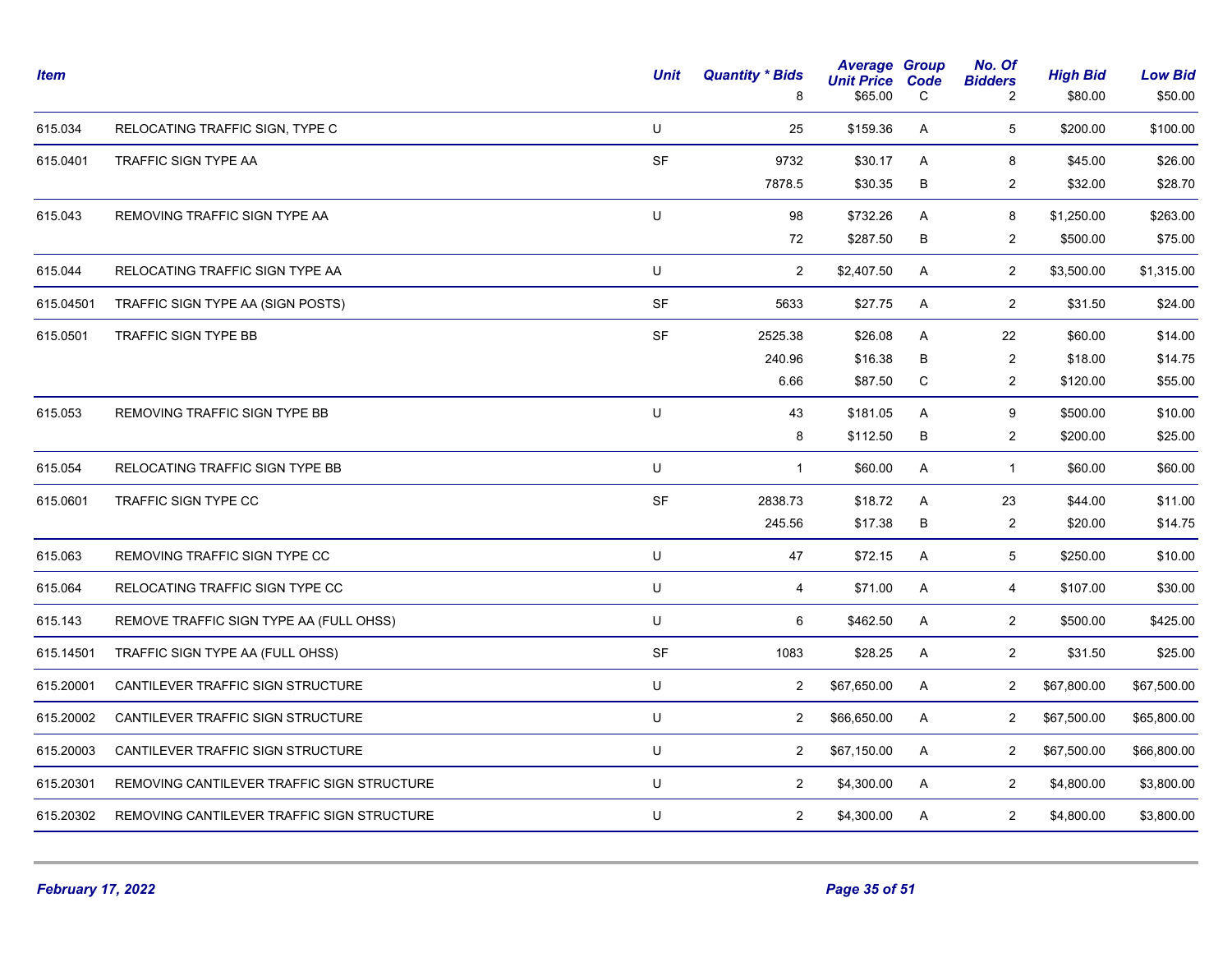| <b>Item</b><br>615.20303 | REMOVING CANTILEVER TRAFFIC SIGN STRUCTURE       | <b>Unit</b><br>$\cup$ | <b>Quantity * Bids</b><br>$\overline{2}$ | <b>Average Group</b><br><b>Unit Price</b><br>\$4,300.00 | Code<br>Α   | No. Of<br><b>Bidders</b><br>2 | <b>High Bid</b><br>\$4,800.00 | <b>Low Bid</b><br>\$3,800.00 |
|--------------------------|--------------------------------------------------|-----------------------|------------------------------------------|---------------------------------------------------------|-------------|-------------------------------|-------------------------------|------------------------------|
| 615.30001                | BRIDGE MOUNTED TRAFFIC SIGN STRUCTURE            | U                     | 3                                        | \$21,666.67                                             | Α           | 3                             | \$24,000.00                   | \$18,000.00                  |
| 615.30301                | REMOVING BRIDGE MOUNTED TRAFFIC SIGN STRUCTURE   | $\sf U$               | $\overline{2}$                           | \$3,550.00                                              | A           | $\overline{2}$                | \$4,500.00                    | \$2,600.00                   |
| 615.30691                | BRIDGE MOUNTED TRAFFIC SIGN STRUCTURE (MODIFIED) | U                     | 17                                       | \$4,752.94                                              | Α           | 3                             | \$4,800.00                    | \$4,000.00                   |
| 615.30692                | BRIDGE MOUNTED TRAFFIC SIGN STRUCTURE (MODIFIED) | U                     | $\overline{2}$                           | \$4,960.00                                              | A           | $\overline{2}$                | \$5,000.00                    | \$4,920.00                   |
| 615.30693                | BRIDGE MOUNTED TRAFFIC SIGN STRUCTURE (MODIFIED) | $\sf U$               | $\overline{2}$                           | \$4,960.00                                              | A           | $\overline{2}$                | \$5,000.00                    | \$4,920.00                   |
| 615.30694                | BRIDGE MOUNTED TRAFFIC SIGN STRUCTURE (MODIFIED) | U                     | $\overline{2}$                           | \$4,960.00                                              | A           | $\overline{c}$                | \$5,000.00                    | \$4,920.00                   |
| 615.30695                | BRIDGE MOUNTED TRAFFIC SIGN STRUCTURE (MODIFIED) | U                     | $\overline{c}$                           | \$4,960.00                                              | A           | $\sqrt{2}$                    | \$5,000.00                    | \$4,920.00                   |
| 615.30699                | BRIDGE MOUNTED TRAFFIC SIGN STRUCTURE (MODIFIED) | U                     | $\overline{2}$                           | \$10,750.00                                             | В           | $\overline{2}$                | \$18,500.00                   | \$3,000.00                   |
| 615.343                  | REMOVE TRAFFIC SIGN TYPE AA (BRIDGE MOUNTED)     | U                     | 10                                       | \$462.50                                                | Α           | $\mathbf{2}$                  | \$500.00                      | \$425.00                     |
| 615.34501                | TRAFFIC SIGN TYPE AA (BRIDGE MOUNTED)            | <b>SF</b>             | 1862.5                                   | \$29.38                                                 | A           | $\overline{2}$                | \$31.50                       | \$27.25                      |
| 616.101                  | <b>TRAFFIC SIGNALS</b>                           | $\sf U$               | 3                                        | \$132,666.67                                            | A           | 3                             | \$148,000.00                  | \$125,000.00                 |
| 616.161                  | TRAFFIC SIGNALS (TEMPORARY)                      | U                     | $\overline{2}$                           | \$34,915.00                                             | A           | $\overline{2}$                | \$35,000.00                   | \$34,830.00                  |
|                          |                                                  |                       | $\overline{c}$                           | \$9,500.00                                              | F           | $\overline{2}$                | \$11,500.00                   | \$7,500.00                   |
| 616.171                  | PORTABLE TRAFFIC SIGNALS (PTS) SYSTEM            | U                     | 13                                       | \$25,201.92                                             | Α           | 12                            | \$60,000.00                   | \$3,500.00                   |
|                          |                                                  |                       | $\overline{2}$                           | \$29,650.00                                             | В           | $\overline{2}$                | \$30,000.00                   | \$29,300.00                  |
|                          |                                                  |                       | 4                                        | \$51,875.00                                             | $\mathsf C$ | 4                             | \$68,000.00                   | \$33,500.00                  |
| 616.172                  | PORTABLE TRAFFIC SIGNALS (PTS) SYSTEM            | $\sf U$               | $\overline{4}$                           | \$6,982.50                                              | A           | $\overline{4}$                | \$12,930.00                   | \$3,500.00                   |
|                          |                                                  |                       | 3                                        | \$56,000.00                                             | C           | 3                             | \$68,000.00                   | \$40,000.00                  |
| 616.173                  | PORTABLE TRAFFIC SIGNALS (PTS) SYSTEM            | U                     | $\overline{2}$                           | \$5,750.00                                              | Α           | $\overline{2}$                | \$7,500.00                    | \$4,000.00                   |
|                          |                                                  |                       | $\overline{2}$                           | \$35,000.00                                             | C           | $\overline{c}$                | \$50,000.00                   | \$20,000.00                  |
| 616.191                  | ALTERATIONS TO TRAFFIC SIGNALS                   | U                     | $\overline{2}$                           | \$20,000.00                                             | A           | $\overline{2}$                | \$20,000.00                   | \$20,000.00                  |
| 616.19101                | ALTERATIONS TO TRAFFIC SIGNALS                   | $\sf U$               | $\overline{2}$                           | \$40,155.50                                             | F           | 2                             | \$41,111.00                   | \$39,200.00                  |
| 616.19102                | ALTERATIONS TO TRAFFIC SIGNALS                   | U                     | $\overline{2}$                           | \$37,133.00                                             | F           | $\overline{2}$                | \$37,600.00                   | \$36,666.00                  |
| 616.19103                | ALTERATIONS TO TRAFFIC SIGNALS                   | U                     | $\overline{c}$                           | \$65,633.00                                             | F           | $\sqrt{2}$                    | \$66,666.00                   | \$64,600.00                  |
|                          |                                                  |                       |                                          |                                                         |             |                               |                               |                              |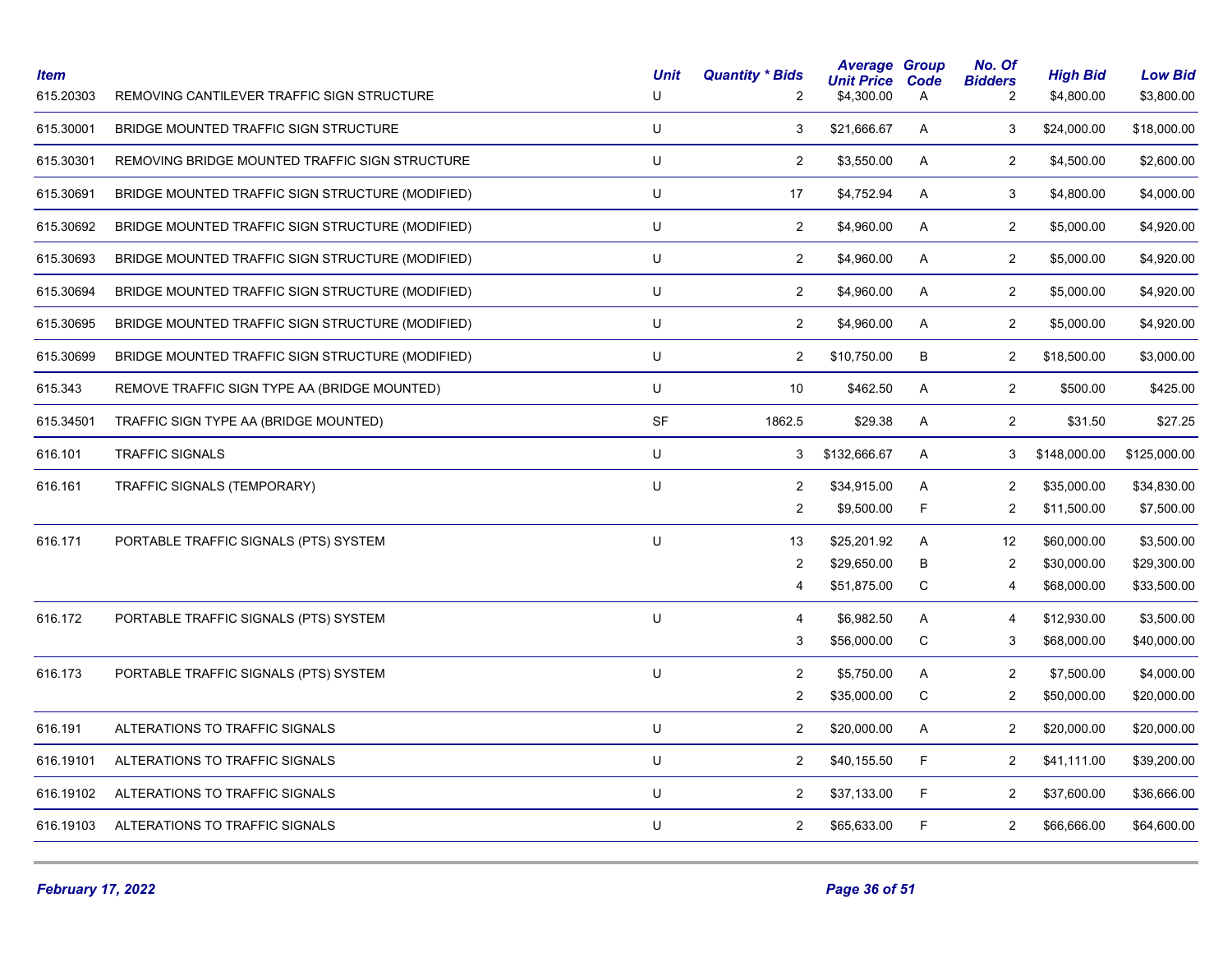| <b>Item</b><br>616.606 | TRAFFIC SIGNAL DETECTOR LOOP 6 FT X 6 FT  | <b>Unit</b><br>EA | <b>Quantity * Bids</b><br>24 | <b>Average Group</b><br><b>Unit Price</b><br>\$637.50 | Code<br>Α    | No. Of<br><b>Bidders</b><br>6 | <b>High Bid</b><br>\$700.00 | <b>Low Bid</b><br>\$500.00 |
|------------------------|-------------------------------------------|-------------------|------------------------------|-------------------------------------------------------|--------------|-------------------------------|-----------------------------|----------------------------|
| 616.620                | TRAFFIC SIGNAL DETECTOR LOOP 6 FT X 20 FT | EA                | 19                           | \$852.63                                              | A            | $\sqrt{5}$                    | \$1,000.00                  | \$700.00                   |
| 616.625                | TRAFFIC SIGNAL DETECTOR LOOP 6 FT X 25 FT | EA                | $\overline{2}$               | \$825.00                                              | A            | $\overline{2}$                | \$850.00                    | \$800.00                   |
| 616.630                | TRAFFIC SIGNAL DETECTOR LOOP 6 FT X 30 FT | EA                | 4                            | \$875.00                                              | A            | $\overline{2}$                | \$950.00                    | \$800.00                   |
| 616.650                | TRAFFIC SIGNAL DETECTOR LOOP 6 FT X 50 FT | EA                | 431                          | \$1,066.96                                            | Α            | 23                            | \$1,400.00                  | \$900.00                   |
|                        |                                           |                   | 12                           | \$2,000.00                                            | $\mathsf E$  | $\overline{2}$                | \$2,500.00                  | \$1,500.00                 |
| 616.95                 | INSTALL TRAFFIC STUDY EQUIPMENT           | $\sf U$           | 5                            | \$5,190.00                                            | A            | 3                             | \$5,250.00                  | \$5,000.00                 |
| 616.9501               | INSTALL TRAFFIC STUDY EQUIPMENT           | U                 | 3                            | \$6,250.00                                            | A            | 3                             | \$6,500.00                  | \$5,750.00                 |
| 616.9502               | INSTALL TRAFFIC STUDY EQUIPMENT           | U                 | $\overline{2}$               | \$6,500.00                                            | A            | $\overline{2}$                | \$6,500.00                  | \$6,500.00                 |
| 616.9503               | INSTALL TRAFFIC STUDY EQUIPMENT           | U                 | $\overline{c}$               | \$6,500.00                                            | A            | $\overline{2}$                | \$6,500.00                  | \$6,500.00                 |
| 618.61                 | UNIFORMED OFFICERS WITH VEHICLE           | \$                | 6663090                      | \$1.00                                                | A            | 78                            | \$1.00                      | \$1.00                     |
|                        |                                           |                   | 99220                        | \$1.00                                                | B            | 8                             | \$1.00                      | \$1.00                     |
|                        |                                           |                   | 54100                        | \$1.00                                                | $\mathsf{C}$ | $\overline{4}$                | \$1.00                      | \$1.00                     |
|                        |                                           |                   | 294000                       | \$1.00                                                | E            | 8                             | \$1.00                      | \$1.00                     |
|                        |                                           |                   | 27000                        | \$1.00                                                | F            | $\overline{2}$                | \$1.00                      | \$1.00                     |
| 618.7                  | <b>FLAGGERS</b>                           | <b>HR</b>         | 138822                       | \$41.54                                               | A            | 71                            | \$53.00                     | \$32.00                    |
|                        |                                           |                   | 1790                         | \$40.46                                               | B            | 5                             | \$46.00                     | \$32.00                    |
|                        |                                           |                   | 3700                         | \$41.53                                               | $\mathsf C$  | $\,6\,$                       | \$50.00                     | \$40.00                    |
|                        |                                           |                   | 1370                         | \$20.03                                               | E            | $\overline{4}$                | \$41.25                     | \$15.00                    |
|                        |                                           |                   | 360                          | \$35.00                                               | F            | 2                             | \$35.00                     | \$35.00                    |
| 619.1                  | MAINTENANCE OF TRAFFIC                    | $\sf U$           | 67                           | \$123,167.67                                          | Α            | 67                            | \$410,000.00                | \$3,500.00                 |
|                        |                                           |                   | $\overline{7}$               | \$30,585.71                                           | В            | 7                             | \$85,000.00                 | \$12,100.00                |
|                        |                                           |                   | 5                            | \$45,900.00                                           | C            | 5                             | \$60,000.00                 | \$22,000.00                |
|                        |                                           |                   | 6                            | \$20,250.00                                           | Е            | 6                             | \$40,000.00                 | \$7,500.00                 |
|                        |                                           |                   | $\overline{c}$               | \$7,250.00                                            | F            | $\overline{2}$                | \$10,000.00                 | \$4,500.00                 |
| 619.2                  | CONSTRUCTION WARNING DEVICES              | $\sf U$           | $\overline{2}$               | \$5,330.00                                            | A            | $\overline{2}$                | \$10,000.00                 | \$660.00                   |
| 619.25                 | PORTABLE CHANGEABLE MESSAGE SIGN          | U                 | 279                          | \$2,913.87                                            | A            | 71                            | \$10,000.00                 | \$100.00                   |
|                        |                                           |                   | 20                           | \$2,495.00                                            | B            | 6                             | \$4,000.00                  | \$1,100.00                 |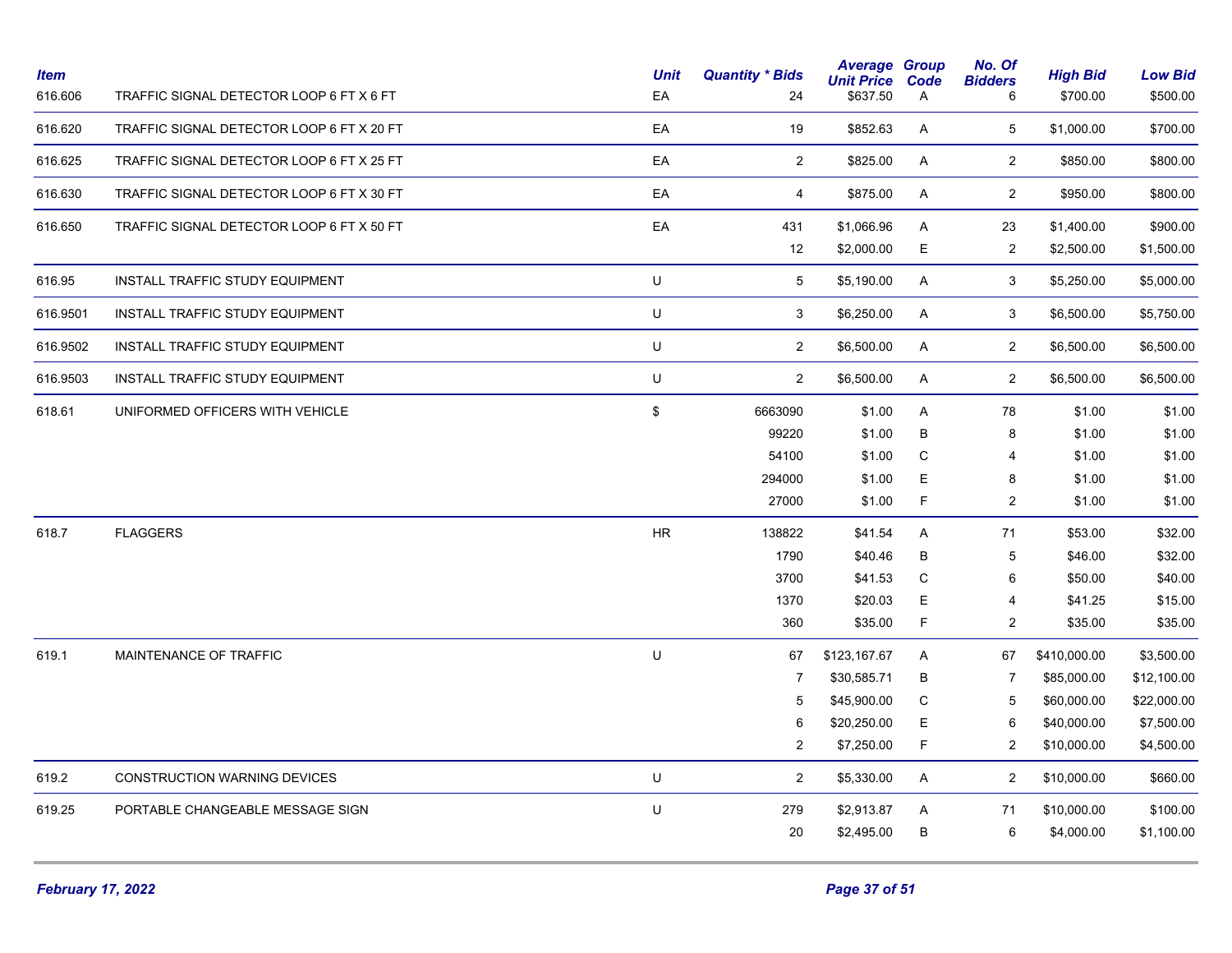| Item     |                                                        | <b>Unit</b> | <b>Quantity * Bids</b><br>18 | <b>Average Group</b><br><b>Unit Price Code</b><br>\$4,600.00 | C           | No. Of<br><b>Bidders</b><br>5 | <b>High Bid</b><br>\$6,500.00 | <b>Low Bid</b><br>\$3,600.00 |
|----------|--------------------------------------------------------|-------------|------------------------------|--------------------------------------------------------------|-------------|-------------------------------|-------------------------------|------------------------------|
|          |                                                        |             | 24                           | \$2,525.83                                                   | E           | 5                             | \$5,000.00                    | \$1,500.00                   |
| 619.27   | TRAILER-MOUNTED SPEED LIMIT SIGN                       | U           | 52                           | \$2,045.00                                                   | A           | 16                            | \$5,000.00                    | \$300.00                     |
| 619.279  | AUTOMATED TRAILER-MOUNTED SPEED LIMIT SIGN             | U           | 87                           | \$3,355.69                                                   | A           | 32                            | \$9,150.00                    | \$300.00                     |
|          |                                                        |             | 4                            | \$1,900.00                                                   | B           | $\overline{2}$                | \$3,000.00                    | \$800.00                     |
|          |                                                        |             | 12                           | \$3,450.00                                                   | C           | 2                             | \$5,400.00                    | \$1,500.00                   |
|          |                                                        |             | 6                            | \$5,000.00                                                   | Е           | 3                             | \$5,000.00                    | \$5,000.00                   |
| 619.502  | WORK ZONE ITS OPERATIONAL COSTS (WINTER)               | <b>MON</b>  | 24                           | \$837.50                                                     | Α           | $\overline{2}$                | \$875.00                      | \$800.00                     |
| 619.503  | WORK ZONE ITS OPERATIONAL COSTS (SUMMER)               | <b>MON</b>  | 60                           | \$799.50                                                     | A           | 3                             | \$900.00                      | \$700.00                     |
| 619.51   | PORTABLE QUEUE TRAILER / SENSOR (PQT)                  | <b>MON</b>  | 468                          | \$533.97                                                     | Α           | 3                             | \$550.00                      | \$500.00                     |
| 619.52   | PORTABLE CHANGEABLE MESSAGE SIGN (PCMS)                | <b>MON</b>  | 696                          | \$697.41                                                     | A           | 3                             | \$725.00                      | \$685.00                     |
| 619.54   | MOBILE VIDEO TRAILER WITH PAN TILT ZOOM (PTZ)          | <b>MON</b>  | 192                          | \$1,195.00                                                   | A           | $\overline{2}$                | \$1,200.00                    | \$1,190.00                   |
| 619.63   | TRUCK-MOUNTED IMPACT ATTENUATOR, TEST LEVEL 3          | U           | 45                           | \$6,188.44                                                   | A           | 19                            | \$22,000.00                   | \$500.00                     |
|          |                                                        |             | 4                            | \$9,250.00                                                   | B           | 2                             | \$14,500.00                   | \$4,000.00                   |
|          |                                                        |             | 8                            | \$8,100.00                                                   | E           | 5                             | \$12,000.00                   | \$5,000.00                   |
| 619.721  | <b>COURTESY TOW VEHICLE</b>                            | HR          | 600                          | \$275.00                                                     | A           | $\overline{2}$                | \$400.00                      | \$150.00                     |
| 619.82   | PORTABLE RAISED RUMBLE STRIPS (TRANSVERSE)             | U           | 12                           | \$2,125.00                                                   | A           | $\overline{2}$                | \$2,500.00                    | \$1,750.00                   |
| 619.91   | RELOCATE WORK ZONE ITS DEVICE                          | U           | 10                           | \$345.00                                                     | A           | 3                             | \$365.00                      | \$300.00                     |
| 621.1    | RETROREFLECTIVE MEDIAN BARRIER DELINEATOR              | EA          | 154                          | \$27.27                                                      | А           | 3                             | \$75.00                       | \$6.00                       |
|          |                                                        |             | 30                           | \$58.00                                                      | $\mathsf E$ | 2                             | \$75.00                       | \$41.00                      |
| 621.2    | RETROREFLECTIVE BEAM GUARDRAIL DELINEATOR              | EA          | 6118                         | \$6.43                                                       | A           | 46                            | \$10.00                       | \$5.00                       |
| 621.229  | RETROREFLECTIVE MEDIAN GUARDRAIL DELINEATOR (MODIFIED) | EA          | 130                          | \$105.00                                                     | A           | $\overline{2}$                | \$110.00                      | \$100.00                     |
| 621.31   | SINGLE DELINEATOR WITH POST                            | EA          | 3951                         | \$52.83                                                      | A           | 39                            | \$65.00                       | \$45.00                      |
|          |                                                        |             | 4                            | \$50.00                                                      | B           | $\overline{c}$                | \$50.00                       | \$50.00                      |
|          |                                                        |             | 4                            | \$62.50                                                      | C           | $\overline{2}$                | \$65.00                       | \$60.00                      |
| 621.3112 | SINGLE LARGE DELINEATOR WITH POST                      | EA          | 234                          | \$91.50                                                      | Α           | $\overline{2}$                | \$93.00                       | \$90.00                      |
|          |                                                        |             | 900                          | \$86.50                                                      | Е           | $\overline{2}$                | \$88.00                       | \$85.00                      |
|          |                                                        |             |                              |                                                              |             |                               |                               |                              |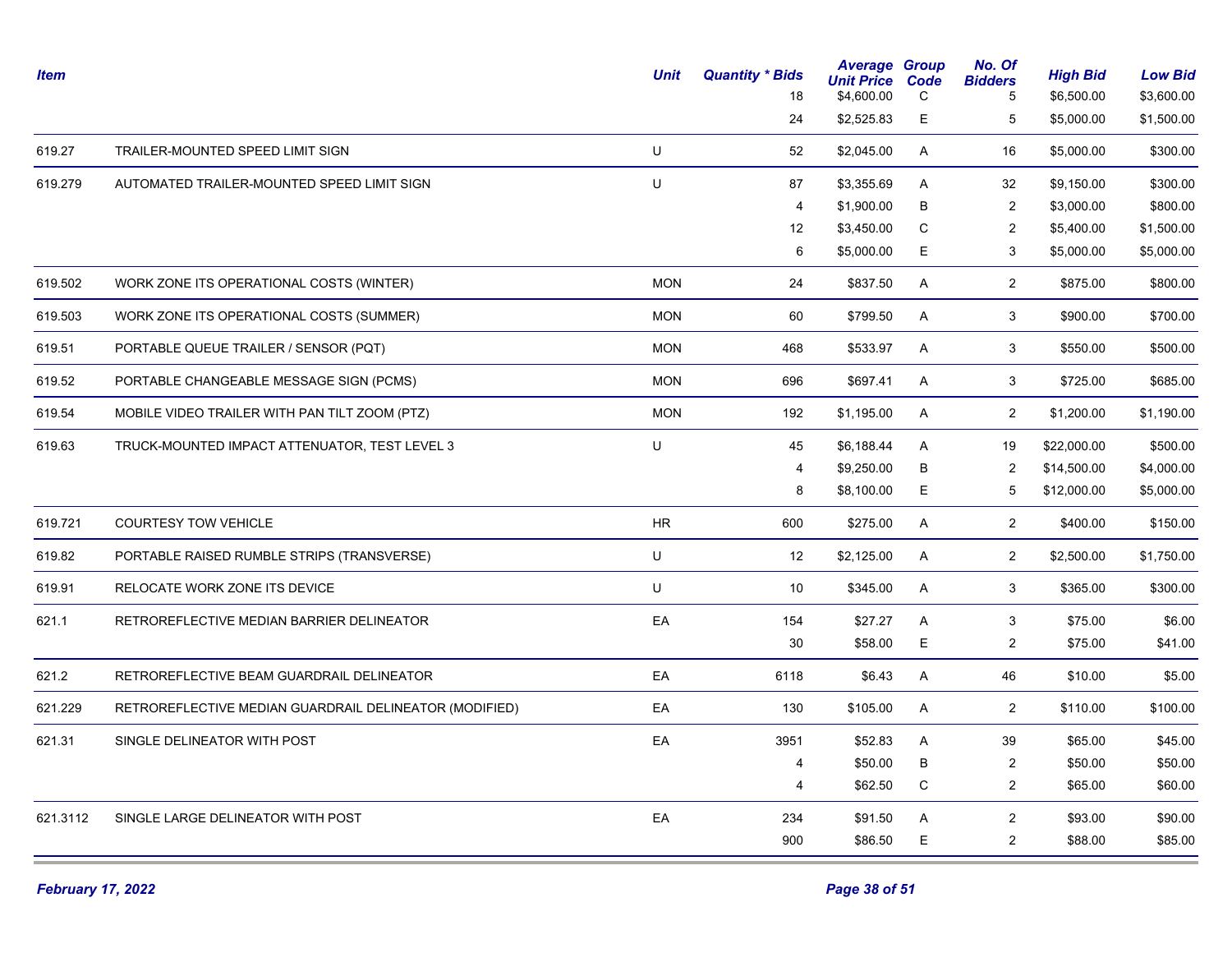| <b>Item</b> |                                                 | <b>Unit</b> | <b>Quantity * Bids</b>  | <b>Average Group</b><br><b>Unit Price</b> | Code        | No. Of<br><b>Bidders</b> | <b>High Bid</b> | <b>Low Bid</b> |
|-------------|-------------------------------------------------|-------------|-------------------------|-------------------------------------------|-------------|--------------------------|-----------------|----------------|
| 621.32      | DOUBLE DELINEATOR WITH POST                     | EA          | 1136                    | \$60.23                                   | A           | 44                       | \$75.00         | \$55.00        |
|             |                                                 |             | 4                       | \$60.00                                   | B           | $\overline{2}$           | \$60.00         | \$60.00        |
|             |                                                 |             | 4                       | \$67.50                                   | C           | 2                        | \$70.00         | \$65.00        |
| 622.1       | STEEL WITNESS MARKERS                           | EA          | 257                     | \$38.45                                   | Α           | 9                        | \$43.00         | \$35.00        |
|             |                                                 |             | $\overline{2}$          | \$40.00                                   | B           | 2                        | \$40.00         | \$40.00        |
| 622.2       | <b>CONCRETE BOUNDS</b>                          | EA          | 18                      | \$200.00                                  | A           | $\overline{2}$           | \$250.00        | \$150.00       |
| 625.001     | LED RETROFIT                                    | EA          | $\overline{2}$          | \$969.00                                  | Α           | $\overline{2}$           | \$988.00        | \$950.00       |
| 625.2       | CONCRETE LIGHT POLE BASES, TYPE B               | EA          | 18                      | \$1,198.89                                | A           | 5                        | \$1,560.00      | \$1,000.00     |
| 625.25      | CONCRETE LIGHT POLE BASES, TYPE B (2 FT REVEAL) | EA          | 18                      | \$1,325.00                                | A           | $\overline{2}$           | \$1,500.00      | \$1,150.00     |
| 625.42310   | 3-CONDUCTOR #10 AWG CABLE                       | LF.         | 330                     | \$6.15                                    | A           | $\mathbf{2}$             | \$6.30          | \$6.00         |
| 625.52      | LIGHT POLE                                      | U           | $\overline{\mathbf{4}}$ | \$4,500.00                                | Α           | $\overline{2}$           | \$4,500.00      | \$4,500.00     |
| 625.56117   | LIGHT POLE WITH SOLAR LUMINAIRE (17.5')         | U           | 54                      | \$12,050.00                               | A           | $\overline{2}$           | \$12,100.00     | \$12,000.00    |
| 625.62      | RESET/RELOCATE LIGHT POLE                       | EA          | 14                      | \$1,052.29                                | A           | 3                        | \$1,144.00      | \$1,000.00     |
| 626.122     | TRANSFORMER PAD (SINGLE PHASE)                  | U           | 4                       | \$1,400.00                                | A           | $\overline{2}$           | \$2,300.00      | \$500.00       |
| 626.71      | UTILITY POLE                                    | EA          | $\overline{4}$          | \$1,475.00                                | A           | $\overline{2}$           | \$1,850.00      | \$1,100.00     |
| 628.1       | SAWED CONCRETE PAVEMENT                         | LF          | 672.6                   | \$13.24                                   | A           | 21                       | \$30.00         | \$4.90         |
| 628.2       | SAWED BITUMINOUS PAVEMENT                       | LF          | 67555.6                 | \$3.04                                    | A           | 51                       | \$12.00         | \$1.20         |
|             |                                                 |             | 120                     | \$5.60                                    | B           | $\overline{2}$           | \$10.00         | \$1.20         |
|             |                                                 |             | 1104                    | \$2.40                                    | C           | 5                        | \$3.00          | \$2.00         |
|             |                                                 |             | 7970                    | \$2.27                                    | E           | 9                        | \$5.00          | \$1.00         |
| 628.22      | SAWED BITUMINOUS PAVEMENT (BRIDGE)              | LF.         | 2118                    | \$2.32                                    | A           | $\overline{2}$           | \$2.63          | \$2.00         |
| 628.5       | DIAMOND GRINDING CONCRETE PAVEMENT              | SY          | 3260                    | \$20.75                                   | A           | $\overline{2}$           | \$27.00         | \$14.50        |
| 632.0104    | RETROREFLECTIVE PAINT PAVE. MARKING, 4" LINE    | LF.         | 21438281                | \$0.20                                    | Α           | 43                       | \$0.60          | \$0.14         |
|             |                                                 |             | 237380                  | \$0.29                                    | B           | 4                        | \$1.25          | \$0.28         |
|             |                                                 |             | 54320                   | \$0.35                                    | $\mathsf C$ | 6                        | \$1.15          | \$0.20         |
| 632.01049   | SHORT TERM PAVEMENT MARKINGS, 4" LINE           | LF.         | 480080                  | \$0.09                                    | A           | $\overline{2}$           | \$0.09          | \$0.09         |
|             |                                                 |             |                         |                                           |             |                          |                 |                |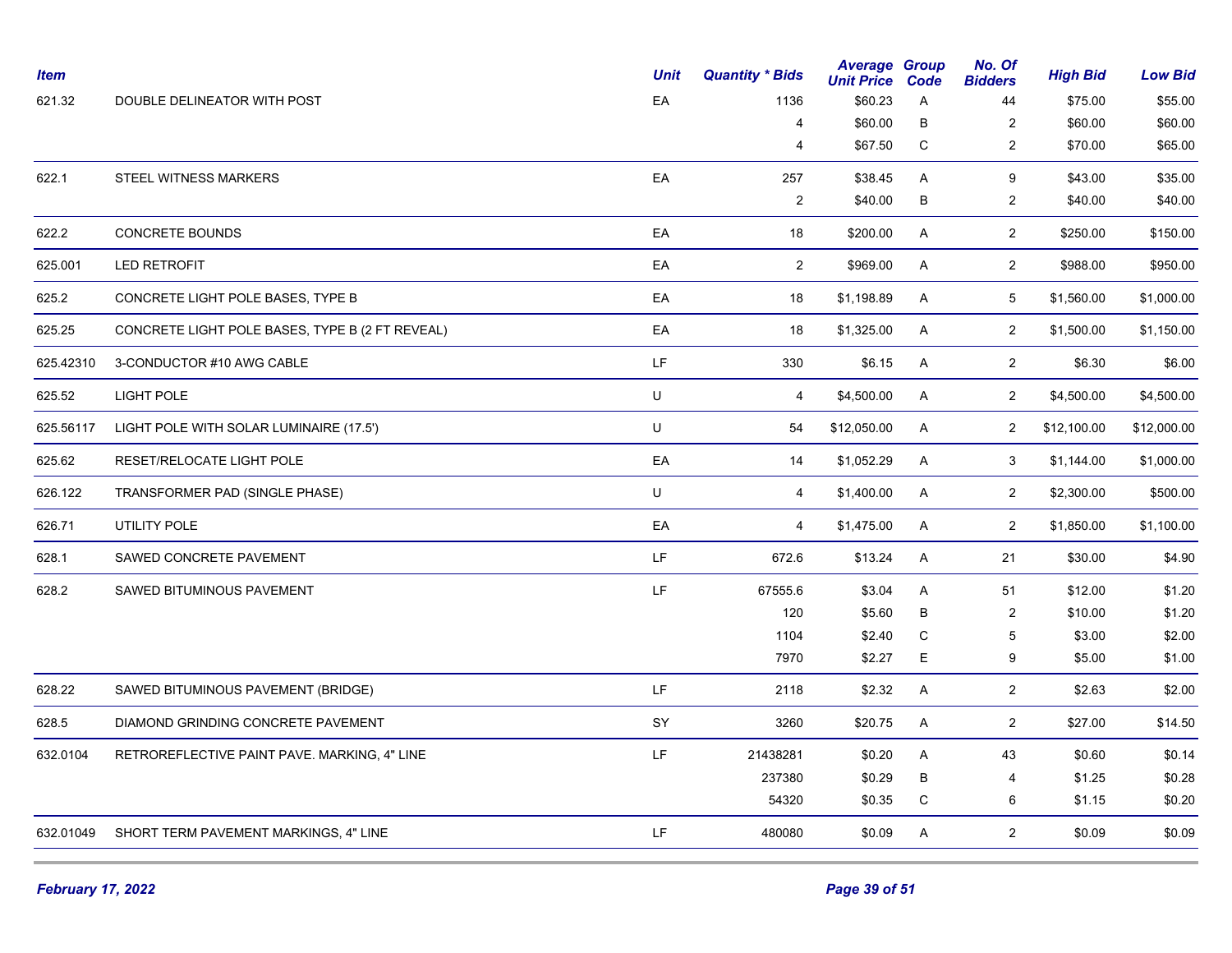| \$0.23<br>Е<br>3<br>321930<br>\$0.25<br>LF<br>$\overline{4}$<br>632.01069<br>SHORT TERM PAVEMENT MARKINGS, 6" LINE<br>522252<br>\$0.08<br>A<br>\$0.12<br>LF<br>632.0112<br>RETROREFLECTIVE PAINT PAVE. MARKING, 12" LINE<br>7205<br>\$1.52<br>A<br>3 <sup>1</sup><br>\$1.55<br>LF<br>$\overline{2}$<br>RETROREFLECTIVE PAINT PAVE. MARKING, 18" LINE<br>680<br>\$3.05<br>A<br>\$3.10<br>632.0118<br>LF<br>632.01189<br>SHORT TERM PAVEMENT MARKINGS, 18" LINE<br>882<br>\$2.17<br>A<br>$\overline{4}$<br>\$3.00<br>$\ensuremath{\mathsf{SF}}\xspace$<br>E<br>632.02<br>88847.2<br>\$3.15<br>$\overline{2}$<br>\$3.30<br>RETROREFLECTIVE PAINT PAVEMENT MARKING, SYMBOL OR WORD<br>LF<br>632.1104<br>PREFORMED RETROREFLECTIVE TAPE, TYPE I (REMOVABLE) 4" LINE<br>368401.6<br>\$1.41<br>A<br>46<br>\$3.00<br>2640<br>\$3.50<br>B<br>2<br>\$6.00<br>27352<br>$\mathbf C$<br>3<br>\$2.28<br>\$3.00<br>Е<br>12900<br>\$2.00<br>$\overline{2}$<br>\$3.00<br>LF.<br>PREFORMED RETROREFLECTIVE TAPE, TYPE I (REMOVABLE) 6" LINE<br>16322<br>A<br>6<br>\$5.00<br>632.1106<br>\$2.45<br>$\mathsf{LF}% _{0}\left( \mathcal{N}\right) \equiv\mathsf{LF}_{0}\left( \mathcal{N}\right)$<br>$\overline{2}$<br>A<br>632.1108<br>PREFORMED RETROREFLECTIVE TAPE, TYPE I (REMOVABLE) 8" LINE<br>420<br>\$5.53<br>\$9.46<br>LF<br>632.1112<br>PREFORMED RETROREFLECTIVE TAPE, TYPE I (REMOVABLE) 12" LINE<br>90<br>\$15.00<br>A<br>\$15.00<br>$\mathbf{1}$<br>LF<br>14154.2<br>45<br>\$12.00<br>632.1118<br>PREFORMED RETROREFLECTIVE TAPE, TYPE I (REMOVABLE) 18" LINE<br>\$5.28<br>A<br>100<br>\$8.50<br>B<br>$\overline{2}$<br>\$13.00<br>C<br>556<br>\$7.68<br>4<br>\$12.00<br>LF<br>3<br>632.1124<br>PREFORMED RETROREFLECTIVE TAPE, TYPE I (REMOVABLE 24" LINE<br>311.2<br>\$11.31<br>A<br>\$15.00<br>LF<br>C<br>$\overline{2}$<br>632.1304<br>BLACKOUT PAVEMENT MARKING TAPE, TYPE I (REMOVABLE), 4" LINE<br>6796<br>\$3.00<br>\$3.00<br>LF<br>A<br>5<br>632.1306<br>BLACKOUT PAVEMENT MARKING TAPE, TYPE I (REMOVABLE), 6" LINE<br>10600<br>\$2.86<br>\$3.00<br>$\mathsf{C}$<br>33600<br>\$1.75<br>$\overline{2}$<br>\$3.00<br>LF<br>A<br>$\overline{2}$<br>632.1308<br>BLACKOUT PAVEMENT MARKING TAPE, TYPE I (REMOVABLE), 8" LINE<br>18040<br>\$4.70<br>\$5.00<br>LF<br>29<br>632.3104<br>RETROREFLECT. THERMOPLAS. PAVE. MARKING, 4" LINE<br>106208<br>\$1.33<br>A<br>\$2.50<br>E<br>1202<br>\$1.25<br>$\overline{2}$<br>\$1.50<br>LF<br>28<br>135446<br>\$1.84<br>A<br>\$3.00<br>632.3106<br>RETROREFLECT. THERMOPLAS. PAVE. MARKING, 6" LINE<br>Е<br>$\overline{2}$<br>2000<br>\$1.53<br>\$2.00 | <b>Item</b><br>632.0106 | RETROREFLECTIVE PAINT PAVE. MARKING, 6" LINE | <b>Unit</b><br>LF | <b>Quantity * Bids</b><br>5322960 | <b>Average Group</b><br><b>Unit Price</b><br>\$0.21 | Code<br>A | No. Of<br><b>Bidders</b><br>20 | <b>High Bid</b><br>\$0.75 | <b>Low Bid</b><br>\$0.18 |
|---------------------------------------------------------------------------------------------------------------------------------------------------------------------------------------------------------------------------------------------------------------------------------------------------------------------------------------------------------------------------------------------------------------------------------------------------------------------------------------------------------------------------------------------------------------------------------------------------------------------------------------------------------------------------------------------------------------------------------------------------------------------------------------------------------------------------------------------------------------------------------------------------------------------------------------------------------------------------------------------------------------------------------------------------------------------------------------------------------------------------------------------------------------------------------------------------------------------------------------------------------------------------------------------------------------------------------------------------------------------------------------------------------------------------------------------------------------------------------------------------------------------------------------------------------------------------------------------------------------------------------------------------------------------------------------------------------------------------------------------------------------------------------------------------------------------------------------------------------------------------------------------------------------------------------------------------------------------------------------------------------------------------------------------------------------------------------------------------------------------------------------------------------------------------------------------------------------------------------------------------------------------------------------------------------------------------------------------------------------------------------------------------------------------------------------------------------------------------------------------------------------------------------------------------------------------------------------------|-------------------------|----------------------------------------------|-------------------|-----------------------------------|-----------------------------------------------------|-----------|--------------------------------|---------------------------|--------------------------|
|                                                                                                                                                                                                                                                                                                                                                                                                                                                                                                                                                                                                                                                                                                                                                                                                                                                                                                                                                                                                                                                                                                                                                                                                                                                                                                                                                                                                                                                                                                                                                                                                                                                                                                                                                                                                                                                                                                                                                                                                                                                                                                                                                                                                                                                                                                                                                                                                                                                                                                                                                                                             |                         |                                              |                   |                                   |                                                     |           |                                |                           | \$0.20                   |
|                                                                                                                                                                                                                                                                                                                                                                                                                                                                                                                                                                                                                                                                                                                                                                                                                                                                                                                                                                                                                                                                                                                                                                                                                                                                                                                                                                                                                                                                                                                                                                                                                                                                                                                                                                                                                                                                                                                                                                                                                                                                                                                                                                                                                                                                                                                                                                                                                                                                                                                                                                                             |                         |                                              |                   |                                   |                                                     |           |                                |                           | \$0.08                   |
|                                                                                                                                                                                                                                                                                                                                                                                                                                                                                                                                                                                                                                                                                                                                                                                                                                                                                                                                                                                                                                                                                                                                                                                                                                                                                                                                                                                                                                                                                                                                                                                                                                                                                                                                                                                                                                                                                                                                                                                                                                                                                                                                                                                                                                                                                                                                                                                                                                                                                                                                                                                             |                         |                                              |                   |                                   |                                                     |           |                                |                           | \$1.20                   |
|                                                                                                                                                                                                                                                                                                                                                                                                                                                                                                                                                                                                                                                                                                                                                                                                                                                                                                                                                                                                                                                                                                                                                                                                                                                                                                                                                                                                                                                                                                                                                                                                                                                                                                                                                                                                                                                                                                                                                                                                                                                                                                                                                                                                                                                                                                                                                                                                                                                                                                                                                                                             |                         |                                              |                   |                                   |                                                     |           |                                |                           | \$3.00                   |
|                                                                                                                                                                                                                                                                                                                                                                                                                                                                                                                                                                                                                                                                                                                                                                                                                                                                                                                                                                                                                                                                                                                                                                                                                                                                                                                                                                                                                                                                                                                                                                                                                                                                                                                                                                                                                                                                                                                                                                                                                                                                                                                                                                                                                                                                                                                                                                                                                                                                                                                                                                                             |                         |                                              |                   |                                   |                                                     |           |                                |                           | \$2.00                   |
|                                                                                                                                                                                                                                                                                                                                                                                                                                                                                                                                                                                                                                                                                                                                                                                                                                                                                                                                                                                                                                                                                                                                                                                                                                                                                                                                                                                                                                                                                                                                                                                                                                                                                                                                                                                                                                                                                                                                                                                                                                                                                                                                                                                                                                                                                                                                                                                                                                                                                                                                                                                             |                         |                                              |                   |                                   |                                                     |           |                                |                           | \$3.00                   |
|                                                                                                                                                                                                                                                                                                                                                                                                                                                                                                                                                                                                                                                                                                                                                                                                                                                                                                                                                                                                                                                                                                                                                                                                                                                                                                                                                                                                                                                                                                                                                                                                                                                                                                                                                                                                                                                                                                                                                                                                                                                                                                                                                                                                                                                                                                                                                                                                                                                                                                                                                                                             |                         |                                              |                   |                                   |                                                     |           |                                |                           | \$0.70                   |
|                                                                                                                                                                                                                                                                                                                                                                                                                                                                                                                                                                                                                                                                                                                                                                                                                                                                                                                                                                                                                                                                                                                                                                                                                                                                                                                                                                                                                                                                                                                                                                                                                                                                                                                                                                                                                                                                                                                                                                                                                                                                                                                                                                                                                                                                                                                                                                                                                                                                                                                                                                                             |                         |                                              |                   |                                   |                                                     |           |                                |                           | \$1.00                   |
|                                                                                                                                                                                                                                                                                                                                                                                                                                                                                                                                                                                                                                                                                                                                                                                                                                                                                                                                                                                                                                                                                                                                                                                                                                                                                                                                                                                                                                                                                                                                                                                                                                                                                                                                                                                                                                                                                                                                                                                                                                                                                                                                                                                                                                                                                                                                                                                                                                                                                                                                                                                             |                         |                                              |                   |                                   |                                                     |           |                                |                           | \$2.00                   |
|                                                                                                                                                                                                                                                                                                                                                                                                                                                                                                                                                                                                                                                                                                                                                                                                                                                                                                                                                                                                                                                                                                                                                                                                                                                                                                                                                                                                                                                                                                                                                                                                                                                                                                                                                                                                                                                                                                                                                                                                                                                                                                                                                                                                                                                                                                                                                                                                                                                                                                                                                                                             |                         |                                              |                   |                                   |                                                     |           |                                |                           | \$1.00                   |
|                                                                                                                                                                                                                                                                                                                                                                                                                                                                                                                                                                                                                                                                                                                                                                                                                                                                                                                                                                                                                                                                                                                                                                                                                                                                                                                                                                                                                                                                                                                                                                                                                                                                                                                                                                                                                                                                                                                                                                                                                                                                                                                                                                                                                                                                                                                                                                                                                                                                                                                                                                                             |                         |                                              |                   |                                   |                                                     |           |                                |                           | \$1.25                   |
|                                                                                                                                                                                                                                                                                                                                                                                                                                                                                                                                                                                                                                                                                                                                                                                                                                                                                                                                                                                                                                                                                                                                                                                                                                                                                                                                                                                                                                                                                                                                                                                                                                                                                                                                                                                                                                                                                                                                                                                                                                                                                                                                                                                                                                                                                                                                                                                                                                                                                                                                                                                             |                         |                                              |                   |                                   |                                                     |           |                                |                           | \$1.60                   |
|                                                                                                                                                                                                                                                                                                                                                                                                                                                                                                                                                                                                                                                                                                                                                                                                                                                                                                                                                                                                                                                                                                                                                                                                                                                                                                                                                                                                                                                                                                                                                                                                                                                                                                                                                                                                                                                                                                                                                                                                                                                                                                                                                                                                                                                                                                                                                                                                                                                                                                                                                                                             |                         |                                              |                   |                                   |                                                     |           |                                |                           | \$15.00                  |
|                                                                                                                                                                                                                                                                                                                                                                                                                                                                                                                                                                                                                                                                                                                                                                                                                                                                                                                                                                                                                                                                                                                                                                                                                                                                                                                                                                                                                                                                                                                                                                                                                                                                                                                                                                                                                                                                                                                                                                                                                                                                                                                                                                                                                                                                                                                                                                                                                                                                                                                                                                                             |                         |                                              |                   |                                   |                                                     |           |                                |                           | \$3.25                   |
|                                                                                                                                                                                                                                                                                                                                                                                                                                                                                                                                                                                                                                                                                                                                                                                                                                                                                                                                                                                                                                                                                                                                                                                                                                                                                                                                                                                                                                                                                                                                                                                                                                                                                                                                                                                                                                                                                                                                                                                                                                                                                                                                                                                                                                                                                                                                                                                                                                                                                                                                                                                             |                         |                                              |                   |                                   |                                                     |           |                                |                           | \$4.00                   |
|                                                                                                                                                                                                                                                                                                                                                                                                                                                                                                                                                                                                                                                                                                                                                                                                                                                                                                                                                                                                                                                                                                                                                                                                                                                                                                                                                                                                                                                                                                                                                                                                                                                                                                                                                                                                                                                                                                                                                                                                                                                                                                                                                                                                                                                                                                                                                                                                                                                                                                                                                                                             |                         |                                              |                   |                                   |                                                     |           |                                |                           | \$5.00                   |
|                                                                                                                                                                                                                                                                                                                                                                                                                                                                                                                                                                                                                                                                                                                                                                                                                                                                                                                                                                                                                                                                                                                                                                                                                                                                                                                                                                                                                                                                                                                                                                                                                                                                                                                                                                                                                                                                                                                                                                                                                                                                                                                                                                                                                                                                                                                                                                                                                                                                                                                                                                                             |                         |                                              |                   |                                   |                                                     |           |                                |                           | \$4.80                   |
|                                                                                                                                                                                                                                                                                                                                                                                                                                                                                                                                                                                                                                                                                                                                                                                                                                                                                                                                                                                                                                                                                                                                                                                                                                                                                                                                                                                                                                                                                                                                                                                                                                                                                                                                                                                                                                                                                                                                                                                                                                                                                                                                                                                                                                                                                                                                                                                                                                                                                                                                                                                             |                         |                                              |                   |                                   |                                                     |           |                                |                           | \$3.00                   |
|                                                                                                                                                                                                                                                                                                                                                                                                                                                                                                                                                                                                                                                                                                                                                                                                                                                                                                                                                                                                                                                                                                                                                                                                                                                                                                                                                                                                                                                                                                                                                                                                                                                                                                                                                                                                                                                                                                                                                                                                                                                                                                                                                                                                                                                                                                                                                                                                                                                                                                                                                                                             |                         |                                              |                   |                                   |                                                     |           |                                |                           | \$2.00                   |
|                                                                                                                                                                                                                                                                                                                                                                                                                                                                                                                                                                                                                                                                                                                                                                                                                                                                                                                                                                                                                                                                                                                                                                                                                                                                                                                                                                                                                                                                                                                                                                                                                                                                                                                                                                                                                                                                                                                                                                                                                                                                                                                                                                                                                                                                                                                                                                                                                                                                                                                                                                                             |                         |                                              |                   |                                   |                                                     |           |                                |                           | \$0.50                   |
|                                                                                                                                                                                                                                                                                                                                                                                                                                                                                                                                                                                                                                                                                                                                                                                                                                                                                                                                                                                                                                                                                                                                                                                                                                                                                                                                                                                                                                                                                                                                                                                                                                                                                                                                                                                                                                                                                                                                                                                                                                                                                                                                                                                                                                                                                                                                                                                                                                                                                                                                                                                             |                         |                                              |                   |                                   |                                                     |           |                                |                           | \$4.40                   |
|                                                                                                                                                                                                                                                                                                                                                                                                                                                                                                                                                                                                                                                                                                                                                                                                                                                                                                                                                                                                                                                                                                                                                                                                                                                                                                                                                                                                                                                                                                                                                                                                                                                                                                                                                                                                                                                                                                                                                                                                                                                                                                                                                                                                                                                                                                                                                                                                                                                                                                                                                                                             |                         |                                              |                   |                                   |                                                     |           |                                |                           | \$0.65                   |
|                                                                                                                                                                                                                                                                                                                                                                                                                                                                                                                                                                                                                                                                                                                                                                                                                                                                                                                                                                                                                                                                                                                                                                                                                                                                                                                                                                                                                                                                                                                                                                                                                                                                                                                                                                                                                                                                                                                                                                                                                                                                                                                                                                                                                                                                                                                                                                                                                                                                                                                                                                                             |                         |                                              |                   |                                   |                                                     |           |                                |                           | \$1.00                   |
|                                                                                                                                                                                                                                                                                                                                                                                                                                                                                                                                                                                                                                                                                                                                                                                                                                                                                                                                                                                                                                                                                                                                                                                                                                                                                                                                                                                                                                                                                                                                                                                                                                                                                                                                                                                                                                                                                                                                                                                                                                                                                                                                                                                                                                                                                                                                                                                                                                                                                                                                                                                             |                         |                                              |                   |                                   |                                                     |           |                                |                           | \$1.00                   |
|                                                                                                                                                                                                                                                                                                                                                                                                                                                                                                                                                                                                                                                                                                                                                                                                                                                                                                                                                                                                                                                                                                                                                                                                                                                                                                                                                                                                                                                                                                                                                                                                                                                                                                                                                                                                                                                                                                                                                                                                                                                                                                                                                                                                                                                                                                                                                                                                                                                                                                                                                                                             |                         |                                              |                   |                                   |                                                     |           |                                |                           | \$1.05                   |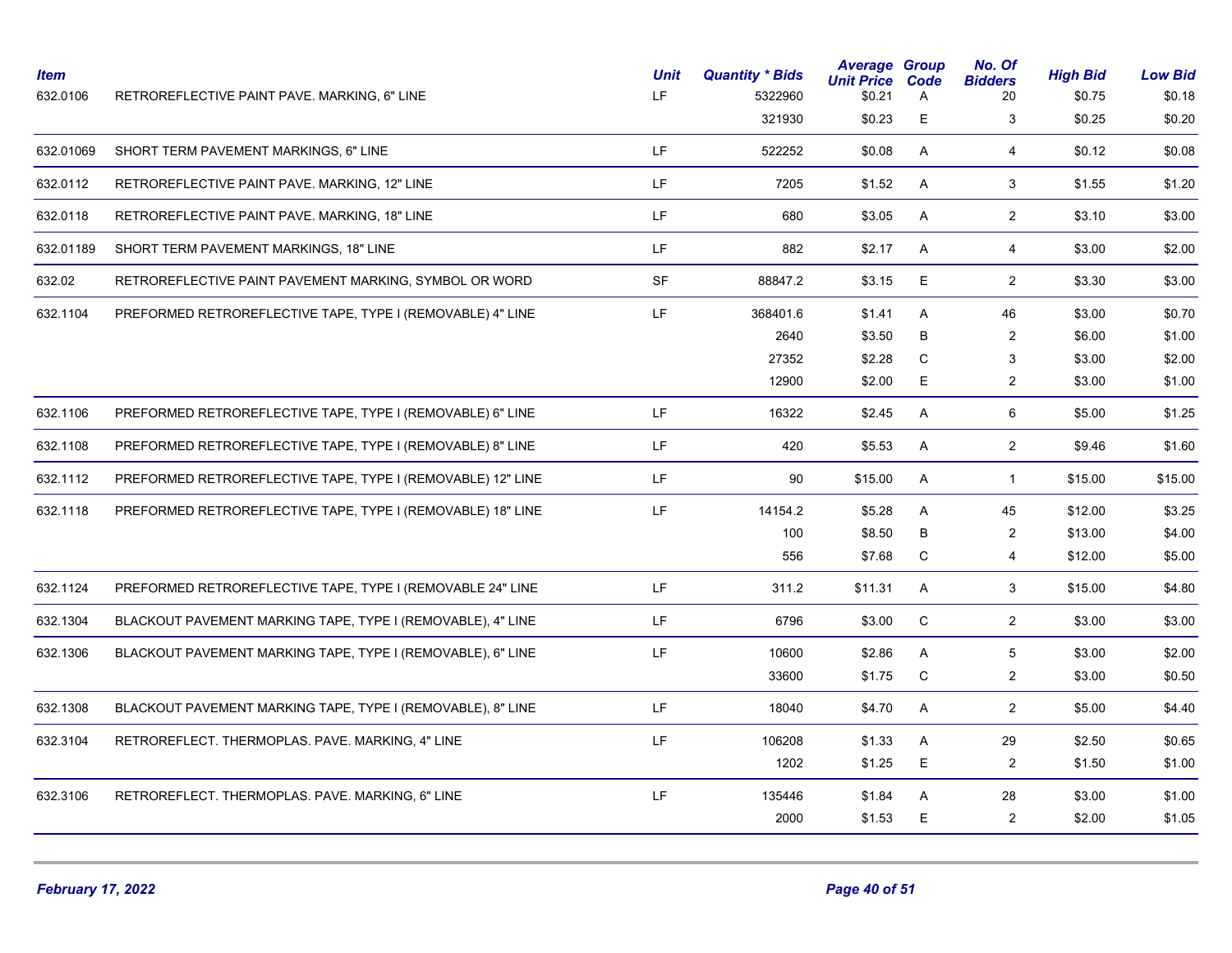| <b>Item</b><br>632.3108 | RETROREFLECT. THERMOPLAS. PAVE. MARKING, 8" LINE            | <b>Unit</b><br>LF. | <b>Quantity * Bids</b><br>30321 | <b>Average Group</b><br><b>Unit Price</b><br>\$2.01 | Code<br>A | No. Of<br><b>Bidders</b><br>23 | <b>High Bid</b><br>\$5.50 | <b>Low Bid</b><br>\$0.90 |
|-------------------------|-------------------------------------------------------------|--------------------|---------------------------------|-----------------------------------------------------|-----------|--------------------------------|---------------------------|--------------------------|
| 632.3112                | RETROREFLECT. THERMOPLAS. PAVE. MARKING, 12" LINE           | LF.                | 112362                          | \$3.99                                              | A         | 30                             | \$7.00                    | \$2.50                   |
|                         |                                                             |                    | 3810                            | \$4.73                                              | E         | $\overline{c}$                 | \$5.45                    | \$4.00                   |
| 632.3118                | RETROREFLECT. THERMOPLAS. PAVE. MARKING, 18" LINE           | LF.                | 15390                           | \$6.49                                              | A         | 37                             | \$17.25                   | \$3.00                   |
|                         |                                                             |                    | 160                             | \$6.95                                              | E         | $\overline{2}$                 | \$7.90                    | \$6.00                   |
| 632.3124                | RETROREFLECT. THERMOPLAS. PAVE. MARKING, 24" LINE           | LF.                | 962                             | \$10.16                                             | A         | 14                             | \$15.00                   | \$6.00                   |
|                         |                                                             |                    | 2300                            | \$6.75                                              | E         | 2                              | \$7.00                    | \$6.50                   |
| 632.32                  | RETROREFLECT. THERMOPLAS. PAVEMENT MARKING, SYMBOL OR WORD  | SF                 | 30087.4                         | \$9.69                                              | A         | 33                             | \$27.50                   | \$6.50                   |
|                         |                                                             |                    | 5066.2                          | \$7.72                                              | Е         | $\mathbf{3}$                   | \$7.95                    | \$7.50                   |
| 632.71206               | GROOVED RETROREFLECTIVE POLYUREA PAVEMENT MARKING, 6" LINE  | LF.                | 1961564                         | \$1.33                                              | A         | 4                              | \$1.82                    | \$1.25                   |
| 632.71212               | GROOVED RETROREFLECTIVE POLYUREA PAVEMENT MARKING, 12" LINE | LF.                | 89016                           | \$2.69                                              | A         | $\overline{4}$                 | \$4.55                    | \$2.50                   |
| 632.911                 | OBLITERATE PAVE. MARKING LINE, 12" WIDE & UNDER             | LF.                | 1347930.4                       | \$0.54                                              | A         | 43                             | \$2.50                    | \$0.35                   |
|                         |                                                             |                    | 17100                           | \$0.75                                              | C         | $\overline{2}$                 | \$1.00                    | \$0.50                   |
|                         |                                                             |                    | 1000                            | \$0.88                                              | Е         | $\overline{2}$                 | \$1.00                    | \$0.75                   |
| 632.912                 | OBLITERATE PAVE. MARKING LINE, OVER 12" WIDE                | LF.                | 6379.2                          | \$3.30                                              | A         | 34                             | \$10.00                   | \$1.10                   |
| 632.92                  | OBLITERATE PAVEMENT MARKING, SYMBOL OR WORD                 | SF                 | 16468.4                         | \$3.37                                              | A         | 34                             | \$6.00                    | \$1.35                   |
|                         |                                                             |                    | 1000                            | \$2.25                                              | E         | $\overline{2}$                 | \$3.00                    | \$1.50                   |
| 632.94                  | REMOVE RECESSED PAVEMENT MARKERS                            | EA                 | 1642                            | \$30.00                                             | A         | $\overline{2}$                 | \$50.00                   | \$10.00                  |
| 641.                    | <b>LOAM</b>                                                 | CY                 | 1790                            | \$42.11                                             | A         | 6                              | \$50.00                   | \$35.00                  |
| 643.12                  | FERTILIZER FOR INITIAL APPLICATION                          | <b>TON</b>         | 18                              | \$985.00                                            | A         | $\overline{2}$                 | \$1,000.00                | \$970.00                 |
| 643.21                  | FERTILIZER FOR REFERTILIZATION                              | LB                 | 2000                            | \$0.50                                              | A         | $\mathbf{1}$                   | \$0.50                    | \$0.50                   |
| 643.22                  | FERTILIZER FOR REFERTILIZATION                              | <b>TON</b>         | 18                              | \$1,050.00                                          | A         | $\overline{2}$                 | \$1,100.00                | \$1,000.00               |
| 644.22                  | SHRUB/FOREST WETLAND SEED MIX                               | LB                 | 10                              | \$95.00                                             | A         | $\overline{2}$                 | \$100.00                  | \$90.00                  |
| 644.82                  | SALT-TOLERANT GRASS SEED, TYPE 82                           | <b>LB</b>          | 70                              | \$62.50                                             | A         | $\overline{2}$                 | \$100.00                  | \$25.00                  |
| 645.0001                | <b>TURBIDITY BARRIER</b>                                    | LF.                | 2995                            | \$25.69                                             | A         | 8                              | \$50.00                   | \$7.50                   |
|                         |                                                             |                    | 160                             | \$75.00                                             | C         | $\overline{2}$                 | \$100.00                  | \$50.00                  |
|                         |                                                             |                    |                                 |                                                     |           |                                |                           |                          |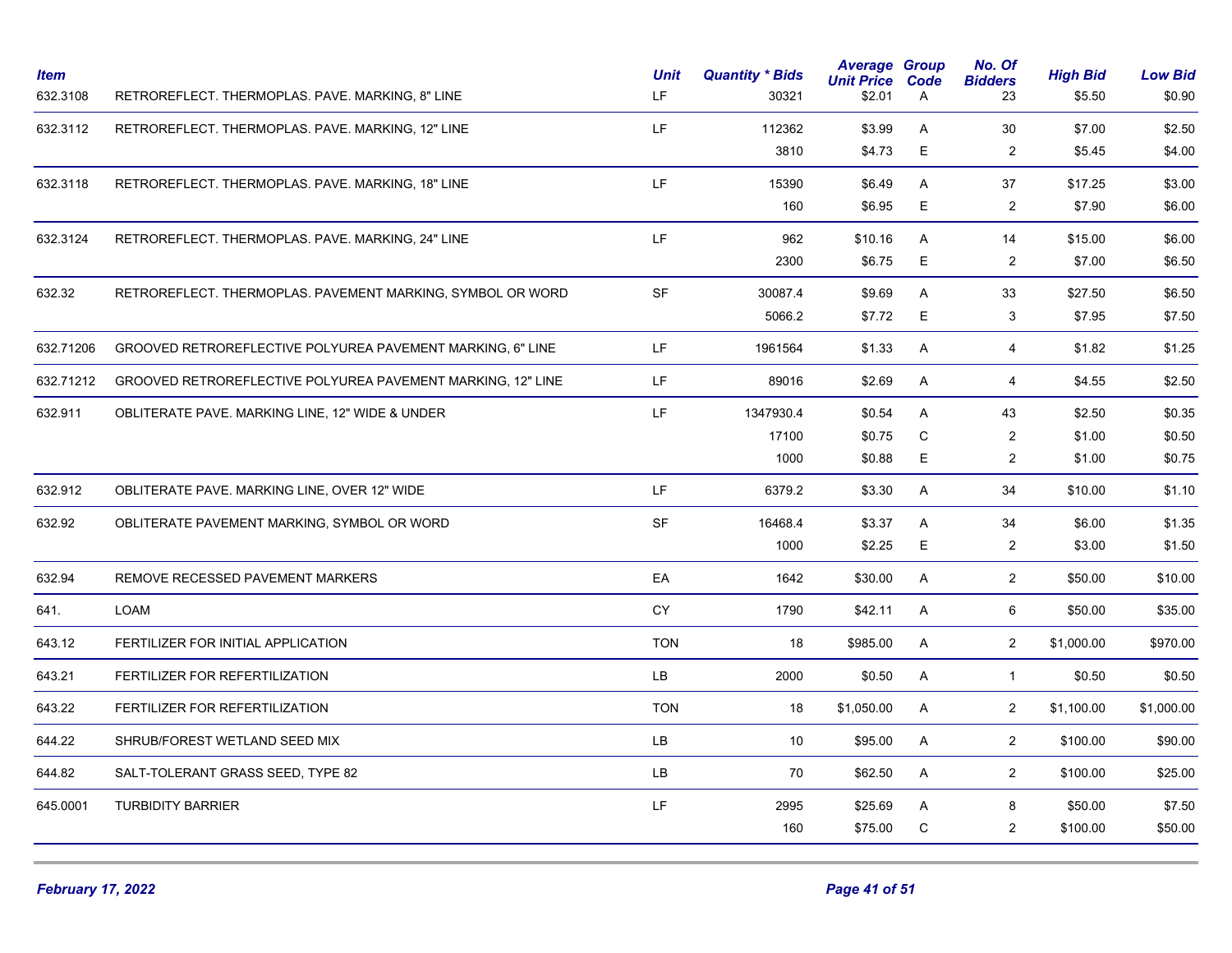| <b>Item</b><br>645.119 | MULCH WITH TACKIFIERS                                | <b>Unit</b><br>Α | <b>Quantity * Bids</b><br>18.3 | <b>Average Group</b><br><b>Unit Price</b><br>\$1,371.86 | Code<br>A   | No. Of<br><b>Bidders</b><br>$\overline{7}$ | <b>High Bid</b><br>\$1,600.00 | <b>Low Bid</b><br>\$1,200.00 |
|------------------------|------------------------------------------------------|------------------|--------------------------------|---------------------------------------------------------|-------------|--------------------------------------------|-------------------------------|------------------------------|
| 645.3                  | <b>EROSION STONE</b>                                 | <b>TON</b>       | 9770                           | \$31.44                                                 | Α           | 20                                         | \$50.00                       | \$25.00                      |
|                        |                                                      |                  | 40                             | \$28.50                                                 | В           | $\sqrt{2}$                                 | \$35.00                       | \$22.00                      |
|                        |                                                      |                  | 160                            | \$35.00                                                 | E           | $\overline{c}$                             | \$40.00                       | \$30.00                      |
| 645.42                 | TEMPORARY SLOPE MATTING TYPE B (WILDLIFE FRIENDLY)   | SY               | 66700                          | \$2.38                                                  | A           | $\overline{2}$                             | \$3.00                        | \$1.75                       |
| 645.44                 | TEMPORARY SLOPE MATTING TYPE D (WILDLIFE FRIENDLY)   | SY               | 129368                         | \$2.75                                                  | A           | 30                                         | \$5.00                        | \$2.00                       |
|                        |                                                      |                  | 100                            | \$2.25                                                  | B           | $\overline{2}$                             | \$2.50                        | \$2.00                       |
|                        |                                                      |                  | 880                            | \$8.40                                                  | С           | $\overline{2}$                             | \$15.00                       | \$1.80                       |
| 645.45                 | PERMANENT CHANNEL MATTING TYPE A                     | SY               | 1420                           | \$9.16                                                  | Α           | 3                                          | \$9.50                        | \$7.00                       |
| 645.471                | TEMPORARY CHANNEL MATTING TYPE A (WILDLIFE FRIENDLY) | SY               | 5900                           | \$7.25                                                  | A           | $\overline{2}$                             | \$12.00                       | \$2.50                       |
| 645.482                | STUMP GRINDINGS FOR TEMPORARY EROSION CONTROL        | CY               | 8200                           | \$15.00                                                 | A           | $\overline{2}$                             | \$20.00                       | \$10.00                      |
| 645.512                | COMPOST SOCK FOR PERIMETER BERM                      | LF.              | 164903                         | \$4.86                                                  | A           | 44                                         | \$9.00                        | \$3.16                       |
|                        |                                                      |                  | 640                            | \$5.75                                                  | B           | $\sqrt{2}$                                 | \$6.50                        | \$5.00                       |
|                        |                                                      |                  | 4070                           | \$5.52                                                  | $\mathsf C$ | $\sqrt{5}$                                 | \$8.00                        | \$4.50                       |
|                        |                                                      |                  | 1360                           | \$5.24                                                  | E           | 3                                          | \$5.50                        | \$5.00                       |
| 645.52                 | RYEGRASS FOR TEMPORARY EROSION CONTROL               | LB               | 549                            | \$4.62                                                  | A           | $\boldsymbol{9}$                           | \$5.25                        | \$3.40                       |
| 645.531                | <b>SILT FENCE</b>                                    | LF.              | 183393.8                       | \$2.91                                                  | A           | 46                                         | \$5.00                        | \$1.75                       |
|                        |                                                      |                  | 1200                           | \$3.00                                                  | В           | $\overline{c}$                             | \$3.00                        | \$3.00                       |
|                        |                                                      |                  | 4370                           | \$3.68                                                  | $\mathsf C$ | 5                                          | \$4.25                        | \$3.00                       |
|                        |                                                      |                  | 1500                           | \$2.25                                                  | E.          | 2                                          | \$3.00                        | \$1.50                       |
| 645.611                | <b>BONDED FIBER MATRIX (BFM)</b>                     | LB               | 299962                         | \$1.91                                                  | A           | 26                                         | \$4.00                        | \$1.40                       |
|                        |                                                      |                  | 640                            | \$1.78                                                  | C           | $\overline{2}$                             | \$1.80                        | \$1.75                       |
|                        |                                                      |                  | 3760                           | \$2.00                                                  | E           | $\overline{c}$                             | \$2.50                        | \$1.50                       |
| 645.612                | FIBER REINFORCED MATRIX (FRM)                        | LB               | 3000                           | \$2.38                                                  | Α           | $\overline{2}$                             | \$3.00                        | \$1.75                       |
| 645.7                  | STORM WATER POLLUTION PREVENTION PLAN                | U                | 20                             | \$5,944.00                                              | A           | 20                                         | \$11,600.00                   | \$1,260.00                   |
|                        |                                                      |                  | $\overline{2}$                 | \$2,850.00                                              | В           | $\overline{2}$                             | \$3,000.00                    | \$2,700.00                   |
|                        |                                                      |                  | $\overline{4}$                 | \$4,932.50                                              | С           | 4                                          | \$6,500.00                    | \$2,730.00                   |
|                        |                                                      |                  | $\overline{2}$                 | \$2,500.00                                              | E           | $\overline{2}$                             | \$3,000.00                    | \$2,000.00                   |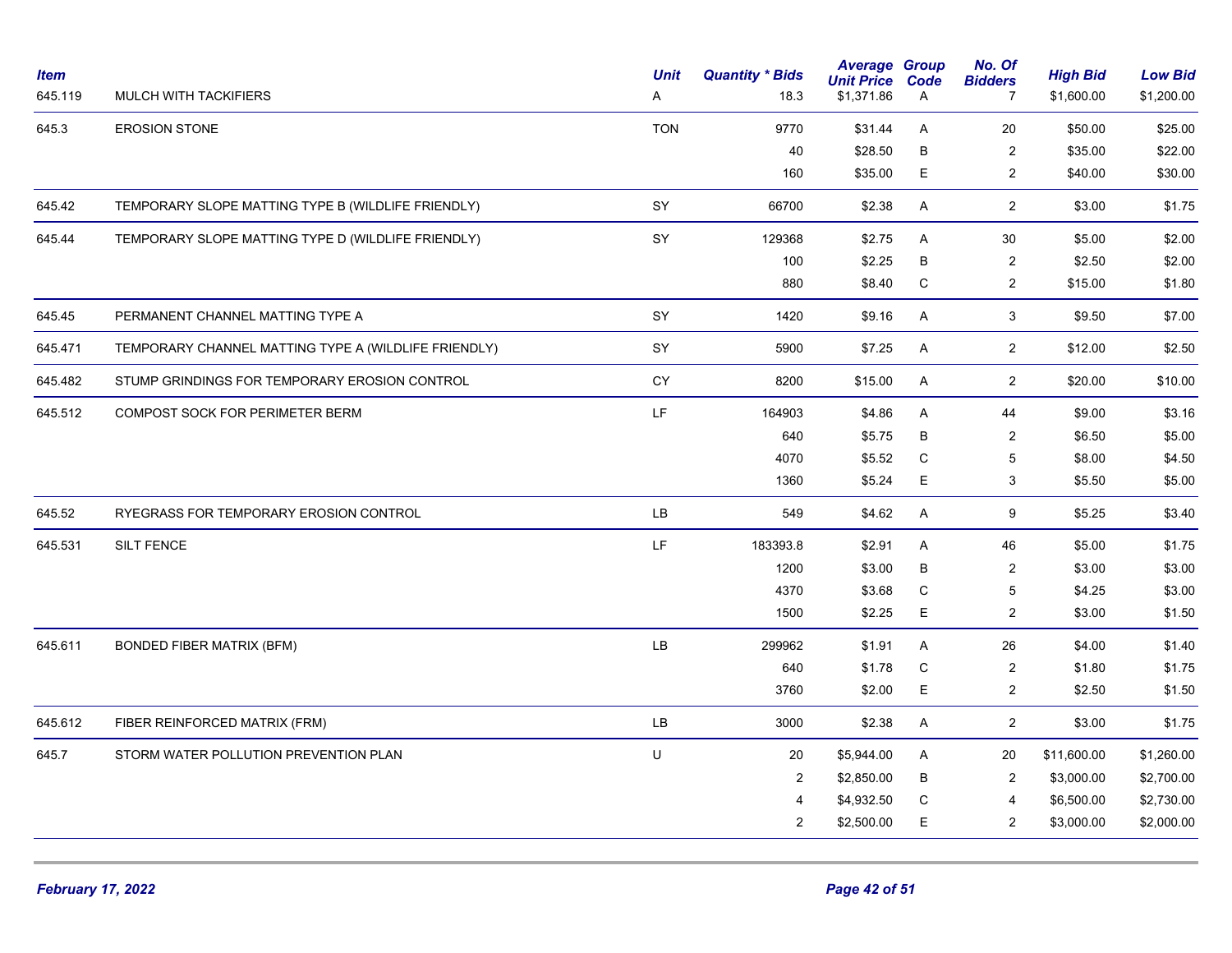| <b>Item</b><br>645.71 | MONITORING SWPPP AND EROSION AND SEDIMENT CONTROLS       | <b>Unit</b><br><b>HR</b> | <b>Quantity * Bids</b><br>8348 | <b>Average Group</b><br><b>Unit Price</b><br>\$91.49 | Code<br>Α    | No. Of<br><b>Bidders</b><br>18 | <b>High Bid</b><br>\$125.00 | <b>Low Bid</b><br>\$75.00 |
|-----------------------|----------------------------------------------------------|--------------------------|--------------------------------|------------------------------------------------------|--------------|--------------------------------|-----------------------------|---------------------------|
|                       |                                                          |                          | 96                             | \$77.50                                              | B            | $\overline{2}$                 | \$105.00                    | \$50.00                   |
|                       |                                                          |                          | 368                            | \$100.54                                             | С            | 4                              | \$110.00                    | \$85.00                   |
|                       |                                                          |                          | 200                            | \$100.00                                             | E            | $\overline{2}$                 | \$125.00                    | \$75.00                   |
| 645.72                | FINAL WETLAND IMPACT REPORT                              | U                        | 5                              | \$3,114.00                                           | A            | $\overline{4}$                 | \$5,250.00                  | \$1,000.00                |
| 645.8205              | EROSION CONTROL - PUMP (500 GAL/MIN DISCHARGE CAPACITY)  | U                        | $\overline{2}$                 | \$12,500.00                                          | A            | $\overline{2}$                 | \$22,500.00                 | \$2,500.00                |
| 645.8210              | EROSION CONTROL - PUMP (1000 GAL/MIN DISCHARGE CAPACITY) | U                        | $\overline{2}$                 | \$43,500.00                                          | A            | $\overline{2}$                 | \$50,000.00                 | \$37,000.00               |
| 645.85                | FLOCCULANT TREATMENT SYSTEM                              | <b>MON</b>               | 66                             | \$4,200.00                                           | $\mathsf{A}$ | $\overline{2}$                 | \$5,650.00                  | \$2,750.00                |
| 645.851               | WATER QUALITY MONITORING FOR CONSTRUCTION STORMWATER     | HR.                      | 1320                           | \$60.00                                              | A            | $\overline{2}$                 | \$70.00                     | \$50.00                   |
| 645.852               | FLOCCULANT TREATMENT SYSTEM OPERATION                    | HR.                      | 3300                           | \$52.50                                              | A            | $\overline{2}$                 | \$65.00                     | \$40.00                   |
| 646.2                 | TURF ESTABLISHMENT WITHOUT MULCH                         | A                        | 13                             | \$1,798.15                                           | A            | $\overline{7}$                 | \$3,680.00                  | \$1,100.00                |
| 646.21                | TURF ESTABLISHMENT WITHOUT MULCH                         | SY                       | 249500                         | \$0.85                                               | A            | 15                             | \$5.00                      | \$0.45                    |
|                       |                                                          |                          | 1000                           | \$1.78                                               | $\mathsf C$  | 2                              | \$2.25                      | \$1.30                    |
|                       |                                                          |                          | 5050                           | \$1.38                                               | E            | $\overline{2}$                 | \$2.25                      | \$0.50                    |
| 646.222               | TURF ESTABLISHMENT WITHOUT MULCH (WETLAND SEED)          | A                        | 13.6                           | \$1,800.00                                           | A            | $\overline{2}$                 | \$1,800.00                  | \$1,800.00                |
| 646.3                 | TURF ESTABLISHMENT WITH MULCH AND TACKIFIERS             | A                        | 51.9                           | \$2,732.32                                           | A            | 6                              | \$3,500.00                  | \$2,400.00                |
| 646.31                | TURF ESTABLISHMENT WITH MULCH AND TACKIFIERS             | SY                       | 73820                          | \$2.06                                               | A            | 8                              | \$3.90                      | \$0.59                    |
| 646.41                | TURF ESTABLISHMENT WITH MULCH, TACKIFIERS AND HUMUS      | SY                       | 21192.1                        | \$10.01                                              | A            | 35                             | \$75.00                     | \$1.05                    |
|                       |                                                          |                          | 905                            | \$7.79                                               | $\sf B$      | 3                              | \$9.00                      | \$6.00                    |
|                       |                                                          |                          | 880                            | \$2.75                                               | $\mathsf C$  | 2                              | \$3.00                      | \$2.50                    |
|                       |                                                          |                          | 48                             | \$15.18                                              | F            | $\overline{2}$                 | \$15.35                     | \$15.00                   |
| 646.412               | TURF ESTABLISHMENT WITH MULCH, TACKIFIERS AND HUMUS (F)  | SY                       | 442                            | \$24.00                                              | A            | $\mathbf{1}$                   | \$24.00                     | \$24.00                   |
| 646.51                | TURF ESTABLISHMENT WITH MULCH, TACKIFIERS AND LOAM       | SY                       | 250                            | \$24.00                                              | Α            | $\mathbf{1}$                   | \$24.00                     | \$24.00                   |
|                       |                                                          |                          | 84                             | \$32.68                                              | F            | $\overline{2}$                 | \$50.00                     | \$15.35                   |
| 647.1                 | <b>HUMUS</b>                                             | CY                       | 66396                          | \$23.66                                              | A            | 23                             | \$40.00                     | \$8.00                    |
|                       |                                                          |                          | 80                             | \$24.00                                              | C            | 2                              | \$30.00                     | \$18.00                   |
|                       |                                                          |                          | 490                            | \$46.50                                              | E            | 2                              | \$50.00                     | \$43.00                   |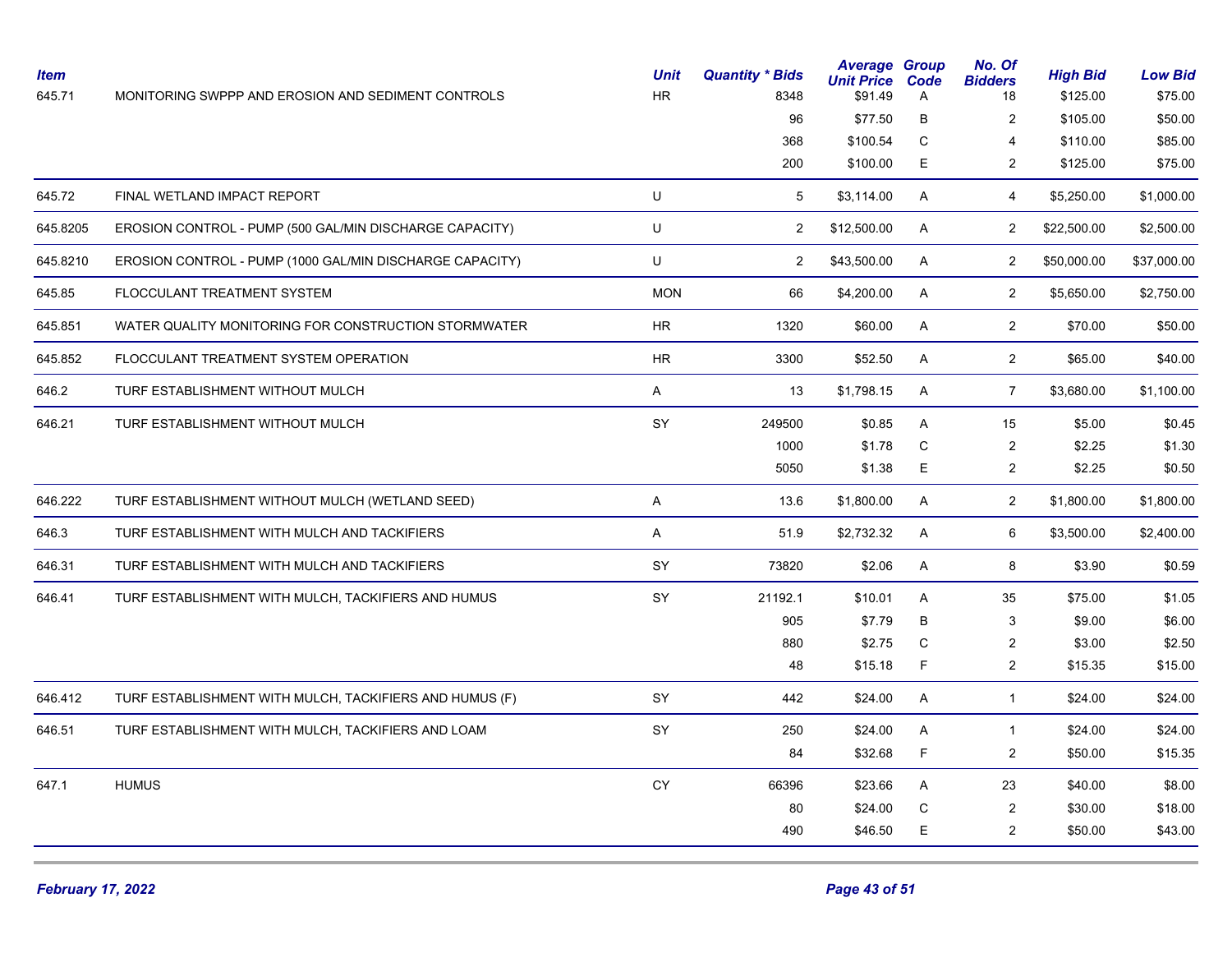| <b>Item</b><br>647.112 | HUMUS 12" DEEP                                   | <b>Unit</b><br>CY | <b>Quantity * Bids</b><br>370 | <b>Average Group</b><br><b>Unit Price</b><br>\$29.00 | Code<br>Α | No. Of<br><b>Bidders</b><br>2 | <b>High Bid</b><br>\$34.00 | <b>Low Bid</b><br>\$24.00 |
|------------------------|--------------------------------------------------|-------------------|-------------------------------|------------------------------------------------------|-----------|-------------------------------|----------------------------|---------------------------|
| 647.16                 | HUMUS, 6" DEEP                                   | CY                | 910                           | \$32.50                                              | A         | $\overline{2}$                | \$36.00                    | \$29.00                   |
| 647.29                 | <b>WETLAND HUMUS</b>                             | CY                | 420                           | \$49.29                                              | A         | 3                             | \$60.00                    | \$40.00                   |
| 650.2                  | LANDSCAPING                                      | U                 | 5                             | \$6,620.00                                           | A         | 5                             | \$10,000.00                | \$5,000.00                |
|                        |                                                  |                   | $\overline{2}$                | \$28,750.00                                          | C         | $\overline{2}$                | \$52,500.00                | \$5,000.00                |
| 660.461                | <b>TOLL UTILITY SHELTER</b>                      | U                 | $\overline{2}$                | \$244,000.00                                         | A         | $\overline{2}$                | \$340,000.00               | \$148,000.00              |
| 660.462                | TOLL UTILITY SHELTER                             | U                 | $\overline{2}$                | \$244,000.00                                         | Α         | $\overline{2}$                | \$340,000.00               | \$148,000.00              |
| 661.001                | <b>INTERPRETIVE SIGN</b>                         | EA                | 4                             | \$4,750.00                                           | A         | $\overline{2}$                | \$6,500.00                 | \$3,000.00                |
| 661.61                 | DUMPSTER PAD AND ENCLOSURE                       | U                 | $\overline{2}$                | \$6,000.00                                           | A         | $\overline{2}$                | \$7,000.00                 | \$5,000.00                |
| 662.1626               | 6" DRILLED WELL                                  | LF                | 1600                          | \$11.50                                              | A         | $\overline{c}$                | \$12.00                    | \$11.00                   |
|                        |                                                  |                   | 1600                          | \$11.50                                              | E         | $\overline{2}$                | \$12.00                    | \$11.00                   |
| 662.166                | PILOT HOLE FOR 6" WELL (INCLUDES 6" CASING)      | LF.               | 400                           | \$33.00                                              | A         | $\overline{c}$                | \$34.00                    | \$32.00                   |
|                        |                                                  |                   | 400                           | \$33.00                                              | Е         | $\overline{c}$                | \$34.00                    | \$32.00                   |
| 662.244                | 4" WELL CASING (INCLUDING JASWELL SEALS & GROUT) | LF                | 600                           | \$9.50                                               | A         | $\overline{2}$                | \$12.00                    | \$7.00                    |
|                        |                                                  |                   | 800                           | \$9.50                                               | E         | $\overline{2}$                | \$12.00                    | \$7.00                    |
| 662.281                | DECOMMISSION DRILLED WELL                        | LF                | 450                           | \$13.50                                              | A         | $\overline{2}$                | \$17.00                    | \$10.00                   |
|                        |                                                  |                   | 2660                          | \$13.78                                              | Е         | 6                             | \$17.00                    | \$10.00                   |
| 662.282                | DECOMMISSION MONITORING WELL                     | LF                | 188                           | \$77.02                                              | A         | $\overline{4}$                | \$100.00                   | \$50.00                   |
| 662.285                | DECOMMISSION DUG WELL                            | LF.               | 50                            | \$112.50                                             | E.        | $\overline{2}$                | \$125.00                   | \$100.00                  |
| 662.41                 | TRENCH AND PIPE                                  | LF                | 300                           | \$5.50                                               | A         | $\overline{c}$                | \$6.00                     | \$5.00                    |
|                        |                                                  |                   | 300                           | \$5.50                                               | E         | $\overline{2}$                | \$6.00                     | \$5.00                    |
| 662.421                | 1" PE FLEXIBLE TUBING                            | LF.               | 600                           | \$0.95                                               | A         | $\overline{c}$                | \$1.40                     | \$0.50                    |
|                        |                                                  |                   | 600                           | \$0.95                                               | E         | $\overline{2}$                | \$1.40                     | \$0.50                    |
| 662.52075              | SUBMERSIBLE PUMP (3/4 HP) AND ACCESSORIES        | EA                | $\overline{2}$                | \$3,400.00                                           | A         | $\overline{c}$                | \$3,600.00                 | \$3,200.00                |
|                        |                                                  |                   | $\overline{2}$                | \$3,400.00                                           | E.        | $\overline{2}$                | \$3,600.00                 | \$3,200.00                |
| 670.02                 | SEDIMENT SUMP MEASURING BLOCK                    | EA                | 6                             | \$620.00                                             | A         | $\overline{2}$                | \$875.00                   | \$365.00                  |
|                        |                                                  |                   |                               |                                                      |           |                               |                            |                           |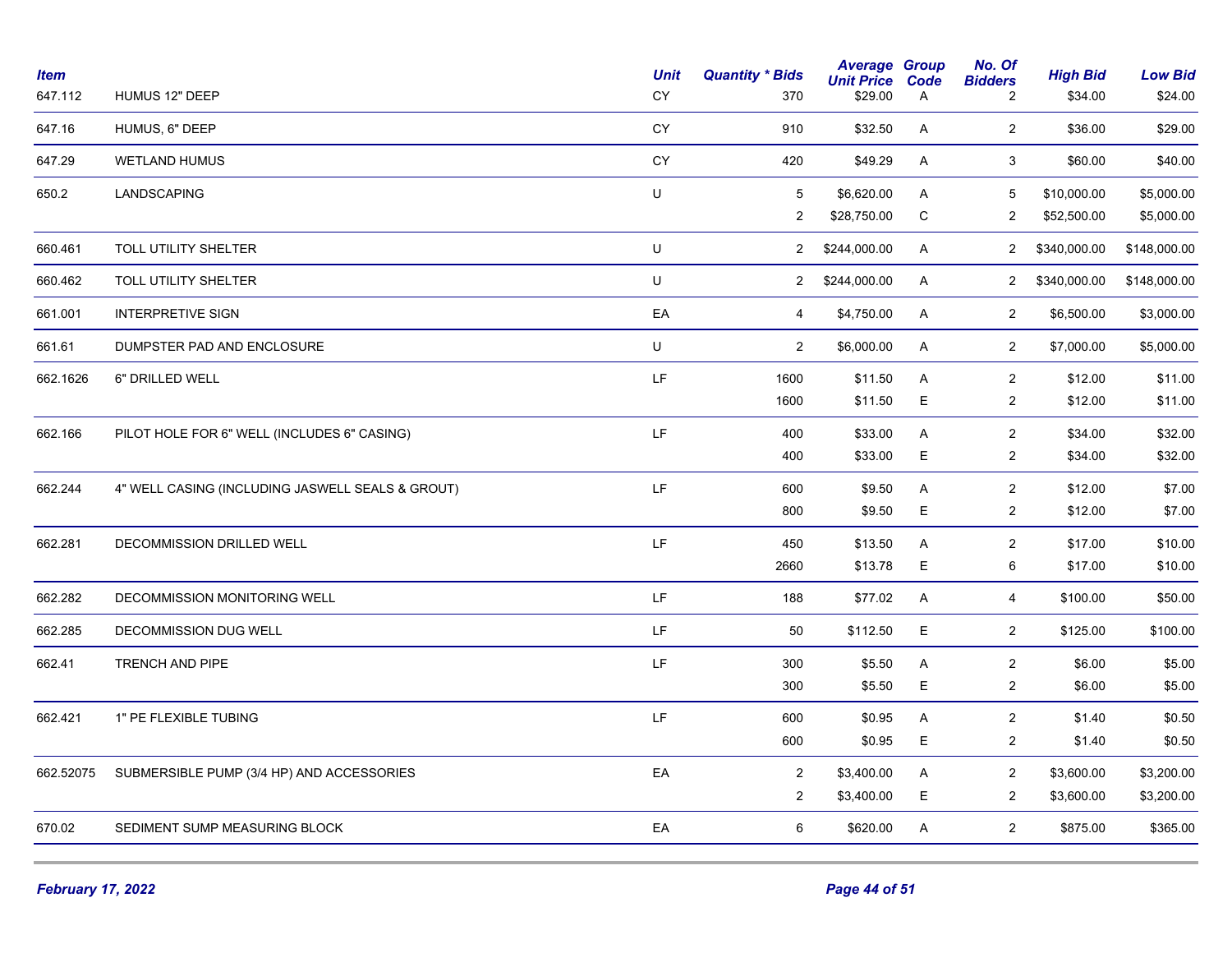| <b>Item</b><br>670.0441 | <b>RELOCATE HISTORIC FEATURE</b>           | <b>Unit</b><br>U | <b>Quantity * Bids</b><br>2 | <b>Average Group</b><br><b>Unit Price</b><br>\$5,000.00 | Code<br>A | No. Of<br><b>Bidders</b><br>$\overline{c}$ | <b>High Bid</b><br>\$7,500.00 | <b>Low Bid</b><br>\$2,500.00 |
|-------------------------|--------------------------------------------|------------------|-----------------------------|---------------------------------------------------------|-----------|--------------------------------------------|-------------------------------|------------------------------|
| 670.04501               | CONSTRUCT AND REMOVE DIVERSION             | $\sf U$          | 4                           | \$22,787.50                                             | A         | 4                                          | \$47,000.00                   | \$9,150.00                   |
| 670.04502               | CONSTRUCT AND REMOVE DIVERSION             | $\sf U$          | 3                           | \$11,050.00                                             | A         | 3                                          | \$13,650.00                   | \$7,000.00                   |
| 670.0481                | CONSTRUCTION ACCESS ROAD, LEFT IN PLACE    | U                | $\overline{2}$              | \$24,750.00                                             | A         | $\overline{2}$                             | \$25,000.00                   | \$24,500.00                  |
| 670.0491                | CONSTRUCT AND REMOVE TEMPORARY ACCESS ROAD | U                | $\overline{4}$              | \$28,976.25                                             | A         | 4                                          | \$45,500.00                   | \$15,000.00                  |
|                         |                                            |                  | $\overline{2}$              | \$27,500.00                                             | E.        | 2                                          | \$30,000.00                   | \$25,000.00                  |
| 670.0492                | CONSTRUCT AND REMOVE TEMPORARY ACCESS ROAD | U                | $\overline{2}$              | \$16,452.50                                             | A         | $\overline{2}$                             | \$17,905.00                   | \$15,000.00                  |
|                         |                                            |                  | $\overline{2}$              | \$20,000.00                                             | E         | $\overline{2}$                             | \$25,000.00                   | \$15,000.00                  |
| 670.066                 | MAILBOX SUPPORT ASSEMBLIES                 | EA               | 14                          | \$266.43                                                | A         | 8                                          | \$325.00                      | \$200.00                     |
|                         |                                            |                  | 4                           | \$235.00                                                | В         | $\overline{c}$                             | \$300.00                      | \$170.00                     |
| 670.0661                | MULTIPLE MAILBOXES SUPPORT ASSEMBLIES      | EA               | 11                          | \$781.82                                                | A         | 3                                          | \$1,500.00                    | \$120.00                     |
| 670.101                 | <b>TEMPORARY LIGHTING</b>                  | U                | $\overline{4}$              | \$4,500.00                                              | A         | $\overline{2}$                             | \$5,000.00                    | \$4,000.00                   |
| 670.104                 | TEMPORARY PORTABLE LIGHTING                | U                | 114                         | \$3,961.84                                              | A         | 17                                         | \$10,000.00                   | \$200.00                     |
|                         |                                            |                  | $\overline{4}$              | \$1,500.00                                              | В         | $\overline{2}$                             | \$1,500.00                    | \$1,500.00                   |
|                         |                                            |                  | 20                          | \$4,100.00                                              | С         | 4                                          | \$5,250.00                    | \$3,000.00                   |
|                         |                                            |                  | 4                           | \$4,000.00                                              | E.        | $\overline{c}$                             | \$5,500.00                    | \$2,500.00                   |
| 670.111                 | UST SYSTEM INSTALLATION                    | U                | 3                           | \$480,000.87                                            | E.        | 3                                          | \$528,165.00                  | \$414,800.00                 |
| 670.112                 | UST TANK TOP UPGRADE                       | U                | $\overline{2}$              | \$264,230.25                                            | E         | $\overline{2}$                             | \$297,000.00                  | \$231,460.50                 |
| 670.121                 | CANOPY INSTALLATION                        | U                | $\overline{2}$              | \$80,000.00                                             | E         | $\overline{2}$                             | \$85,000.00                   | \$75,000.00                  |
| 670.131                 | <b>UST SYSTEM REMOVAL</b>                  | U                | 5                           | \$29,800.00                                             | E.        | 5                                          | \$43,000.00                   | \$20,000.00                  |
| 670.141                 | CONCRETE TANK ANCHOR PAD REMOVAL           | U                | 4                           | \$1,000.00                                              | E.        | 4                                          | \$1,500.00                    | \$500.00                     |
| 670.151                 | <b>EXCAVATION LINER REMOVAL</b>            | U                | 4                           | \$1,062.50                                              | E         | 4                                          | \$1,500.00                    | \$500.00                     |
| 670.161                 | DISCHARGE PERMIT FOR TREATED GROUNDWATER   | U                | 6                           | \$1,133.33                                              | E         | 6                                          | \$2,000.00                    | \$500.00                     |
| 670.171                 | FILE NOTICE OF INTENT - RGP                | $\sf U$          | 3                           | \$1,000.00                                              | E         | 3                                          | \$1,500.00                    | \$500.00                     |
| 670.181                 | PRE-MANUFACTURED BUILDING                  | U                | $\overline{2}$              | \$39,500.00                                             | E.        | $\overline{2}$                             | \$44,000.00                   | \$35,000.00                  |
|                         |                                            |                  |                             |                                                         |           |                                            |                               |                              |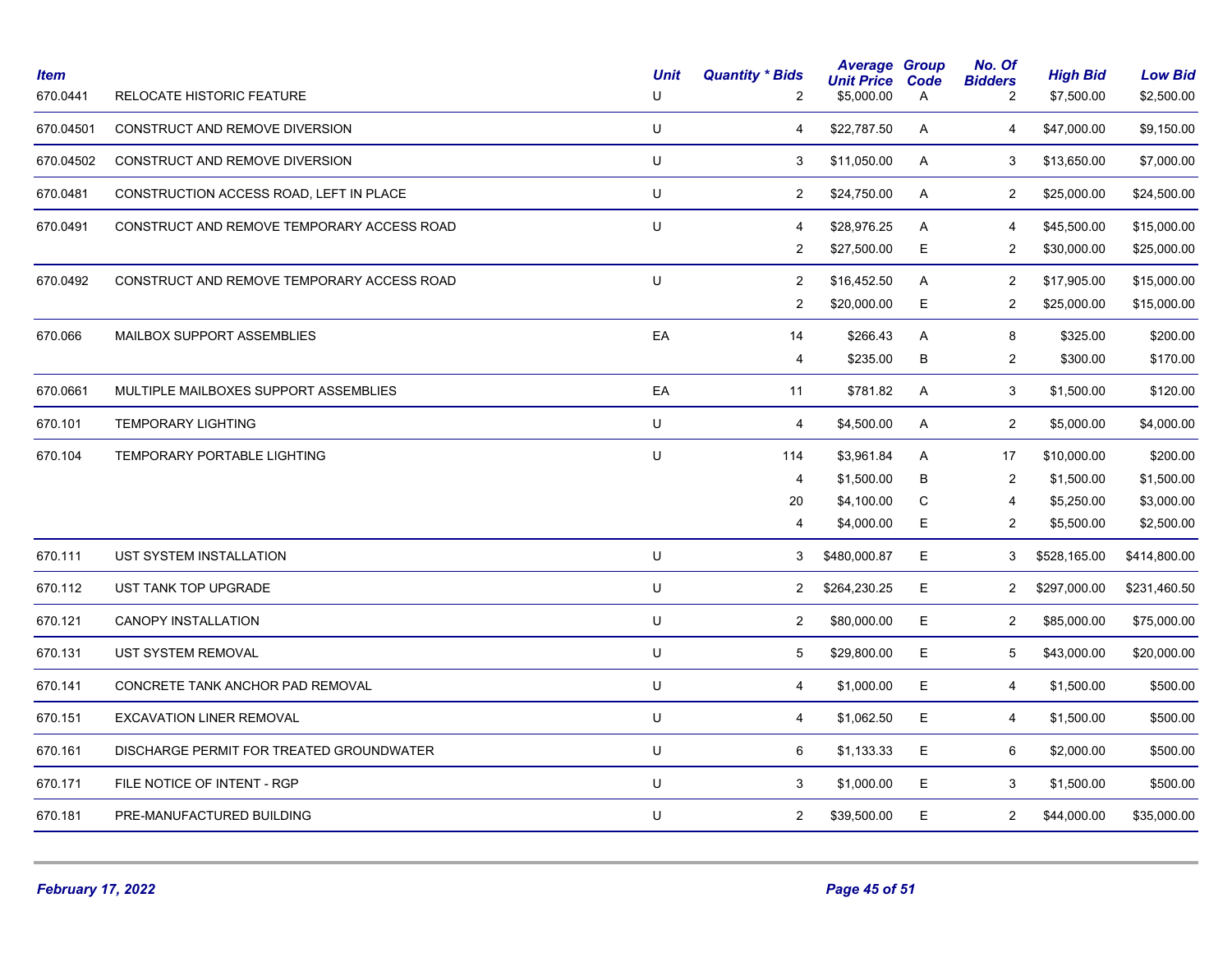| <b>Item</b><br>670.5 | <b>BOAT RAMP</b>                                    | <b>Unit</b><br>U | <b>Quantity * Bids</b><br>$\overline{2}$ | <b>Average Group</b><br><b>Unit Price</b><br>\$72,500.00 | Code<br>A | No. Of<br><b>Bidders</b><br>2 | <b>High Bid</b><br>\$80,000.00 | <b>Low Bid</b><br>\$65,000.00 |
|----------------------|-----------------------------------------------------|------------------|------------------------------------------|----------------------------------------------------------|-----------|-------------------------------|--------------------------------|-------------------------------|
| 670.541              | AET TOLL TREADLE INSTALLATION                       | U                | $\overline{a}$                           | \$76,500.00                                              | A         | $\overline{c}$                | \$108,000.00                   | \$45,000.00                   |
| 670.542              | AET TOLL TREADLE INSTALLATION                       | U                | $\overline{2}$                           | \$66,500.00                                              | A         | 2                             | \$88,000.00                    | \$45,000.00                   |
| 670.561              | TOLL PLAZA DEMOLITION                               | U                | $\overline{2}$                           | \$127,000.00                                             | A         | $\overline{2}$                | \$179,000.00                   | \$75,000.00                   |
| 670.562              | TOLL PLAZA DEMOLITION                               | U                | $\overline{2}$                           | \$117,500.00                                             | A         | $\overline{2}$                | \$160,000.00                   | \$75,000.00                   |
| 670.713              | <b>BIO-RETENTION MEDIA</b>                          | CY               | 320                                      | \$57.50                                                  | A         | 2                             | \$60.00                        | \$55.00                       |
| 670.822              | GNSS CONSTRUCTION INSPECTION EQUIPMENT              | U                | 3                                        | \$28,833.33                                              | A         | 3                             | \$30,000.00                    | \$26,500.00                   |
| 670.95               | TEMPORARY SAFETY FENCE                              | LF               | 6000                                     | \$4.85                                                   | A         | 8                             | \$5.00                         | \$4.00                        |
|                      |                                                     |                  | 540                                      | \$1.13                                                   | Е         | $\overline{c}$                | \$2.00                         | \$0.25                        |
| 671.603              | 3-INCH PVC CONDUIT, SCHEDULE 80, DIRECTIONAL BORE   | LF               | 2500                                     | \$80.00                                                  | A         | $\overline{2}$                | \$85.00                        | \$75.00                       |
| 677.1201             | PERMANENT FIXED LOCATION DYNAMIC MESSAGE SIGN (DMS) | U                | 2                                        | \$95,500.00                                              | A         | $\mathbf{2}$                  | \$100,000.00                   | \$91,000.00                   |
| 677.3101             | WIRELESS COMMUNICATIONS EQUIPMENT                   | U                | 3                                        | \$22,250.00                                              | A         | 3                             | \$26,000.00                    | \$20,000.00                   |
| 677.3102             | WIRELESS COMMUNICATIONS EQUIPMENT                   | U                | $\overline{a}$                           | \$15,400.00                                              | A         | $\overline{2}$                | \$26,000.00                    | \$4,800.00                    |
| 677.3103             | <b>WIRELESS COMMUNICATIONS EQUIPMENT</b>            | U                | $\overline{2}$                           | \$35,500.00                                              | A         | $\overline{2}$                | \$45,000.00                    | \$26,000.00                   |
| 677.41001            | CLOSED CIRCUIT TELEVISION (CCTV) SYSTEM FOUNDATION  | U                | 4                                        | \$22,200.00                                              | A         | 4                             | \$30,800.00                    | \$9,000.00                    |
| 677.41002            | CLOSED CIRCUIT TELEVISION (CCTV) SYSTEM FOUNDATION  | U                | $\overline{c}$                           | \$16,000.00                                              | A         | $\overline{2}$                | \$23,000.00                    | \$9,000.00                    |
| 677.4101             | <b>CCTV SYSTEM</b>                                  | U                | $\overline{4}$                           | \$59,462.50                                              | A         | 4                             | \$75,000.00                    | \$49,850.00                   |
| 677.4102             | <b>CCTV SYSTEM</b>                                  | U                | $\overline{2}$                           | \$72,500.00                                              | A         | $\overline{2}$                | \$75,000.00                    | \$70,000.00                   |
| 677.4201             | ROADWAY WEATHER INFORMATION STATION (RWIS) SYSTEM   | U                | 3                                        | \$128,553.33                                             | A         | 3                             | \$130,000.00                   | \$125,660.00                  |
| 677.42013            | RWIS SUB-SYSTEM EQUIPMENT                           | U                | 5                                        | \$5,910.00                                               | A         | 5                             | \$10,000.00                    | \$3,000.00                    |
| 677.42023            | RWIS SUB-SYSTEM EQUIPMENT                           | U                | $\overline{2}$                           | \$11,000.00                                              | A         | $\overline{2}$                | \$12,000.00                    | \$10,000.00                   |
| 677.54101            | <b>GROUND MOUNTED ITS EQUIPMENT CABINET</b>         | U                | $\overline{2}$                           | \$12,750.00                                              | A         | $\overline{2}$                | \$13,000.00                    | \$12,500.00                   |
| 677.54201            | POLE MOUNTED ITS EQUIPMENT CABINET                  | U                | 3                                        | \$13,166.67                                              | A         | 3                             | \$13,500.00                    | \$13,000.00                   |
| 677.54202            | POLE MOUNTED ITS EQUIPMENT CABINET                  | U                | $\overline{2}$                           | \$14,000.00                                              | A         | $\overline{2}$                | \$15,000.00                    | \$13,000.00                   |
|                      |                                                     |                  |                                          |                                                          |           |                               |                                |                               |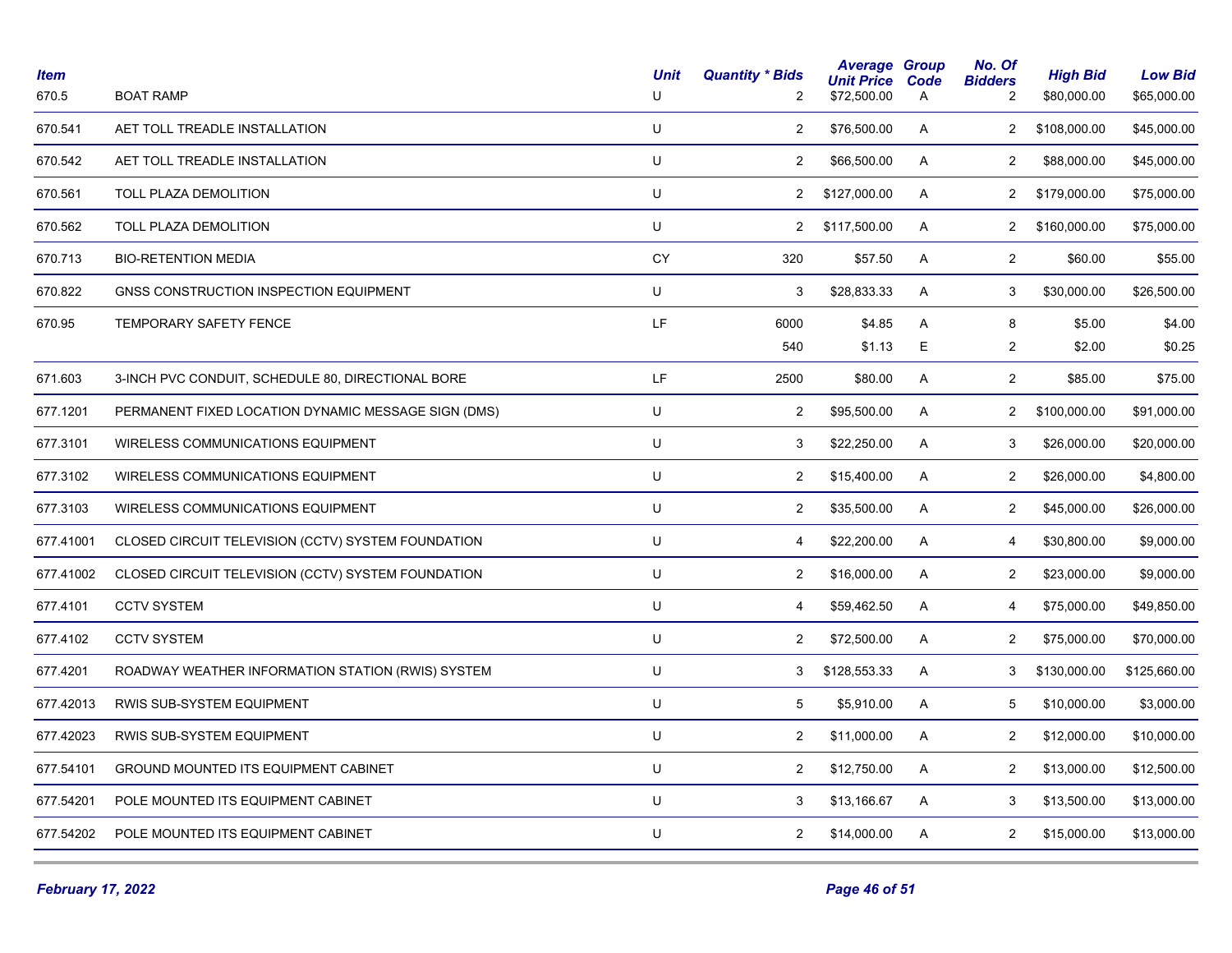| <b>Item</b><br>677.5812 | 1 GBPS ETHERNET SWITCH                       | <b>Unit</b><br>EA | <b>Quantity * Bids</b><br>5 | <b>Average Group</b><br><b>Unit Price</b><br>\$6,160.00 | Code<br>A | No. Of<br><b>Bidders</b><br>3 | <b>High Bid</b><br>\$6,300.00 | <b>Low Bid</b><br>\$5,900.00 |
|-------------------------|----------------------------------------------|-------------------|-----------------------------|---------------------------------------------------------|-----------|-------------------------------|-------------------------------|------------------------------|
| 677.6301                | METER AND DISCONNECT PEDESTAL                | U                 | 6                           | \$4,183.33                                              | A         | 6                             | \$4,600.00                    | \$4,000.00                   |
| 677.6302                | METER AND DISCONNECT PEDESTAL                | $\sf U$           | $\overline{2}$              | \$3,950.00                                              | A         | $\overline{2}$                | \$4,000.00                    | \$3,900.00                   |
| 677.6303                | METER AND DISCONNECT PEDESTAL                | $\sf U$           | $\overline{2}$              | \$3,950.00                                              | Α         | $\overline{2}$                | \$4,000.00                    | \$3,900.00                   |
| 677.6304                | METER AND DISCONNECT PEDESTAL                | U                 | $\overline{2}$              | \$4,300.00                                              | A         | $\overline{2}$                | \$4,600.00                    | \$4,000.00                   |
| 677.64                  | UNINTERRUPTIBLE POWER SUPPLY (UPS)           | EA                | 4                           | \$5,200.00                                              | A         | $\overline{2}$                | \$6,000.00                    | \$4,400.00                   |
| 677.67101               | SOLAR POWERED SYSTEM (GROUND MOUNTED)        | $\sf U$           | $\overline{2}$              | \$42,500.00                                             | A         | $\overline{2}$                | \$55,000.00                   | \$30,000.00                  |
| 677.9304                | 3-CONDUCTOR #4 AWG CABLE                     | LF                | 4520                        | \$8.94                                                  | A         | 3                             | \$9.00                        | \$8.00                       |
| 677.9406                | 4-CONDUCTOR #6 AWG CABLE                     | LF                | 1440                        | \$7.35                                                  | A         | $\overline{4}$                | \$8.50                        | \$6.00                       |
| 690.191                 | RAILROAD SIGNAL SYSTEM (CONTRACTOR DESIGNED) | U                 | $\mathbf{1}$                | \$249,750.00                                            | A         | $\mathbf{1}$                  | \$249,750.00                  | \$249,750.00                 |
| 690.21                  | REMOVAL OF RAILROAD TRACK AND APPURTENANCES  | <b>TF</b>         | 200                         | \$135.60                                                | A         | $\mathbf{1}$                  | \$135.60                      | \$135.60                     |
| 690.311                 | 7" X 9" X 8'-6" CROSSTIES WITH APPURTENANCES | EA                | 51                          | \$406.13                                                | A         | $\mathbf{1}$                  | \$406.13                      | \$406.13                     |
| 690.312                 | 7" X 9" X 9' CROSSTIES WITH APPURTENANCES    | EA                | 10                          | \$516.90                                                | A         | $\mathbf{1}$                  | \$516.90                      | \$516.90                     |
| 690.314                 | 7" X 9" X 10' CROSSTIES WITH APPURTENANCES   | EA                | 10                          | \$516.90                                                | A         | $\mathbf{1}$                  | \$516.90                      | \$516.90                     |
| 690.32                  | PRECAST CONCRETE MODULAR SURFACE SYSTEM      | $\sf U$           | $\mathbf{1}$                | \$127,799.65                                            | A         | $\mathbf{1}$                  | \$127,799.65                  | \$127,799.65                 |
| 690.411                 | 115# RAIL, WELDED                            | <b>TF</b>         | 200                         | \$251.58                                                | Α         | $\mathbf{1}$                  | \$251.58                      | \$251.58                     |
| 690.5123                | INSULATED BOLTED JOINT, 115#                 | U                 | $\overline{4}$              | \$1,068.49                                              | A         | $\mathbf{1}$                  | \$1,068.49                    | \$1,068.49                   |
| 690.71                  | <b>TRACK ALIGNMENT</b>                       | <b>TF</b>         | 250                         | \$67.05                                                 | A         | $\mathbf{1}$                  | \$67.05                       | \$67.05                      |
| 692.                    | <b>MOBILIZATION</b>                          | U                 | 78                          | \$199,100.35                                            | A         |                               | 78 \$1,020,000.00             | \$12,000.00                  |
|                         |                                              |                   | 20005                       | \$6.40                                                  | В         | 7                             | \$30,000.00                   | \$1.00                       |
|                         |                                              |                   | 5                           | \$116,300.00                                            | C         | 5                             | \$160,000.00                  | \$81,500.00                  |
|                         |                                              |                   | 5                           | \$83,770.00                                             | E         | 5                             | \$225,000.00                  | \$28,500.00                  |
|                         |                                              |                   | 2                           | \$8,900.00                                              | F.        | 2                             | \$10,000.00                   | \$7,800.00                   |
| 693.                    | ON-THE-JOB TRAINING OF UNSKILLED WORKERS     | \$                | 11400                       | \$1.00                                                  | A         | $\overline{7}$                | \$1.00                        | \$1.00                       |
| 697.11                  | INVASIVE SPECIES CONTROL AND MANAGEMENT PLAN | U                 | 16                          | \$1,698.06                                              | Α         | 16                            | \$3,120.00                    | \$750.00                     |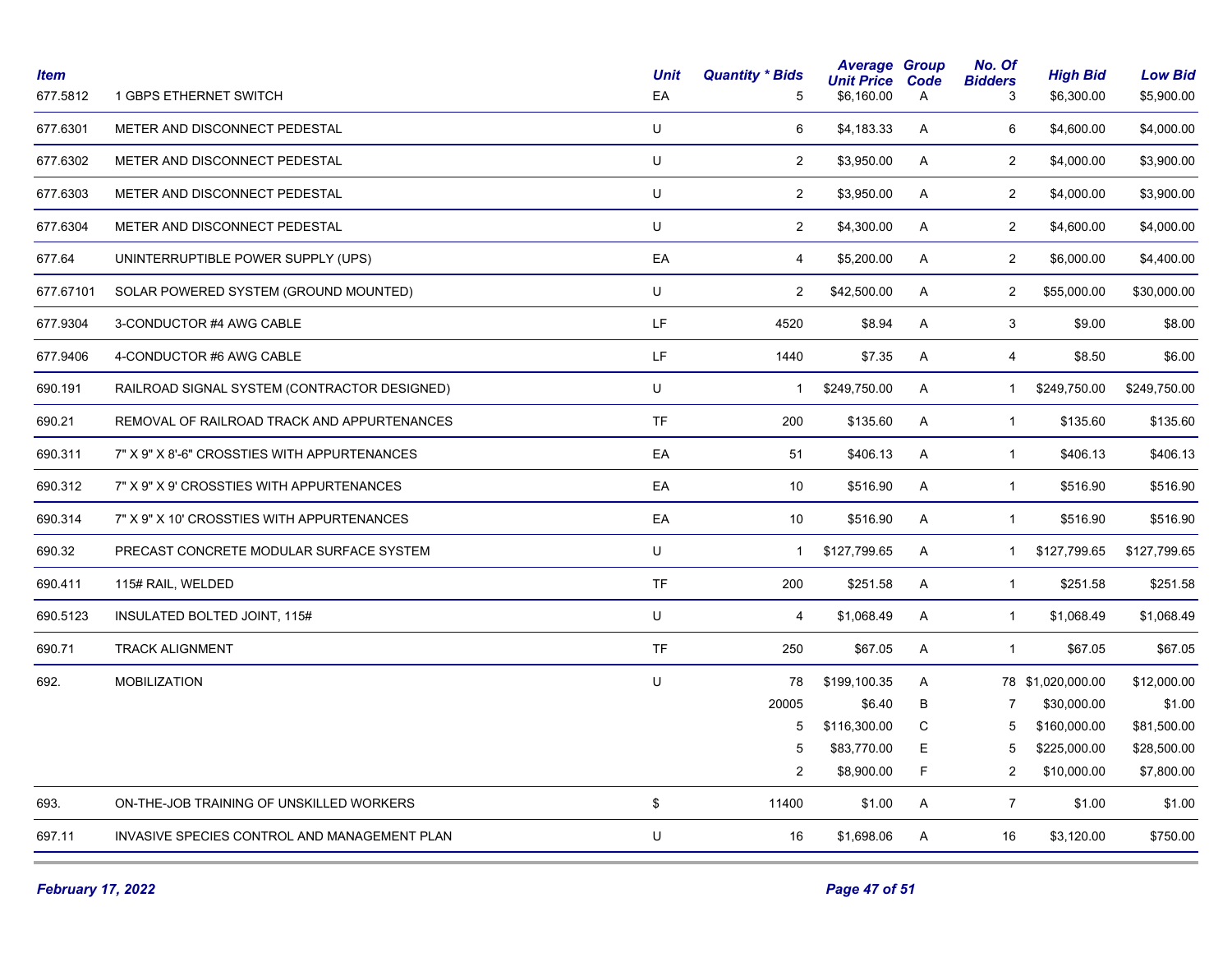| <b>Item</b><br>697.31 | PROJECT OPERATIONS PLAN                                       | <b>Unit</b><br>U | <b>Quantity * Bids</b><br>18 | <b>Average Group</b><br><b>Unit Price</b><br>\$3,459.44 | Code<br>A   | No. Of<br><b>Bidders</b><br>18 | <b>High Bid</b><br>\$15,000.00 | <b>Low Bid</b><br>\$1,000.00 |
|-----------------------|---------------------------------------------------------------|------------------|------------------------------|---------------------------------------------------------|-------------|--------------------------------|--------------------------------|------------------------------|
|                       |                                                               |                  | $\overline{2}$               | \$2,100.00                                              | В           | 2                              | \$2,200.00                     | \$2,000.00                   |
|                       |                                                               |                  | $\overline{c}$               | \$3,250.00                                              | $\mathbf C$ | 2                              | \$3,500.00                     | \$3,000.00                   |
|                       |                                                               |                  | 4                            | \$3,375.00                                              | E           | 4                              | \$6,000.00                     | \$500.00                     |
| 697.41                | CRITICAL PATH METHOD (CPM) ELECTRONIC SCHEDULE                | U                | 10                           | \$5,590.00                                              | A           | 10                             | \$15,000.00                    | \$100.00                     |
| 698.12                | FIELD OFFICE TYPE B                                           | <b>MON</b>       | 507                          | \$2,443.51                                              | A           | 26                             | \$4,000.00                     | \$1,200.00                   |
|                       |                                                               |                  | 14                           | \$2,750.00                                              | E           | $\overline{2}$                 | \$3,000.00                     | \$2,500.00                   |
| 698.13                | FIELD OFFICE TYPE C                                           | <b>MON</b>       | 126                          | \$1,794.44                                              | A           | 8                              | \$2,500.00                     | \$900.00                     |
|                       |                                                               |                  | 10                           | \$1,725.00                                              | В           | 2                              | \$1,950.00                     | \$1,500.00                   |
|                       |                                                               |                  | 46                           | \$1,256.52                                              | $\mathsf C$ | 5                              | \$1,600.00                     | \$1,000.00                   |
| 698.14                | FIELD OFFICE TYPE D                                           | <b>MON</b>       | 12                           | \$708.00                                                | E           | $\overline{2}$                 | \$1,000.00                     | \$416.00                     |
| 698.2                 | PHYSICAL TESTING LABORATORY                                   | <b>MON</b>       | 170                          | \$900.00                                                | A           | 6                              | \$1,200.00                     | \$550.00                     |
| 699.                  | MISCELLANEOUS TEMPORARY EROSION AND SEDIMENT CONTROL          | \$               | 1735500                      | \$1.00                                                  | A           | 70                             | \$1.00                         | \$1.00                       |
|                       |                                                               |                  | 20000                        | \$1.00                                                  | B           | $\overline{4}$                 | \$1.00                         | \$1.00                       |
|                       |                                                               |                  | 36100                        | \$1.00                                                  | C           | 6                              | \$1.00                         | \$1.00                       |
|                       |                                                               |                  | 39000                        | \$1.00                                                  | E           | 6                              | \$1.00                         | \$1.00                       |
| 801.11                | ELECTRICAL WORK                                               | U                | $\mathbf{2}$                 | \$270,000.00                                            | A           | $\mathbf{2}$                   | \$300,000.00                   | \$240,000.00                 |
| 801.12                | <b>ELECTRICAL WORK</b>                                        | U                | $\overline{2}$               | \$270,000.00                                            | A           | $2^{\circ}$                    | \$300,000.00                   | \$240,000.00                 |
| 1002.1                | REPAIRS OR REPLACEMENTS AS NEEDED - BRIDGE STRUCTURES         | \$               | 325000                       | \$1.00                                                  | A           | 14                             | \$1.00                         | \$1.00                       |
|                       |                                                               |                  | 336000                       | \$1.00                                                  | ${\bf C}$   | 6                              | \$1.00                         | \$1.00                       |
| 1006.1                | SPECIAL WORK FOR GEOTECHNICAL INSTRUMENTATION                 | \$               | 10000                        | \$1.00                                                  | A           | $\overline{2}$                 | \$1.00                         | \$1.00                       |
| 1008.11               | ALTERATIONS AND ADDITIONS AS NEEDED - UNANTICIPATED WORK      | \$               | 100000                       | \$1.00                                                  | Α           | 21                             | \$1.00                         | \$1.00                       |
|                       |                                                               |                  | 2                            | \$5,000.00                                              | B           | $\overline{2}$                 | \$5,000.00                     | \$5,000.00                   |
|                       |                                                               |                  | 272000                       | \$1.00                                                  | E           | 14                             | \$1.00                         | \$1.00                       |
|                       |                                                               |                  | 20000                        | \$1.00                                                  | F           | 2                              | \$1.00                         | \$1.00                       |
| 1008.141              | ALTERATIONS AND ADDITIONS AS NEEDED - GUARDRAIL MODIFICATIONS | \$               | 60000                        | \$1.00                                                  | A           | 6                              | \$1.00                         | \$1.00                       |
| 1008.18               | ALTERATIONS AND ADDITIONS AS NEEDED - PUMPING TEST            | \$               | 400                          | \$1.00                                                  | Α           | $\overline{c}$                 | \$1.00                         | \$1.00                       |
|                       |                                                               |                  | 400                          | \$1.00                                                  | E           | $\overline{2}$                 | \$1.00                         | \$1.00                       |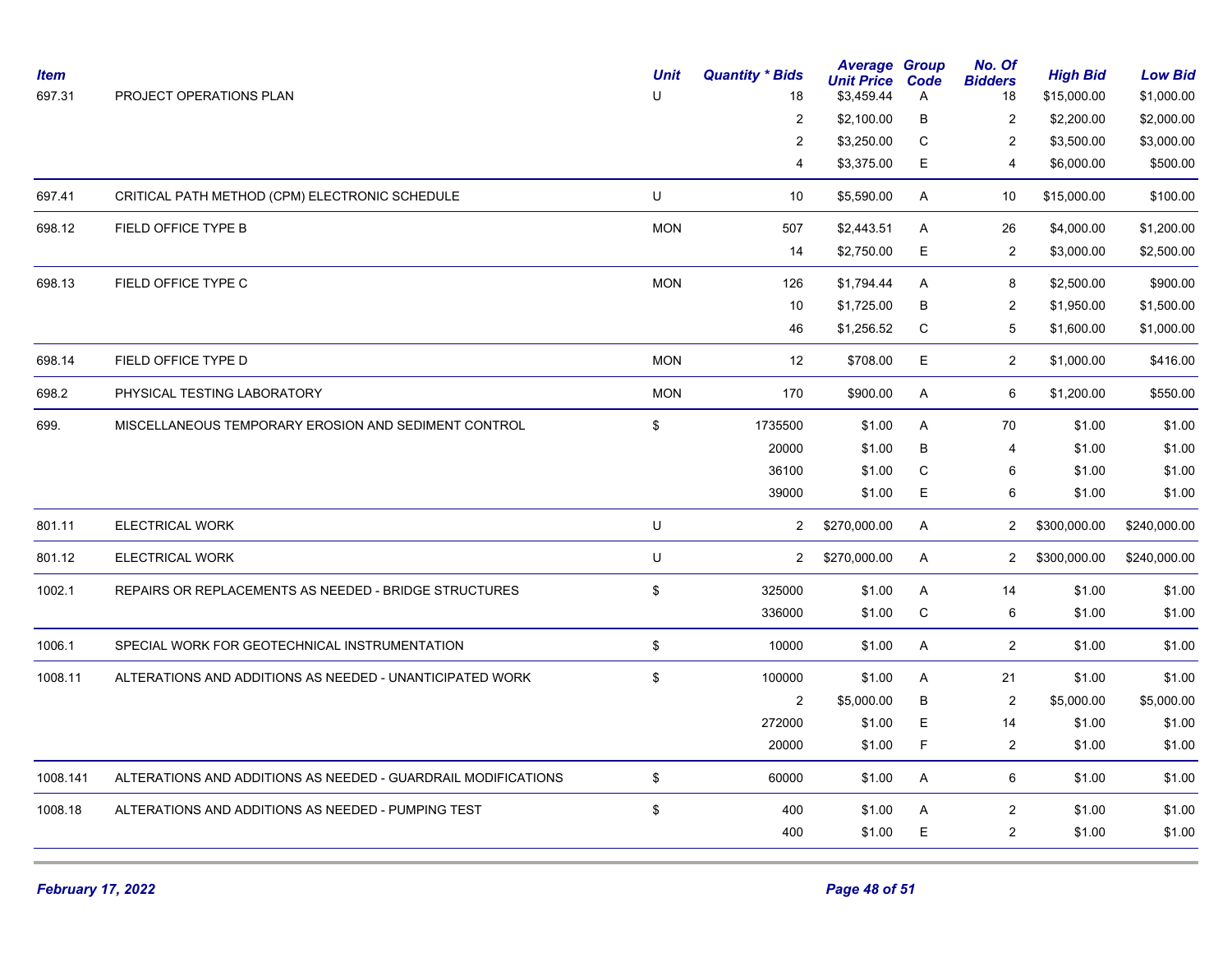| Item<br>1008.251 | ALTERATIONS AND ADDITIONS AS NEEDED - TEMPORARY PEDESTRIAN<br><b>ACCOMMODATIONS</b>          | <b>Unit</b><br>\$ | <b>Quantity * Bids</b><br>338060 | <b>Average Group</b><br><b>Unit Price</b><br>\$1.00 | Code<br>A | No. Of<br><b>Bidders</b><br>38 | <b>High Bid</b><br>\$1.00 | <b>Low Bid</b><br>\$1.00 |
|------------------|----------------------------------------------------------------------------------------------|-------------------|----------------------------------|-----------------------------------------------------|-----------|--------------------------------|---------------------------|--------------------------|
| 1008.44          | ALTERATIONS AND ADDITIONS AS NEEDED-REMOVAL/UPGRADE OF TOLL PLAZA<br><b>SYSTEM EQUIPMENT</b> | \$                | 230000                           | \$1.00                                              | A         | $\overline{2}$                 | \$1.00                    | \$1.00                   |
| 1008.51          | ALTERATIONS AND ADDITIONS AS NEEDED - MISC. LANDSCAPE TREATMENT                              | \$                | 30000                            | \$1.00                                              | A         | $\overline{2}$                 | \$1.00                    | \$1.00                   |
| 1008.52          | ALTERATIONS AND ADDITIONS AS NEEDED - DEWATERING                                             | \$                | 40000                            | \$1.00                                              | A         | $\overline{2}$                 | \$1.00                    | \$1.00                   |
| 1008.522         | ALTERATIONS AND ADDITIONS AS NEEDED - HOLDING TANK (FRAC TANK) FOR<br>SEDIMENT CONTROL       | \$                | 20000                            | \$1.00                                              | A         | $\overline{2}$                 | \$1.00                    | \$1.00                   |
| 1008.53          | ALTERATIONS AND ADDITIONS AS NEEDED - SOLID WASTE DISPOSAL                                   | \$                | 10000                            | \$1.00                                              | A         | $\overline{2}$                 | \$1.00                    | \$1.00                   |
| 1008.54          | ALTERATIONS AND ADDITIONS AS NEEDED - LRS DISPOSAL                                           | \$                | 50000                            | \$1.00                                              | A         | $\overline{c}$                 | \$1.00                    | \$1.00                   |
| 1009.21          | TREATMENT OR DISPOSAL OF CONTAMINATED GROUNDWATER (FRAC TANK)                                | \$                | 90000                            | \$1.00                                              | A         | 3                              | \$1.00                    | \$1.00                   |
|                  |                                                                                              |                   | 180000                           | \$1.00                                              | E         | 6                              | \$1.00                    | \$1.00                   |
| 1009.51          | REMOVAL/STORAGE OF FUEL                                                                      | \$                | 30000                            | \$1.00                                              | E.        | 6                              | \$1.00                    | \$1.00                   |
| 1010.15          | FUEL ADJUSTMENT                                                                              | \$                | 3594000                          | \$1.00                                              | A         | 82                             | \$1.00                    | \$1.00                   |
|                  |                                                                                              |                   | 20000                            | \$1.00                                              | B         | 8                              | \$1.00                    | \$1.00                   |
|                  |                                                                                              |                   | 80000                            | \$1.00                                              | C         | 6                              | \$1.00                    | \$1.00                   |
|                  |                                                                                              |                   | 212000                           | \$1.00                                              | E         | 14                             | \$1.00                    | \$1.00                   |
| 1010.2           | ASPHALT CEMENT ADJUSTMENT                                                                    | \$                | 3360000                          | \$1.00                                              | A         | 52                             | \$1.00                    | \$1.00                   |
|                  |                                                                                              |                   | 20000                            | \$1.00                                              | B         | $\overline{2}$                 | \$1.00                    | \$1.00                   |
|                  |                                                                                              |                   | 22000                            | \$1.00                                              | C         | 4                              | \$1.00                    | \$1.00                   |
|                  |                                                                                              |                   | 202000                           | \$1.00                                              | E.        | 4                              | \$1.00                    | \$1.00                   |
| 1010.21          | ASPHALT CEMENT ADJUSTMENT FOR EMULSION                                                       | \$                | 60200                            | \$1.00                                              | Α         | 8                              | \$1.00                    | \$1.00                   |
| 1010.3           | QUALITY CONTROL QUALITY ASSURANCE (QC/QA) ASPHALT                                            | \$                | 2760053.4                        | \$1.00                                              | Α         | 35                             | \$1.00                    | \$1.00                   |
|                  |                                                                                              |                   | 203420                           | \$1.00                                              | E         | 2                              | \$1.00                    | \$1.00                   |
| 1010.41          | QUALITY CONTROL QUALITY ASSURANCE (QC/QA) FOR CONCRETE                                       | \$                | 667839                           | \$1.00                                              | A         | 10                             | \$1.00                    | \$1.00                   |
|                  |                                                                                              |                   | 6800                             | \$1.00                                              | C         | $\overline{\mathbf{c}}$        | \$1.00                    | \$1.00                   |
| 1010.5           | COMPLETION INCENTIVE/ DISINCENTIVE                                                           | \$                | 80000                            | \$1.00                                              | A         | $\overline{2}$                 | \$1.00                    | \$1.00                   |
| 7104.21          | ENGINEERING DESIGN AND SYSTEMS ENGINEERING DOCUMENTATION                                     | \$                | 925347.15                        | \$1.00                                              | A         | $\mathbf{1}$                   | \$1.00                    | \$1.00                   |
| 7105.01          | PROJECT MANAGEMENT PLAN (PMP)                                                                | \$                | 5830.11                          | \$1.00                                              | A         | $\mathbf{1}$                   | \$1.00                    | \$1.00                   |
|                  |                                                                                              |                   |                                  |                                                     |           |                                |                           |                          |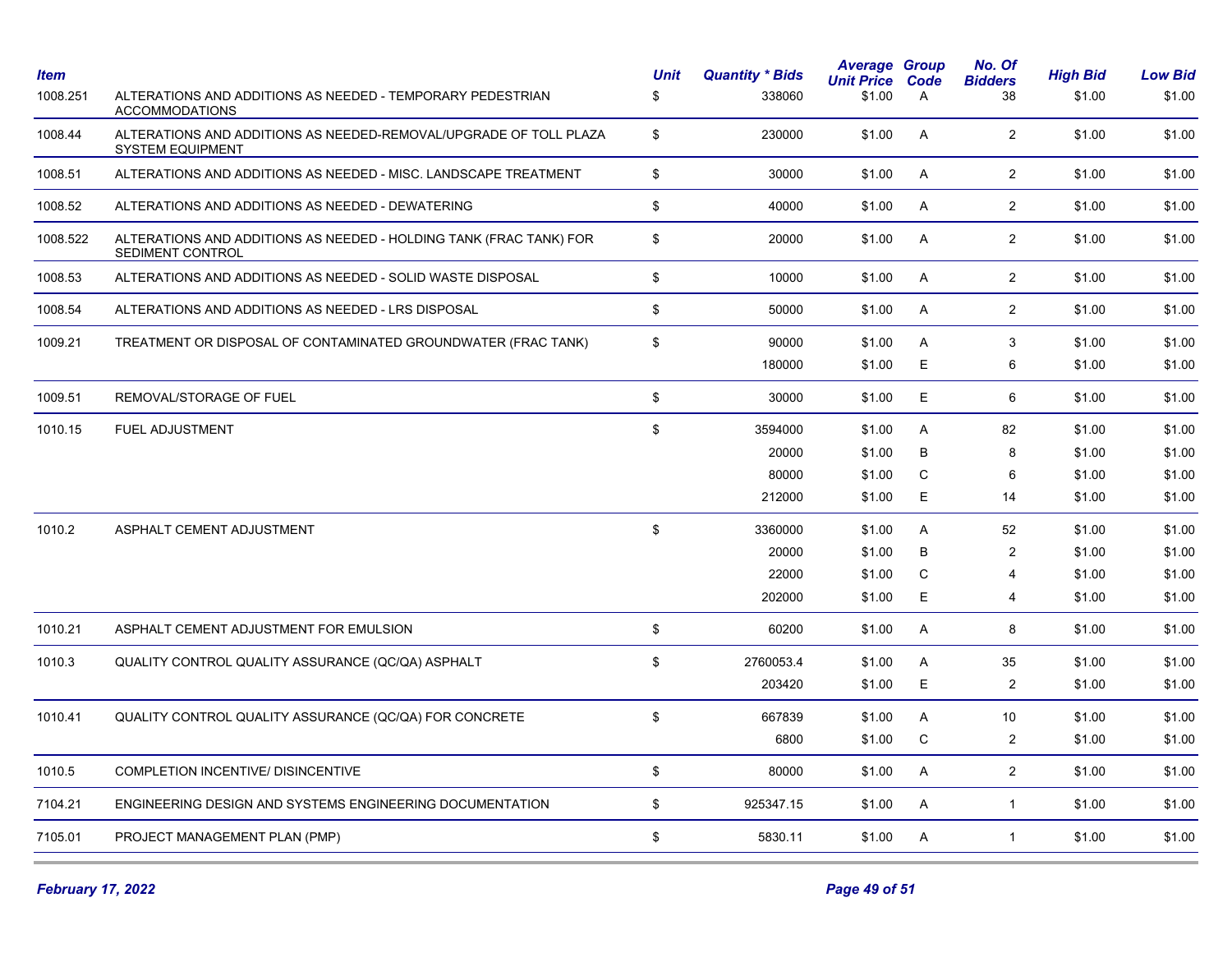| <b>Item</b><br>7105.02 | TRAFFIC MANAGEMENT PLAN (TMP)                              | <b>Unit</b><br>\$ | <b>Quantity * Bids</b><br>38744.55 | <b>Average Group</b><br><b>Unit Price</b><br>\$1.00 | Code<br>A | No. Of<br><b>Bidders</b><br>-1 | <b>High Bid</b><br>\$1.00 | <b>Low Bid</b><br>\$1.00 |
|------------------------|------------------------------------------------------------|-------------------|------------------------------------|-----------------------------------------------------|-----------|--------------------------------|---------------------------|--------------------------|
| 7106.01                | QUALITY MANAGEMENT PLAN (QMP)                              | \$                | 16486.47                           | \$1.00                                              | A         | $\mathbf{1}$                   | \$1.00                    | \$1.00                   |
| 7106.03                | CONSTRUCTION QUALITY CONTROL                               | \$                | 191950.2                           | \$1.00                                              | A         | $\mathbf{1}$                   | \$1.00                    | \$1.00                   |
| 7109.                  | FINAL PROJECT DELIVERABLES                                 | \$                | 45749.34                           | \$1.00                                              | Α         | $\mathbf{1}$                   | \$1.00                    | \$1.00                   |
| 7600.                  | <b>CIVIL SITE WORK</b>                                     | \$                | 2133148.68                         | \$1.00                                              | A         | $\mathbf{1}$                   | \$1.00                    | \$1.00                   |
| 7619.                  | <b>TRAFFIC CONTROL</b>                                     | \$                | 167427                             | \$1.00                                              | A         | $\mathbf{1}$                   | \$1.00                    | \$1.00                   |
| 7645.                  | ENVIRONMENTAL CONTROLS & INSPECTIONS                       | \$                | 16525.08                           | \$1.00                                              | A         | $\mathbf{1}$                   | \$1.00                    | \$1.00                   |
| 7677.12                | DYNAMIC MESSAGE SIGN (DMS) AND BLANK-OUT SIGN SUBSYSTEM    | \$                | 646553.73                          | \$1.00                                              | A         | $\mathbf{1}$                   | \$1.00                    | \$1.00                   |
| 7677.13                | LANE USE SIGNAL (LUS) SUBSYSTEM                            | \$                | 1002625.93                         | \$1.00                                              | A         | $\mathbf{1}$                   | \$1.00                    | \$1.00                   |
| 7677.14                | FLASHING BEACON SIGN SUBSYSTEM                             | \$                | 791354.23                          | \$1.00                                              | A         | $\mathbf{1}$                   | \$1.00                    | \$1.00                   |
| 7677.141               | ACCESS GATE WITH PRE-EMPTION RECEIVER AND FLASHING BEACONS | \$                | 152265                             | \$1.00                                              | A         | $\mathbf{1}$                   | \$1.00                    | \$1.00                   |
| 7677.31                | COMMUNICATIONS SUBSYSTEM (WIRELESS)                        | \$                | 417567.45                          | \$1.00                                              | A         | $\mathbf{1}$                   | \$1.00                    | \$1.00                   |
| 7677.32                | COMMUNICATIONS SUBSYSTEM (WIRED)                           | \$                | 110677.14                          | \$1.00                                              | A         | $\mathbf{1}$                   | \$1.00                    | \$1.00                   |
| 7677.401               | CLIMBABLE ANTENNA MOUNTING STRUCTURE                       | \$                | 75513.9                            | \$1.00                                              | A         | $\mathbf{1}$                   | \$1.00                    | \$1.00                   |
| 7677.41                | CLOSED CIRCUIT TELEVISION (CCTV) SUBSYSTEM                 | \$                | 560787.85                          | \$1.00                                              | A         | $\mathbf{1}$                   | \$1.00                    | \$1.00                   |
| 7677.42                | ROADWAY WEATHER INFORMATION STATION (RWIS) SUBSYSTEM       | \$                | 135162.5                           | \$1.00                                              | A         | $\mathbf{1}$                   | \$1.00                    | \$1.00                   |
| 7677.46                | MOTOR VEHICLE DETECTION SYSTEM (MVDS) SUBSYSTEM            | \$                | 82387.8                            | \$1.00                                              | A         | $\mathbf{1}$                   | \$1.00                    | \$1.00                   |
| 7677.54501             | <b>COMMUNICATIONS EQUIPMENT SHELTER</b>                    | \$                | 130820.85                          | \$1.00                                              | A         | $\mathbf{1}$                   | \$1.00                    | \$1.00                   |
|                        | 7677.54503 COMMUNICATIONS EQUIPMENT SHELTER                | \$                | 154527.5                           | \$1.00                                              | A         | $\mathbf{1}$                   | \$1.00                    | \$1.00                   |
| 7677.711               | <b>SUBSYSTEM TESTING</b>                                   | \$                | 50231.61                           | \$1.00                                              | A         | $\mathbf{1}$                   | \$1.00                    | \$1.00                   |
|                        | 7677.71201 CENTRAL CONTROL TESTING                         | \$                | 8738.73                            | \$1.00                                              | A         | $\mathbf{1}$                   | \$1.00                    | \$1.00                   |
|                        | 7677.71202 CENTRAL CONTROL TESTING                         | \$                | 8738.73                            | \$1.00                                              | A         | $\mathbf{1}$                   | \$1.00                    | \$1.00                   |
|                        | 7677.71203 CENTRAL CONTROL TESTING                         | \$                | 8738.73                            | \$1.00                                              | A         | $\mathbf{1}$                   | \$1.00                    | \$1.00                   |
| 7677.713               | OPERATIONAL TESTING                                        | \$                | 26216.19                           | \$1.00                                              | A         | $\mathbf{1}$                   | \$1.00                    | \$1.00                   |